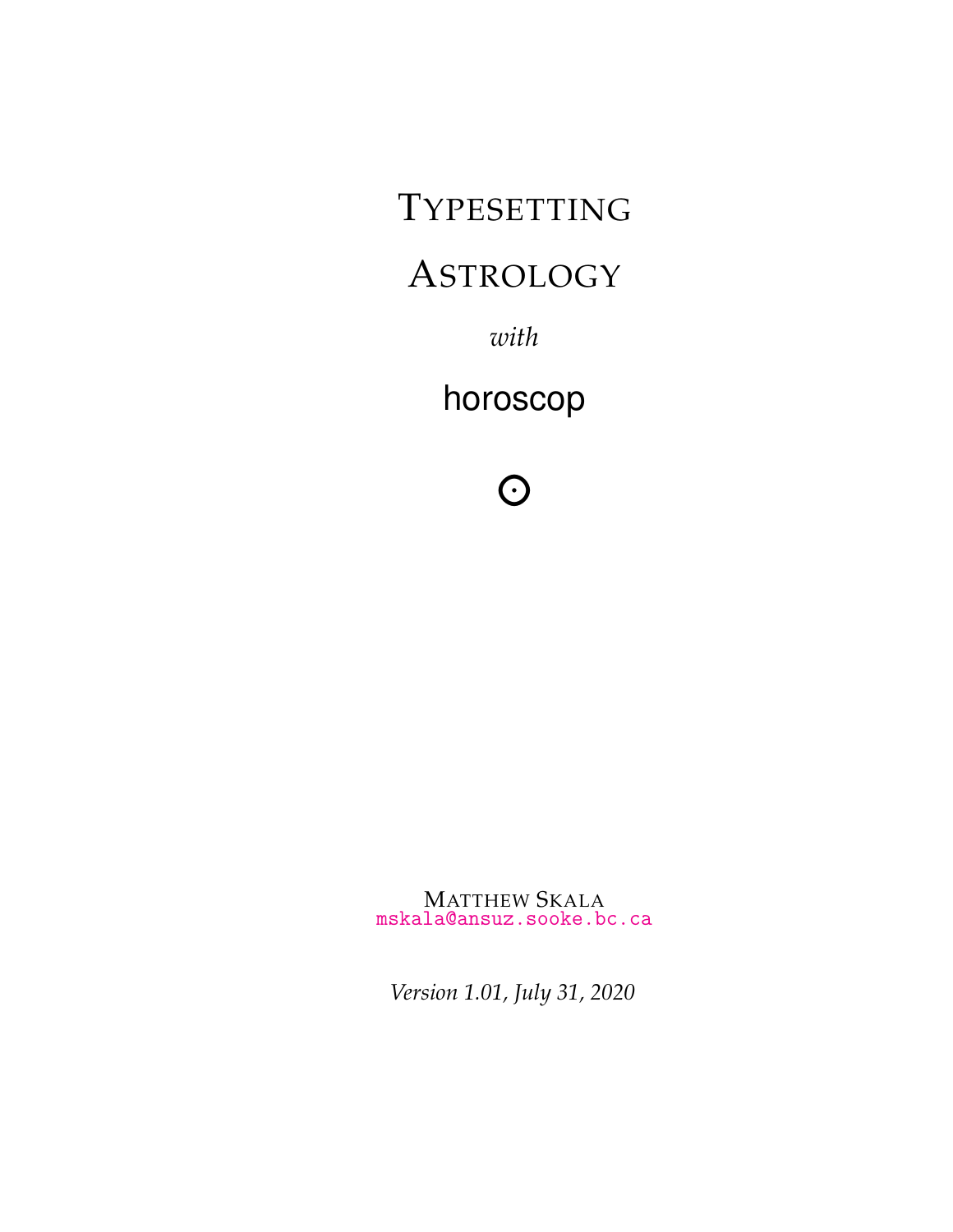# **CONTENTS**

# $\mathcal{D}$

| 1      | <b>Introduction</b>                                                                                                                                                                                                                             | 5                                                                    |
|--------|-------------------------------------------------------------------------------------------------------------------------------------------------------------------------------------------------------------------------------------------------|----------------------------------------------------------------------|
| 2      | <b>Prerequisites and Warnings</b><br>2.1<br>2.2<br>2.3                                                                                                                                                                                          | 8<br>8<br>8<br>8                                                     |
| 3      | <b>Package Options</b><br>3.1<br>3.2<br>3.3                                                                                                                                                                                                     | 10<br>10<br>10<br>11                                                 |
| 4      | <b>General Concepts</b><br>4.1<br>4.1.1<br>4.1.2<br>4.1.3<br>4.2<br>Symbols<br>4.2.1<br>4.2.2<br>4.2.3<br>Luminaries and traditional planets<br>Other objects, cusps, and angles<br>4.2.4<br>4.2.5<br>Text angle and direction symbols<br>4.2.6 | 12<br>12<br>12<br>13<br>13<br>13<br>13<br>14<br>14<br>15<br>16<br>16 |
| 5<br>6 | <b>Calculating Horoscopes</b><br>5.1<br>5.2<br>5.3<br>5.4<br>5.5<br><b>Ready-Made Chart Templates</b>                                                                                                                                           | 17<br>17<br>17<br>19<br>20<br>22<br>23                               |
|        | 6.1<br>6.1.1<br>6.1.2<br>6.1.3<br>6.1.4<br>6.2<br>6.3                                                                                                                                                                                           | 23<br>23<br>23<br>26<br>26<br>29<br>31                               |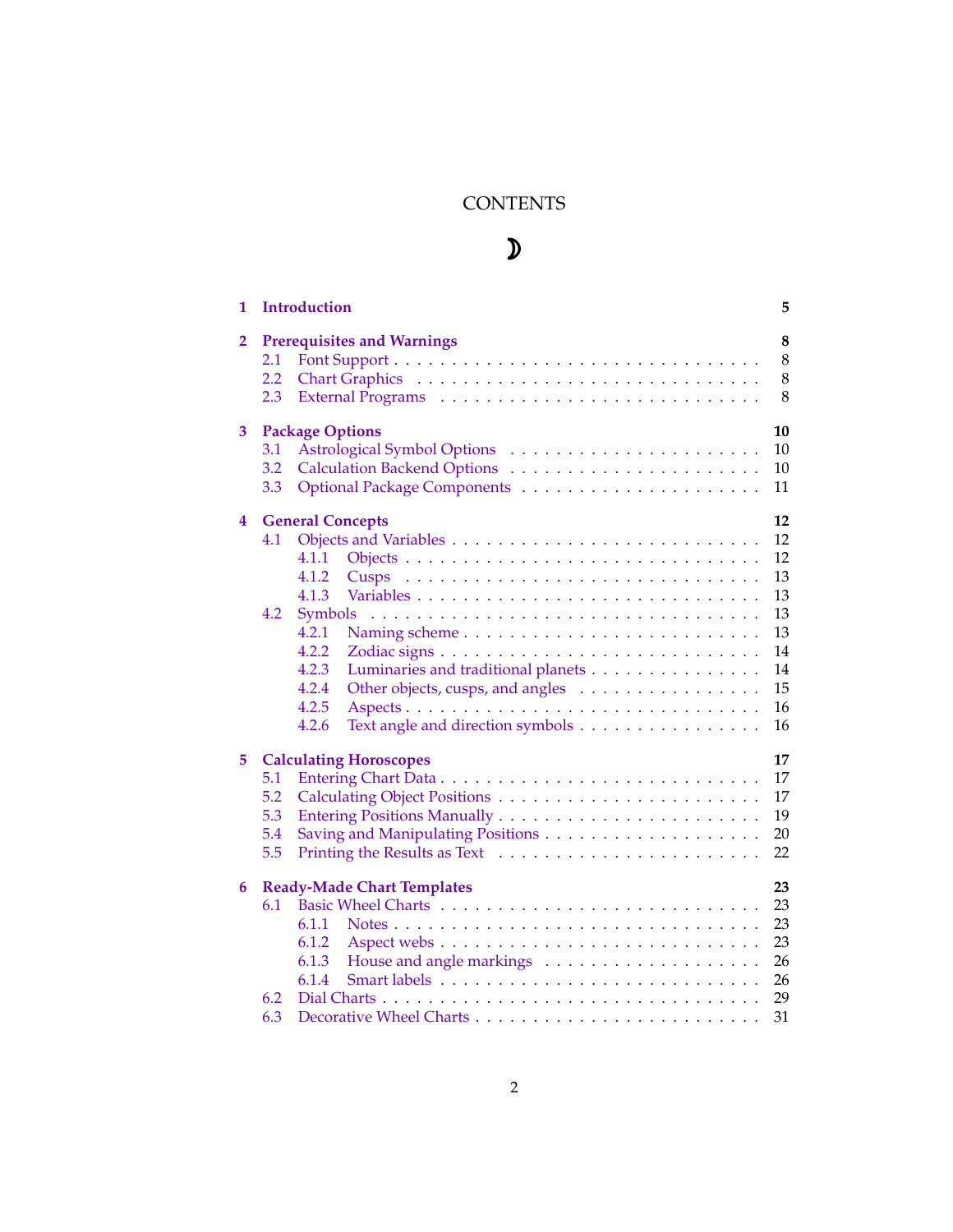| 7 |     | <b>Advanced Topics</b> | 40                                            |
|---|-----|------------------------|-----------------------------------------------|
|   | 7.1 |                        | Rounding and Mixed-Base Conversion<br>40      |
|   |     | 7.1.1                  | 40                                            |
|   |     | 7.1.2                  | 43                                            |
|   |     | 7.1.3                  | 44                                            |
|   | 7.2 |                        | 45                                            |
|   | 7.3 |                        | 45                                            |
|   | 7.4 |                        | 48                                            |
|   | 7.5 |                        | 48                                            |
|   | 7.6 |                        | 54                                            |
|   |     | 7.6.1                  | 54                                            |
|   |     | 7.6.2                  | Conditionals for use in templates<br>54       |
|   |     | 7.6.3                  | Drawing sets of graphical elements<br>55      |
|   |     | 7.6.4                  | 55                                            |
|   |     | 7.6.5                  | 56                                            |
|   |     | 7.6.6                  | 57                                            |
| 8 |     | Implementation         | 58                                            |
|   | 8.1 |                        | 58                                            |
|   |     | 8.1.1                  | 58                                            |
|   |     | 8.1.2                  | 58<br>Calculation backends                    |
|   |     | 8.1.3                  | 58                                            |
|   |     | 8.1.4                  | 59                                            |
|   | 8.2 | Symbols                | 60                                            |
|   |     | 8.2.1                  | 60                                            |
|   |     | 8.2.2                  | 61                                            |
|   |     | 8.2.3                  | 62                                            |
|   |     | 8.2.4                  | 65                                            |
|   |     | 8.2.5                  | 66                                            |
|   |     | 8.2.6                  | 67                                            |
|   | 8.3 |                        | 68                                            |
|   |     | 8.3.1                  | 68                                            |
|   |     | 8.3.2                  | 69                                            |
|   |     | 8.3.3                  | 69                                            |
|   |     | 8.3.4                  | 70                                            |
|   |     | 8.3.5                  | 70                                            |
|   | 8.4 |                        | Basic Astrological Calculation Routines<br>71 |
|   |     |                        | 71                                            |
|   |     |                        |                                               |
|   |     | 8.4.2                  | 72<br>72                                      |
|   |     | 8.4.3                  |                                               |
|   |     | 8.4.4                  | 73                                            |
|   |     | 8.4.5                  | 73                                            |
|   |     | 8.4.6                  | 74                                            |
|   |     | 8.4.7                  | 74                                            |
|   |     | 8.4.8                  | Variable copying and saving<br>75             |
|   |     | 8.4.9                  | 76                                            |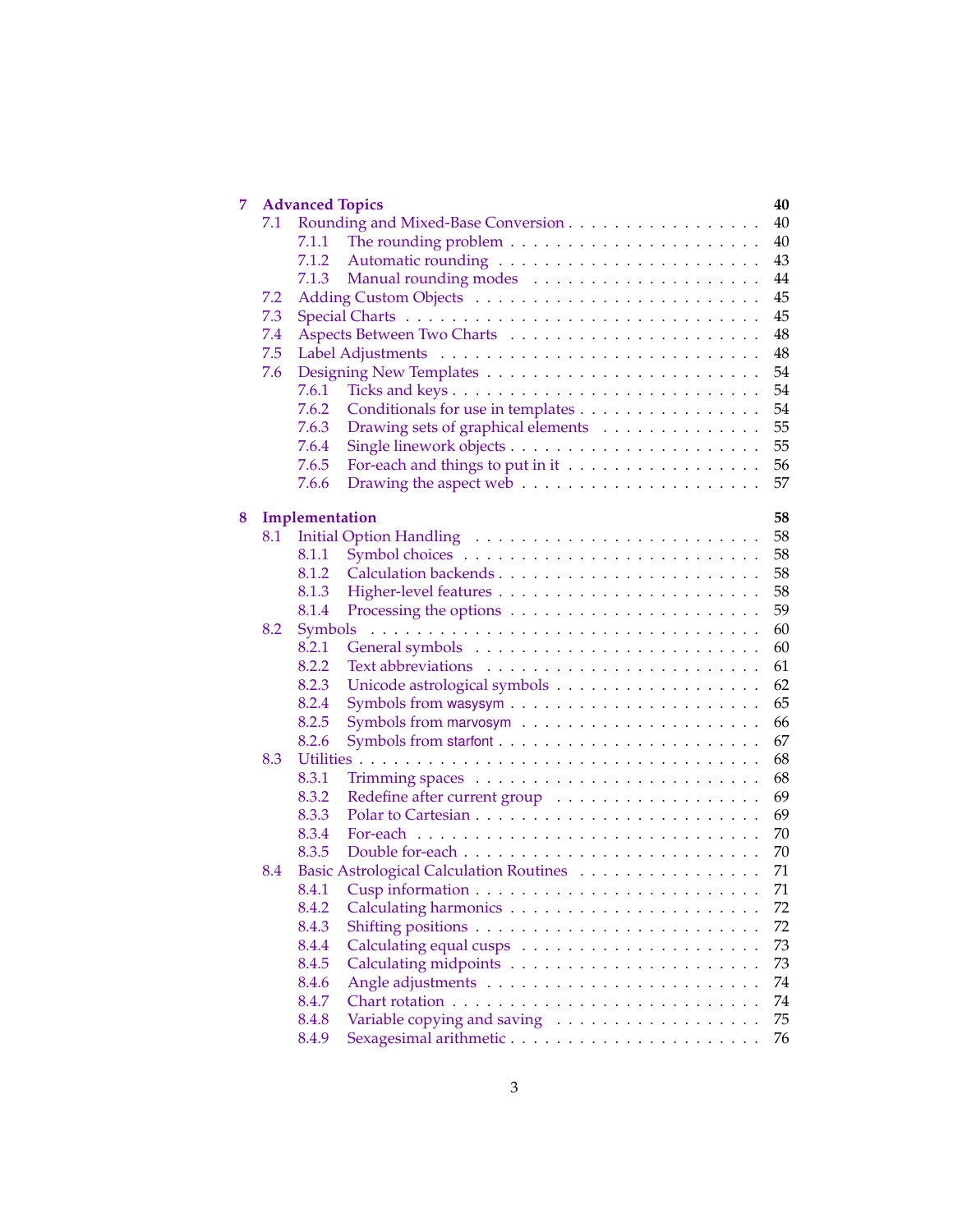|      |                   | 82                                           |
|------|-------------------|----------------------------------------------|
| 8.5  |                   | 82                                           |
|      | 8.5.1             | 82                                           |
|      | 8.5.2             | 83                                           |
|      | 8.5.3             | 83                                           |
|      | 8.5.4             | 84                                           |
| 8.6  |                   | 87<br>Swiss Ephemeris Calculation Back End   |
|      | 8.6.1             | 87                                           |
|      | 8.6.2             | 88                                           |
|      | 8.6.3             | 88                                           |
|      | 8.6.4             | 89                                           |
| 8.7  |                   | 90                                           |
|      | 8.7.1             | 91                                           |
|      | 8.7.2             | Horoscope environment and chart labels<br>91 |
|      | 8.7.3             | 92                                           |
|      | 8.7.4             | 92                                           |
|      | 8.7.5             | 93                                           |
|      | 8.7.6             | 94                                           |
|      | 8.7.7             | 96                                           |
|      | 8.7.8             | 97                                           |
|      | 8.7.9             |                                              |
| 8.8  | <b>Aspect Web</b> |                                              |
|      | 8.8.1             |                                              |
|      | 8.8.2             | Per-aspect-type configuration 106            |
|      | 8.8.3             |                                              |
| 8.9  |                   |                                              |
| 8.10 |                   |                                              |
|      |                   |                                              |
|      | 8.10.2            |                                              |
|      | 8.10.3            | Support macros for adjustment iterations 111 |
|      | 8.10.4            |                                              |
|      |                   |                                              |
|      |                   |                                              |
| 8.11 |                   | Support Macros for Ready-Made Wheels 117     |
|      | 8.11.1            |                                              |
|      |                   | 8.11.2 Support for Montreal template 119     |
|      | 8.11.3            | Support for Quebec City template 119         |
|      | 8.11.4            |                                              |
|      |                   |                                              |
|      |                   |                                              |
|      |                   |                                              |
|      |                   |                                              |
|      |                   |                                              |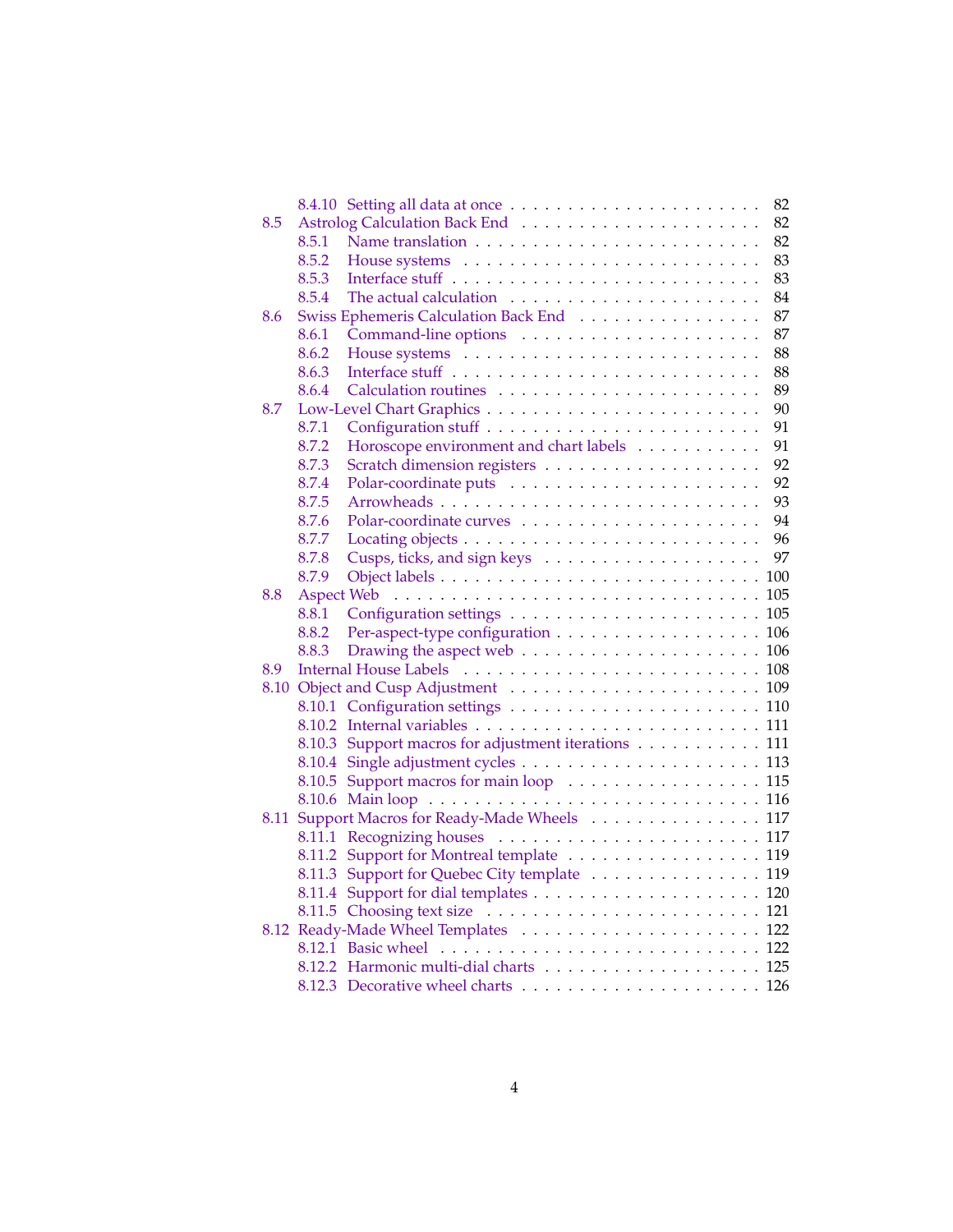### *Chapter One*

### INTRODUCTION

# $\boldsymbol{\breve{\mathsf{g}}}$

<span id="page-4-0"></span>This document describes the design and use of a LATEX package named horoscop, which supports typesetting of astrological charts. Features include:

- A unified interface for astrological symbols/glyphs, supporting three different astrological fonts as well as text abbreviations and Unicode astrological symbol code points.
- Support for invoking Astrolog or Swiss Ephemeris to calculate charts. Positions can also be specified manually.
- Loading and saving object and cusp positions into T<sub>F</sub>X macros.
- Typesetting of angles and positions as text.
- Ready-made templates for basic wheel charts, dial charts including multidials with up to four sets of objects, and decorative wheel charts.
- Optional variations of the standard templates: aspect webs, highlighting for angular cusps, choice of what to include in object labels, house labels inside the houses.
- Low-level graphics functions for plotting in polar coordinates and building new templates.
- Labels move, and where necessary houses expand, to prevent crowding.

This package is primarily typesetting software, not astrological software. It is capable of interfacing to external packages to calculate things like object positions for charts, and it performs astrological computations like detection of aspects where that is directly needed for typesetting, but it does not do more generally astrological tasks like counting the objects in different elements. Things like time zones are not directly relevant to typesetting and left to the user to deal with.

Similarly, this documentation is about using horoscop to typeset charts into documents. It is assumed that readers have other sources for the astrological knowledge of what charts to typeset, what they mean, and what to say about them in the documents. Other software is probably more convenient for the earlier stages of exploring a chart and constructing an interpretation. This package becomes relevant after the interpretation is decided, when the time comes to publish a chart in an attractive printed form.

Many issues in astrology are subject to opinion, debate, and variations in personal preference. Where possible, horoscop avoids enforcing any specific line on such things. When it is necessary to choose a default (for instance, whether to use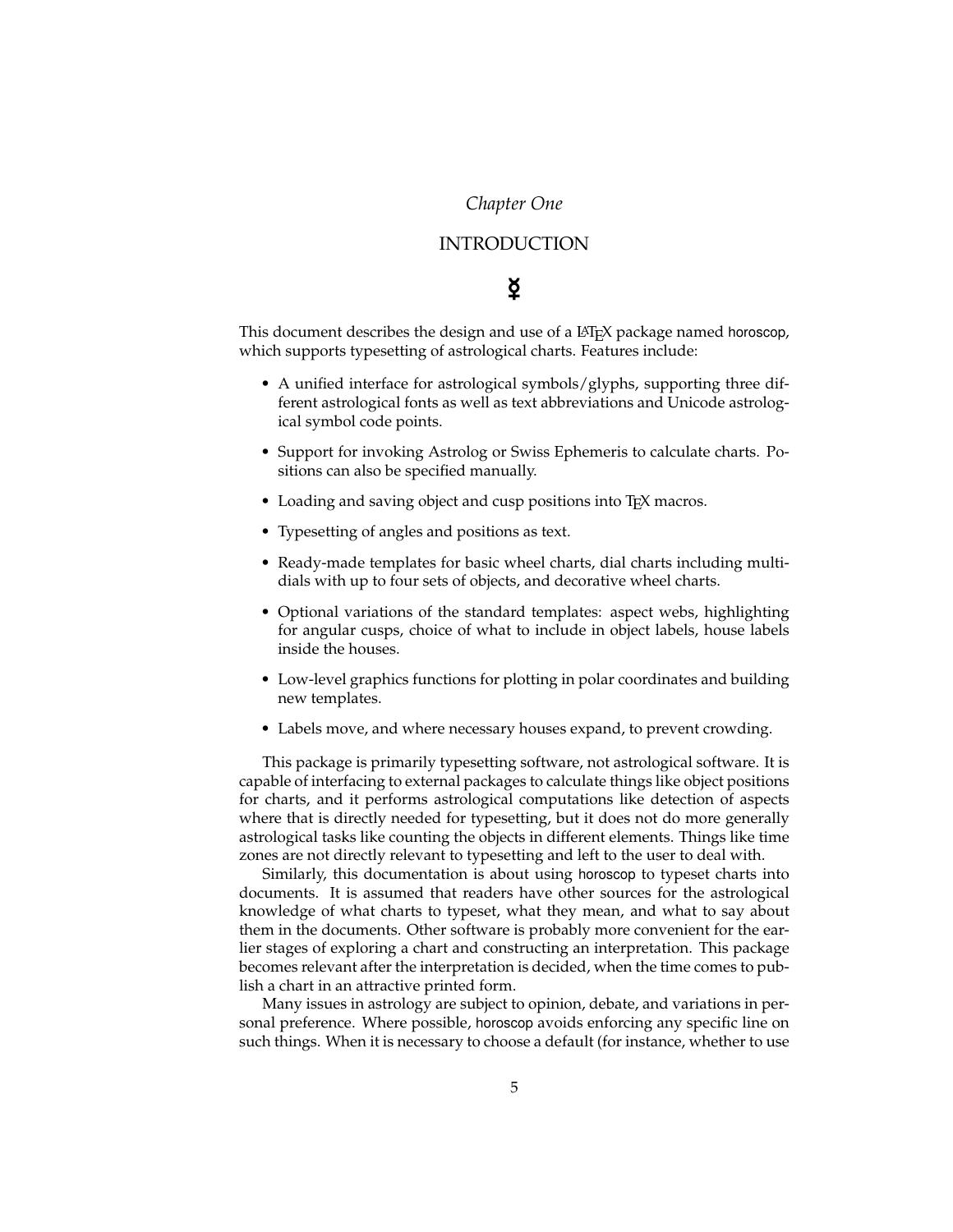$\vartheta$  or  $\vec{\sigma}$  for Capricorn) the system generally follows the author's preference with as much support for user customization as possible. The intention is to provide reasonably usable typeset charts—at least as good as the output of high-quality commercial charting software—right out of the box for users with minimal LATEX skill, and also provide the capability for advanced users to customize the system to meet their own exact needs.

Some LATEX users have philosophical objections to the very idea of astrology. Such issues are not addressed here.

Basic correctness is a design priority. Some other software will do things like typeset an object in the wrong house if there are too many objects in the right house for them to fit nicely; horoscop should never do that. The garbage in, garbage out principle applies, however, and horoscop is not responsible for problems occurring in external software; so if you ask for Placidus cusps from a birth in the Arctic Circle, horoscop will make its best effort to typeset whatever comes out of the calculation software but it will be your own fault if that is nonsense.

I presented this package at TUG 2016, with a one-page summary in the conference proceedings: Skala, M. 2016. Astrological charts with horoscop and starfont. *TUGboat,* 37(2):p. 182. Proceedings of the 37th Annual Meeting of the TeX Users Group (TUG 2016), Toronto, Ontario, July 25-27, 2016. A PDF of the summary is at <https://tug.org/TUGboat/tb37-2/tb116skala.pdf>; a PDF of the slides from my talk is at [https://tug.org/tug2016/slides/](https://tug.org/tug2016/slides/skala.pdf) [skala.pdf](https://tug.org/tug2016/slides/skala.pdf); and there is video of most of the presentation at [http://zeeba.tv/](http://zeeba.tv/astrological-charts-with-horoscop-and-starfont/) [astrological-charts-with-horoscop-and-starfont/](http://zeeba.tv/astrological-charts-with-horoscop-and-starfont/).

Version 1.0 represents a mature version of the package. The last release, version 0.92, was called a beta test, but it has been in use seven years now without needing any significant bug fixing or updates. The most serious issue in 0.92 was in the documentation of how to enter manually-calculated object positions; the underlying macros for it worked well.

Version 1.0 was primarily an update to the documentation to fix that issue; unfortunately, it still wasn't correct, so 1.01 is meant to fix it for real this time. Version 1.0 made other documentation updates to recognize the fact that the package is mature and fully usable. I also took the opportunity to add the Unicodesymbols feature, to reduce horoscop's ties to classical T<sub>E</sub>X and its font systems as users increasingly move toward Unicode engines and Unicode-based font selection; and I have updated such things as Web links and development contacts to reflect the inevitable changes in human institutitons over the years.

I encourage readers to think of Axel Harvey, a close friend of mine and a professional astrologer who contributed greatly to the testing of this software and its associated Web service. He died in 2016, and is missed.

There is an online chart service demonstrating horoscop at h[ttps://edifying](https://edifyingfellowship.org/astro/) f[ellowship.org/astro/.](https://edifyingfellowship.org/astro/) I also maintain a page pointing to LATEX astrology resources, at <https://ansuz.sooke.bc.ca/entry/107>.

I no longer encourage the use of GitHub and it is unlikely that the existing GitHub repository for horoscop will be updated further. Bug reports and other correspondence related to horoscop should be directed to [mskala@ansuz.sooke.](mailto:mskala@ansuz.sooke.bc.ca) [bc.ca](mailto:mskala@ansuz.sooke.bc.ca).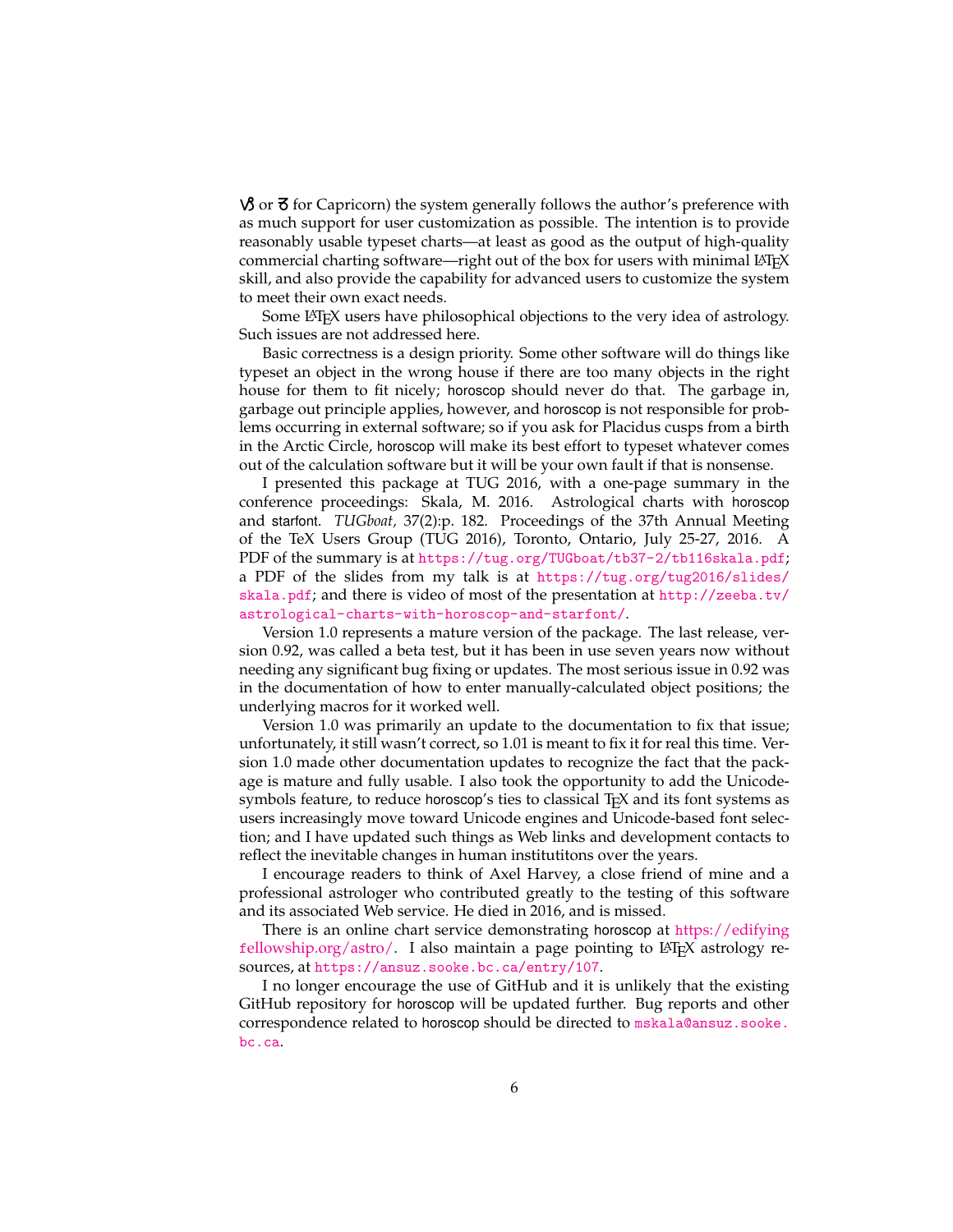As of 2016, I am no longer pursuing a career in academic computer science. I have started a business selling modules of my own design for Eurorack modular synthesizers, and kits for building them, through a Web storefront at <https://northcoastsynthesis.com/>. If you are interested in electronic music, please consider buying my products; if not, please pass on the link to others. My ability to spend time making free resources to share, such as the horoscop package, depends on the success of my business.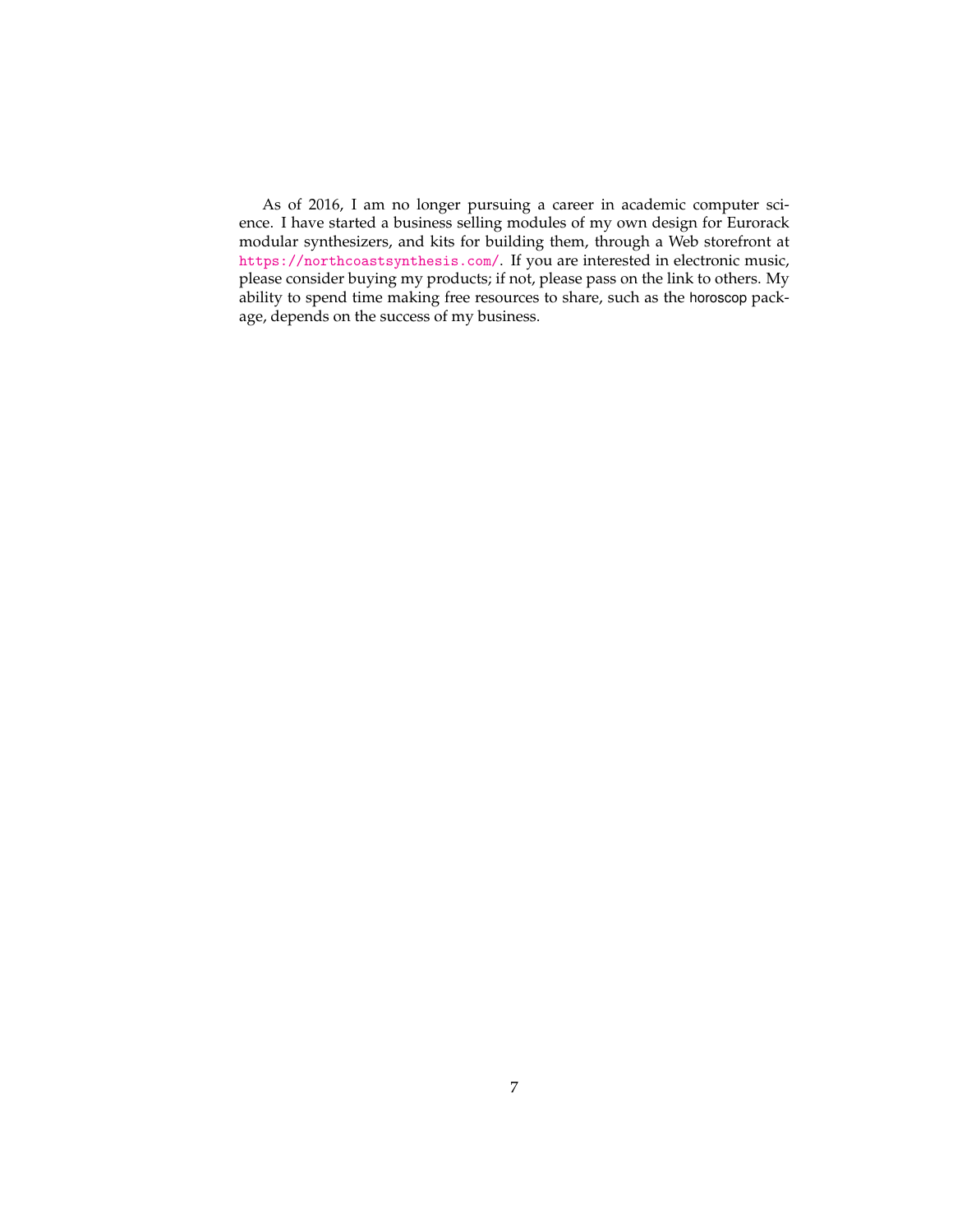### *Chapter Two*

### <span id="page-7-0"></span>PREREQUISITES AND WARNINGS

# g

### 1. FONT SUPPORT

<span id="page-7-1"></span>Typesetting astrological symbols (often called "glyphs") requires an appropriate font, packaged for LAT<sub>EX</sub>. This package supports three, selectable by package options: marvosym, starfont, and wasysym, none of which are included in a typical default LATEX installation. The starfont package is default and recommended, because the others have many symbols either missing or unsuitable. Instead of using an astrological font at all, the textsym option may be used to substitute abbreviations written in LATEX's ordinary text font, which should work in any LATEX environment; or the unicode option may be used with X $\frac{1}{4}$ AT<sub>E</sub>X or LuaLAT<sub>E</sub>X. With unicode, horoscop will use Unicode code points for the astrological symbols and leave it up to the Unicode-supporting TEX engine to typeset them in an appropriate font.

Sources for astrological font packages:

- marvosym: <https://ctan.org/pkg/marvosym>
- starfont: <https://ctan.org/pkg/starfont>
- wasysym: <https://ctan.org/pkg/wasysym>

### 2. CHART GRAPHICS

<span id="page-7-2"></span>Typesetting astrological charts (which are distinct from symbols—you could use symbols in text without any charts, or conceivably charts without symbols) requires pict2e and trig; these *are* typically included in LATEX installations by default. An earlier version (predating the existence of pict2e) required eepic, and consequently latex/dvips, not pdflatex. But the long-promised pict2e package finally exists, allowing large circles and arbitrary-slope lines in the picture environment in many different engines, and that's a nicer solution.

#### 3. EXTERNAL PROGRAMS

<span id="page-7-3"></span>Calling an external program to compute chart information requires a suitable external program. At present, horoscop supports Astrolog and Swiss Ephemeris. It is possible to typeset charts without using this feature, by coding all the object locations into the LAT<sub>E</sub>X source file instead of having them calculated on the fly.

Sources for external calculation programs:

- Astrolog: <https://www.astrolog.org/astrolog.htm>
- Swiss Ephemeris: <https://www.astro.com/swisseph/>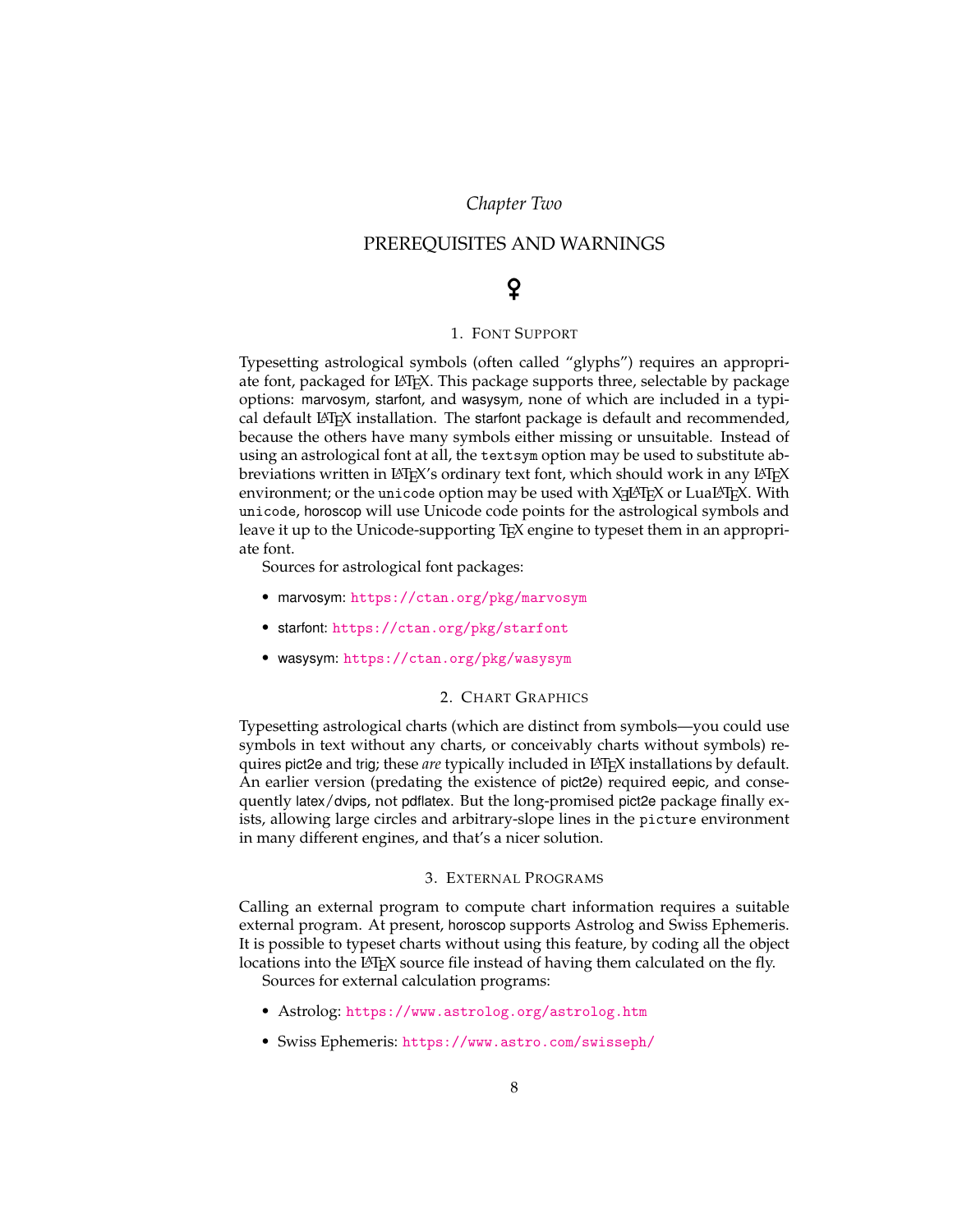*External calculation programs require* \write18 *support in TEX.* That is disabled by default, and should not be enabled lightly. With \write18 support, TEX documents can execute arbitrary commands on the host computer system, potentially giving them the ability to cause unlimited damage. No file containing data from an untrusted source should be run on an interpreter with \write18 enabled. In particular, readers should be especially wary of using horoscop in automated chart-calculation services. If you create a Web form for people to enter birth data and automatically generate a LAT<sub>EX</sub> source file to typeset a chart, then you must carefully sanitize all the user-entered data on the server side.

The procedure for enabling \write18 will vary depending on your T<sub>E</sub>X installation; for obvious security reasons, it must be done out of band, and cannot be turned on by any commands given in the document. On a typical installation \write18 might be enabled by a special command-line option to the TEX interpreter. If you don't know what this stuff means and how to deal with it, then you shouldn't attempt to turn on \write18.

The external calculation programs' shell commands have only been tested under Linux. They will probably work on any system where the external software can be installed, but no guarantees are offered.

Users of horoscop should be aware of some issues related to the external calculation programs, although these issues are not directly issues with horoscop. First, the author of Astrolog *claims* a right under copyright to forbid commercial use not only of Astrolog, but of the factual information contained in Astrolog's output. Noting that in many jurisdictions copyright does not apply to factual information, the author of horoscop does not endorse the validity of any such claims by third parties; and horoscop itself is public domain and may be used without restriction, even commercially. However, commercial users of horoscop may prefer to select the Swiss Ephemeris support, which is default and not subject to such a claim.

The authors of Swiss Ephemeris restrict commercial distribution of their package, but do not claim to restrict commercial use of its output. Swiss Ephemeris is not intended by its developers to be an end-user product. They market it to other software developers for use as a module in the other developers' products. To use it with horoscop, you must install the library on your system as if you were preparing to write software using it yourself, and make sure all the paths are right so that T<sub>E</sub>X can invoke the swetest executable and have it really work. This process will normally require at least a minimal level of C programming skill.

Users are obviously at their own risk with regard to license conditions set by the copyright holders of any and all third-party products. The horoscop package itself is released to the public domain in an effort to help stop the insanity of escalating license conditions imposed by other authors of astrological software.

To use the egrep option with the Swiss Ephemeris backend, the standard Unix egrep program must be available.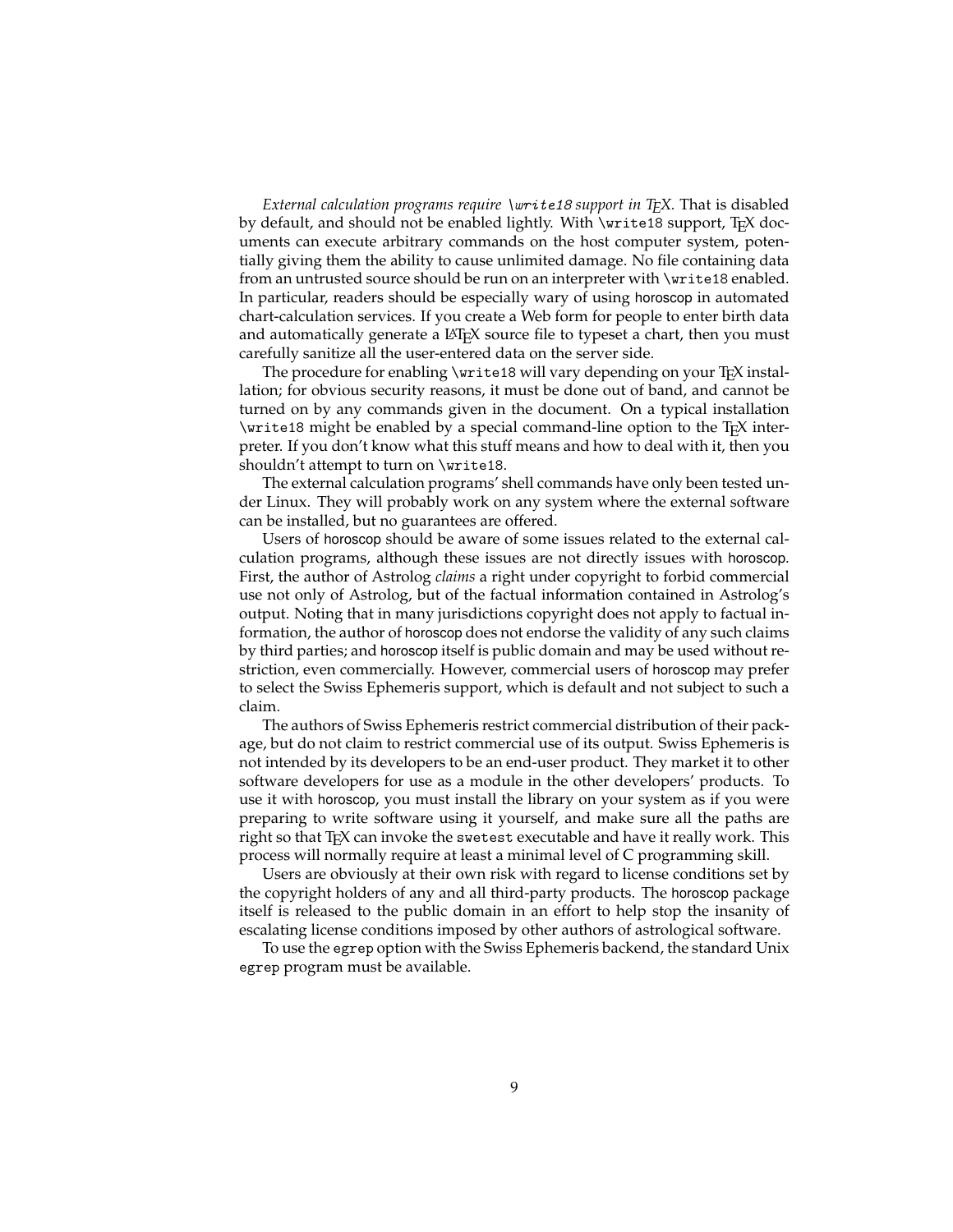*Chapter Three*

### PACKAGE OPTIONS

# $\sigma$

### 1. ASTROLOGICAL SYMBOL OPTIONS

<span id="page-9-1"></span><span id="page-9-0"></span>The options textsym, unicode, wasysym, marvosym, and starfont control the font used for astrological symbols. You may choose more than one of these options, in which case more than one set will be available in your document. The set in force at the start of the document will be the last one on that list, from among the ones chosen; so starfont overrides marvosym which overrides wasysym which overrides textsym. If none of these options are specified, then starfont will be enabled by default.

If you have no astrological font support, or will not be using symbols and want to avoid the resource consumption, choose textsym to prevent horoscop from trying to load the missing packages. The abbreviations defined by textsym (and the \horotextsym macro below) are available regardless of package options; textsym is provided as an explicit option so users can override the default loading of starfont. The abbreviations are also used to replace missing symbols in the other sets.

The unicode option is normally only useful in  $X_{\exists}$  ET<sub>E</sub>X and LuaLAT<sub>E</sub>X; it causes horoscop to use non-ASCII Unicode characters for astrological symbols. It is up to the TEX engine, or the user, to select a font or combination of fonts in which these  $\alpha$  characters can be typeset. Both X $\frac{1}{2}$ ATEX and LuaLATEX offer relevant font-selection features, and if horoscop detects (using the iftex package) some other engine, it will fall back to a text indication of the desired code points, which looks like  $\langle U+263D \rangle$ .

\horotextsym The macros \horotextsym, \horounicode, \horowasysym, \horomarvosym, and \horostarfont switch to the corresponding set of astrological symbols, so that documents can mix the different sets. Any symbols not defined by the new set remain in the state left by the old set. To use these macros the corresponding symbol sets must have been loaded with the appropriate package options, except that \horotextsym is always available.

#### 2. CALCULATION BACKEND OPTIONS

<span id="page-9-2"></span>The horoscop package can get its chart information from either of two external calculation backends, or just use positions supplied by the user in macro definitions. The options nocalc, astrolog, and swetest choose among no backend (user must supply all positions), Astrolog, and the Swiss Ephemeris test program respectively. If more than one is supplied, swetest overrides astrolog which overrides nocalc. The default if none is specified will be swetest. Note that either external calculation program requires that the corresponding software be

\horounicode \horowasysym \horomarvosym \horostarfont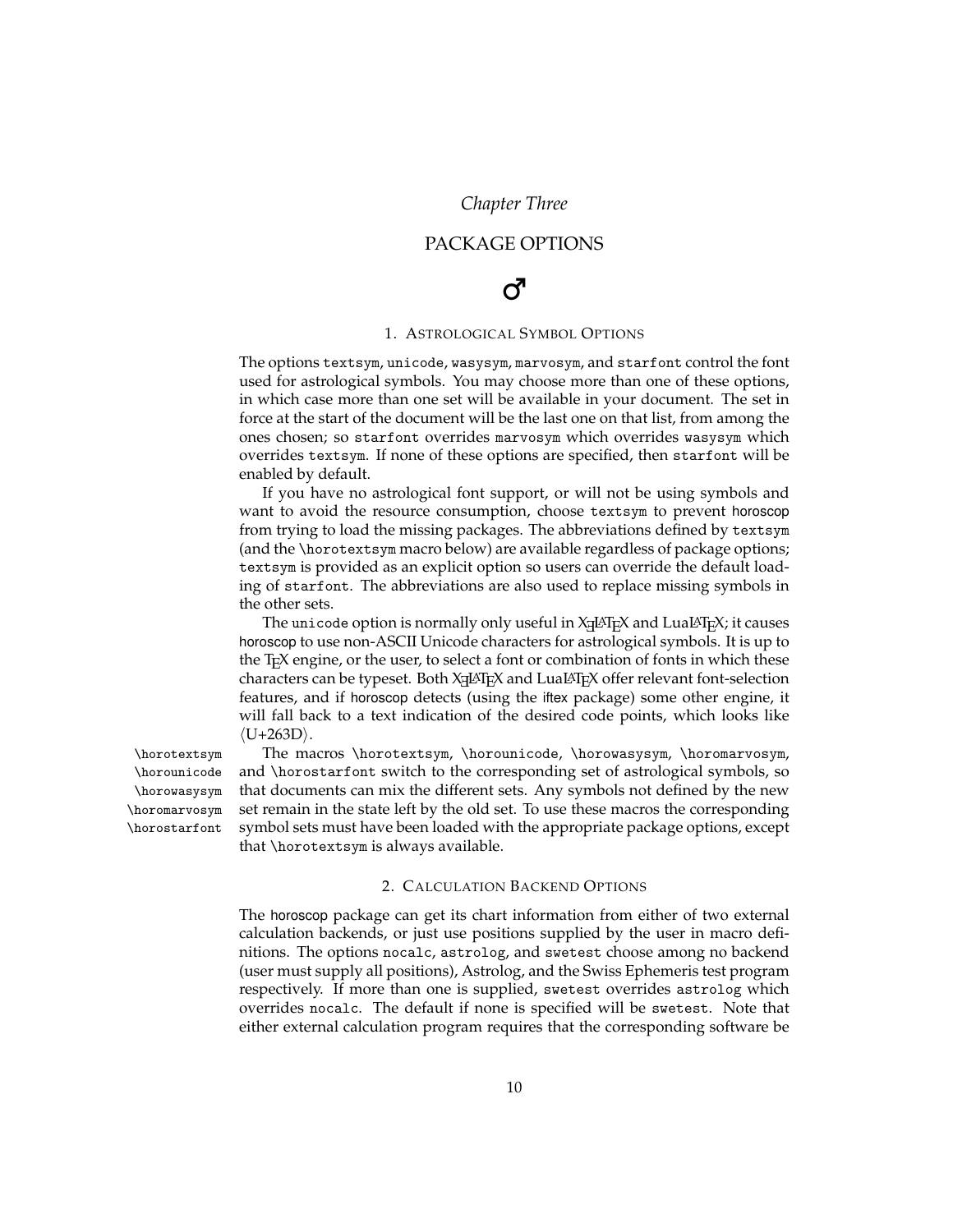installed properly on the system and that \write18 be turned on; see the previous chapter for instructions and warnings regarding external software.

When using the swetest backend, it is possible to request filtering of swetest's output via the egrep option. With this option, swetest's output will be filtered through the egrep program (which must also be installed) to eliminate error and warning messages. Normally an error or warning from swetest will cause typesetting to fail with an uninformative message. This might occur for instance if the chart's date is not covered by the installed high-accuracy ephemeris files and Swiss Ephemeris reverts to its analytic model. Selecting egrep makes horoscop try harder to typeset the document, working through the error or warning with whatever numbers come out of swetest.

#### 3. OPTIONAL PACKAGE COMPONENTS

<span id="page-10-0"></span>If this package will be used in a non-graphical document (for instance, to typeset text-based interpretations), it may be desirable to turn off the graphics support and avoid loading the graphics packages. That can be accomplished with the nowheels option. Similarly, the ready-made templates can be disabled with notemplates, which might be useful in documents that use user-defined templates exclusively. Selecting nowheels automatically causes notemplates to take effect also.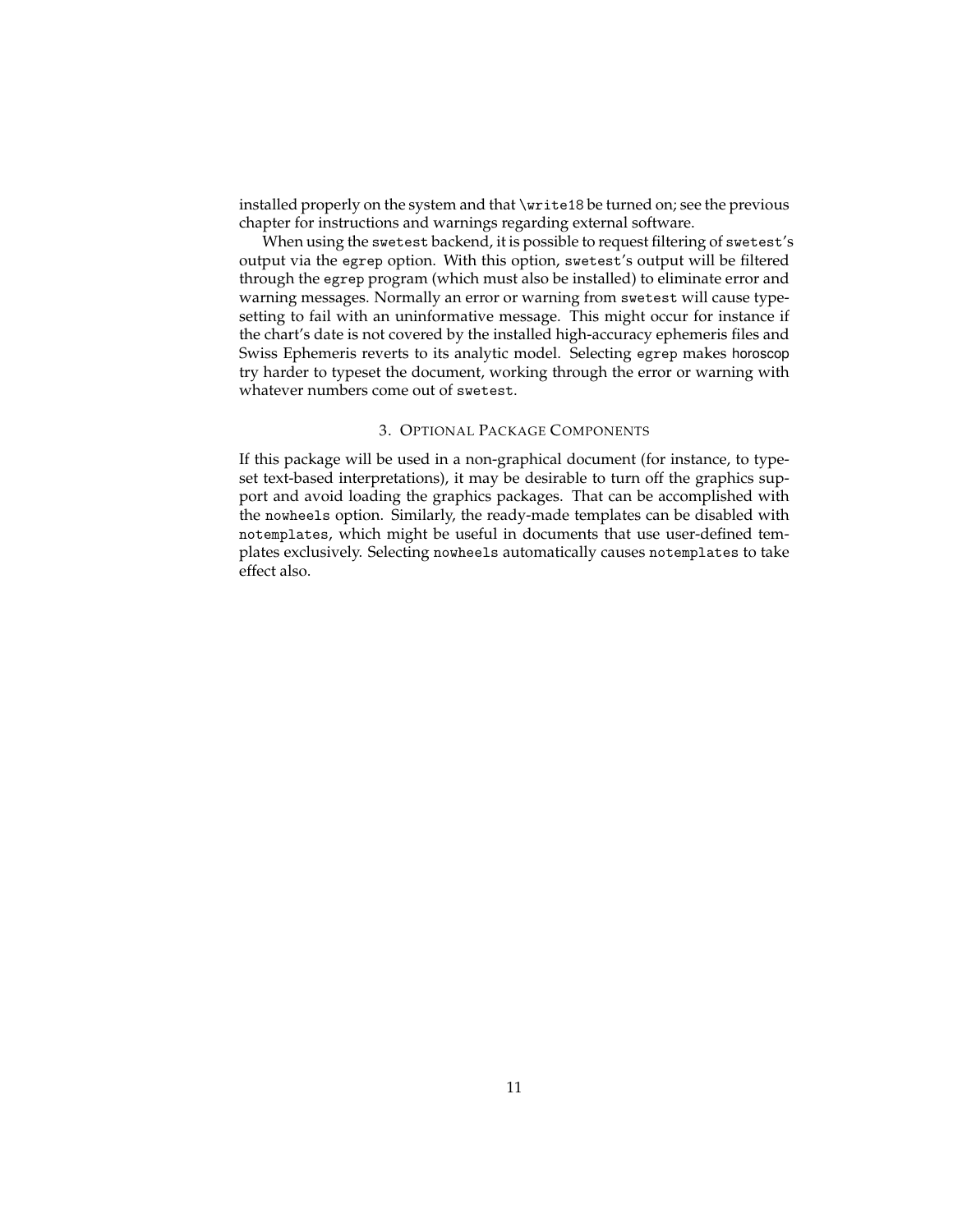### *Chapter Four*

### GENERAL CONCEPTS

# )

### 1. OBJECTS AND VARIABLES

<span id="page-11-1"></span><span id="page-11-0"></span>Calculating and typesetting a chart requires keeping track of a number of pieces of information relating to luminaries, planets, asteroids, derived points, hypothetical bodies, and similar things. The pieces of information are referred to as "variables" and the things that have associated variables are collectively called "objects." The values for variables are stored in macros named \horoh*object*ih*variable*i; for instance, \horoSunPos represents the Sun's longitude. Numerical values should be stored in the macros as plain decimal numbers (with or without a fractional part, possibly negative where appropriate).

<span id="page-11-2"></span>**§1.1. Objects.—**Standard object names include the luminaries and traditional planets Sun, Moon, Mercury, Venus, Mars, Jupiter, Saturn, Uranus, Neptune, and Pluto, and the asteroids Chiron, Ceres, Pallas, Juno, and Vesta. The asteroid Pallas is named that rather than common variations like "Pallas Athena" because its IAU name is just Pallas. The Lunar North node, as calculated by Astrolog, is called NorthNode; with Swiss Ephemeris the names MeanNode and TrueNode are used instead.<sup>[1](#page-11-3)</sup> The Astrolog version will be whichever one Astrolog is configured to compute; on a default installation of Astrolog that is probably the mean version. The name Lilith refers to the Lunar apogee.

\horoobjects Calculation and the chart templates use a macro called \horoobjects, which lists the names (comma separated) of all the objects to compute or typeset. The default value is all the object names defined in the previous paragraph except that only one North node will be used: NorthNode for Astrolog and MeanNode for Swiss Ephemeris. To exclude some objects, or choose a different node calculation, the user can redefine \horoobjects to the desired list of objects. Note that this macro, like the variable values, is used and parsed internally and so it should not be given a smart value; it should just be a simple list of names separated by commas. No whitespace either, please.

> It is possible to create additional objects by defining the appropriate macros and adding the new names to the \horoobjects macro. An example of this process is given in Section [7.2.](#page-44-0) The Swiss Ephemeris backend will also automatically calculate objects called Ascendant, MC, ARMC, and Vertex; these four get calculated every time you calculate a chart whether you request them in \horoobjects or not.

<span id="page-11-3"></span><sup>&</sup>lt;sup>1</sup>Calling the osculating node "true" is deprecated, but too entrenched to override. The node is undefined except when the Moon is right on top of it, so the question is which of several reasonable assumptions to make when inventing a value in between those times, and there's no reason to privilege one choice over the others.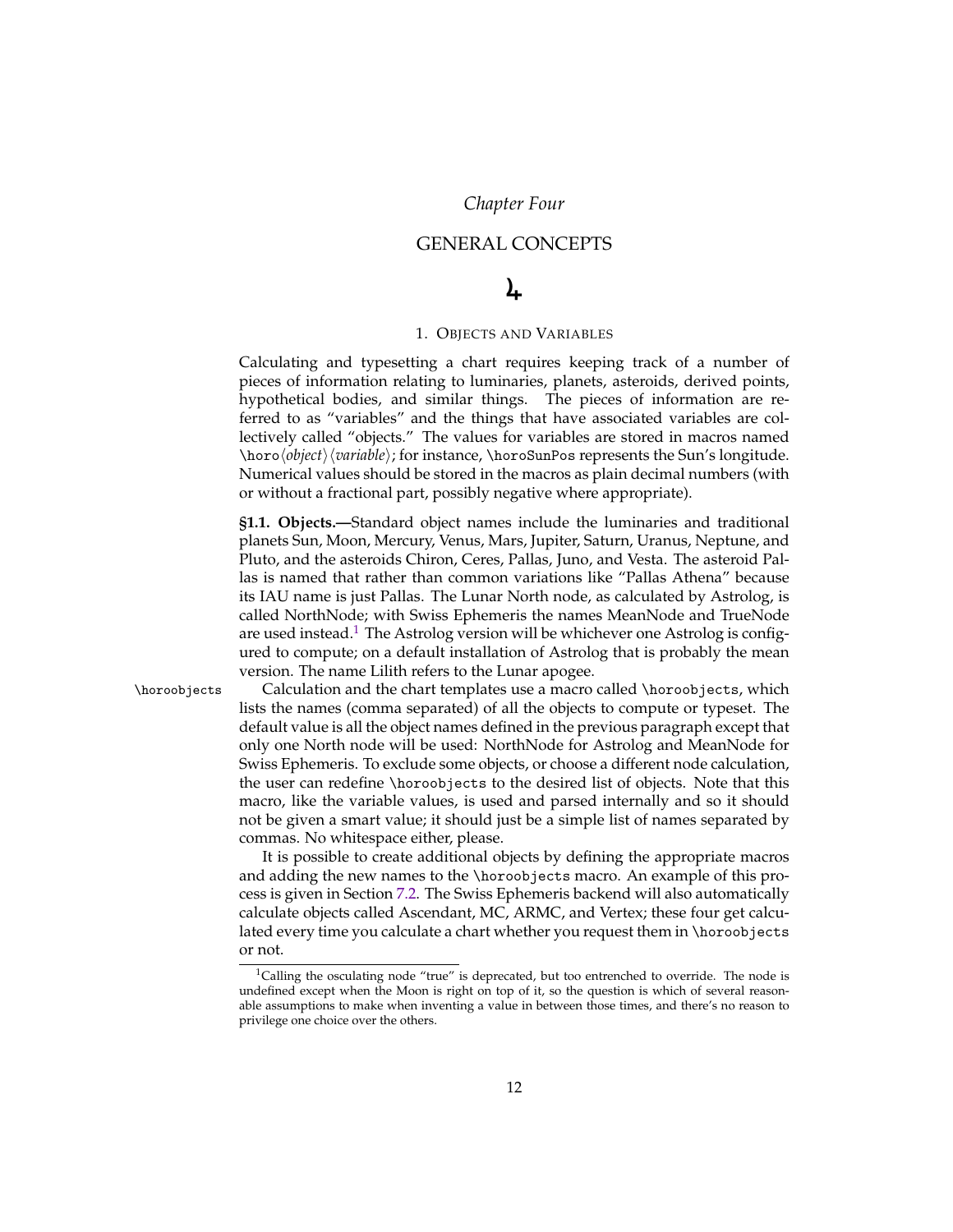<span id="page-12-0"></span>\horocusps **§1.2. Cusps.—**House cusps are treated very much like additional objects with the names CuspI, CuspII, up to CuspXII. Like objects from \horoobjects, each cusp has an associated set of variables in macros with names like \horoCuspIPos. The macro \horocusps lists the cusps, like \horoobjects, but in general it should not be modified. Cusps will be calculated and used as appropriate; in general they should not be added to \horoobjects. In most present-day house systems, CuspI, CuspIV, CuspVII, and CuspX coincide with the ascendant, nadir, descendant, and zenith respectively. For systems where that is not the case, Swiss Ephemeris users may want to add Ascendant and MC to \horoobjects to plot those on the chart as additional objects.

> <span id="page-12-1"></span>**§1.3. Variables.—**The variable Pos, associated with every object and cusp, has already been mentioned. It represents the longitude of the object or cusp, measured in decimal degrees starting from  $0°\mathcal{V}=0.0$ . On that scale  $0°\mathbf{S}=30.0$ ,  $0°\mathbf{I}=60.0$ , and so on.

> The variable DPos represents "display Pos"; that is the actual location where the label or line representing an object or cusp will be plotted, which might not be the same as its Pos if it had to be moved to prevent interference with another object or cusp.

> Vel represents an object's velocity, in longitude. This should be in degrees per day, but the system actually only looks at its sign: positive for direct and negative for retrograde. The calculation backends calculate it along with Pos and the chart templates check for it to determine whether to display a  $R$ , symbol in the label.

> Variables called MPos, MDPos, and SPos are used internally by horoscop code to represent house midpoints, display positions of internal house labels, and saved position values for checking termination of the adjustment cycle. It should not be necessary for users to touch these. Use of a user-defined variable called XPos is demonstrated in Section [7.4.](#page-47-0)

> The Symbol macros (described in the next section) are much like variables, although they have slightly different naming and do not take numeric values. The \horo*\object*\SE0pt macros used by the Swiss Ephemeris calculation backend are essentially string-valued variables too. Their use is explained in Section [7.2.](#page-44-0)

\horocopyvar The \horocopyvar{*\objects*}}{*\from*}}{*\to*}} macro copies the *\from*} variable to the  $\langle t_0 \rangle$  variable on all the objects in the comma-separated list given by h*objects*i. That operation is often used internally, and exposed to the user because it is occasionally useful to users also. For instance, if you set up the Pos values for your charts manually with  $\det^2$  $\det^2$  then you must put the same values into DPos before invoking a chart template that will attempt label adjustment. The command \horocopyvar{\horoobjects}{Pos}{DPos} will copy all the Pos variables for objects in \horoobjects to the corresponding DPos variables.

#### 2. SYMBOLS

<span id="page-12-3"></span><span id="page-12-2"></span>**§2.1. Naming scheme.—**For every object there should be a symbol or glyph in a macro named  $\setminus \langle object \rangle$ Symbol. Note the absence of horo at the start of the

<span id="page-12-4"></span> $^2$ It is traditional to warn readers to use \newcommand or \renewcommand instead of \def.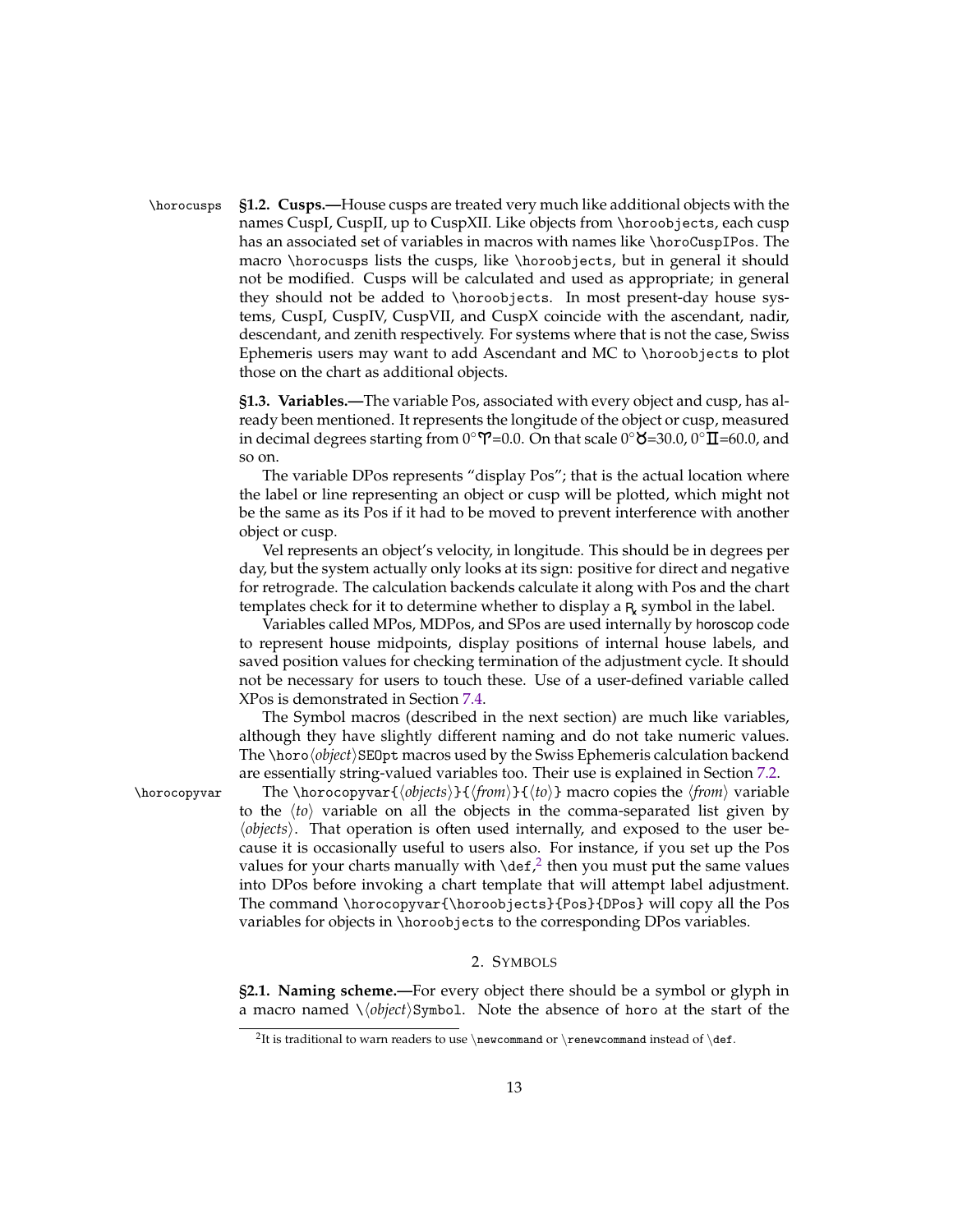macro name; that's to save typing because these macros are probably of interest in general text outside the context of horoscop's chart features, and to separate the Symbol variable-like thing from real variables that have numeric values.

There are four basic sets of symbols, based on three font packages and the textsym option of using text abbreviations. See the package options discussion above for a description of how the choice between symbol sets is made. Some of the font packages are incomplete, and horoscop will attempt to make substitutions to fill in the blanks. Users can redefine the macros as needed, to use symbols from other fonts or for instance if it's desired to use  $\bar{\sigma}$  instead of  $\mathcal{V}$  for Capricorn (starfont provides both).

The main use of these is for wheel charts, where you specify a list of objects and they all get typeset into the chart. It's necessary to provide a user-defined \h*object*iSymbol for any new objects you add, if those objects will be typeset into wheel charts. The symbols can also be used by themselves in text. Note that horoscop will always invoke these symbols in text mode; if the desired symbol is a math-mode symbol, then the macro has to include the appropriate shift to math mode.

<span id="page-13-0"></span>\Zodiac **§2.2. Zodiac signs.—**The system provides a \Zodiac{h*sign*i} macro, whose parameter  $\langle$ *sign* $\rangle$  should be an integer from 1 to 12 choosing the sign from Aries=1 to Pisces=12; this typesets the symbol for the appropriate sign. It mimics, and replaces, the similar macro provided by marvosym and starfont; instead of going directly to the font characters, horoscop's \Zodiac calls the appropriate macro from \AriesSymbol. . . \PiscesSymbol, allowing the user to redefine individual sign symbols without needing to redefine all of \Zodiac. Note that all use of sign symbols by horoscop (for instance, in chart wheel labels) goes through \Zodiac, so it is possible to redefine the entire zodiac by redefining \Zodiac instead of redefining individual symbols.

| macro              | textsym | unicode                             |             | wasysym marvosym starfont |          |
|--------------------|---------|-------------------------------------|-------------|---------------------------|----------|
| \AriesSymbol       | Ar      | $\langle U+2648\rangle$             |             | က                         |          |
| \TaurusSymbol      | Ta      | $\langle U+2649\rangle$             | X           | ১                         | ୪        |
| \GeminiSymbol      | Ge      | $\langle$ U+264A $\rangle$          | I           | П                         | П        |
| \CancerSymbol      | Сn      | $\langle U+264B\rangle$             | ୍ତି         | ල                         | ♋        |
| \LeoSymbol         | Le      | $\langle$ U+264C $\rangle$          | Ω           | SP.                       | ୟ        |
| \VirgoSymbol       | Vi      | $\langle$ U+264D $\rangle$          | mp          | M                         | M        |
| \LibraSymbol       | Li      | $\langle$ U+264E $\rangle$          | $\triangle$ | <u>Ω</u>                  | ≏        |
| \ScorpioSymbol     | Sc      | $\langle$ U+264F $\rangle$          | m.          | M,                        | M,       |
| \SagittariusSymbol | Sg      | $\langle \mathrm{U}{+}2650 \rangle$ | ✓           |                           | ∕∕       |
| \CapricornSymbol   | Cр      | $\langle$ U+2651 $\rangle$          | る           | z                         | νß       |
| \AquariusSymbol    | Aq      | $\langle$ U+2652 $\rangle$          | $\approx$   | ₩                         | $\infty$ |
| \PiscesSymbol      | Pi      | $\langle$ U+2653 $\rangle$          | K           | H                         | ₩        |

<span id="page-13-1"></span>**§2.3. Luminaries and traditional planets.—**These are well-supported by the various fonts.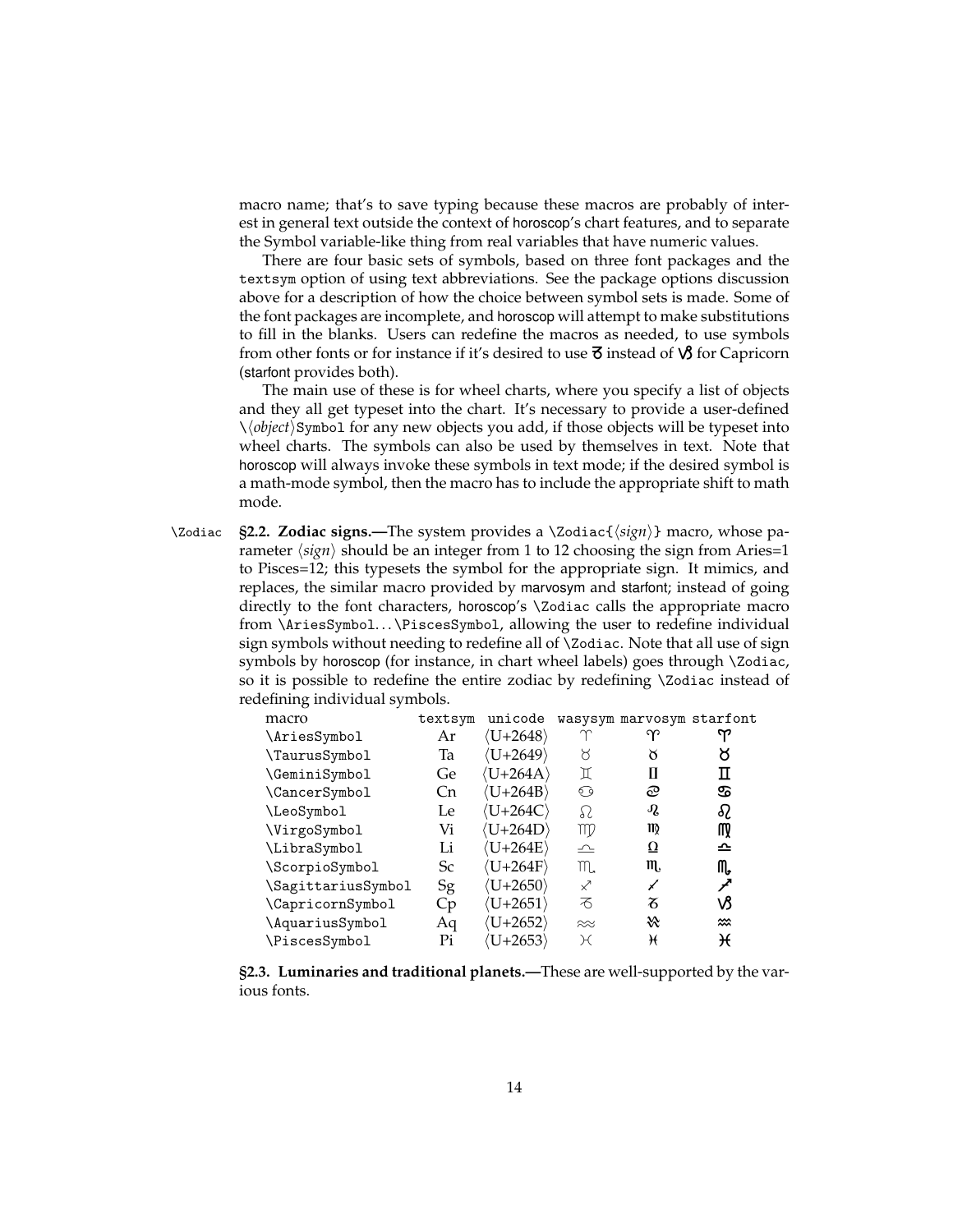| macro          | textsym | unicode                            |   | wasysym marvosym starfont |   |
|----------------|---------|------------------------------------|---|---------------------------|---|
| \SunSymbol     | Su      | (U+2609)                           | ₽ | O                         |   |
| \MoonSymbol    | Mo      | $\langle U+263D\rangle$            |   | W)                        |   |
| \MercurySymbol | Me      | $\langle U+263F\rangle$            | ŏ | ₫                         | ≬ |
| \VenusSymbol   | Ve.     | $\langle U+2640\rangle$            | ¥ | Q                         | ¥ |
| \MarsSymbol    | Ma      | $\langle U+2642\rangle$            | ൪ | σ                         | ൪ |
| \JupiterSymbol | Ju      | $\langle U+2643\rangle$            | 2 | 2                         | 4 |
| \SaturnSymbol  | Sa      | $\langle$ U+2644 $\rangle$         | ħ | 15                        | ħ |
| \UranusSymbol  | Ur      | $\langle \mathrm{U}{+}2645\rangle$ | λ | χ                         | ኛ |
| \NeptuneSymbol | Ne      | $\langle$ U+2646 $\rangle$         | X | Ψ                         | Ψ |
| \PlutoSymbol   | Pl      | $\langle$ U+2647 $\rangle$         |   | ò                         | ¥ |
|                |         |                                    |   |                           |   |

<span id="page-14-0"></span>**§2.4. Other objects, cusps, and angles.—**The starfont package provides symbols for asteroids, derived points, angles, and so on. Without it, these things default to the textsym abbreviations. The unicode option also has code points for these. Cusp symbols are listed in this table, but they generally do not appear in the default templates and will seldom be used in actual practice.

| macro            | textsym         | unicode                    | starfont       |
|------------------|-----------------|----------------------------|----------------|
| \ChironSymbol    | Chi             | $\langle$ U+26B7 $\rangle$ | š              |
| \CeresSymbol     | Cer             | $\langle U+26B3\rangle$    | \$             |
| \PallasSymbol    | Pal             | $\langle U+26B4\rangle$    | ⇞              |
| \JunoSymbol      | Jun             | $\langle U+26B5\rangle$    | ¥              |
| \VestaSymbol     | Ves             | $\langle U+26B6 \rangle$   | у              |
| \NorthNodeSymbol | No              | $\langle U+260A\rangle$    | ឆ              |
| \SouthNodeSymbol | SNo             | $\langle U+260B\rangle$    | ೮              |
| \LilithSymbol    | Lil             | $\langle U+26B8\rangle$    | Ø              |
| \CuspISymbol     | ASC             |                            | Æ              |
| \CuspIISymbol    | 2 <sup>nd</sup> |                            |                |
| \CuspIIISymbol   | 3 <sup>rd</sup> |                            |                |
| \CuspIVSymbol    | IC              |                            | Iٍ⊆            |
| \CuspVSymbol     | 5 <sup>th</sup> |                            |                |
| \CuspVISymbol    | $6^{th}$        |                            |                |
| \CuspVIISymbol   | DSC             |                            | י⊆Ω            |
| \CuspVIIISymbol  | $8^{th}$        |                            |                |
| \CuspIXSymbol    | 9 <sup>th</sup> |                            |                |
| \CuspXSymbol     | МC              |                            | Mº             |
| \CuspXISymbol    | $11^{th}$       |                            |                |
| \CuspXIISymbol   | $12^{th}$       |                            |                |
| \AscendantSymbol | ASC             |                            | Æ              |
| \MCSymbol        | МC              |                            | Mº             |
| \VertexSymbol    | Vtx             |                            | V <sup>×</sup> |

Note that wasysym provides a symbol it calls \ascnode, but it's actually identical to the symbol it calls \leo, and the symbol  $(Q)$  looks more like a Leo symbol; to prevent insanity, horoscop won't use that symbol for the node unless you force the issue by redefining \NorthNodeSymbol. The corresponding \descnode symbol is just the Leo symbol again, turned upside-down; it is aesthetically offensive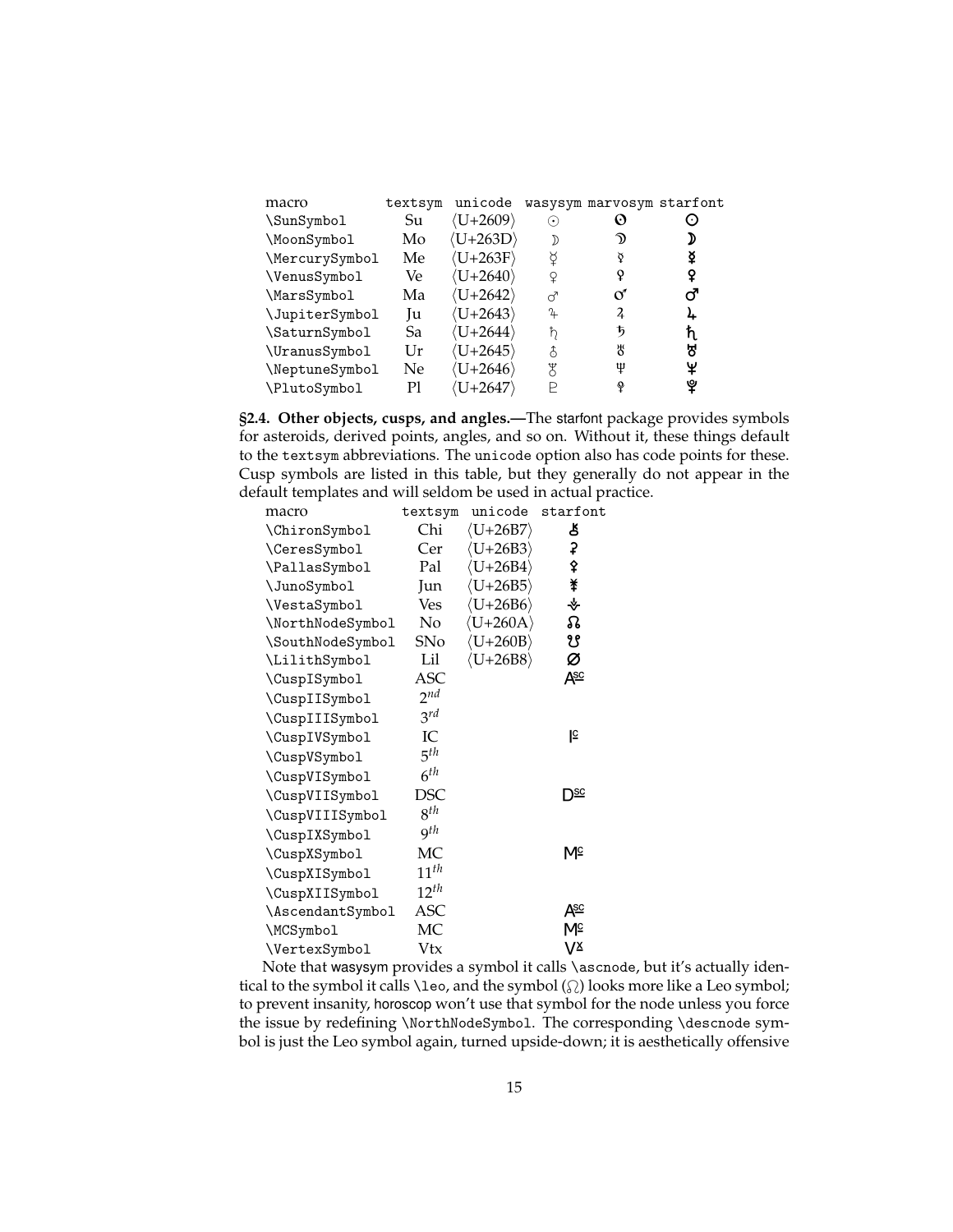enough that it also won't be used for South node by default.

\MeanNodeSymbol There are no well-agreed standard symbols for "mean" as opposed to "true" \TrueNodeSymbol (osculating) definitions of the Lunar nodes. The macros \MeanNodeSymbol and \TrueNodeSymbol by default typeset the current value of \NorthNodeSymbol with a subscript *M* or *T*, as  $\mathbf{\Omega}_M$  and  $\mathbf{\Omega}_T$ .

> Note that the default symbols for cusps assume an angular house system like that attributed to Placidus, in which the first house cusp is by definition equal to the ascendant, and so on. If you use a house system where that isn't true, and you will typeset symbols for the house cusps, then you must manually define appropriate symbols for them distinct from whatever symbols you are using for the actual angles. However, it's rare to need symbols for house cusps at all. Most wheel charts don't use them.

> <span id="page-15-0"></span>**§2.5. Aspects.—**When typesetting aspect webs, macros having names of the form \horo\*aspect*\Symbol will be used to print symbols identifying the aspects at the middle of each aspect line. These have the \horo prefix to keep them separated from the object symbols. If you define custom aspects, you should define corresponding symbols in the same pattern. The marvosym package does not define any aspect symbols (defaults to textsym), and wasysym only defines a few. The symbols for quintile and biquintile with starfont, and the one for trine with wasysym, are actually made from standard  $E$ T<sub>F</sub>X symbols rather than using the named fonts. The table below also shows the default angles and orbs for the aspects; see Subsection [6.1.2.](#page-22-3)

| macro                     | textsym    | unicode                    | wasysym starfont |                | angle                       |
|---------------------------|------------|----------------------------|------------------|----------------|-----------------------------|
| \horoConjunctionSymbol    | Con        | $\langle$ U+260C $\rangle$ | ♂                | ๙              | $0^{\circ} \pm 6^{\circ}$   |
| \horoOppositionSymbol     | Opp        | $\langle$ U+260D)          | $\sigma^{\circ}$ | مى             | $180^\circ \pm 6^\circ$     |
| \horoTrineSymbol          | Tri        | $\langle U+25B3\rangle$    | Λ                | Δ              | $120^{\circ} \pm 5^{\circ}$ |
| \horoSquareSymbol         | Sqr        | $\langle$ U+25A1 $\rangle$ | П                | □              | $90^\circ \pm 5^\circ$      |
| \horoQuintileSymbol       | Ont        |                            |                  | Ő              | $72^{\circ} \pm 2^{\circ}$  |
| \horoBiquintileSymbol     | Bqi        |                            |                  | $\mathsf{Q}^2$ | $144^\circ \pm 2^\circ$     |
| \horoSextileSymbol        | <b>Sex</b> | $\langle$ U+26B9 $\rangle$ | $\ast$           | ¥              | $60^{\circ} \pm 4^{\circ}$  |
| \horoQuincunxSymbol       | Ocx        | $\langle U+26BB\rangle$    |                  | ⊼              | $150^{\circ} \pm 3^{\circ}$ |
| \horoSemisextileSymbol    | Ssx        | $\langle$ U+26BA $\rangle$ |                  | v              | $30^{\circ} \pm 3^{\circ}$  |
| \horoSemisquareSymbol     | Ssq        | $\langle$ U+2220 $\rangle$ |                  | ∠              | $45^{\circ} \pm 2^{\circ}$  |
| \horoSesquiquadrateSymbol | Sqq        | $\langle$ U+26BC $\rangle$ |                  | 민              | $135^\circ \pm 2^\circ$     |

\horominutes \horoseconds

<span id="page-15-1"></span>\horodegrees **§2.6. Text angle and direction symbols.—**Symbols for degrees, minutes, and seconds (\horodegrees, \horominutes, and \horoseconds) are provided for use when an angle will be described numerically, as in  $12°34'56''$ . As with other symbols, the macros can be redefined to change horoscop's behaviour. These three use standard LAT<sub>E</sub>X math symbols and do not require any special package support.

\horoRetrogradeSymbol The \horoRetrogradeSymbol macro is in a similar category: it will be used to typeset "retrograde" for labels that display that information.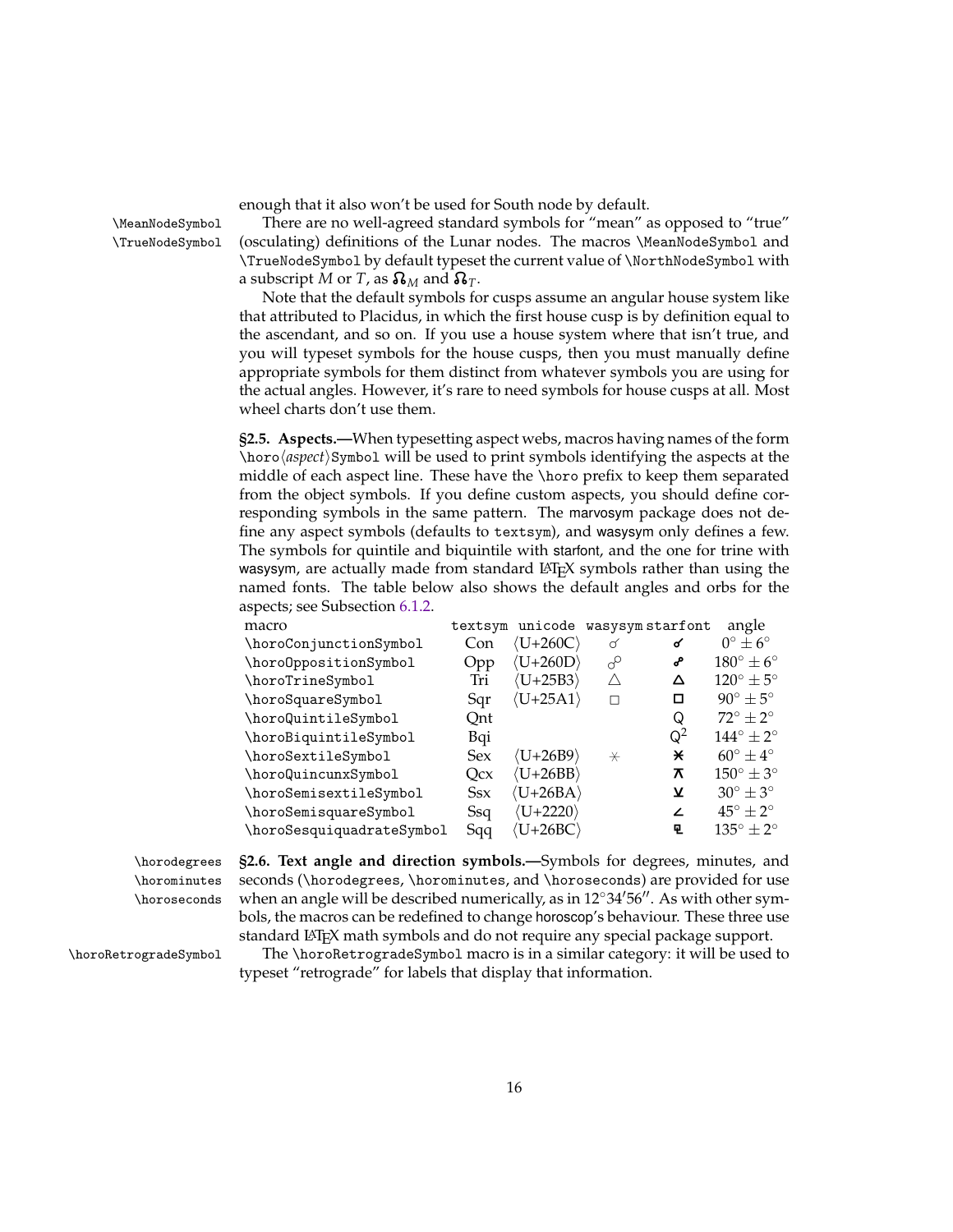### *Chapter Five*

## <span id="page-16-0"></span>CALCULATING HOROSCOPES

# $\hbar$

### 1. ENTERING CHART DATA

<span id="page-16-1"></span>Before erecting a chart we need the astrological locations of all the objects to be included. The horoscop package is not primarily a chart-computing system, but it can interface with other software to do the computation. The external \horocalcyear interface takes the time and location data from macros named \horocalcyear, \horocalcmonth \horocalcmonth, \horocalcday, \horocalctime, \horocalclon, and \horo- \horocalcday \horocalctime \horocalclon \horocalclat calclat, which should be defined to contain the year, month, day, time, longitude, and latitude respectively. Each one should be a decimal number, with only whole numbers for year and month; \horocalctime is the number of hours from midnight (so that a time like 4:30pm would be 16.5); and longitude and latitude are numbers of degrees. Use positive numbers for North and East and negative for South and West. Times and dates must be UTC. For example, the birth data for Uri Geller could be entered as follows.

| \renewcommand{\horocalcyear}{1946}    |
|---------------------------------------|
| \renewcommand{\horocalcmonth}{12}     |
| \renewcommand{\horocalcday}{20}       |
| \renewcommand{\horocalctime}{0}       |
| \renewcommand{\horocalclon}{34.76667} |
| \renewcommand{\horocalclat}{32.06667} |
|                                       |

<span id="page-16-2"></span>

| \horocalcparms | Setting all those macros one at a time is messy and inconvenient, so a simpli-<br>fied interface is available through the \horocalcparms macro, which sets them<br>all at once and translates minutes and seconds, both of time and of arc.                                                                                                                                                                                                                                          |
|----------------|--------------------------------------------------------------------------------------------------------------------------------------------------------------------------------------------------------------------------------------------------------------------------------------------------------------------------------------------------------------------------------------------------------------------------------------------------------------------------------------|
|                | \horocalcparms{1946}{12}{20}{0:0:0}{E34:46:0}{N32:4:0}                                                                                                                                                                                                                                                                                                                                                                                                                               |
|                | Although this macro is slightly more forgiving than the lower-level ones, one<br>should nonetheless stick closely to the example format. In particular, do not omit<br>the minutes and seconds even when they are zero.                                                                                                                                                                                                                                                              |
|                | 2. CALCULATING OBJECT POSITIONS                                                                                                                                                                                                                                                                                                                                                                                                                                                      |
| \horocalculate | Once the chart data is defined, call \horocalculate to invoke the external calcu-<br>lation program and actually compute the object positions. As already mentioned,<br>this requires \write18 support in your T <sub>F</sub> X interpreter, which is not the default<br>and should not be turned on without caution.<br>The exact mechanics of chart calculation depend on the backend selected.<br>With Swiss Ephemeris, which is the default, the package runs the "test" program |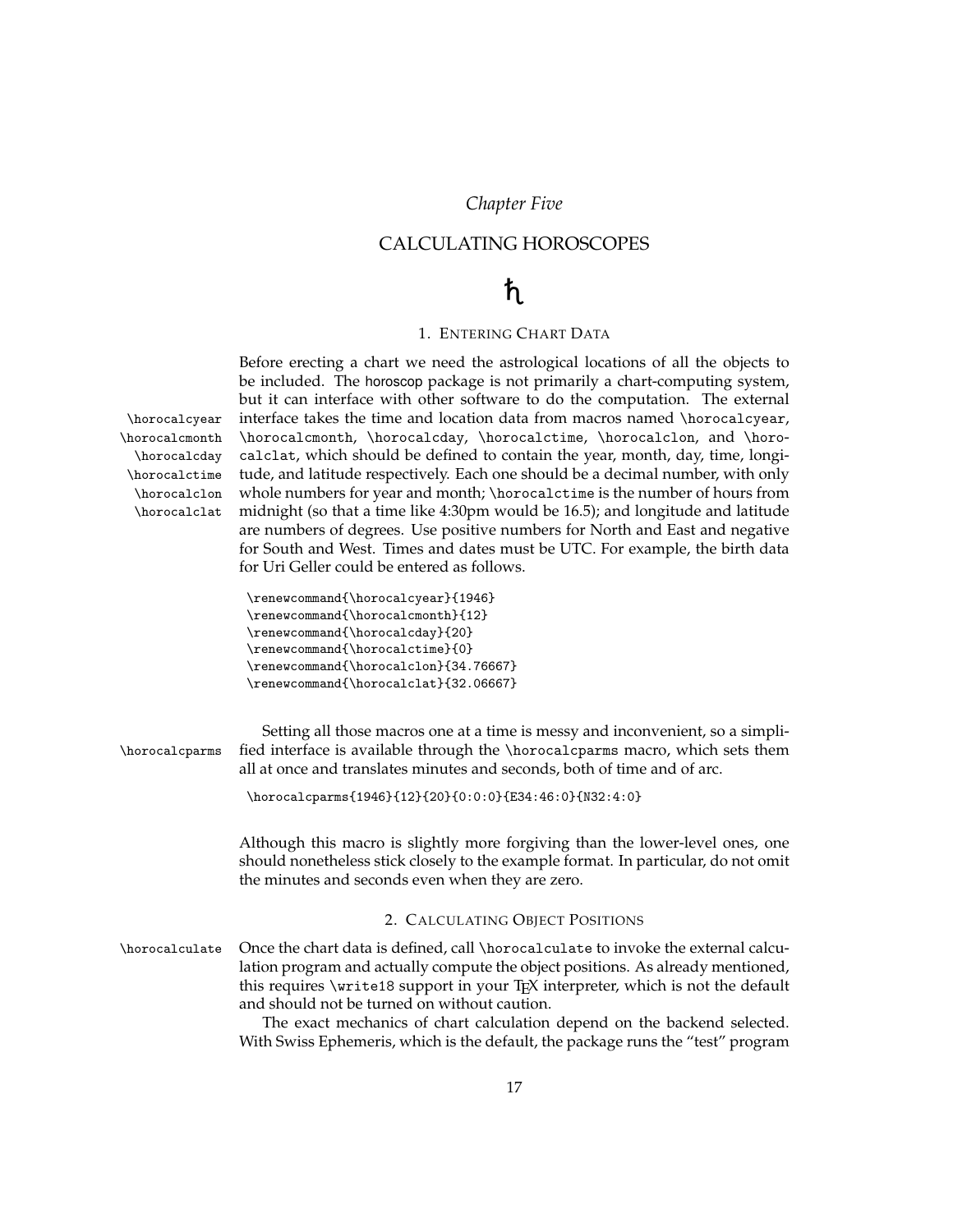swetest once for each object and once more for all cusps, with the standardoutput results directed into a .hor file which it will read in to get the data. With Astrolog, the astrolog program is run once and told to save its results directly to the .hor file as if to be read as options by a later invocation of Astrolog. Then the package reads that and parses the (undocumented) Astrolog command-line format to get the results.

Either way, the \horoobjects macro already described determines the list of objects whose positions will be calculated, and the positions go into the variables Pos (longitude), DPos (initially equal to longitude, but subject to later adjustment), and Vel (velocity). Pos and DPos are measured from  $0°\Upsilon$ . Vel is degrees per day, positive for direct and negative for retrograde. Similar Pos and DPos values are calculated for the cusp pseudo-objects CuspI, CuspII, and so on (listed in \horocusps). In the case of Swiss Ephemeris, some extra pseudo-objects (Ascendant, MC, ARMC, and Vertex) are always calculated too.

The house system used in the calculation can be set by invoking a macro named like \horo\system\Houses before calling \horocalculate. The default for both backends is \horoPlacidusHouses. Astrolog supports systems called Alcabitus, Campanus, Equal, EqualMC, Koch, Meridian, Morinus, NeoPorphyry, Placidus, PolichPage, Porphyry, Regiomontanus, Vedic, and Whole. Swiss Ephemeris supports systems called Alcabitus, Axial, Azimuthal, Campanus, Equal, Koch, Krusinski, Morinus, Placidus, PolichPage, Porphyry, Regiomontanus, and Vehlow. Consult the external software's documentation for details of these systems.

Please note that despite the inclusion of non-angular house systems like Equal among the choices for the Astrolog backend, their actual utility is severely limited because Astrolog overloads two objects it calls "Asc" and "Mid" to serve as both angles and house cusps; Asc can be the first house cusp, but then Astrolog will not write out the Ascendant, or it can be the Ascendant, but then Astrolog will not write out the first house cusp. A future version of this package will probably solve this issue by running Astrolog twice to get out both pieces of information. Another possibility would be to tell Astrolog to write out the angles, and then derive the first and tenth house cusps by calculating points opposite the seventh and fourth house cusps (which always seem to be house cusps rather than angles). Such a change might also be an opportunity to fix the annoying differences between the Astrolog and Swiss Ephemeris backends, as far as possible. In the mean time, the recommendation for Astrolog users who want equal houses is to select Porphyry (as a system that uses the Ascendant and Midheaven and does not break down near the poles) and then compute house cusps internally to horoscop as described below, rather than attempting to use Astrolog's calculation. Note that the object names for the Ascendant and Midheaven will be CuspI and CuspX, not the Swiss Ephemeris names used in the examples.

It is possible for horoscop to calculate its own house cusps internally, to pro- \horomakeequalcusps vide equal-sized houses starting from any position. Use \horomakeequalcusps to make twelve cusps spaced equally (30 $^{\circ}$  apart) with CuspI set to the single argument. For instance, if using swetest, which calculates an object called Ascendant automatically, you can use \horomakeequalcusps{\horoAscendantPos} to make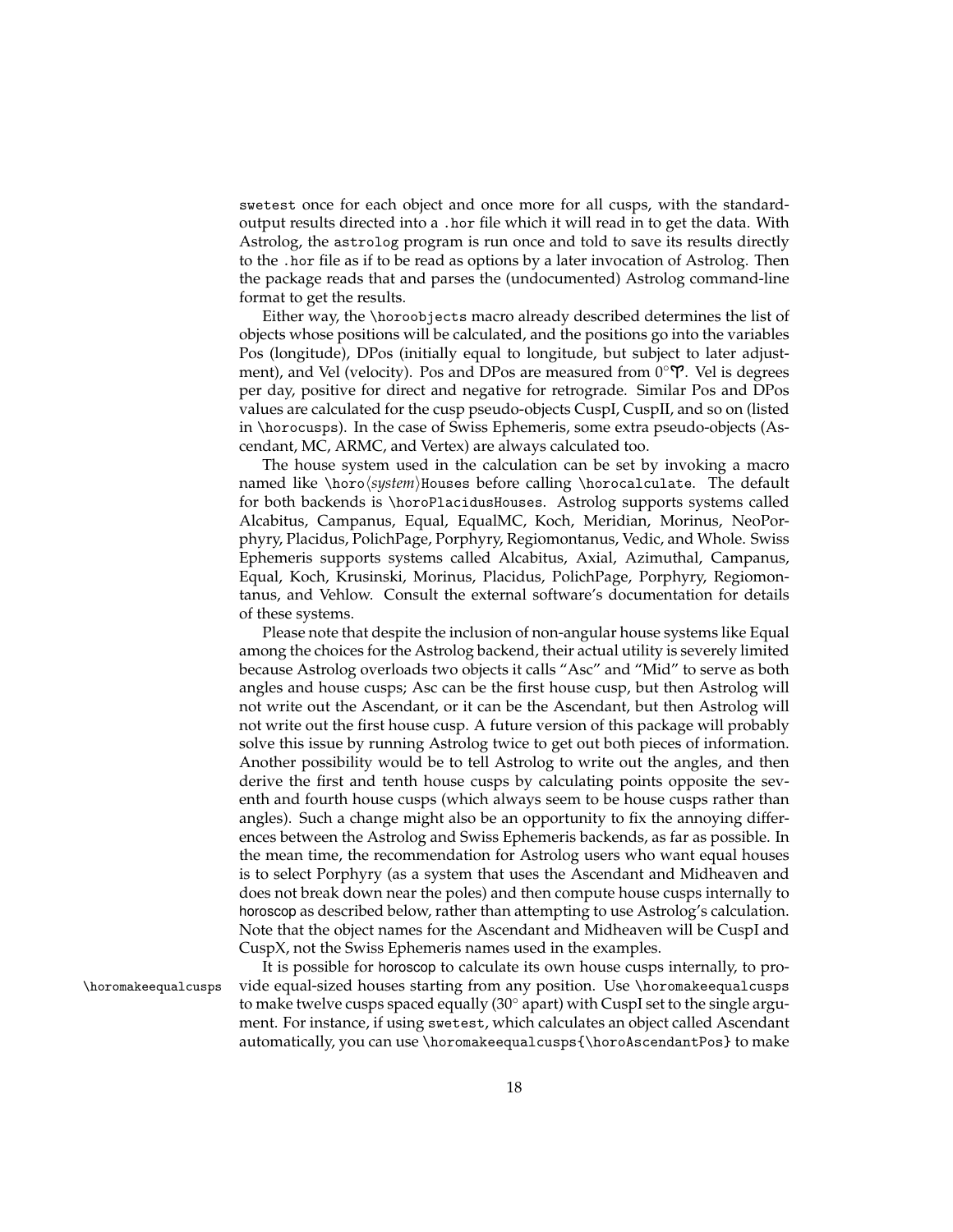equal houses starting from the Ascendant, simulating the "Equal" house system that actually is already provided anyway. That particular application may seem pointless; but the feature can also be used with any other object to create house systems unavailable from the backend. Someone who wanted to drop the concept of houses entirely, as for an unknown birth time, but still use a chart template that shows houses, might use \horomakecusps{0} to make houses equivalent to signs (Aries=first, Taurus=second, and so on).

The \horomakeequalcusps macro should be called after \horocalculate if it is to take effect, because they overwrite each others' house cusp results. Any house system may be used for the original \horocalculate call because the results will be discarded anyway, except for the concern that a broken house calcuation in \horocalculate (for instance, using polar latitudes with Placidus and without the egrep option) may cause typesetting of the whole document to fail.

\horomakesigncusps A similar macro, \horomakesigncusps, makes equally-spaced cusps just like \horomakeequalcusps (in fact, using a call to it) but starting from the start of the sign that contains the argument value instead of starting at the argument value itself. This is useful for creating historical whole-sign systems. See also the use of \horoshiftcusps described in section [5.4](#page-19-0) for ways to expand this feature to (for instance) simulate the Vehlow equal-house system, or base the system on the location of a cusp other than the first.

> Note that in all cases horoscop follows the common astrological practice of computing house cusps based on the intersections of the house boundaries with the ecliptic and then placing objects into houses based solely on their longitude. In effect, the assumption is that all objects are located exactly on the ecliptic. For some house systems (with boundaries that do not follow lines of longitude) it can be argued that it would be better to assign house positions in a way that takes latitude into account. See the article "The Problems of House Division" by Deborah Houlding, available online at [https://www.skyscript.co.uk/houprob\\_print.](https://www.skyscript.co.uk/houprob_print.html) [html](https://www.skyscript.co.uk/houprob_print.html), for more discussion of this issue. In some future version horoscop may be extended to provide more options for handling of this kind of thing.

> Note also that in some house systems, the angles ( $A^{sc}$ ,  $D^{sc}$ ,  $M^c$ , and  $\lvert \zeta \rvert$  do not coincide with house cusps, and in such cases you may wish to compute and chart them as extra objects.

\horoastrologopt The macros \horoastrologopt and \horosweopt define extra command-line \horosweopt options for the external calculation programs (Astrolog and swetest respectively). These default to empty, but may be redefined to pass global configuration settings to these programs.

#### 3. ENTERING POSITIONS MANUALLY

<span id="page-18-0"></span>If it is not desired to compute the positions with horoscop's external program interface, they can be entered manually instead. This approach might be useful if you use other software to do your calculations, or if you need to create TEX source that will run on a system without the external calculation software installed. The macros that would be created by \horocalculate simply need to be created di-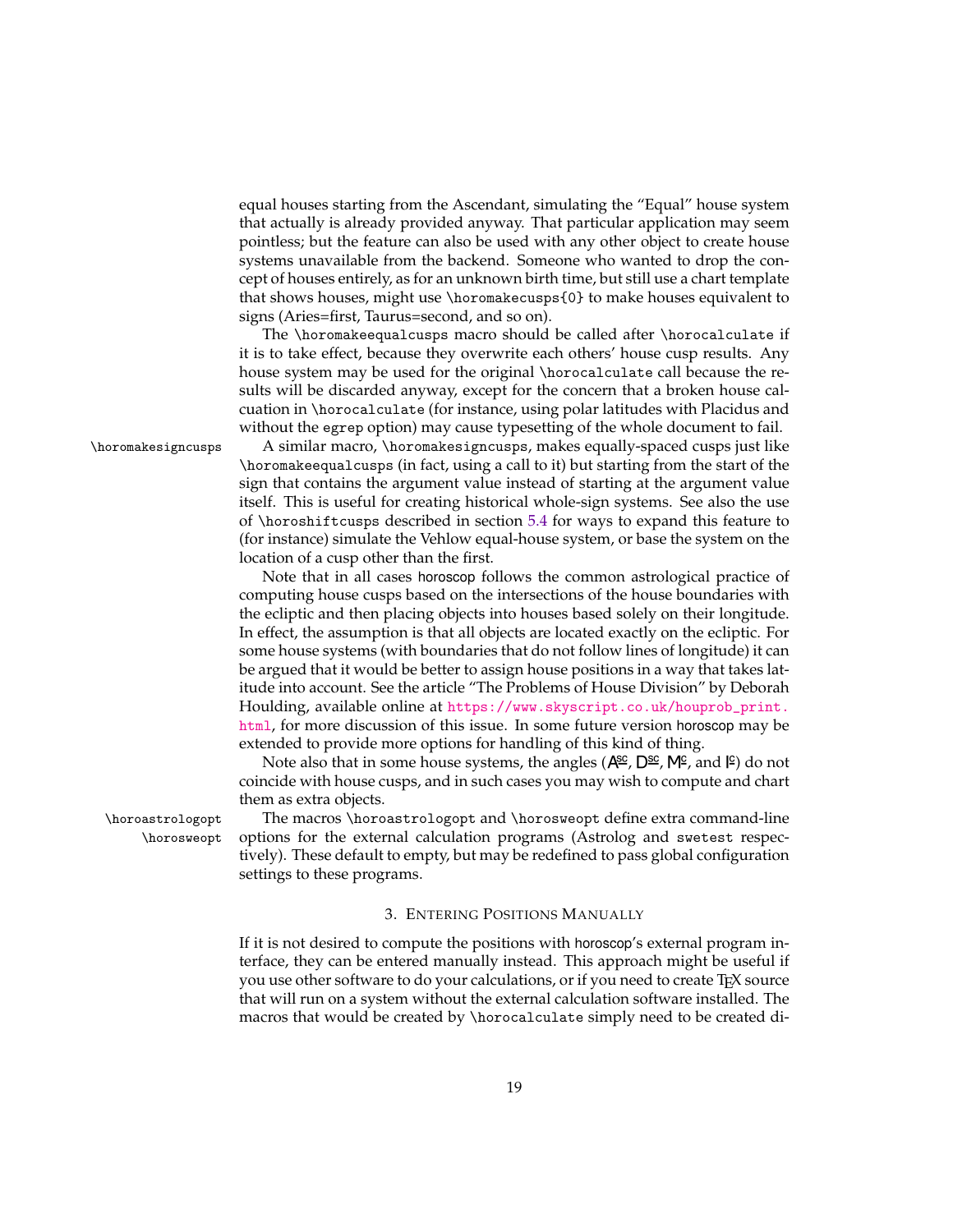rectly, as in the example below.

```
\def\horoSunPos{267.5002492}\def\horoSunVel{1.0185515}
\def\horoMoonPos{229.2067659}\def\horoMoonVel{11.9237313}
\def\horoMercuryPos{249.2355412}\def\horoMercuryVel{1.4004420}
\def\horoVenusPos{229.6610785}\def\horoVenusVel{0.4165367}
\def\horoMarsPos{271.9242409}\def\horoMarsVel{0.7571908}
\def\horoJupiterPos{228.1368358}\def\horoJupiterVel{0.1927896}
\def\horoSaturnPos{128.1056809}\def\horoSaturnVel{-0.0516070}
\def\horoUranusPos{79.4428694}\def\horoUranusVel{-0.0421386}
\def\horoNeptunePos{190.6482218}\def\horoNeptuneVel{0.0133648}
\def\horoPlutoPos{133.0955746}\def\horoPlutoVel{-0.0150157}
\def\horoNorthNodePos{70.7814892}\def\horoNorthNodeVel{-0.0529425}
\def\horoLilithPos{265.3475147}\def\horoLilithVel{0.1108368}
\def\horoCuspIPos{207.9120843}
\def\horoCuspIIPos{236.5553269}
\def\horoCuspIIIPos{267.6976404}
\def\horoCuspIVPos{300.5365877}
\def\horoCuspVPos{332.9973490}
\def\horoCuspVIPos{2.5292853}
\def\horoCuspVIIPos{27.9120843}
\def\horoCuspVIIIPos{56.5553269}
\def\horoCuspIXPos{87.6976404}
\def\horoCuspXPos{120.5365877}
\def\horoCuspXIPos{152.9973490}
\def\horoCuspXIIPos{182.5292853}
```
A few less obvious macros also need to be set for manually-entered positions to work correctly. Load \horoobjects with a list of the objects with manual positions, and set the DPos values to match the Pos values. The \horocopyvar macro \horocalculatedtrue can help with setting DPos. Finally, set the \horocalculatedtrue flag so that other parts of the system will know there is valid data in the variables. That flag is normally set by the calculation interface when it has read usable data from the backend.

```
\def\horoobjects{Sun,Moon,Mercury,Venus,Mars,Jupiter,Saturn,%
   Uranus,Neptune,Pluto,NorthNode,Lilith}
\horocopyvar{\horoobjects}{Pos}{DPos}
\horocopyvar{\horocusps}{Pos}{DPos}
\horocalculatedtrue
```
#### 4. SAVING AND MANIPULATING POSITIONS

<span id="page-19-0"></span>In documents that contain multiple charts it may be useful to save the results of one calculation for use later. Something similar is also required for single charts that contain more than one person's objects, or for mixing the results of one calculation with another as when making synastry charts. The package provides macros for storing results in macros to handle these situations.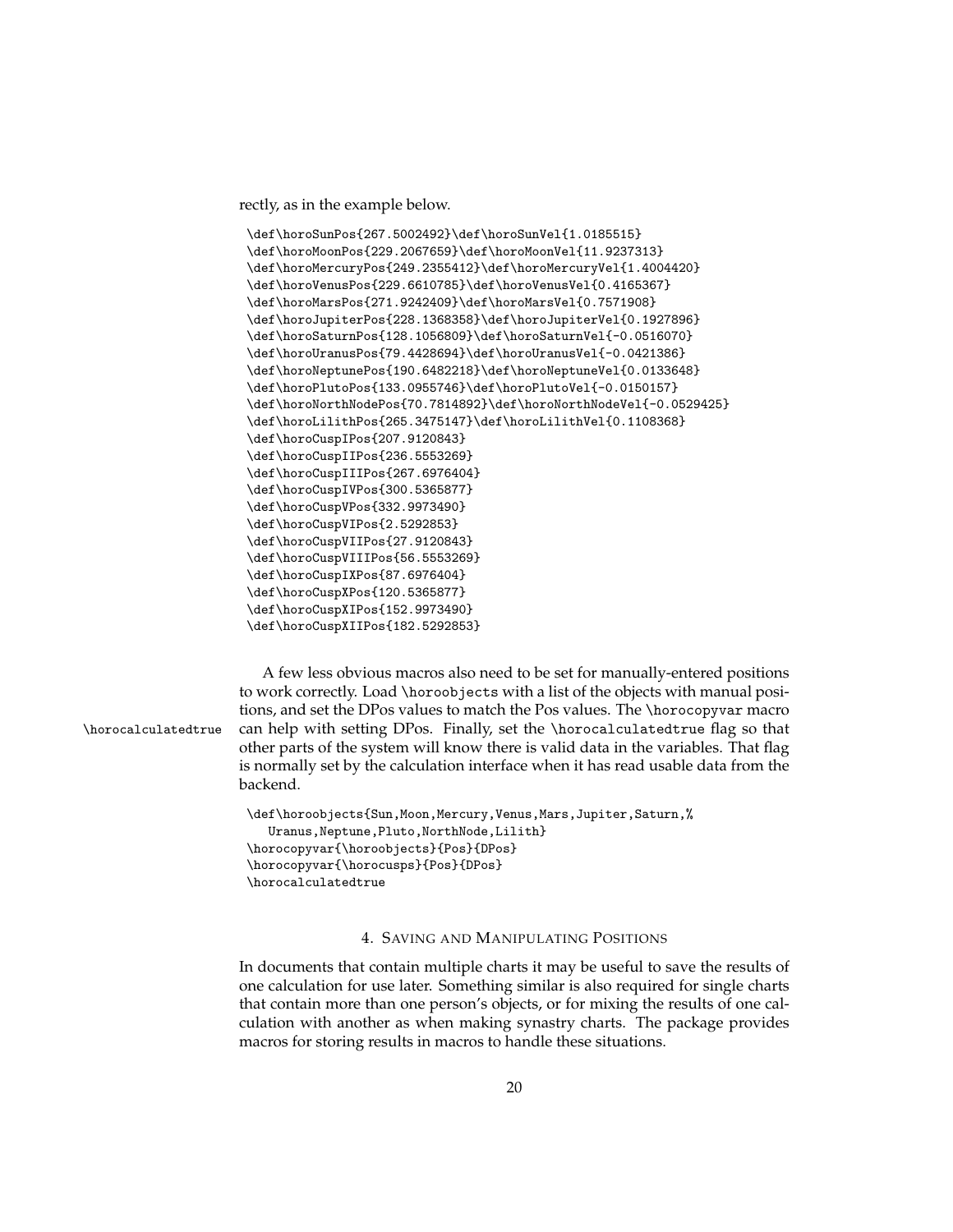\horosaveobjects The \horosaveobjects macro takes one argument which is the name of a new macro to create (or to redefine, without warning, if it already exists). All the Pos and Vel values for objects in \horoobjects, and the current value of \horoobjects itself, are stored in the newly defined macro. When that macro is run later, it will restore all those values, and set DPos values to the restored Pos values. The effect is that \horosaveobjects creates a macro representing the object-related results of the last \horocalculate, so we can return to the current state later.

\horosavecusps The \horosavecusps macro does something similar, but instead of saving the objects it saves the current values of \hororightcoord, \horocusps, and the Pos of all cusps. This function is split into a separate macro to make it easy to create synastry charts: calculate one chart, save the objects, calculate the other chart, and restore the first chart's objects, to get one chart's objects in the other's houses.

Some manipulations can be applied to calculated positions to alter the appear- \hororotatechart ance of the resulting chart. First, the \hororotatechart{h*object*i}{h*angle*i} macro will rotate a chart to place a specified object at a specified place. The default is for CuspVII (the descendant) to be at the right. The angle must be specified in degrees according to the mathematical convention: 0 is to the right and it increases counterclockwise, so 90 is up, 180 is to the left, and 270 is down. For instance, \hororotatechart{Sun}{90} would place the Sun at the top. This macro works by manipulating an internal macro called \hororightcoord, mentioned above as one of the things saved by \horosavecusps. This rotation does not change the actual stored positions of the objects and cusps, only the way in which they will be plotted on the page.

\horocalcharmonic The \horocalcharmonic{h*harmonic*i} macro multiplies all the Pos values of objects in \horoobjects by its argument and sets the Pos and DPos values to the result. The harmonic should be an integer, and no more than 45 (because of TFX's limits on number magnitude). Higher harmonics, if they are not prime numbers, can be achieved by calling it twice; for instance, with 20 and 10 to get 200. The internal representation of Zodiac positions is only good to approximately 1/18 of a second of arc in the original position; that will be multiplied by the harmonic, limiting the precision of the result for high harmonics. Your original input data is probably even less good than that. The precision of positions in high-harmonic charts is inherently limited by the nature of high-harmonic charts, and users must understand that. Note also that this macro does not change the house cusp positions. The most popular current practices seem to be to leave cusps unchanged, or not to use them at all, in harmonic charts; and multiplying them like object positions could lead to problematic situations such as cusps ending up out of order, especially in higher harmonics.

\horoshiftobjects The macros \horoshiftobjects and \horoshiftcusps apply an additive \horoshiftcusps shift, specified in decimal degrees as the single argument, to all the object or cusp Pos values respectively, and sets the Pos and DPos values to the results. These macros, unlike \horochartrotate above, do change the stored values of the variables; they can be seen as moving the planets instead of moving the chart. This kind of shift can be applied to object positions to create solar arc charts. With cusp positions, it can be used to create a variety of equal-house systems that may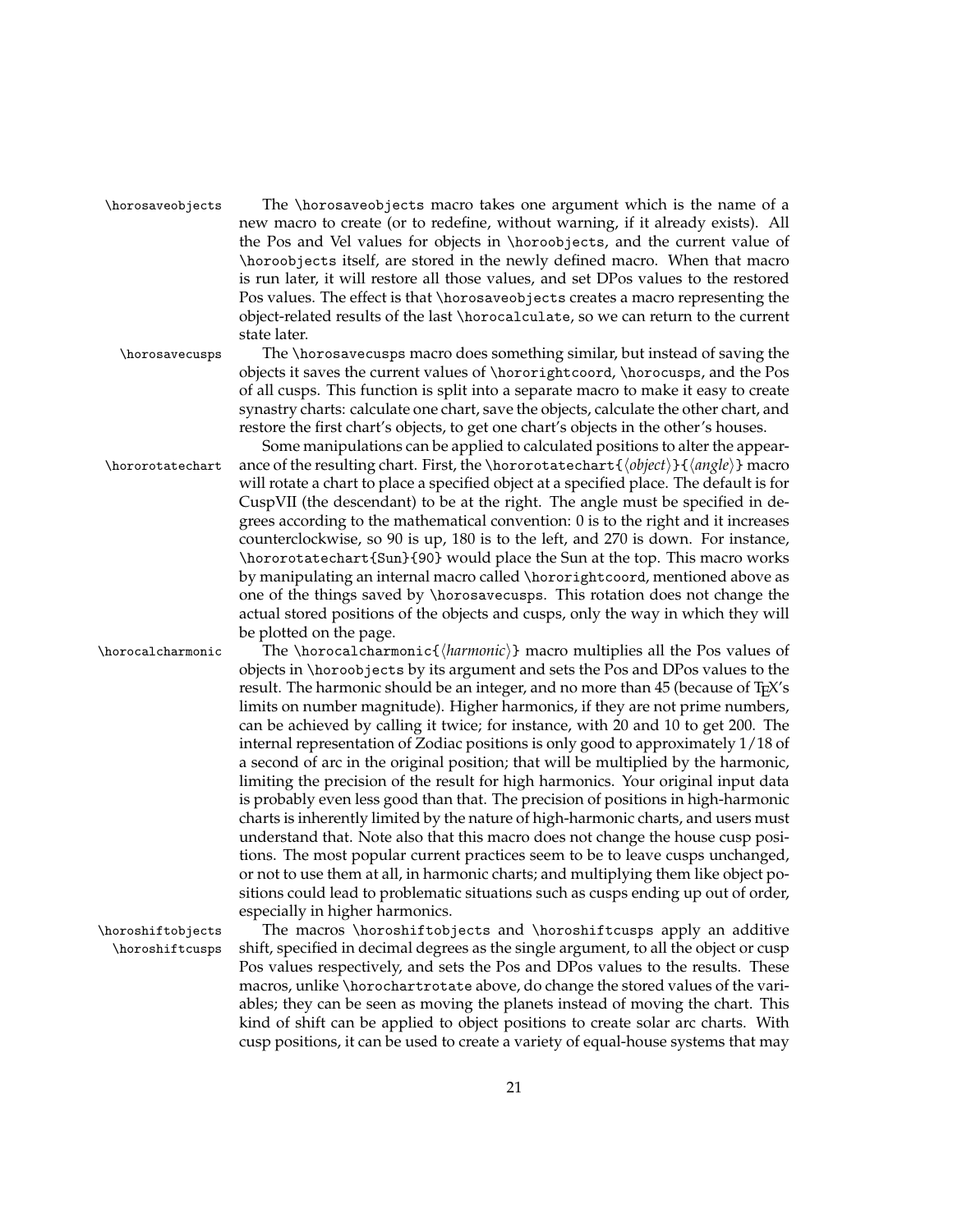or may not also be available directly from the calculation backends. For instance, assuming the swetest backend, this code will calculate whole-sign houses such that the midheaven is contained in the tenth house:

\horocalculate \horomakesigncusps{\horoMCPos} \horoshiftcusps{90}

That says: calculate the chart, including the implicit pseudo-object "MC"; create whole-sign houses with CuspI set to the start of the sign containing the MC pseudo-object and CuspX three signs (90°) earlier than that; and then shift the cusps forwards  $90^\circ$ , so that we end up with CuspX set to the start of the sign containing the MC object. A similar chart but with the midheaven actually on the tenth house cusp (instead of using whole signs), duplicating Astrolog's EqualMC system, could be obtained by substituting \horomakeequalcusps for \horomakesigncusps.

In charts like these where the cusps do not necessarily coincide with the angles, one would probably also want to include MC and Ascendant in \horoobjects so that they will be plotted like objects on the chart. The angle-highlighting features of the standard templates remain associated with the angular cusps (CuspI, CuspIV, CuspVII, and CuspX) rather than the angle pseudo-objects like Ascendant and MC. It may be appropriate to turn off the highlighting features for charts in which the angular cusps are not actually the angles, but that is left to the user's discretion.

#### 5. PRINTING THE RESULTS AS TEXT

<span id="page-21-0"></span>

|                 | Instead of or in addition to printing a wheel chart, one may want to print       |
|-----------------|----------------------------------------------------------------------------------|
|                 | the numerical values of object positions as text with astrological symbols. The  |
| \horodsmstext   | \horodsmstext macro prints its argument as an astrological longitude with        |
|                 | degree, (Zodiac) sign, minutes, and seconds. The argument can be a macro         |
|                 | set by \horocalculate or a raw number in decimal degrees. For instance,          |
|                 | \horodsmstext{\horoVenusPos} might print $19^{\circ}$ $39'40''.$                 |
| \horotimetext   | The \horotimetext has a similar function for times. Its argument should          |
|                 | be hours after midnight, and it prints the value as hours, minutes, and seconds  |
|                 | separated by colons. For instance, \horotimetext{12.58222} prints 12:34:56.      |
|                 | This might typically be used with \horocalctime.                                 |
| \horolatlontext | For latitudes and longitudes, \horolatlontext takes three arguments. The         |
|                 | first is the number of degrees, which may be positive or negative, and it prints |
|                 | the number of degrees, minutes, and seconds followed by either the second or     |
|                 | third argument depending on whether the angle was positive or negative. For      |

 $50^{\circ}0'0''$  N and  $40^{\circ}0'0''$  W.

instance, \horolatlontext{50}{N}{S} and \horolatlontext{-40}{E}{W} print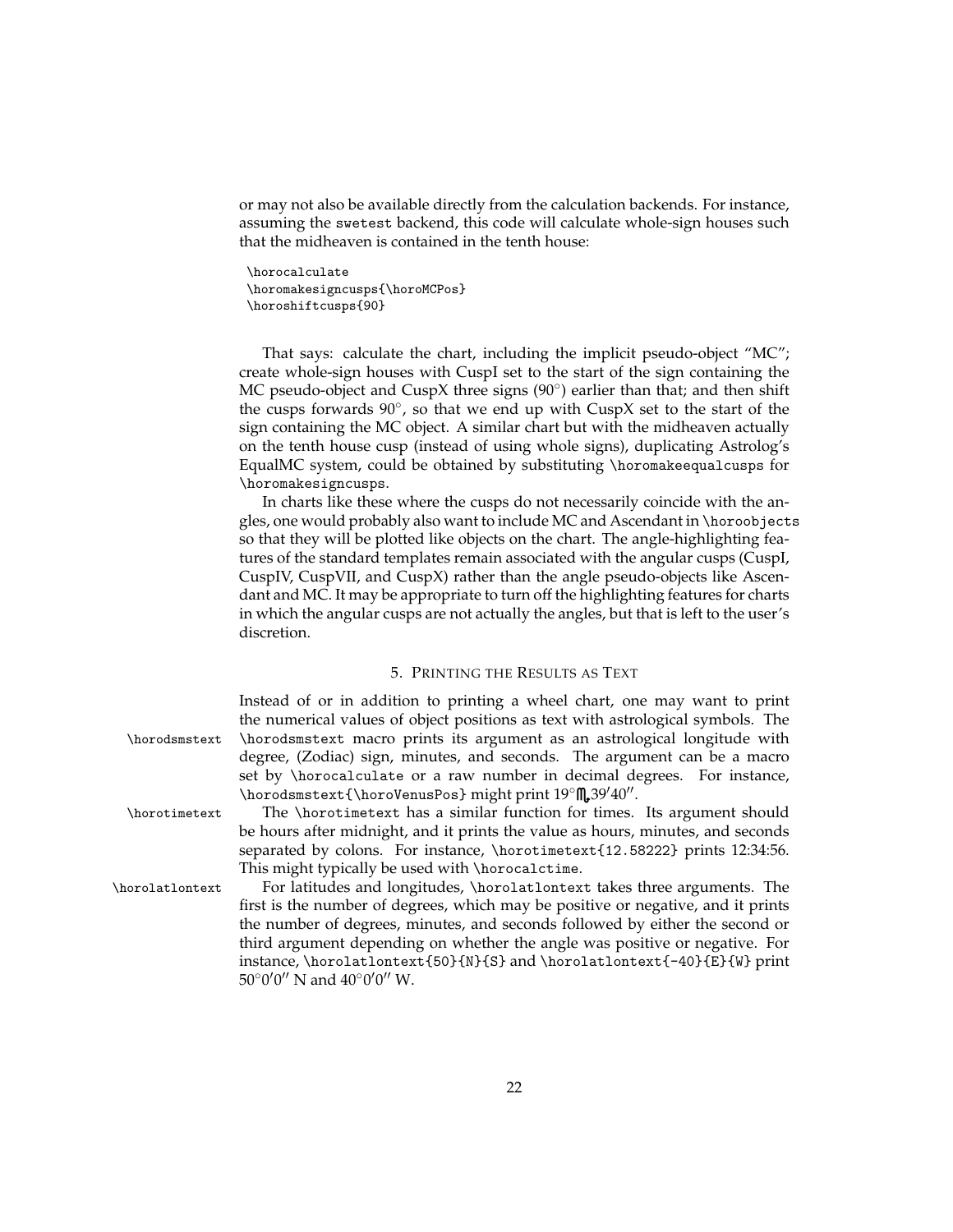# *Chapter Six*

# <span id="page-22-1"></span><span id="page-22-0"></span>READY-MADE CHART TEMPLATES

# $\mathbf{R}$

### 1. BASIC WHEEL CHARTS

| horoscope<br>\horowheelVancouver<br>\horounitlength                                     | The package provides several ready-made chart templates for different purposes.<br>The basic wheel chart, similar to the best ones produced by other software, is<br>called Vancouver. It's easy to use in the simplest case: just open a horoscope<br>environment and invoke \horowheelVancouver, as in the birth chart for John<br>Lennon shown in Figure 1.<br>Please note that the standard templates are named after Canadian cities, but<br>these names are only thematic names for the visual styles of the charts <sup>3</sup> and the names<br>of the templates have no connection with the geographic locations the charts refer<br>to. You can plot a chart for any location in Vancouver style, and you can plot a<br>chart that does happen to be for Vancouver (any of the multiple places in the<br>world with that name) using any template. The geographic location for the chart<br>must be specified by latitude and longitude, independently of the template name.<br>The horoscope environment is a picture environment, 100 unit-lengths<br>square with the origin in the centre, so that coordinates range from $-5050$ on<br>both axes. The unit length is set to \horounitlength, which defaults to 0.00952<br>times \textwidth, so that a horoscope environment will be just slightly less than<br>the full text width of the page. Change it to change the size of horoscope wheels,<br>though if it is changed much the text size will need to be adjusted also. |
|-----------------------------------------------------------------------------------------|----------------------------------------------------------------------------------------------------------------------------------------------------------------------------------------------------------------------------------------------------------------------------------------------------------------------------------------------------------------------------------------------------------------------------------------------------------------------------------------------------------------------------------------------------------------------------------------------------------------------------------------------------------------------------------------------------------------------------------------------------------------------------------------------------------------------------------------------------------------------------------------------------------------------------------------------------------------------------------------------------------------------------------------------------------------------------------------------------------------------------------------------------------------------------------------------------------------------------------------------------------------------------------------------------------------------------------------------------------------------------------------------------------------------------------------------------------------------------------------------|
| \horoULnote<br>\horoURnote<br>\horoLLnote<br>\horoLRnote<br>\horoCnote                  | <b>§1.1.</b> Notes.—Five macros are provided for typesetting notes in the corners or<br>centre of a wheel chart. They are called \horoULnote, \horoURnote, \horoLLnote,<br>\horoLRnote, and \horoCnote, for upper left, upper right, lower left, lower right,<br>and centre respectively; each takes a single argument specifying the text to put<br>there, which may include \\ commands for line breaks. Typesetting is flushed<br>into the corners for corner notes and centred for the centre note. If you're using a<br>chart style that puts things of its own in the space where you want to put a note,<br>then the note will collide with the chart, so depending on configuration it may<br>not always make sense to use all five of these. Figure 2 demonstrates the use of<br>these macros.                                                                                                                                                                                                                                                                                                                                                                                                                                                                                                                                                                                                                                                                                      |
| \horoaspectwebtrue<br>\horoaspectwebfalse<br>\horoaspectobjectsa<br>\horoaspectobjectsb | <b>§1.2.</b> Aspect webs.—The pattern in the centre of the Vancouver wheel, showing<br>which objects are or are not in aspect to each other, is called the aspect web. It can<br>be turned on and off with \horoaspectwebtrue and \horoaspectwebfalse.<br>By default, the aspect web will show aspects between any two objects from<br>\horoobjects. That may not be desirable in charts with many minor objects;<br>an aspect between two small asteroids may not be important enough to be worth                                                                                                                                                                                                                                                                                                                                                                                                                                                                                                                                                                                                                                                                                                                                                                                                                                                                                                                                                                                           |

<span id="page-22-4"></span><span id="page-22-3"></span><span id="page-22-2"></span><sup>&</sup>lt;sup>3</sup>I was inspired to use this naming theme by Ruskey and Weston's work on Venn diagrams; see <https://www.combinatorics.org/files/Surveys/ds5/ds5v3-2005/VennEJC.html>.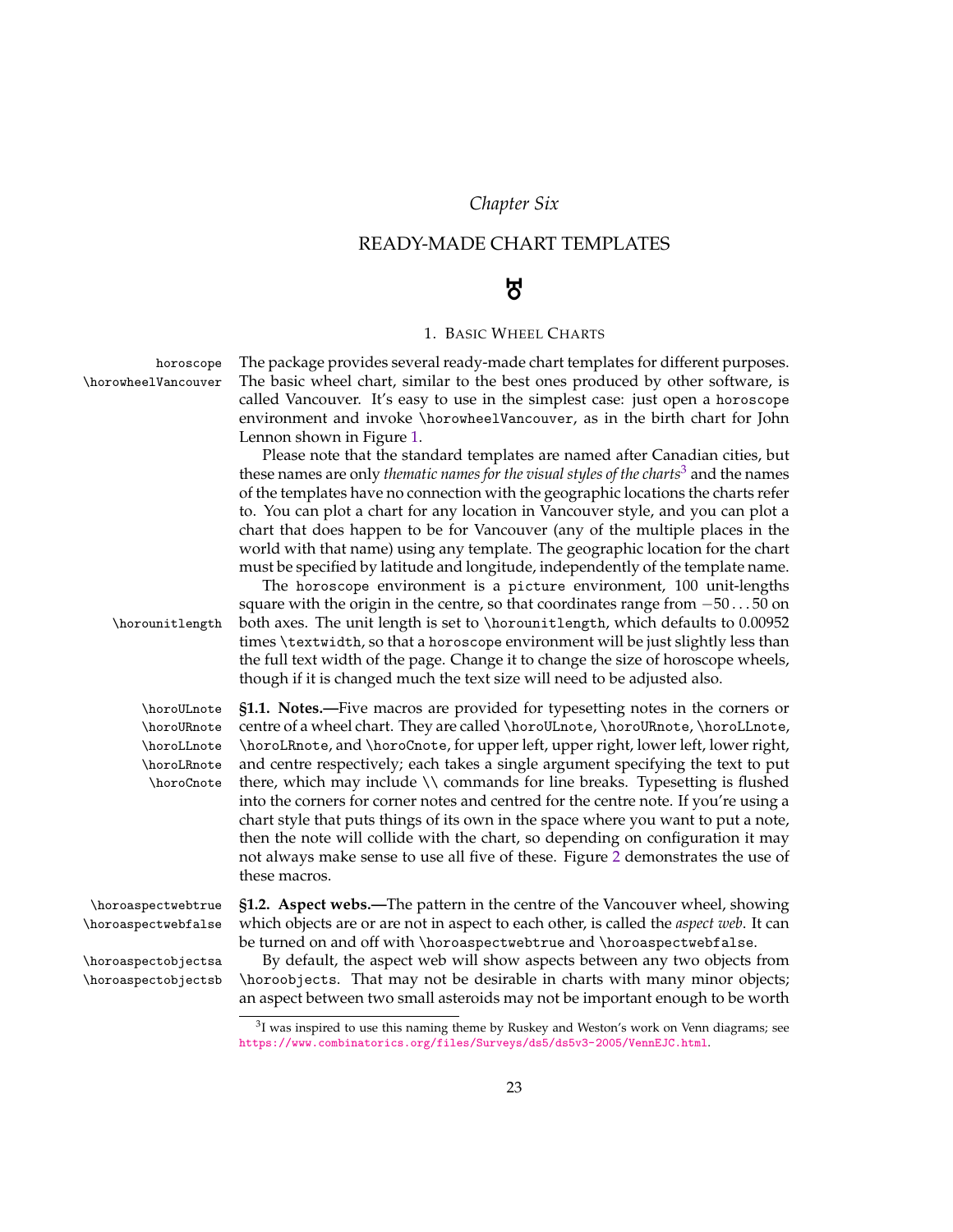

\horocalcparms{1940}{10}{9}{17:30:0}{W2:55:0}{N53:25:0} \horocalculate \begin{horoscope} \horowheelVancouver \end{horoscope}

<span id="page-23-0"></span>Figure 1: Basic wheel chart (John Lennon).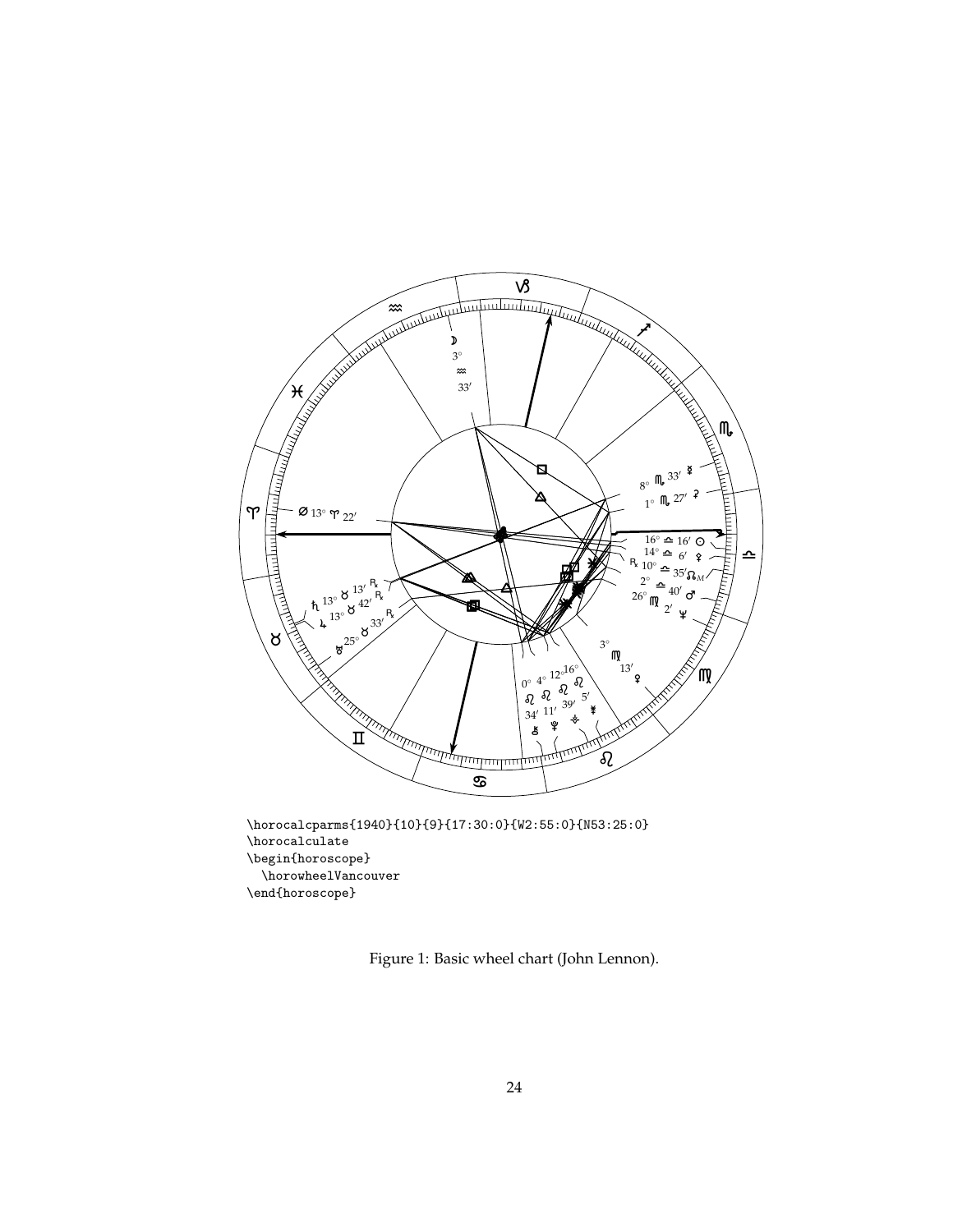

<span id="page-24-0"></span>Figure 2: Corner notes.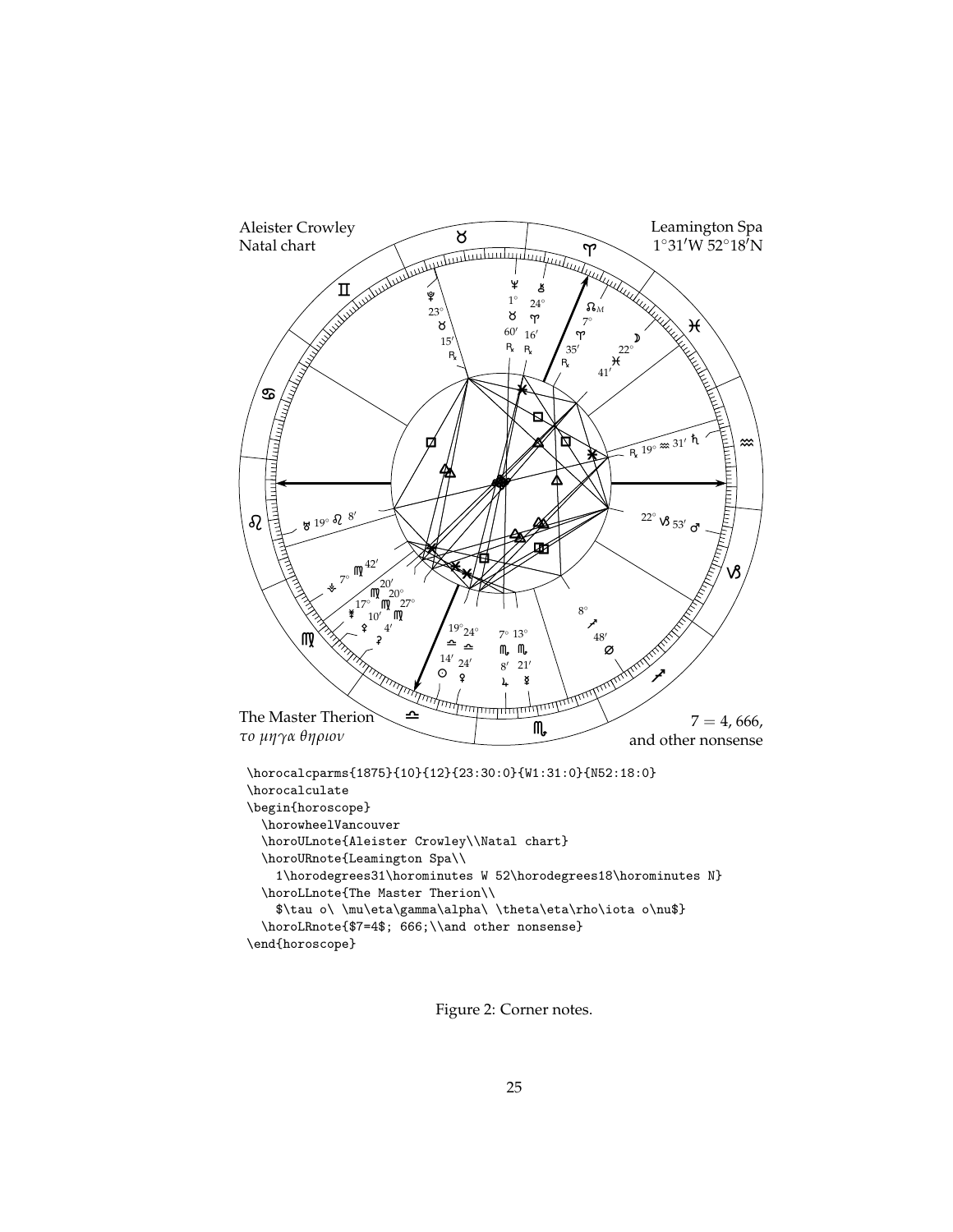displaying in the web. You can override the default to show only selected aspects by defining new values for \horoaspectobjectsa and \horoaspectobjectsb. Each should be a comma-separated list of object names; an aspect will be displayed if it goes between one object from one list and one from the other. Thus, if you set one to a list of objects to consider "major" while leaving the other set to all objects, you will get an aspect web showing only aspects that involve at least one major object, as in Figure [3.](#page-26-0)

\horoaspects The \horoaspects macro stores a list of aspects to include in aspect webs, much in the manner that \horoobjects lists objects to include in charts. The default is to include Opposition, Trine, Square, and Sextile. The other predefined aspects users can add to the list are all those for which Symbol macros were defined earlier: Conjunction, Quintile, Biquintile, Quincunx, Semisextile, Semisquare, and Sesquiquadrate. Other (user-defined) aspects may be added by defining \horo*\aspect*}Symbol, \horo*\aspect*}Angle, and \horo*\aspect*}Orb macros, with the angle and orb given in decimal degrees.

> <span id="page-25-0"></span>**§1.3. House and angle markings.—**The ready-made wheel templates also support several options for marking the houses and the angles. Exactly which options are supported depends on the template; the Vancouver template supports them all.

\horointhouselabelsfalse \horohouselabel

> \horoboldanglesfalse \horoanglecuspwidth

\horointhouselabelstrue Internal house labels are numbers that appear inside the houses among the object labels, selected with the \horointhouselabelstrue and \horointhouselabelsfalse macros. The default is false, because they take up a fair bit of space and can lead to crowding. By default they are uppercase Roman numerals; you can make them be something else by redefining the \horohouselabel command to print the horohouse LAT<sub>E</sub>X counter in the desired style.

\horoboldanglestrue With \horoboldanglestrue and \horoboldanglesfalse the user can select whether to display angular house cusps as extra-bold lines. The default is true. The actual width to use is set by the LATEX length \horoanglecuspwidth, which defaults to 1.44pt.

\horoanglearrowstrue Angular cusps can also be highlighted by giving them arrowheads; this is \horoanglearrowsfalse selected with \horoanglearrowstrue and \horoanglearrowsfalse, default true. The size of the arrowheads is fixed as part of the template.

> Figure [4](#page-27-0) shows all the cusp-highlighting features set to the opposite from their defaults.

> <span id="page-25-1"></span>**§1.4. Smart labels.—**By default, the Vancouver chart template will display a label for each object containing its symbol, longitude down to the minute of arc, and the retrograde symbol if the object is retrograde. It will automatically adjust the sequence of the different parts of the label so that the longitude part will read in degree-sign-minute order in as close as possible to left-to-right, top-to-bottom order, with the object's symbol at the outside near the rim of the wheel and the retrograde symbol on the inside near the hub. However, this labelling scheme can be customized in several ways.

> First, the \horowheelVancouver command can take an optional argument which is a format string specifying what "chunks" should be typeset in each ob-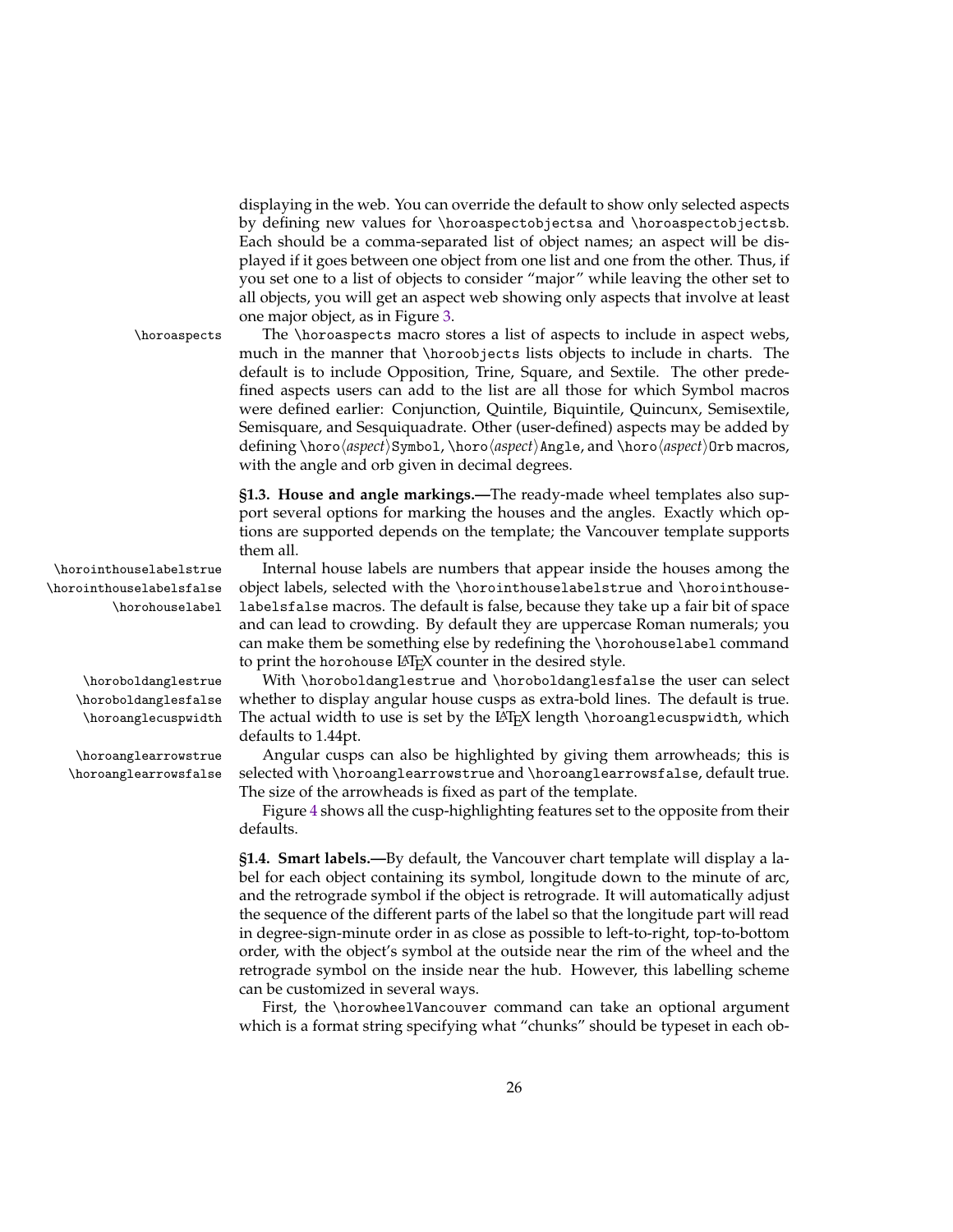

<span id="page-26-0"></span>Figure 3: Limiting the objects for the aspect web.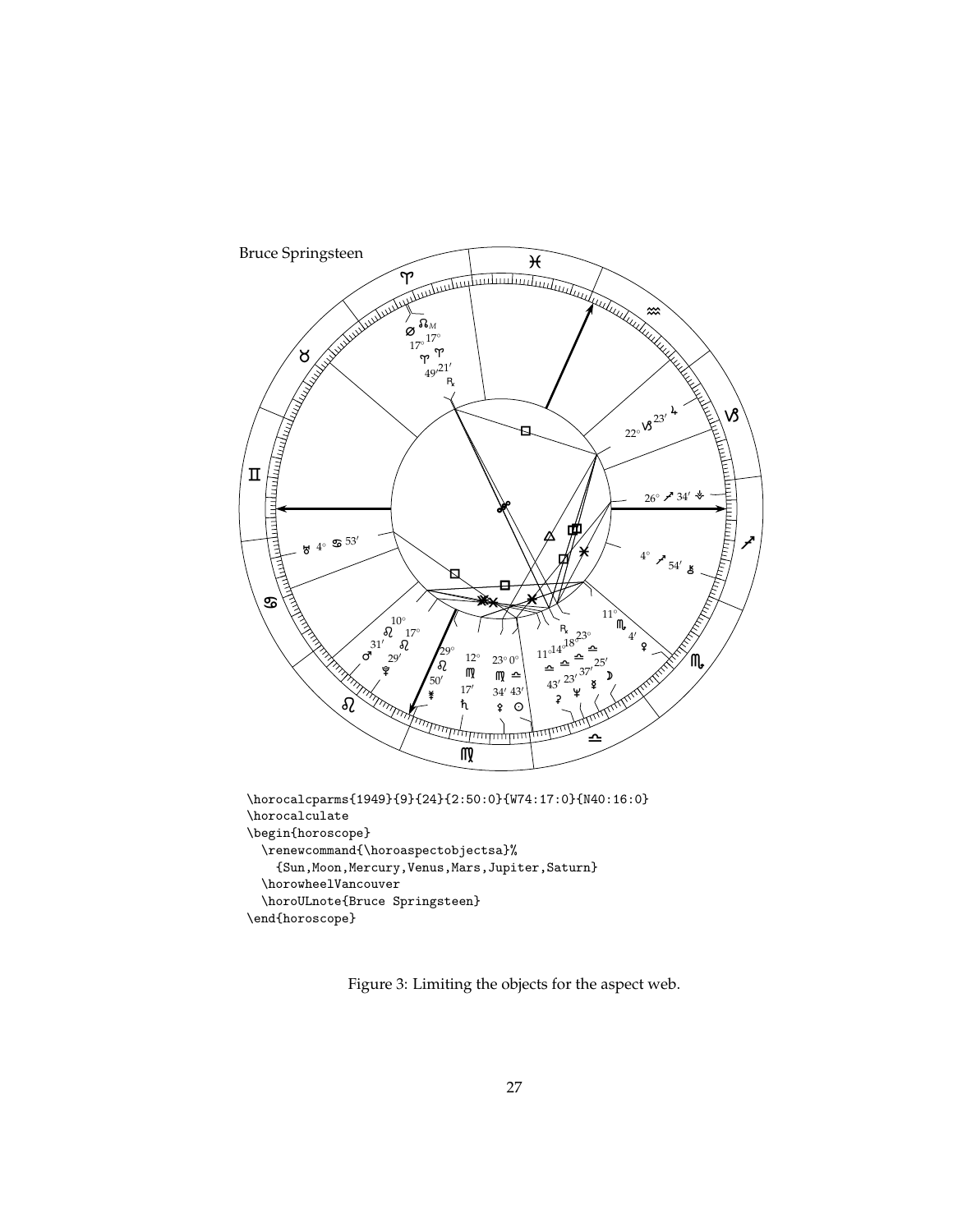

<span id="page-27-0"></span>Figure 4: Cusp-highlighting features

\end{horoscope}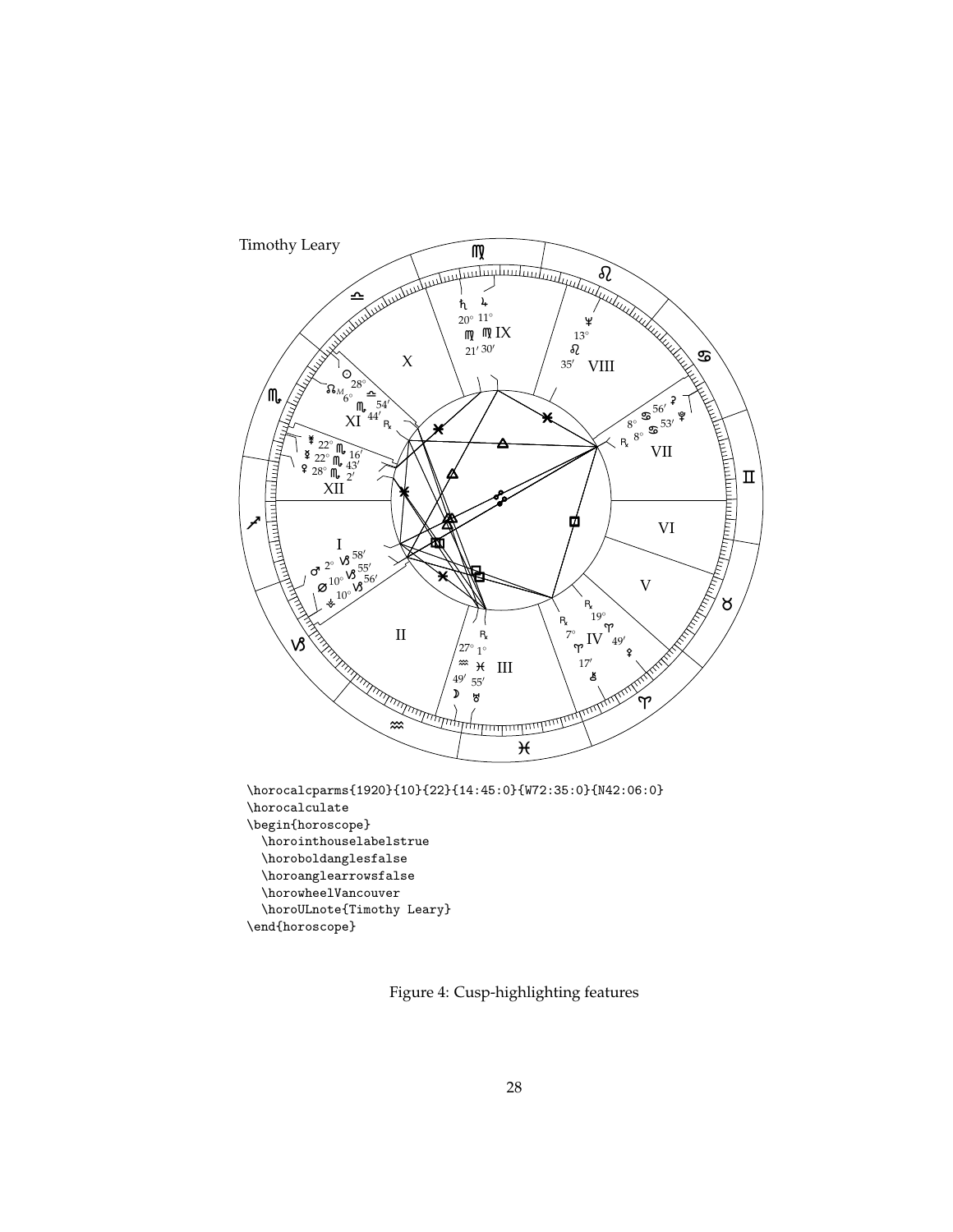ject label. The format string should be some sequence of the letters  $d$ ,  $m$ ,  $s$ ,  $z$ ,  $y$ , and r, which refer respectively to Degrees, Minutes, and Seconds of longitude, Zodiac sign symbol, object sYmbol, and possible Retrograde. If a label string like ydzmsr is specified it will be read in an inward direction; that example would typeset object symbols at the outside, then degrees, sign, minutes, seconds, and retrograde at successively smaller radii.

If two label strings are specified separated by a slash, then the first one will be used for all labels typeset above an imaginary line drawn at a 45◦ angle from lower left to upper right, and the second string will be used for labels below that line. The idea is that for the first class of labels, the preferred reading direction will be inward, and for the second class it will be outward, so by reversing the appropriate letters between the two strings one can keep sections of the label reading in the correct direction. The default format string is ydzmr/ymzdr, which implements the default behaviour described above.

\horotextsize The Vancouver chart template automatically adjusts the size of text in its labels according to how much detail was selected in the labels. Formally, it counts the number of letters in the format string (the first one if two were specified) and uses that to index into the sequence of LAT<sub>EX</sub> type size commands \Large, \large, \normalsize, \small, \scriptsize, \scriptsize (twice—by trial and error, that seems to work best), \tiny. That results in larger text for shorter labels. Similar trickery changes the radii on which the different chunks are shown, to keep the labels reasonable-looking even when different levels of detail are chosen. However, this process is by no means foolproof and the result may not be the desired size. If necessary, the \horotextsize macro can be changed with \renewcommand to a positive or negative size adjustment. For instance, if it is set to 2, the labels will use text two sizes larger than the default.

> Figure [5](#page-29-0) is an example with lower-detail labels than default (showing longitude only down to the degree) and larger text. Rounding options described in section [7.1](#page-39-1) are used because the default rounding assumes the labels will show minutes.

#### 2. DIAL CHARTS

<span id="page-28-0"></span>The Vancouver chart template is designed for a traditional style of wheel chart with house cusps featuring prominently. For some kinds of interpretation, you may want to focus more on the angles between objects without much reference to house cusps. The dial chart templates are designed to support that kind of view; they emphasize angles and do not include cusps. They are loosely based on the style of charts popular in Cosmobiology; they might also be worthwhile for charts where the birth time or location are unknown, so that house cusps cannot be meaningfully calculated. Templates are offered for comparing up to four sets of objects.

All dial charts are printed with the  $0°\gamma$  mark at the top. In the case of harmonic charts, that may coincide with other longitudes as well—for instance,  $0°\mathbf{S}$ , 0°**≏**, and 0°**VS** on a 90° dial.

\horowheelIqaluit Figure [6](#page-31-0) shows the basic single 360° dial chart style, available through the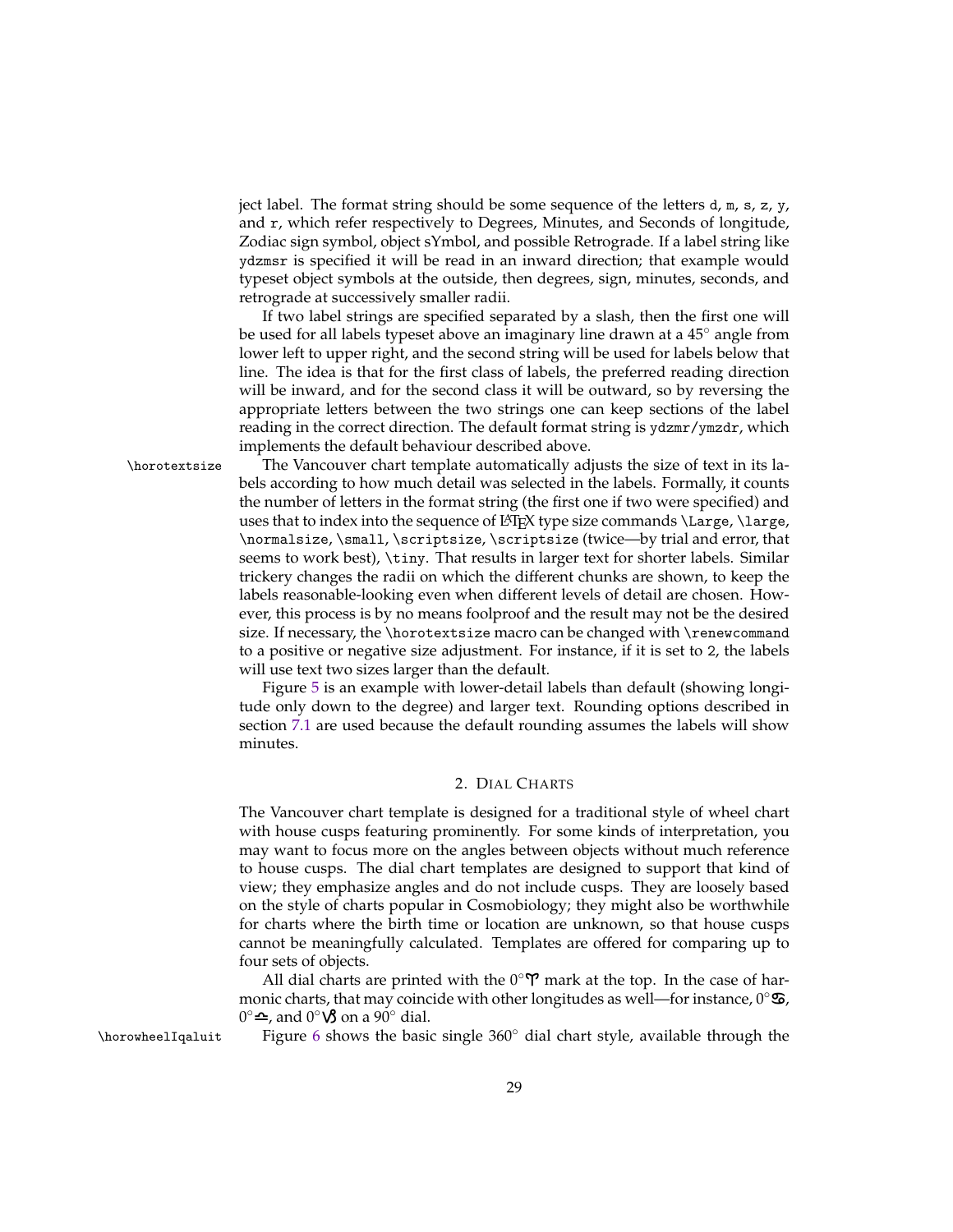

<span id="page-29-0"></span>Figure 5: Custom label string and text size adjustment.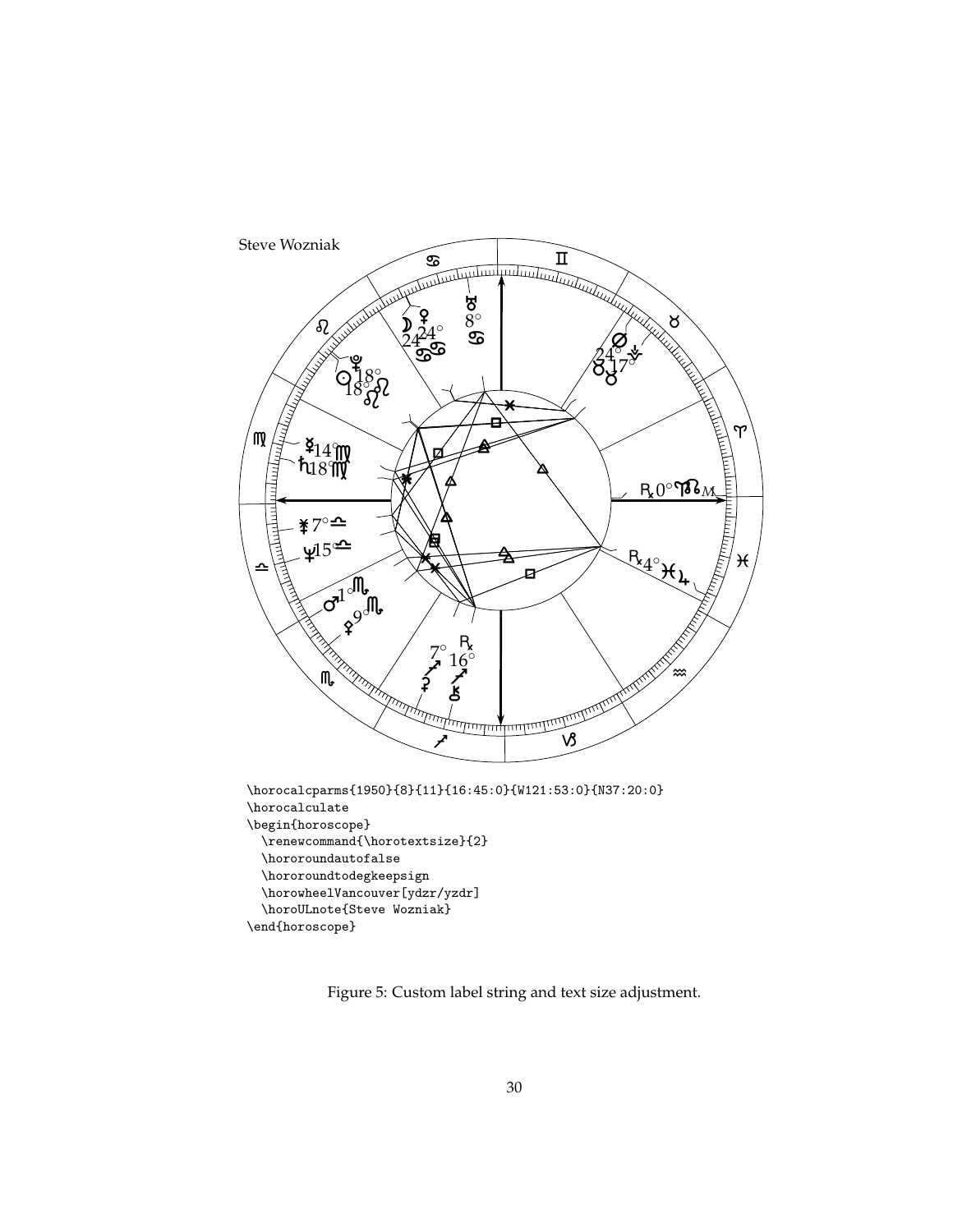\horowheelIqaluit macro. This macro, like all the dial chart macros, has an optional first argument for a harmonic number. The popular 90◦ dial is available with \horowheelIqaluit[4], as shown in Figure [7.](#page-32-0) Other harmonics may be chosen to give dials with other numbers of degrees.

All the dial templates support an aspect web, turned on by default. The aspect web will be based on whatever values are currently in the Pos variables when the chart is drawn, which will normally be the last ones calculated. Most users will probably prefer that those be the positions for the innermost dial in the case of a multi-dial chart, but by careful sequencing or use of \horosaveobjects, other selections are possible.

As seen in Figure [7,](#page-32-0) the aspects refer to the object longitudes *after* any harmonic transformation. For instance, Hefner's Moon and Chiron are shown as in opposition in the aspect web because they are close to 180◦ apart on the chart. It is a fourth-harmonic chart, the objects are actually about 45◦ apart in the sky, and so the aspect is really a semisquare. His Jupiter and Saturn, on the other hand, really are square to each other in the sky, but appear as conjunct on the dial. Users who choose to use an aspect web with harmonic charts are assumed to understand these issues. If desired, the aspect symbols may be redefined to correspond to aspects in the sky (before harmonics) rather than on the chart (after harmonics).

If the aspect web is turned off, the dial chart will include a small cross at the centre of the dials, for centering the moveable pointer that some interpreters like to use. Note that that style of interpretation is not part of the author's background; people who do want to do it are encouraged to comment on how the package's features could be better tuned to their purposes.

\horowheelIgloolik The \horowheelIgloolik command creates a double dial, as shown in Figure [8.](#page-33-0) It has two required arguments which should be saved object position macros created by the \horosaveobjects command, as illustrated by the example code. The first will be used for the inner dial and the second for the outer dial. An optional argument in square brackets may be added before the required ones (in the standard L<sup>AT</sup>EX usage) for a dial of less than 360°.

\horowheelRankin Triple and quadruple dials are also available, through \horowheelRankin and \horowheelResolute \horowheelResolute respectively. These are illustrated in Figures [9](#page-34-0) and [10.](#page-35-0) Their operation is fundamentally the same as \horowheelIgloolik, just extended to three or four sets of objects.

#### 3. DECORATIVE WHEEL CHARTS

<span id="page-30-0"></span>The standard wheel chart emphasizes house cusps, and the dial charts concentrate on longitudes without showing the houses. For other styles of interpretation it may be desirable to put more emphasis on the houses containing objects and less on the geometry of objects' physical locations in the sky. The decorative wheel chart templates are designed to support that kind of emphasis, provide visually appealing designs similar to some historical chart styles, and demonstrate the possibilities for customized templates.

\horowheelMontreal The \horowheelMontreal macro generates a chart like that shown in Figure [11.](#page-37-0) It shows labels for the angular cusps down to the minute of arc and for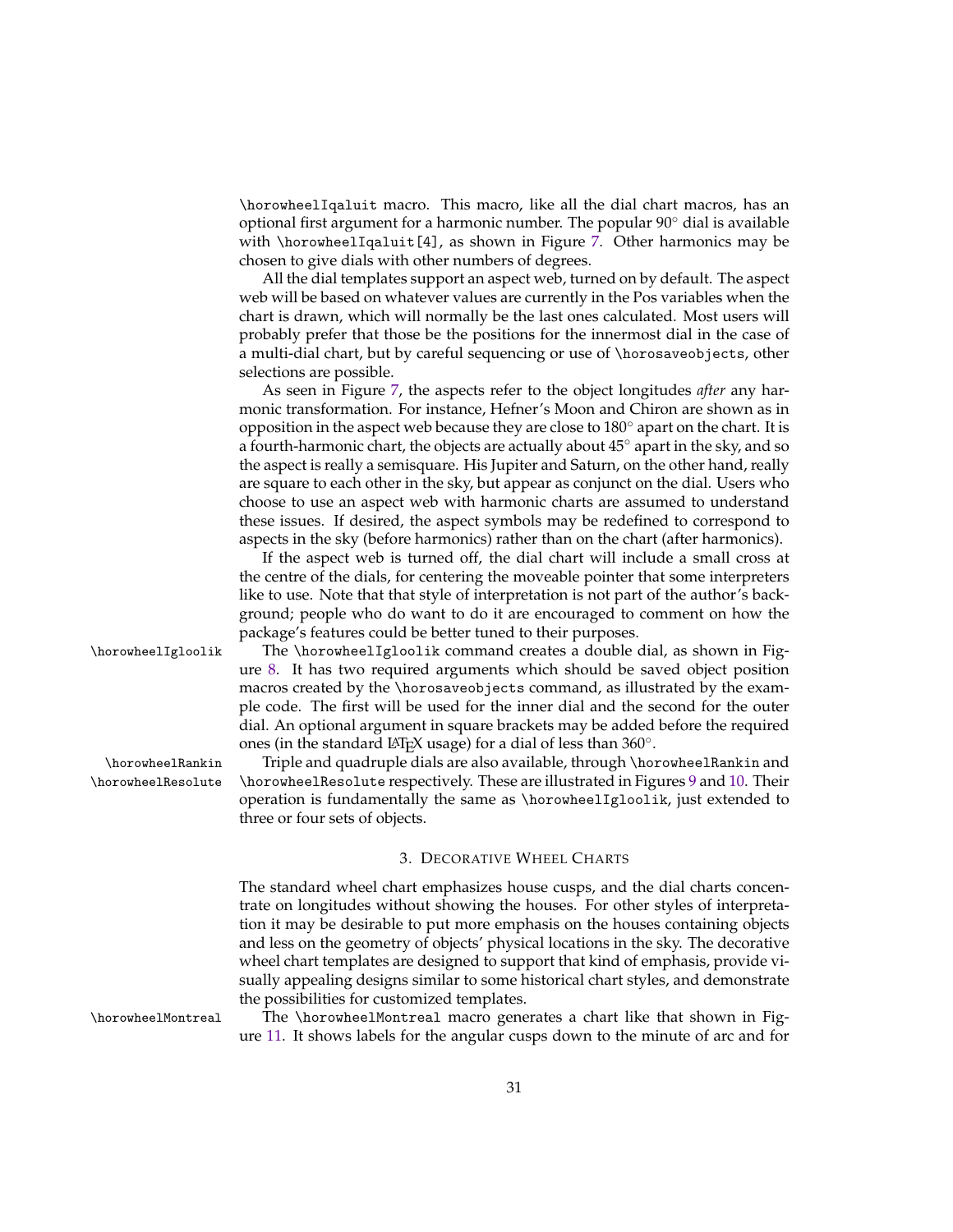

<span id="page-31-0"></span>Figure 6: Single 360◦ dial (Iqaluit).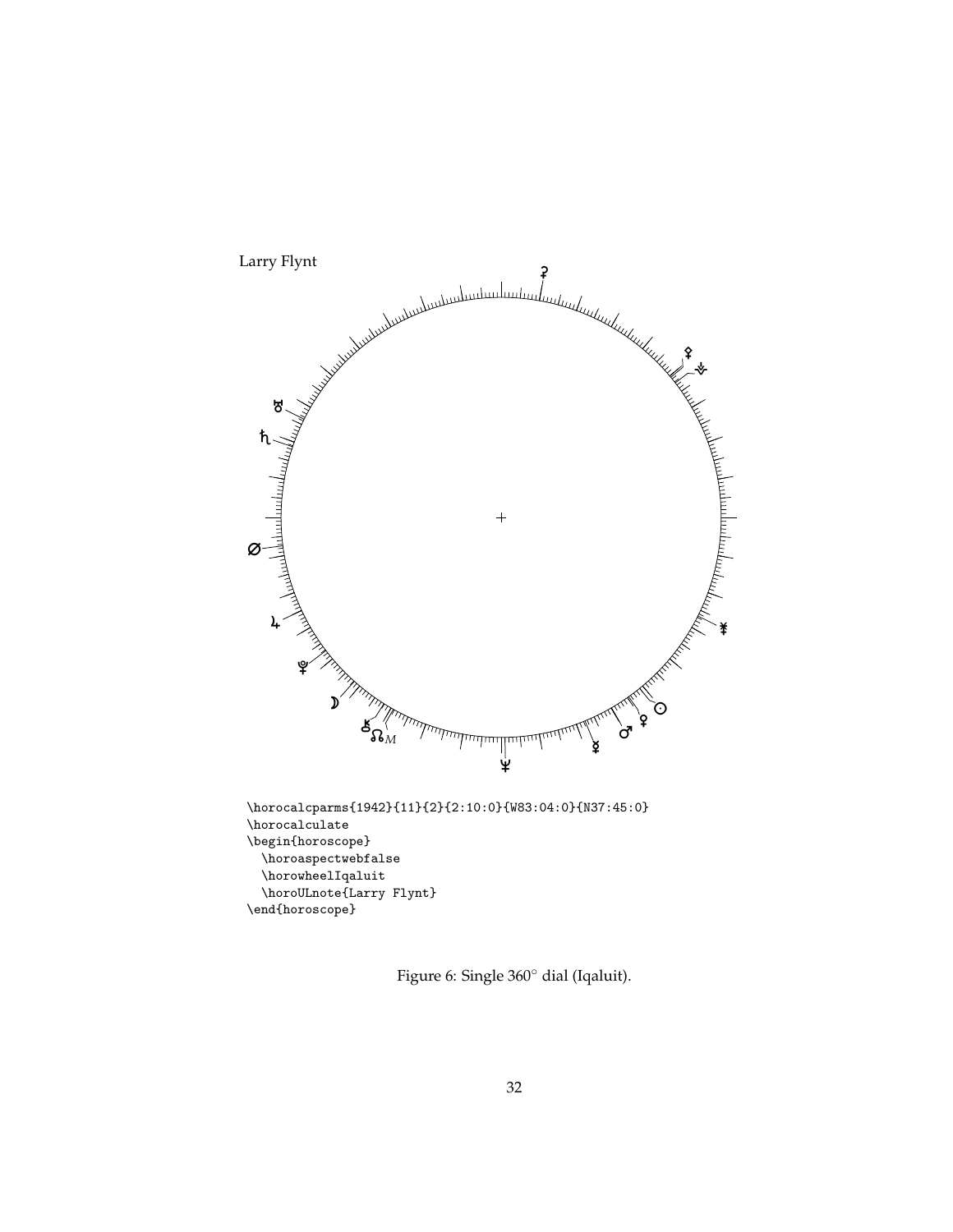

\horocalculate \begin{horoscope} \horowheelIqaluit[4] \horoULnote{Hugh Hefner} \end{horoscope}

<span id="page-32-0"></span>Figure 7: Single 90◦ dial (Iqaluit).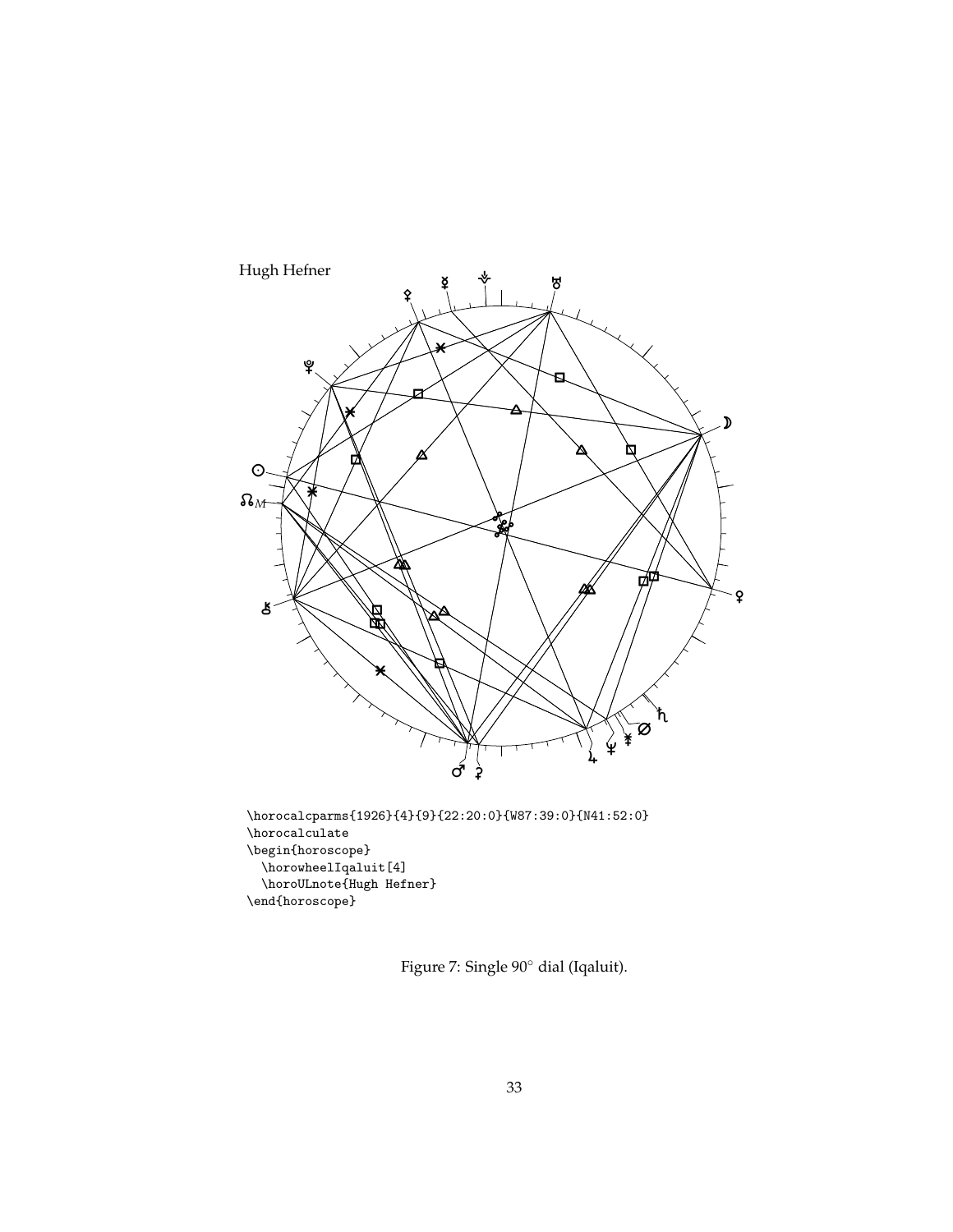

<span id="page-33-0"></span>Figure 8: Double 360◦ dial (Igloolik).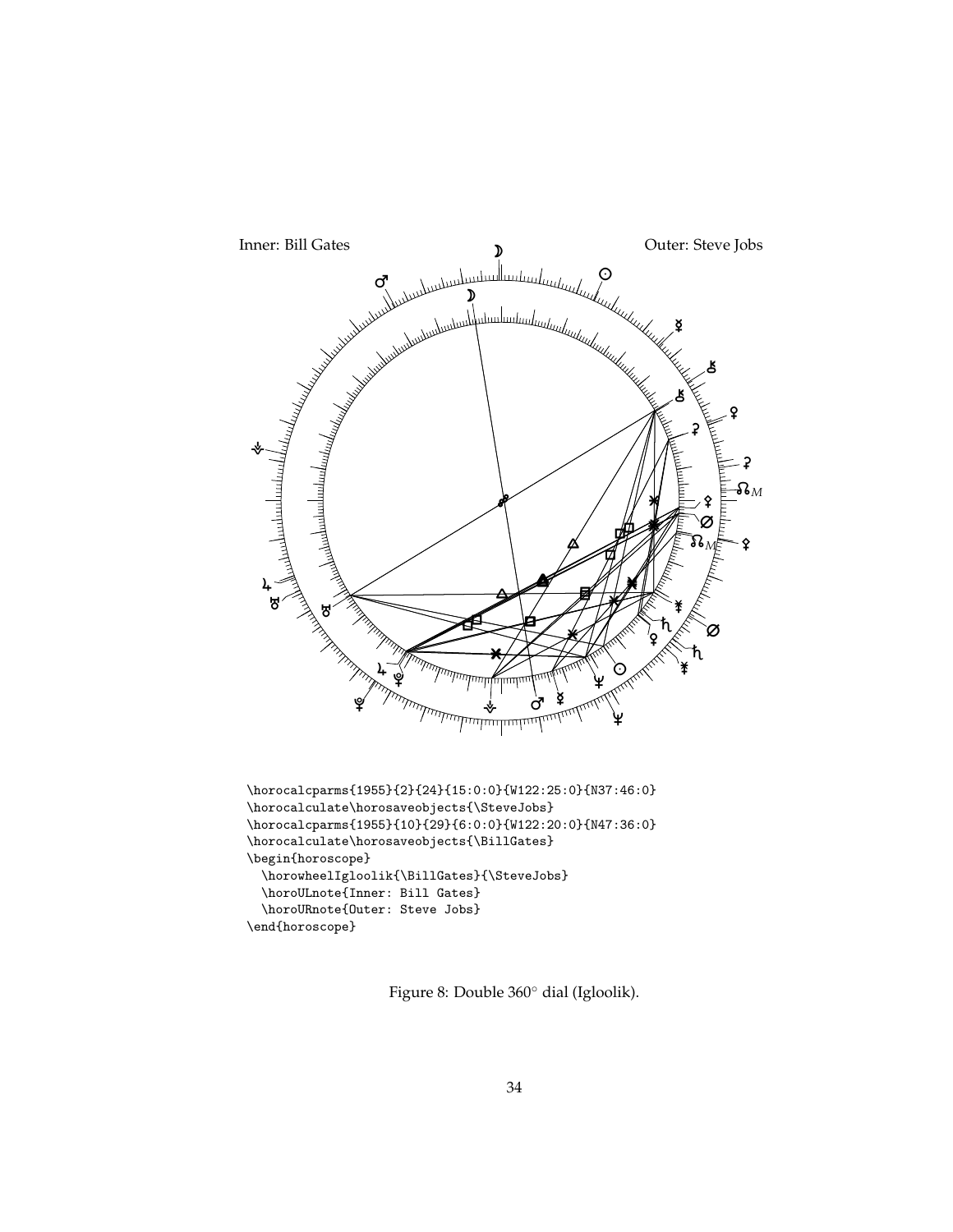

<span id="page-34-0"></span>Figure 9: Triple 360◦ dial (Resolute).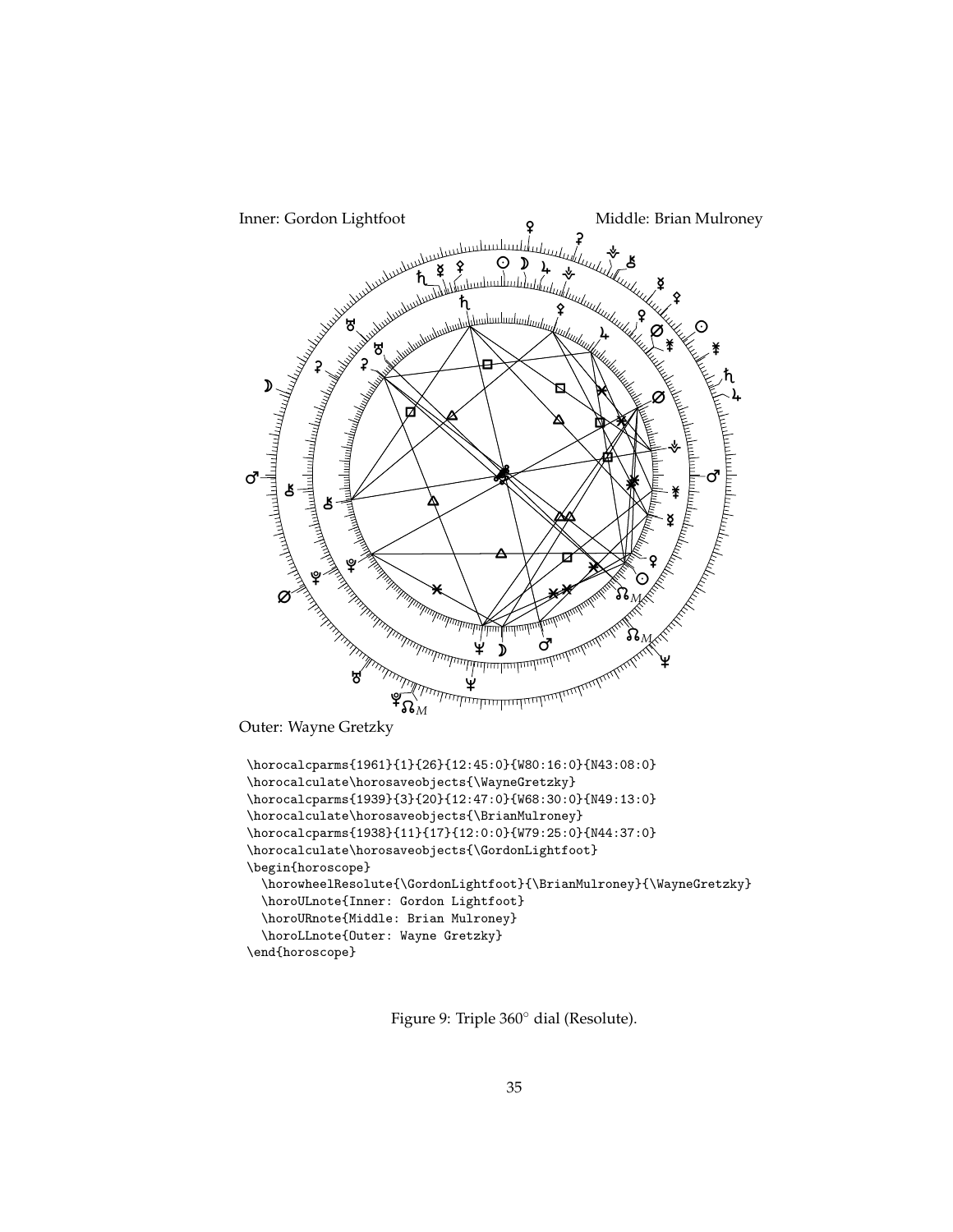

<span id="page-35-0"></span>Figure 10: Quadruple 360◦ dial (Rankin).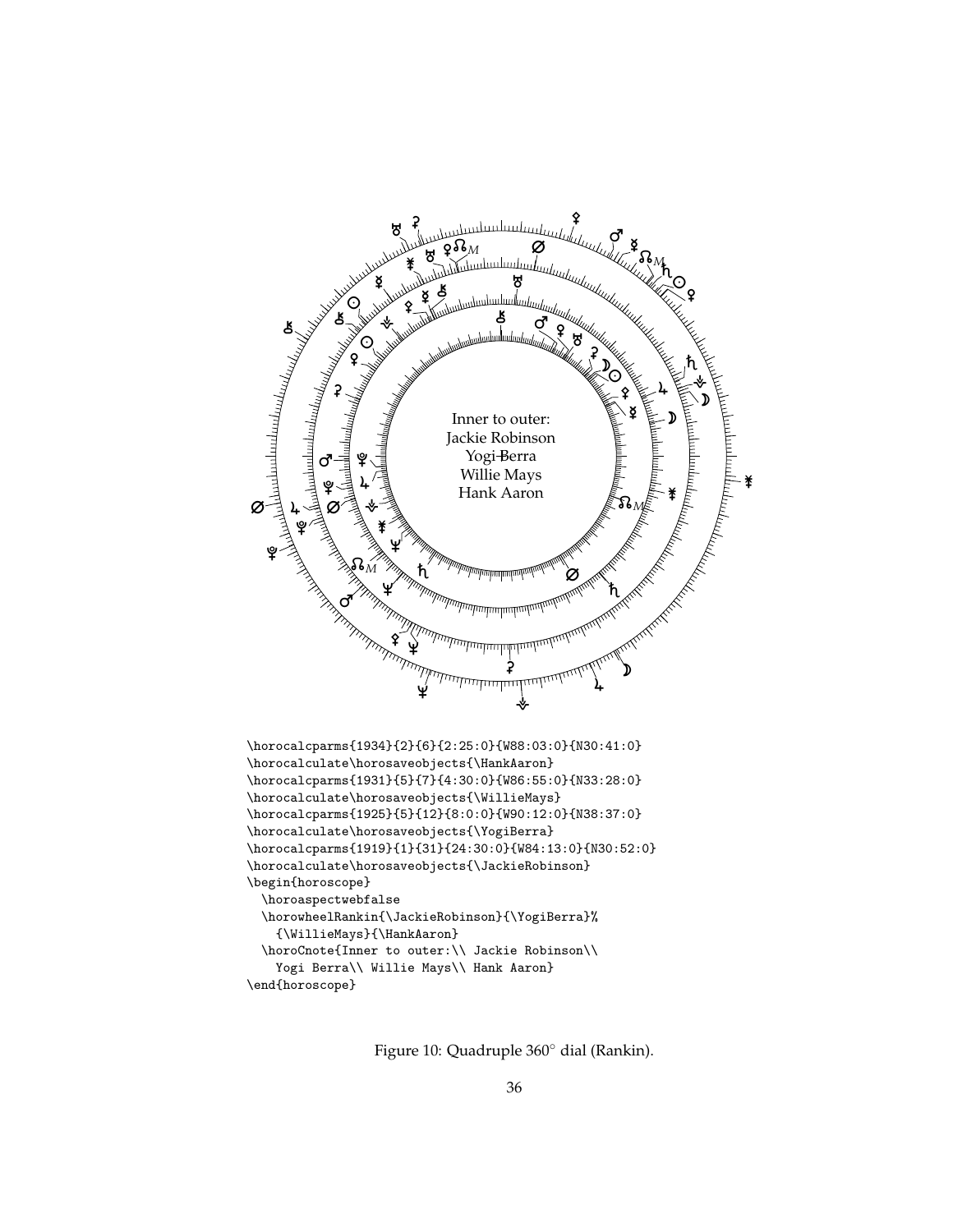objects showing object symbol, degree and sign, and possible retrograde. Most of the house cusps are drawn as curves, creating a floral effect. This template does not support an automatic aspect web (it wouldn't make sense because there are no object-location ticks) nor modification of the label content.

\horowheelQuebecCity The \horowheelQuebecCity macro is another take on the decorative wheel chart concept: here eight houses are on the outside and four on the inside, in contrast to the eight on the inside and four around the outside of the Montreal template. As a result of the different layout it becomes possible to draw the cusps as straight lines rather than curves. The result is shown in Figure [12.](#page-38-0) This template style shows degree-sign-minute labels for all twelve cusps, and degree-signretrograde labels for objects. As with Montreal, the label detail is fixed and there is no provision for an aspect web (which would need to be stretched to fit the roughly square shape of the wheel's hub).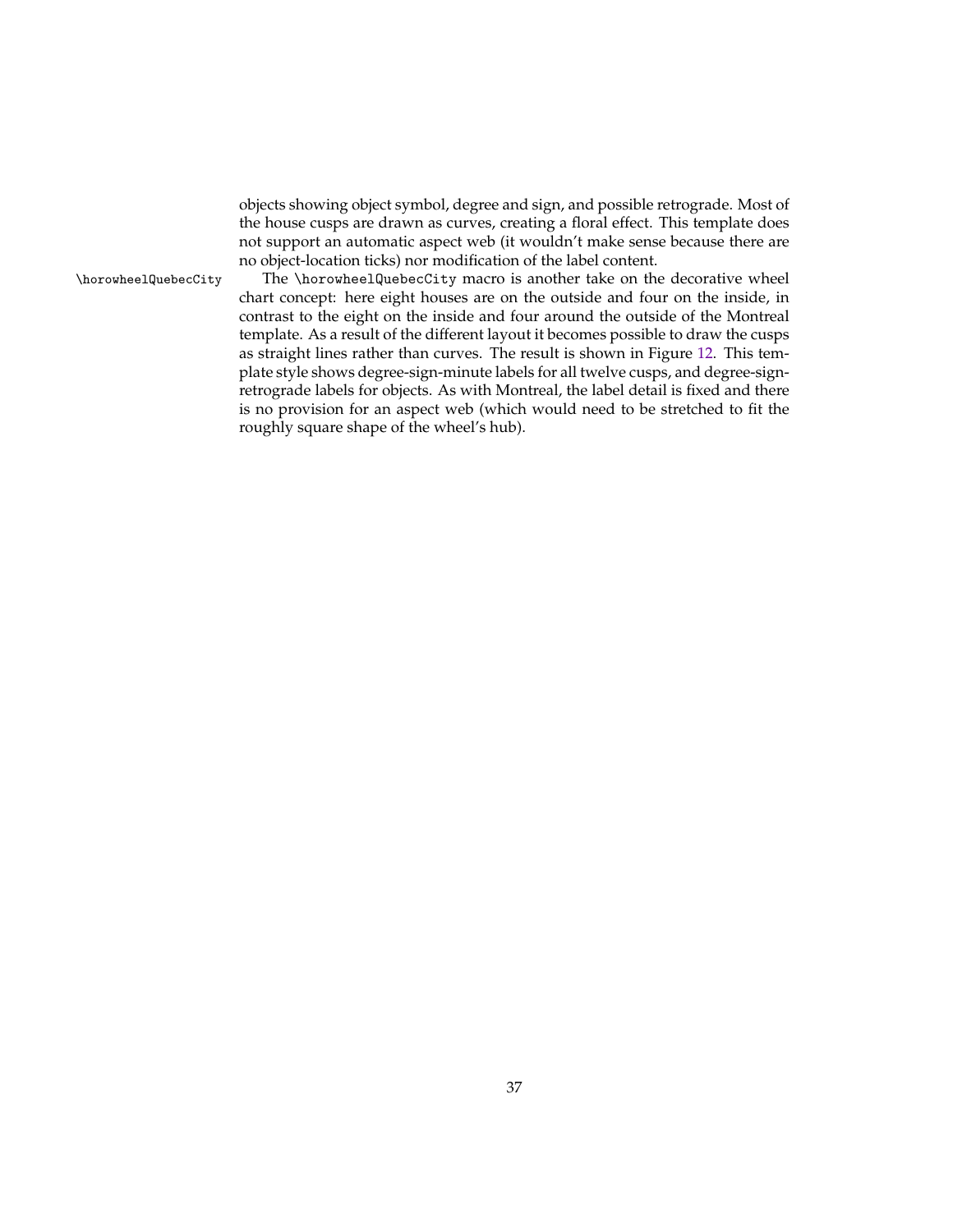

\begin{horoscope} \horowheelMontreal \horoULnote{Jimi Hendrix} \end{horoscope}

Figure 11: Decorative chart template (Montreal).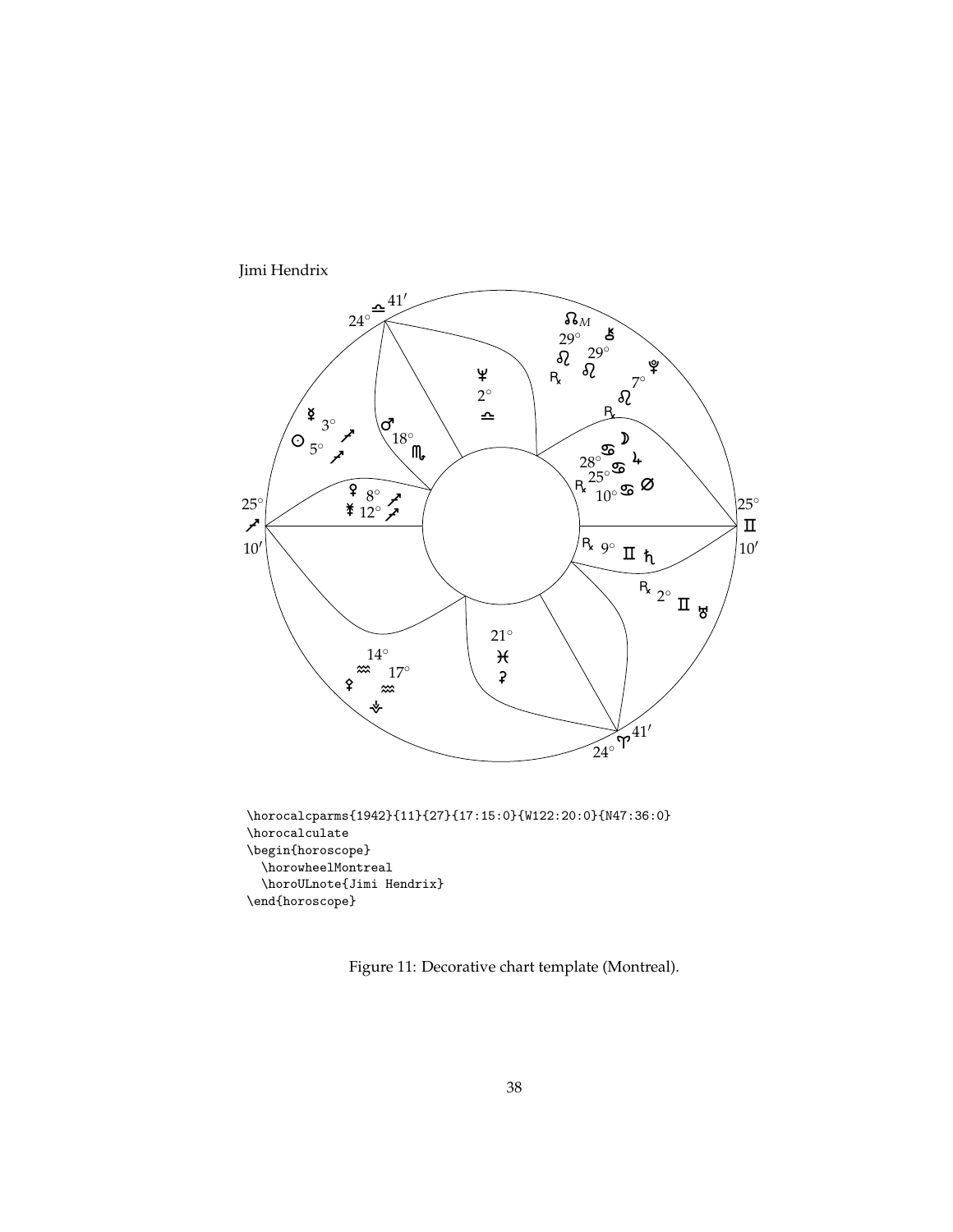

<span id="page-38-0"></span>Figure 12: Decorative chart template (QuebecCity).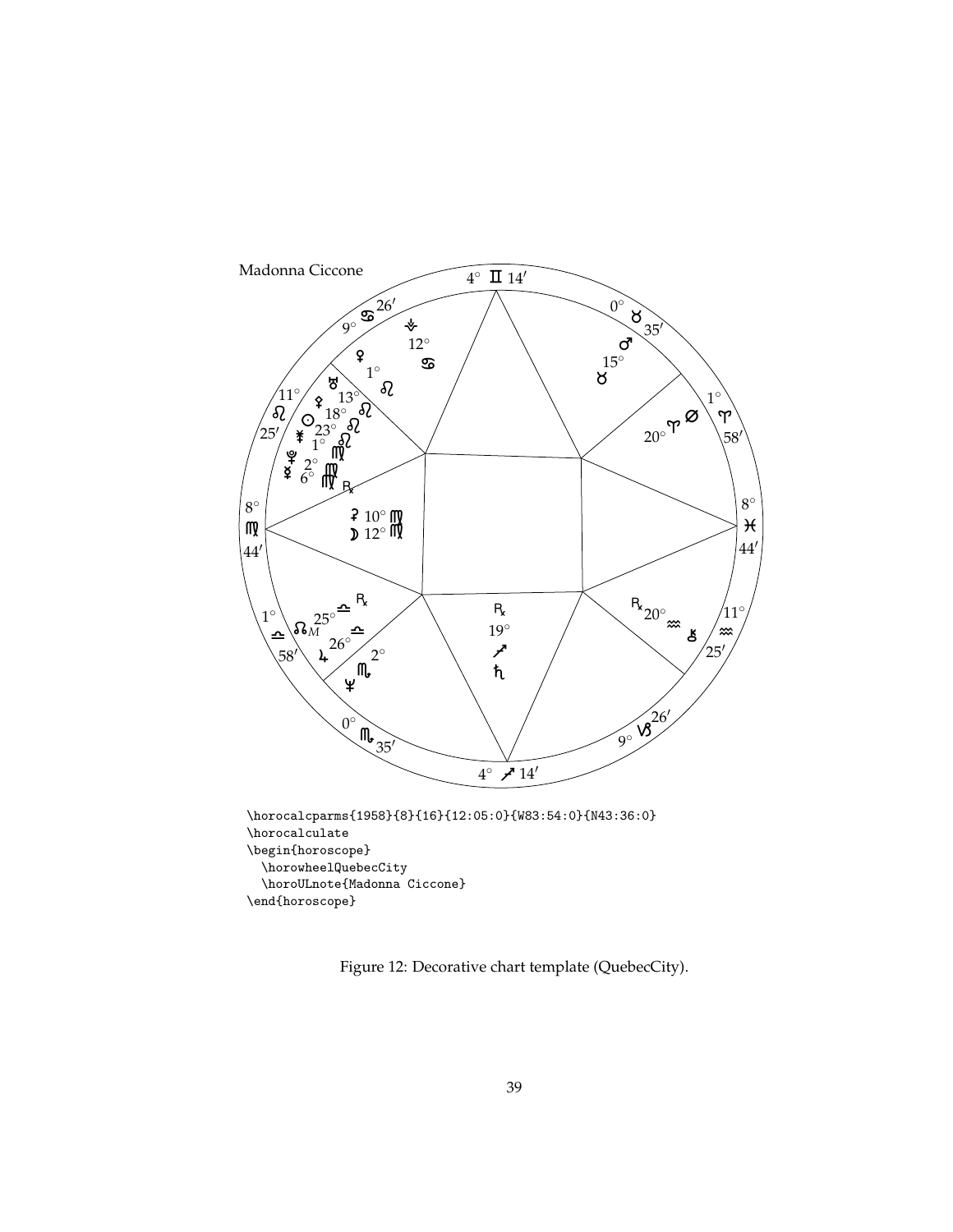# *Chapter Seven*

# ADVANCED TOPICS

# ¥

#### 1. ROUNDING AND MIXED-BASE CONVERSION

**§1.1. The rounding problem.—**Astrologers traditionally describe Zodiac positions with a mixed-base number system in which a position might be written like  $2°\$ ?34′56″. This format descends from Babylonian sexagesimal arithmetic, representing fractions in terms of multiples of powers of 1/60. It is convenient for hand calculation and human analysis because it makes it easy for humans to recognize important boundaries (like sign cusps) and relationships (like aspects). Humans are generally good at doing arithmetic on small integers, which is the necessary skill for using this representation.

The mixed-base system is less convenient for computer arithmetic, however. Computers generally record positions in other formats, such as floating- or fixedpoint degrees, radians, or "centiseconds" past the Pisces-Aries cusp; horoscop in particular uses degrees stored in TEX length variables with a scaling of  $1°=1$ pt. At that scale the inherent precision of a T<sub>E</sub>X length means that the angles can be reproduced to an accuracy of  $1^{\circ}/65536$ , which is just under 1/18 of a second of arc.

When an internal-format Zodiac position has to be displayed in humanreadable form, some kind of rounding must necessarily occur. Each position needs a name. A name like  $2°\mathbf{Y}34'56''$  strictly speaking represents just one point on the Zodiac. There are an infinite number of points and only a finite number of possible names (about 1.3 million if we use whole seconds of arc as the precision level); so for any given point on the Zodiac, in general there will be no name exactly describing its location. How shall we assign names to points? Most astrological software has built-in arbitrary and undocumented assumptions on how to round positions for display; in horoscop, we attempt to do it in a more principled way, and expose the decisions to interested users.

Rounding is already a serious issue in general numerical computation, and people have developed a variety of solutions to serve varying purposes. Some of them are non-obvious—for instance, the "banker's rounding" rule designed to reduce overall rounding error when taking the sum of a set of rounded numbers. Rounding for astrological purposes presents unique challenges because of the way humans will use the rounded results. In particular, sign and degree boundaries are important in astrology and otherwise-good rounding schemes may cause problems if they do not respect those boundaries.

For example, suppose some object in a horoscope has a Zodiac position 29.9999◦ past the Pisces-Aries cusp. It is before the Aries-Taurus cusp, but by less than half a second of arc. If we round it to the nearest second, we get  $0°\dot{8}0'0''.$ That misrepresents the position in an important way: the object has not yet en-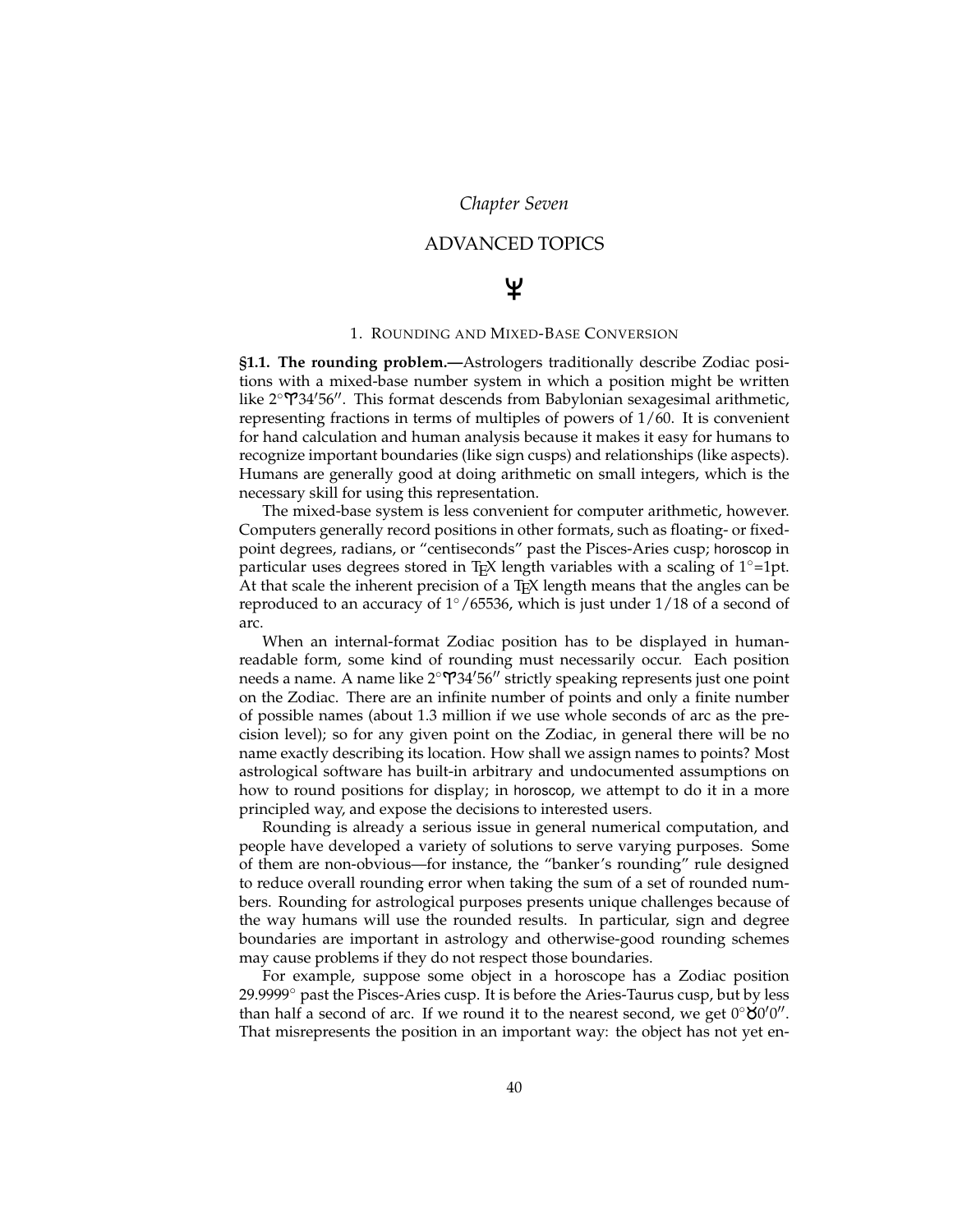

<span id="page-40-0"></span>Figure 13: Pure rounding to nearest degree.



<span id="page-40-1"></span>Figure 14: Truncation to degree.

tered Taurus, but the rounded position says it has. A similar issue shows up around the 10◦ and 20◦ boundaries if we are interested in decans; or around *all* the degree boundaries if we are interested in Sabian symbols.

This kind of issue also becomes worse when positions are rounded to larger units (minutes or degrees). With rounding to the nearest degree, a position can be represented as being in the next sign while actually being up to half a degree before the cusp. In the case of the Sun in particular, this kind of issue can only exacerbate existing public misunderstandings of what Sun-sign cusps actually mean. See Figure [13:](#page-40-0) the range of positions that will be labelled as a particular sign in a pure round-to-nearest-degree scheme actually starts half a degree before the start of the sign and ends half a degree before the end of the sign. Pure rounding seems to be a problem if we care about which signs things are really in.

One possible solution is to use pure truncation, as shown in Figure [14.](#page-40-1) This approach has the advantage of being very simple. Each name corresponds to an interval stretching from the named point to the next named point. All the intervals are the same size. It respects sign and degree boundaries, and smaller-unit boundaries when generalized to higher precision. The lower-precision truncated version of any position is always identical to the most significant few digits of the higher-precision truncated version. However, because the labels refer to the lower extremes of the rounding intervals, this approach maximizes the rounding error. A position truncated to the next lower degree may be as much as one degree away from its named position; and it may be much closer to the next degree than to its named position. Because this scheme is asymmetrical, truncating a batch of randomly chosen points to the degree level will tend to shift them backwards by an average of half a degree.

Another option might be to do rounding to nearest at the lowest level, but add extra rounding boundaries, and extra names, to solve the "signs start too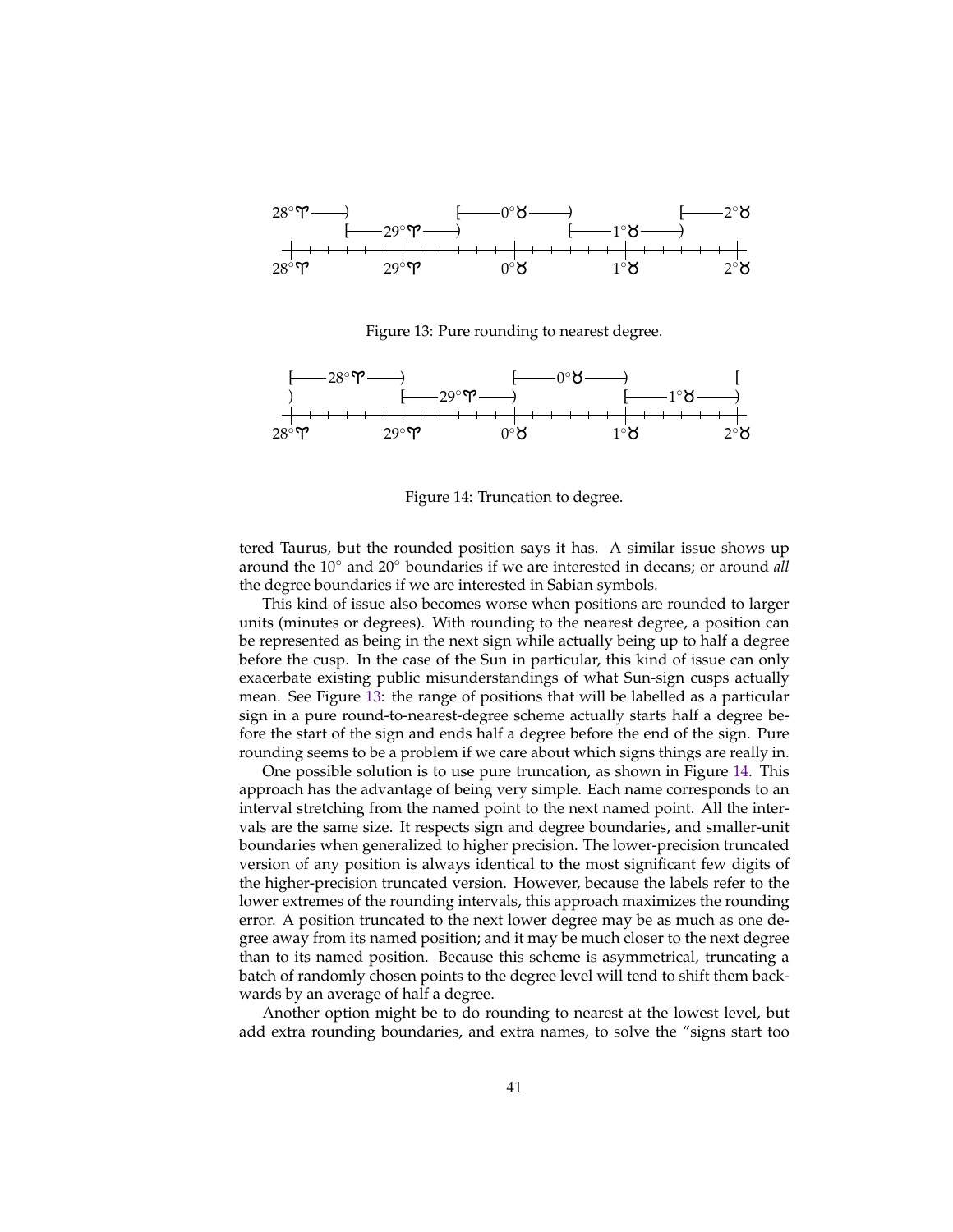

<span id="page-41-0"></span>Figure 15: Rounding without carry.

early" problem. There are many equivalent ways of stating this scheme; one way to describe it is that we use truncation for all mixed-base digits except the least significant and then round the least significant digit to nearest without allowing it to carry into higher digits. The result is shown schematically in Figure [15.](#page-41-0)

In the rounding without carry scheme, a position very near the end of Aries might be named  $30^{\circ}$ . Such a name may be upsetting to readers who expect every sign to contain 30 degrees named 0°...29°. It also creates strange exceptional degrees at either end of every sign:  $0^{\circ}$  and  $30^{\circ}$  are each  $30'$  long, while 1°...29° are 60' each. However, it has significant advantages. It makes the sign boundaries clear; it makes positions near sign boundaries stand out in an obvious way to informed readers; it keeps the maximum rounding error to half a degree, improving on truncation's maximum error of one degree; and because of its symmetry, randomly chosen points do not tend to shift in a particular direction under this scheme. This scheme is used by some printed ephemerides, and is preferred by the author of horoscop.

Some astrological software uses another scheme, illustrated in Figure [16,](#page-42-0) where positions are in general rounded to nearest but the rule changes to truncation at the end of each sign. This is essentially the same as the previous rounding mode with the added rule that any digit given an out of range value (such as 30°) is changed to the next lower value. Swiss Ephemeris offers this as one of several options in the swe\_split\_deg library function, along with a similar mode that introduces truncation at the end of every degree. These rounding schemes obey sign (or degree) boundaries, and preserve the advantages of rounding to nearest elsewhere. However, this technique is asymmetrical, and it creates two different kinds of exceptional degrees around sign boundaries: 0° is 30' long, 1°...28° are  $60'$  each, and then 29 $\degree$  is 90'. This technique is mentioned for completeness and because some users may want it; it is not particularly recommended. Its advantage over rounding without carry is that it will never produce confusing labels like 30◦ .

A philosophical issue exists regarding treatment of points that may happen to be exactly on sign boundaries. Is the exact equinoctial point, for instance, properly described as part of Aries, part of Pisces, neither, or both? This is essentially the same question as whether the exact moment of noon (in civil time) should be called "12:00 AM," "12:00 PM," or something special of its own. In mathematical terms, the question is whether signs are open or closed at their ends. As implied by the use of "[" and ")" in the figures in this section, horoscop assumes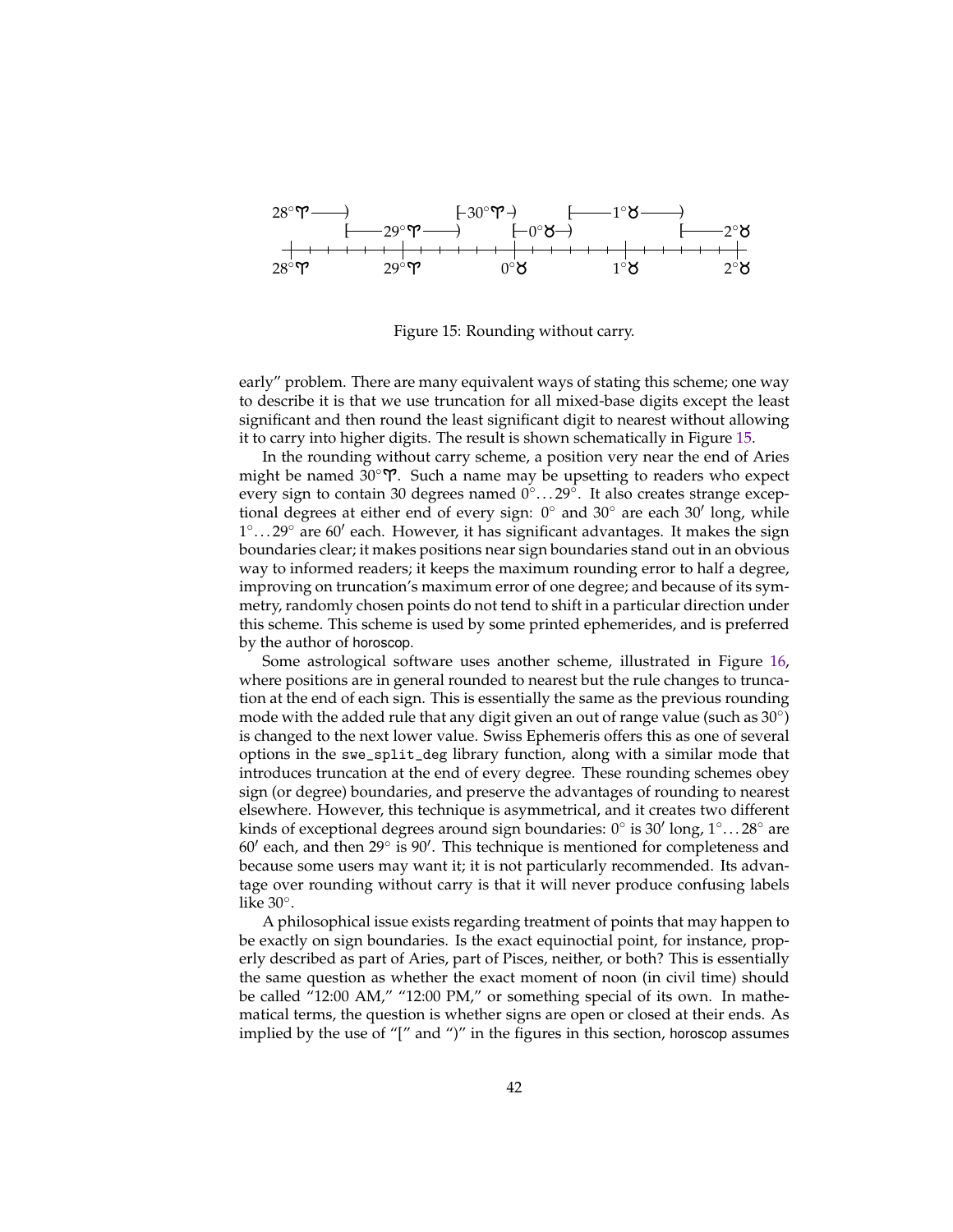

<span id="page-42-0"></span>Figure 16: Rounding with truncation at end of sign.

that signs are half-open intervals closed at the beginning and open at the end, so that the equinoctial point is part of Aries and not part of Pisces. This approach is consistent with the convention that noon is 12:00 PM and midnight is 12:00 AM.

It is possible to argue using antiscion relationships that the Zodiac ought to be symmetric under a flip between retrograde and direct. The half-open interval scheme breaks that symmetry. Preserving it would require that cusps must be in both signs, or in neither—like saying that noon and midnight must always be called noon and midnight instead of AM or PM, or that "12:00 AM" and "12:00 PM" each refer to both moments. Such an approach has obvious problems for computer systems that try to assign one of twelve sign symbols to every position. Because of the limited precision both of computer arithmetic and the observations on which astrological calculations ultimately rest, it is not clear that we can ever really say a calculated position is *exactly* on a cusp anyway; there is always some amount of fuzz; $<sup>4</sup>$  $<sup>4</sup>$  $<sup>4</sup>$  so the decision on how to represent truly exact</sup> cusps seems not to be of much practical consequence anyway.

**§1.2. Automatic rounding.—**The default configuration of horoscop is to automatically choose a sensible rounding mode in each situation. As long as you stick to the ready-made wheel templates, don't change the smart label strings, and don't care about the arcane details described in the previous subsection, you don't need to do anything about rounding and it will just work.

\hororoundautofalse In more detail: automatic rounding mode selection is on by default. It can be \hororoundautotrue turned off and on with \hororoundautofalse and \hororoundautotrue respectively. When this mode is active, the package will switch to \hororoundtoseckeepmin for text-mode typeset positions from \horodsmstext, \hororoundtruncate for times and latitude-longitude coordinates, \hororoundtominkeepdeg for labels typeset in the Vancouver wheel template, and \hororoundtodegkeepsign for labels in the Montreal and Quebec City templates. These modes are described in more detail below. The rationale for their choice is that time and geographic coordinates would have been entered by the user to precision of seconds, and should always match what the user entered. For Zodiac positions as such, the automated choice is rounding without carry, as shown in Figure [15,](#page-41-0) generalized to the level

<span id="page-42-1"></span><sup>4</sup>The eminent Professor Doron Zeilberger has suggested an "ultrafinitist" intepretation under which the real number line itself has limited precision, so that points exactly on certain boundaries do not necessarily exist *even in theory*. He was probably joking, but so might I be. See *"Real" Analysis is a Degenerate Case of Discrete Analysis*, D. Zeilberger, [https://sites.math.rutgers.edu/~zeilberg/](https://sites.math.rutgers.edu/~zeilberg/mamarim/mamarimhtml/real.html) [mamarim/mamarimhtml/real.html](https://sites.math.rutgers.edu/~zeilberg/mamarim/mamarimhtml/real.html).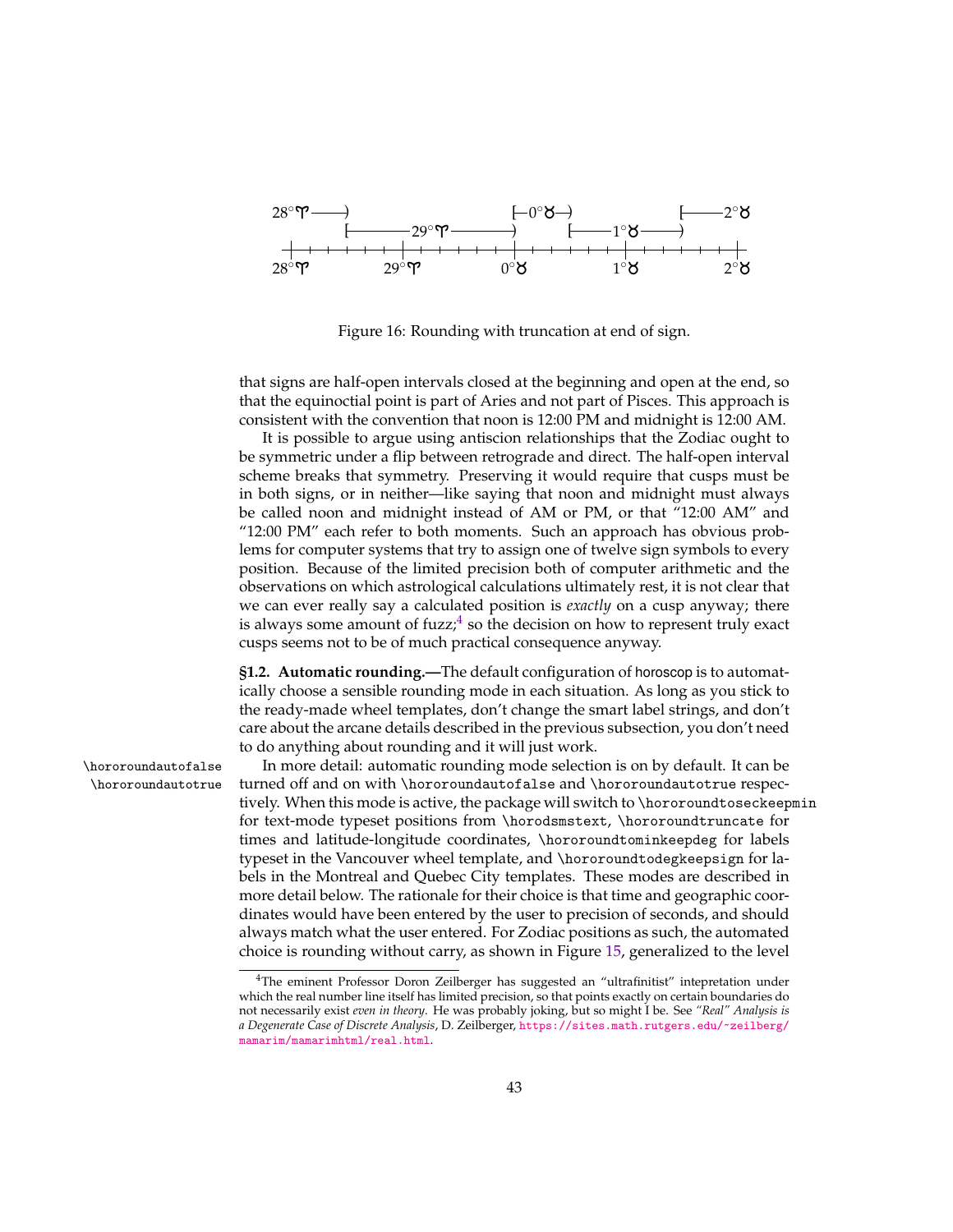of precision in the particular label.

If you design a template of your own, it would be a nice added feature to make it automatically choose an appropriate rounding mode when automatic rounding \ifhororoundauto mode selection is in force. Test it with \ifhororoundauto; see the source code of the existing templates for examples of how this test can be used.

> **§1.3. Manual rounding modes.—**When \hororoundautofalse is active, the user must choose rounding modes manually. There are 11 basic modes, and six of them can be modified by turning on clamping, for a total of 17 manually-selected rounding modes.

\hororoundtruncate Truncation, as in Figure [14,](#page-40-1) is selected by \hororoundtruncate. This rounding mode is actually not pure truncation; it adds an offset of  $1°/65536$  before doing the truncation in order to compensate for precision lost in the internal representation of angles. Without the offset, values entered in degrees or hours, minutes, and integer seconds, converted to internal form, and then converted back, would usually end up one second less than the input value. The offset makes sure that exact whole-second values will survive a round trip conversion. However, if for some reason a really strict truncation with no offset is desired, that can \hororoundstricttruncate be selected with \hororoundstricttruncate. It is not necessary to specify what boundaries to truncate to, because the digit values are the same; if you want less precision, just write out fewer of the mixed-base digits.

True rounding to the nearest unit, as shown for degrees in Figure [13,](#page-40-0) is not recommended for the reasons described in the previous subsection. However, it \hororoundtosec is available if desired, via the macros \hororoundtosec, \hororoundtomin, and \hororoundtodeg. Note that if you select rounding to a unit larger than seconds, then rounding will put nonsense values in the smaller-unit digits; so, for instance, if using the Vancouver template (which displays degrees and minutes by default) with rounding to the nearest degree, it is important to change the label string to only display degrees.

The remaining manual modes specify rounding to the nearest of one unit while keeping the boundaries of a larger unit intact, in a generalization of \hororoundtoseckeepsign the scheme shown in Figure [15.](#page-41-0) The choices are \hororoundtoseckeepsign, \hororoundtoseckeepdeg, \hororoundtoseckeepmin, \hororoundtominkeepsign, \hororoundtominkeepdeg, and \hororoundtodegkeepsign. In general it is probably most useful to round to the smallest unit you will be displaying and keep the boundaries of the next larger unit (i.e. -seckeepmin, -minkeepdeg, or -degkeepsign), but the others are provided to cover some possibilities offered by other software. As with the pure rounding modes, these modes leave garbage in any digits smaller than the rounding unit and you should not display any digits less significant than the one you rounded to.

By default the "keep boundaries" modes can generate out-of-range digits like 30◦ . If you want to prevent that by switching to truncation (clamping the values) \hororoundclamptrue at the ends of higher-level units, as in Figure [16,](#page-42-0) turn on \hororoundclamptrue. This modification of the rounding algorithm is deprecated, but provided for compatibility. It can also be used to modify the automatic mode selection of \hororoundclampfalse \hororoundautotrue. Turn it off with \hororoundclampfalse.

\hororoundtomin \hororoundtodeg

\hororoundtoseckeepdeg \hororoundtoseckeepmin \hororoundtominkeepsign \hororoundtominkeepdeg \hororoundtodegkeepsign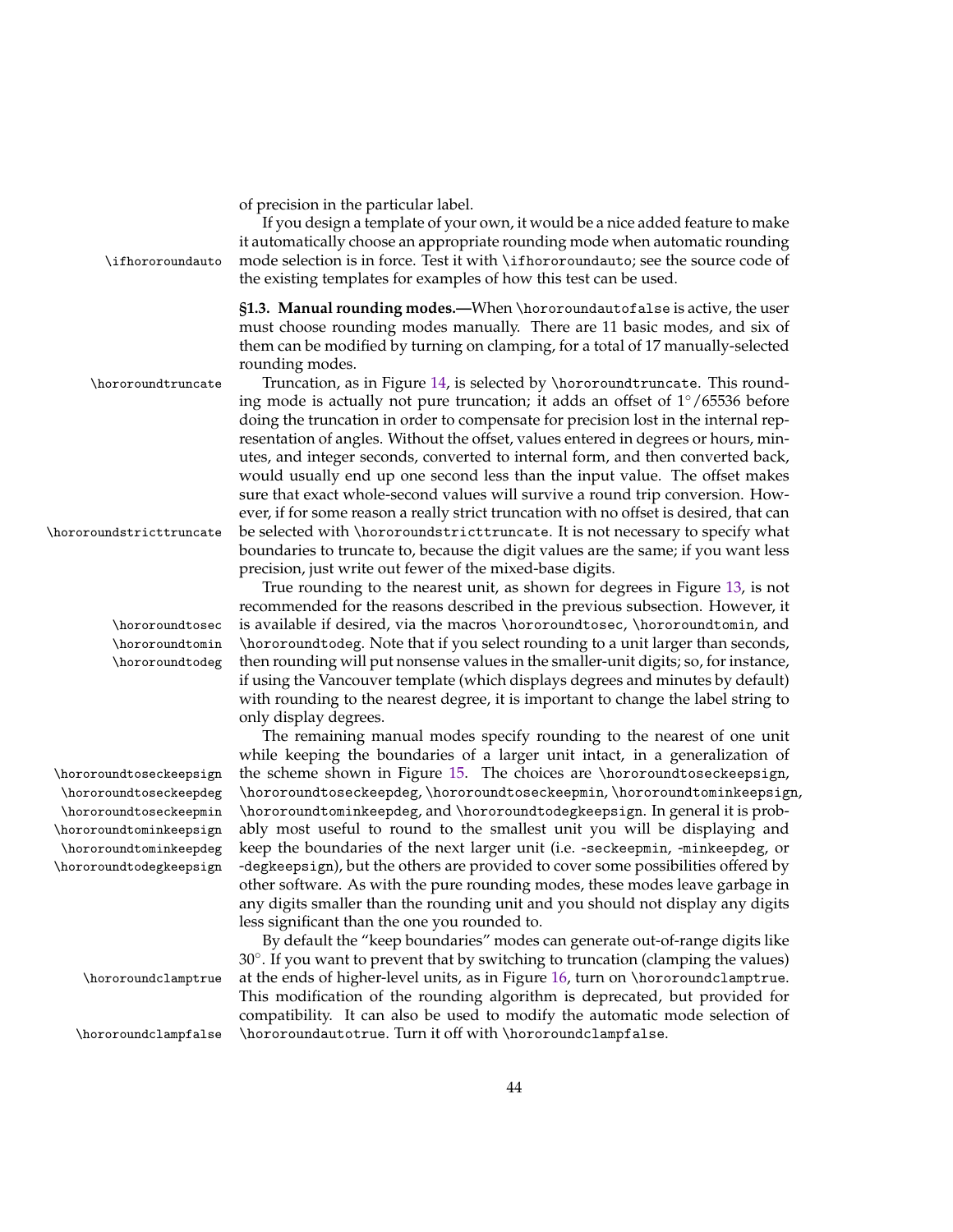### 2. ADDING CUSTOM OBJECTS

The Swiss Ephemeris calculation backend can potentially compute positions for a great many objects beyond the ones enabled by default. This section describes how to add support for a customized object, with the example of adding the dwarf planet 136199 Eris (formerly 2003 UB<sub>313</sub>, once tentatively named Xena) to the birth chart of Lucy Lawless.

First, define a \horo\*object*\SEOpt macro specifying the swetest commandline option(s) for calculating the object's position. For Eris, those are -ps (planet to calculate is one of the "small" ones to be designated by number) and -xs136199 (planet number 136199<sup>[5](#page-44-0)</sup>). Other asteroid-like objects would be designated similarly; see the swetest documentation for how to select other kinds of objects.

#### \newcommand{\horoErisSEOpt}{-ps -xs136199}

The chart plotting system also needs a  $\langle \langle object \rangle$ Symbol macro. The symbol macro can be as complicated as necessary; for the example we just use a letter X.

#### \newcommand{\ErisSymbol}{X}

Having defined those macros it only remains to add the new object to the \horoobjects list and proceed as with any other chart. The result is shown in Figure [17.](#page-45-0)

Adding customized objects for use with the Astrolog calculation backend may be possible, but less easy. Macros would have to be defined for two-way translation between the names used in horoscop and the abbreviations used in the Astrolog command line and output file. That is unsupported and so the macros involved have been given @ names to mark them as private. It is less useful in the case of Astrolog anyway because, unlike Swiss Ephemeris, current Astrolog does not support an arbitrarily growing set of calculable objects.

## 3. SPECIAL CHARTS

People sometimes want to compute and display special kinds of charts, other than the basic one representing the time and place of a native's birth. Here are some notes on those.

Relocation: A relocation chart is just the chart for a different geographic location at the native's moment of birth, so you can substitute the appropriate coordinates into the \horocalcparms command and proceed as with any other chart.

Transits, Solar returns, horary, etc.: These charts are also just ordinary charts for special times and locations, so they can be calculated normally given the right data. There is currently no special support for automatically calculating the data to use, for instance to get the exact time of a Solar return.

<span id="page-44-0"></span><sup>&</sup>lt;sup>5</sup>For current versions of Swiss Ephemeris. Some versions published between the discovery of the planet and the assignment of its official number referred to it as object number 999001.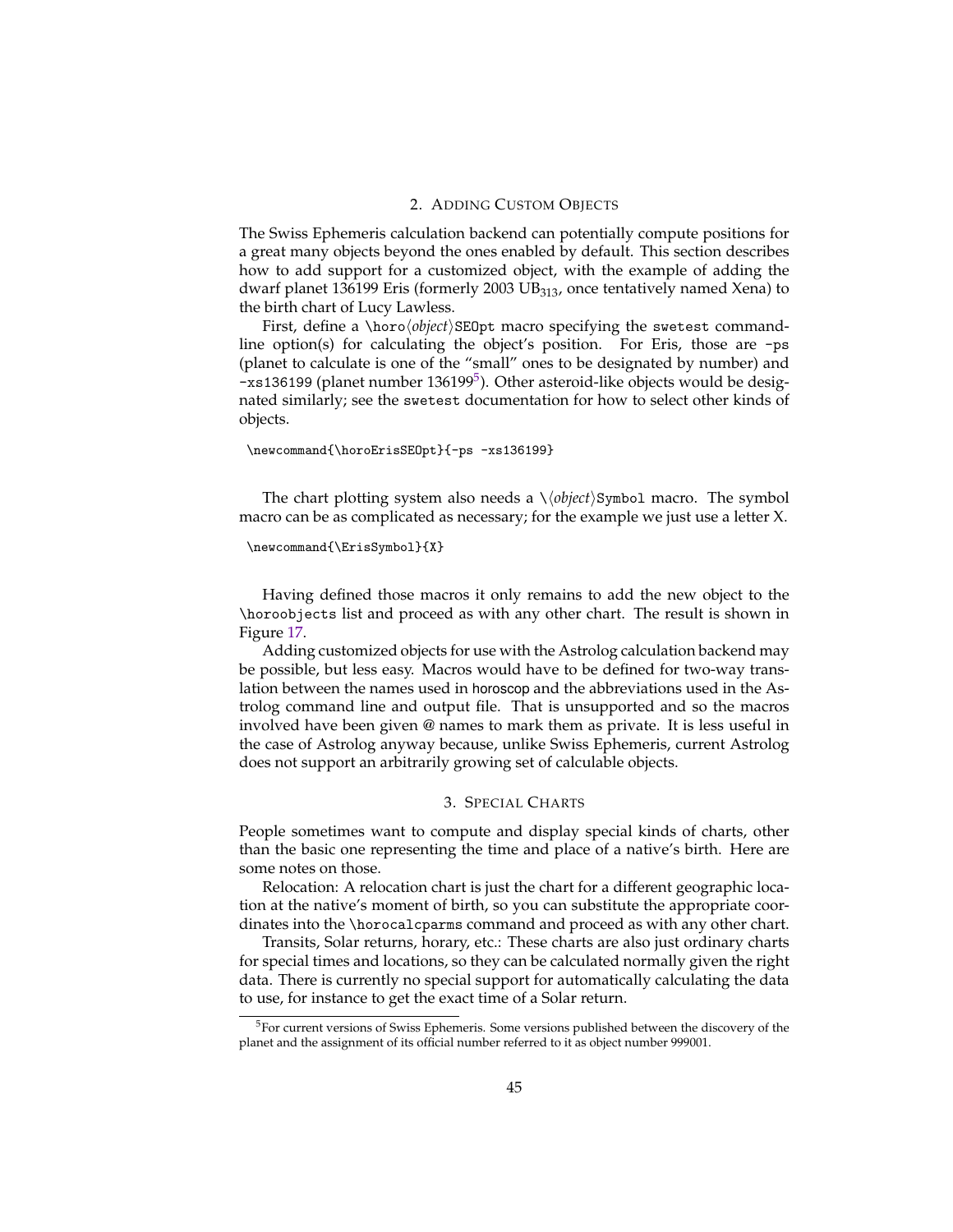

<span id="page-45-0"></span>Figure 17: Adding a custom object.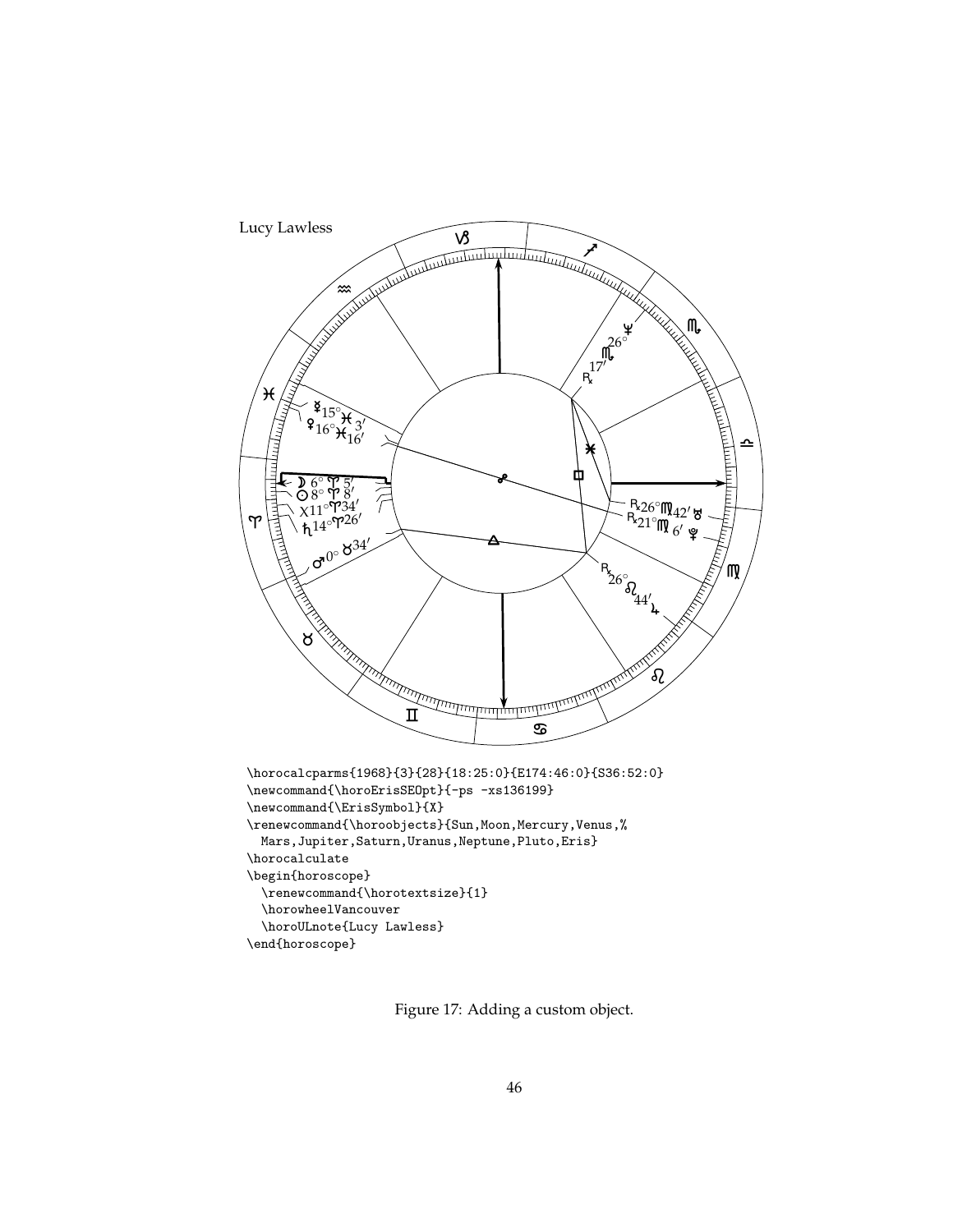Secondary progressions: A progressed chart is basically a standard birth chart with the birth time advanced (or retarded, in the case of converse progression) by a number of days equal to the number of years since the birth. The package can calculate these with no problem if you enter an appropriately modified birth date and time. However, there is no special support for computing the right data to enter. Some astrologers also use computation methods that are not equivalent to computing a standard chart for any real time and place—for instance, moving house cusps by a fixed angle while moving planets according to their actual motion in the sky. Some of these can be accomplished by computing a standard chart and then using \horoshiftobjects or \horoshiftcusps to move the objects or cusps by the appropriate angle, but the user must calculate for themselves the angles they wish to use.

Solar arc progression: This consists of computing an angle based on the Sun's progression and then adding it uniformly to all the object locations. The result does not represent the sky at any real time and place. This kind of chart can be calculated by computing the original natal chart and then using \horoshiftobjects to move the objects through the appropriate angle. There is no built-in support for computing the appropriate angle; the user must provide that,

Synastry: A synastry chart normally shows one person's objects in another person's houses. These can be typeset using the \horosavecusps command: compute one chart, use \horosavecusps to save the cusps to a macro, then compute the other chart and restore the cusps from the first one by calling the created macro before typesetting the synastry chart. See the next section for information on creating an aspect web between the objects of two different charts; though at present, there is no template for showing two sets of objects on a Vancouver-like traditional wheel chart.

Midpoint composite: No current support. Many things can go wrong with these charts in the worst case (for instance, house cusps can end up out of sequence if the two ascendants are near opposition), and they do not represent the actual sky at any real time and place. If necessary, they can be typeset by manually setting the Pos variables for the objects, then copying Pos to DPos, before calling the template macros.

Time-space midpoint (Davison): This type of midpoint chart does represent the actual sky at a real time and place (the midpoint of the birth times and locations of two people) so it can be obtained by entering the appropriate midpoint with \horocalcparms and proceeding normally. There is no built-in support provided for calculating that midpoint, and supporting it would require a clearer definition of geographic "midpoint." Most people<sup>[6](#page-46-0)</sup> seem to do it by computing the numerical midpoint of the latitude and longitude, as angles, but that is not necessarily the same as the midpoint of the great-circle line between the two points, which might have more symbolic validity. This kind of issue seems to be beyond the intended scope of the current version of horoscop.

<span id="page-46-0"></span><sup>6</sup>For instance, based on an inspection of the source code this seems to be what Astrolog does.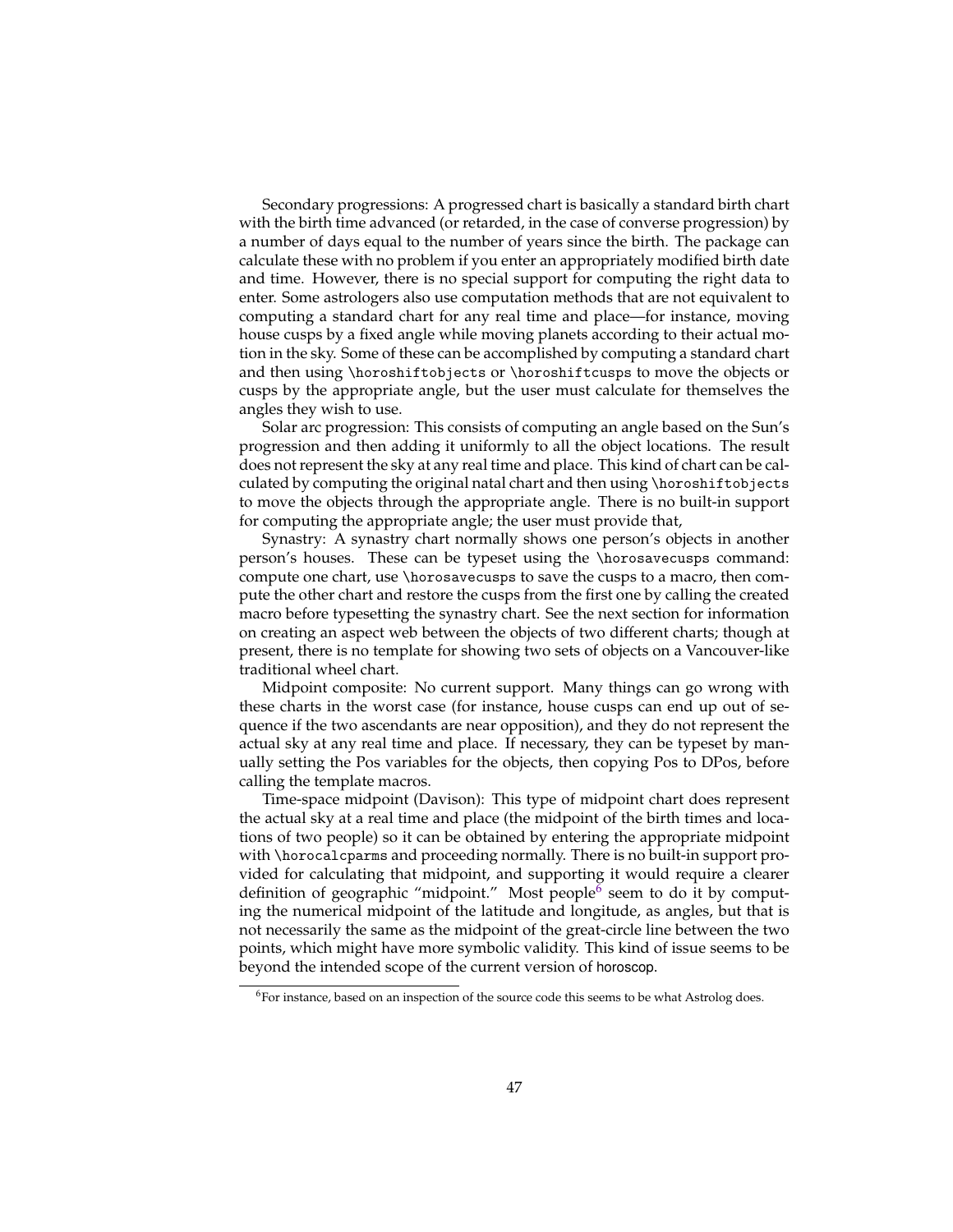#### 4. ASPECTS BETWEEN TWO CHARTS

The aspect web in the standard chart templates normally shows aspects among the objects within a single chart. By clever hacking of the \horoaspectobjectsa and \horoaspectobjectsb macros, however, it is possible to make it display aspects between two different sets of objects, for instance between natal and tran-siting objects. See Figure [18](#page-48-0) for an example.<sup>[7](#page-47-0)</sup>

We start by calculating both sets of objects and saving them to macros named \MarilynBirth and \MarilynDeath. After calculating the first set we use the \horocopyvar macro to copy what is currently in the Pos variable for each object (the positions at death) into a new variable called XPos. Since this is not a standard variable used by the rest of the system, other macros will not touch it by default.

Then we redefine \horoaspectobjectsa to be the list of default objects with X appended to each of their names. That's the clever bit. When the aspect web attempts to look up the Pos of an object like the Sun, it will look in a macro called \horoSunXPos, which is the copied value of Pos from the Sun at the time we did the copying. That is the death location; meanwhile the Pos values will be for the inner chart, using the default value of \horoaspectobjectsb. The inner chart is the birth chart, so the aspect web shows aspects between birth objects and death objects.

## 5. LABEL ADJUSTMENTS

In general, it is desirable to put object labels on the chart in angular positions that correspond to their actual longitudes. However, when objects are close together in longitude, that can result in labels being printed on top of each other. The problem gets worse when other things are added to the chart, such as house cusps and internal house labels. One of the steps in typesetting a wheel chart involves an adjustment process that moves the labels around to keep them from interfering with each other and with house cusps. This process has a number of adjustable parameters, set by redefining internal macros. In general it should not be necessary to change these parameters while using the ready-made templates, but designers of new templates may need to set them, and some changes may also be needed if you modify the sizes of labels.

See Figures [19–](#page-50-0)[21](#page-52-0) for some examples of the effects of these options. In Figure [19](#page-50-0) the adjustment process has been disabled by setting the minimum distances to zero, so labels are free to interfere. Internal house labels are turned on to exacerbate the crowding. In Figure [20,](#page-51-0) the distances have been increased to show how cusps will be modified to expand houses where necessary. Note the crowded eleventh house, which the system has expanded to make room for all the labels that must fit there. In Figure [21,](#page-52-0) the options have been set to prevent cusps from being modified, even at the cost of crowding a house. Note the differ-

<span id="page-47-0"></span> $7$ The figure shows the death of Marilyn Monroe, an event which happened at an uncertain time; 3:00 AM, when her housekeeper phoned the psychiatrist after discovering the body, was used for the calculation.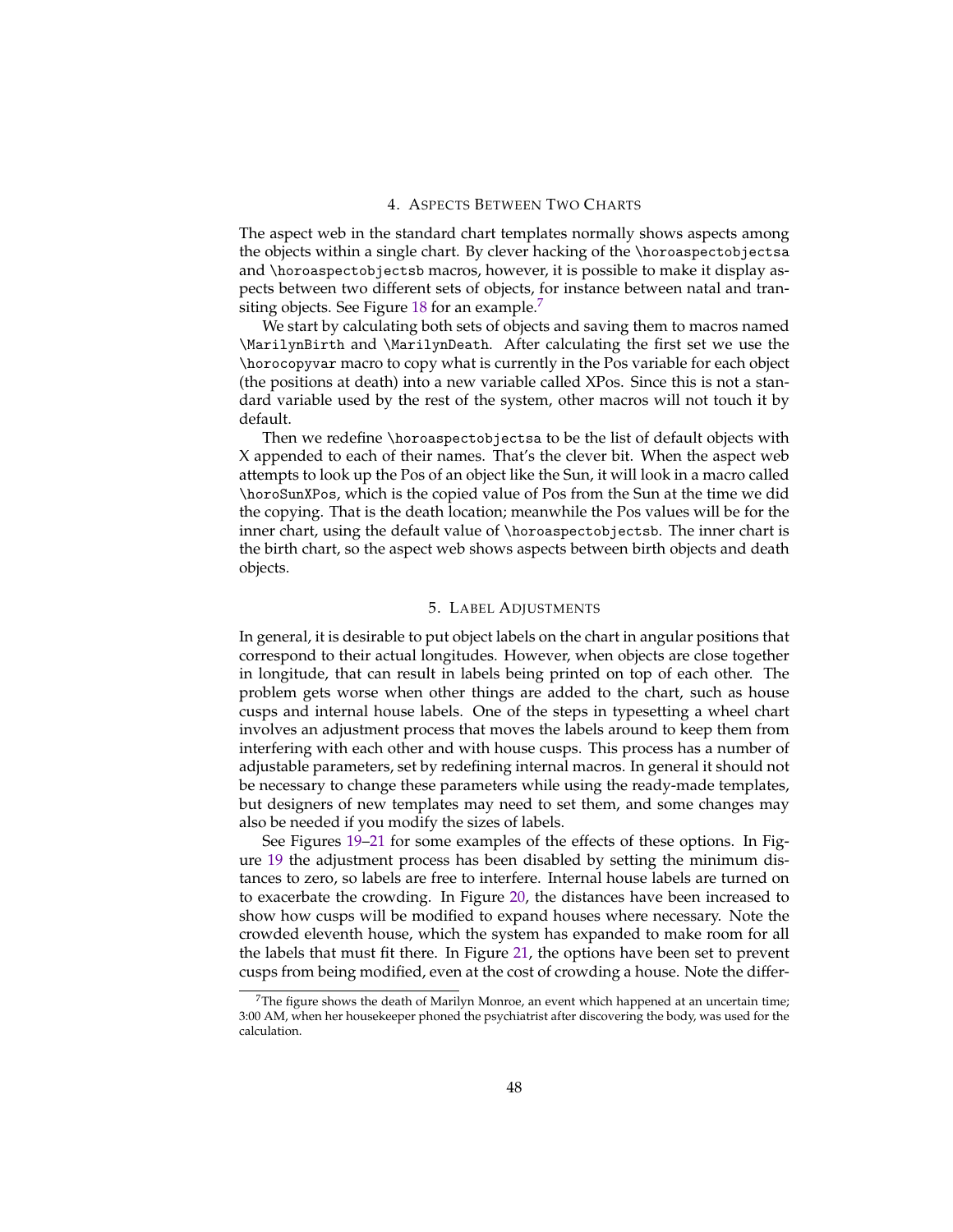

<span id="page-48-0"></span>Figure 18: Aspects between two charts.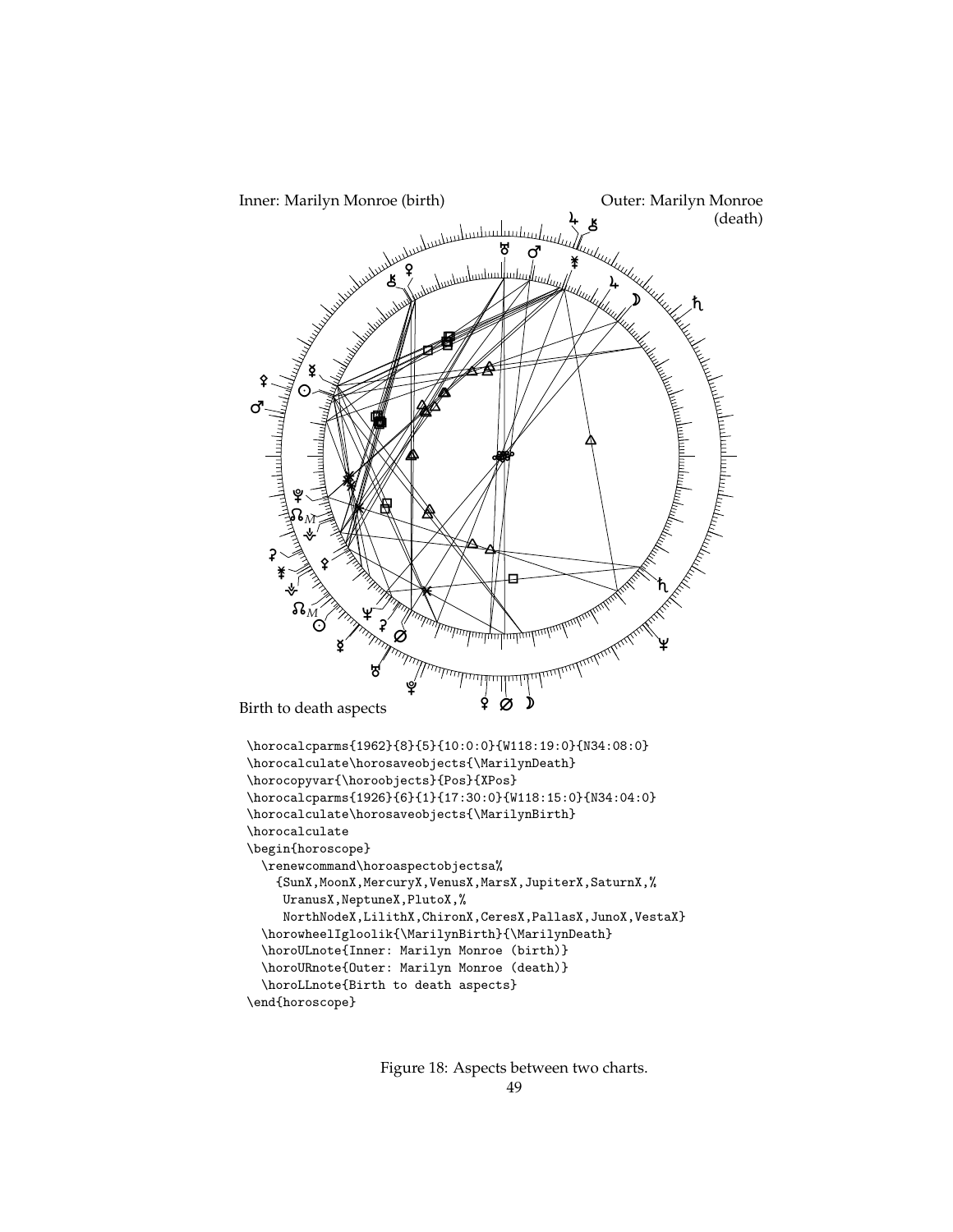ence between this situation and Figure [19,](#page-50-0) visible for instance in the eighth and ninth houses: labels can still move, but cusps cannot.

\horooomindist The minimum distance targets in degrees are set by \horooomindist (note

\horoposattcusp \hororepulsion

\horoocmindist triple o in name) and \horocmindist, for "\horo object-object minimum distance" and "\horo object-cusp minimum distance" respectively. The defaults are 6 ◦ object to object and 4◦ object to cusp. Any labels that are separated by less than this will be subject to movement. \horoposattobj The sizes of the adjustments (or strengths of the springs) are determined by

three divisors applied to the distances between things and where they should be. Note that these must be integers, and they are *divisors*, so larger values mean weaker attraction or repulsion. The \horoposattobj macro sets the attraction between objects and their longitudes; the \horoposattcusp macro is, similarly, the attraction between cusps and their longitudes; and the \hororepulsion macro sets the repulsion between things (both cusps and objects) that are closer than their target distances. The defaults are 20, 7, and 3 respectively, so cusps spring toward their longitudes about three times as strongly as objects do (if cusps are allowed to move at all), and things that are crowded together spring apart a little more than twice as strongly as that.

Note that the spring strength settings are for adjusting the *relative* strengths of the different kind of adjustments. It will not work to increase or decrease all three uniformly to make the overall layout looser or tighter, because the system will simply make more or fewer iterations and end up with substantially the same solution. Overall looser-tighter control should instead be exercised by changing the minimum distances.

\horosignificantadj Label adjustment is done by an iterative processes that approximately simulates a system of springs. Each label is subject to tension when it is too close to its neighbours or too far from its longitude, and the system makes small adjustments to the label locations to reduce the tension. The usual way for the process to terminate is if the adjustments become so small as to make no visible difference. The \horosignificantadjust macro sets the threshold in degrees for terminating the loop; it defaults to 0.1.

\horoadjcycles There is also a hard limit on how many cycles of adjustment the system will do, set by \horoadjcycles. The default is 30, which is almost never reached in practice because the \horosignificantadj terminating condition will normally trigger before that. However, the \horoadjcycles is for each overall attempt at convergence; if cusp adjustment, described next, happens to be triggered, then it will start over with a fresh set of 30 (or however many) iterations.

\horocuspadjusttrigger Adjustment will first try to find a converged solution without moving any house cusps. Once it does, it will compare the worst separation among objects and cusps actually achieved, against the configured target separation. If the result is less than \horocuspadjusttrigger as a percentage of the target, then adjustment without moving house cusps is considered to have failed, and the system will try again with house cusps permitted to move. The default is 65.

\horoadjust The ready-made templates will invoke \horoadjust automatically at the right time to adjust the locations of objects, but it can also be invoked manually in the context of user-created templates. Since most of the chart-drawing macros use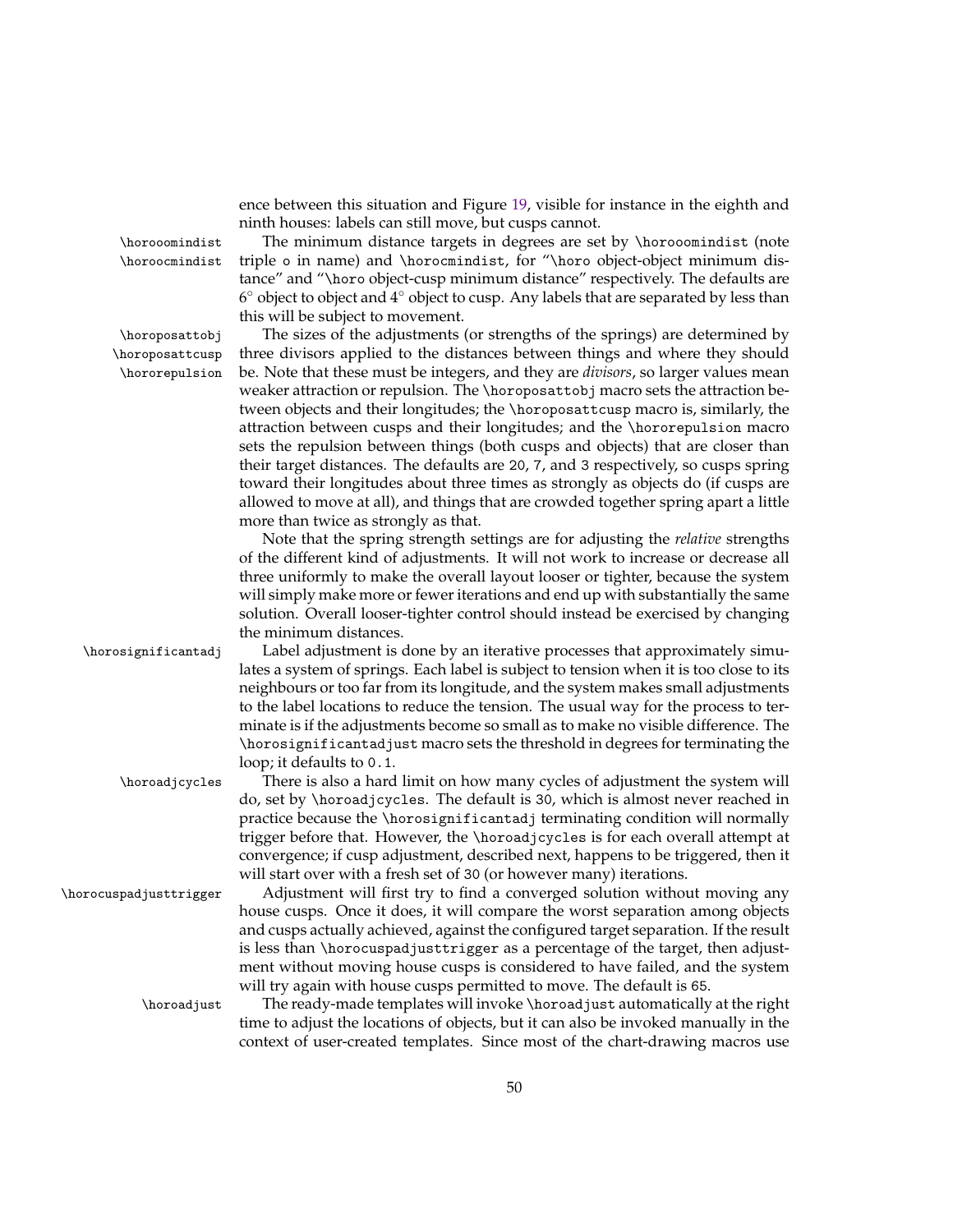

<span id="page-50-0"></span>Figure 19: Labels printed at their longitudes without adjustment.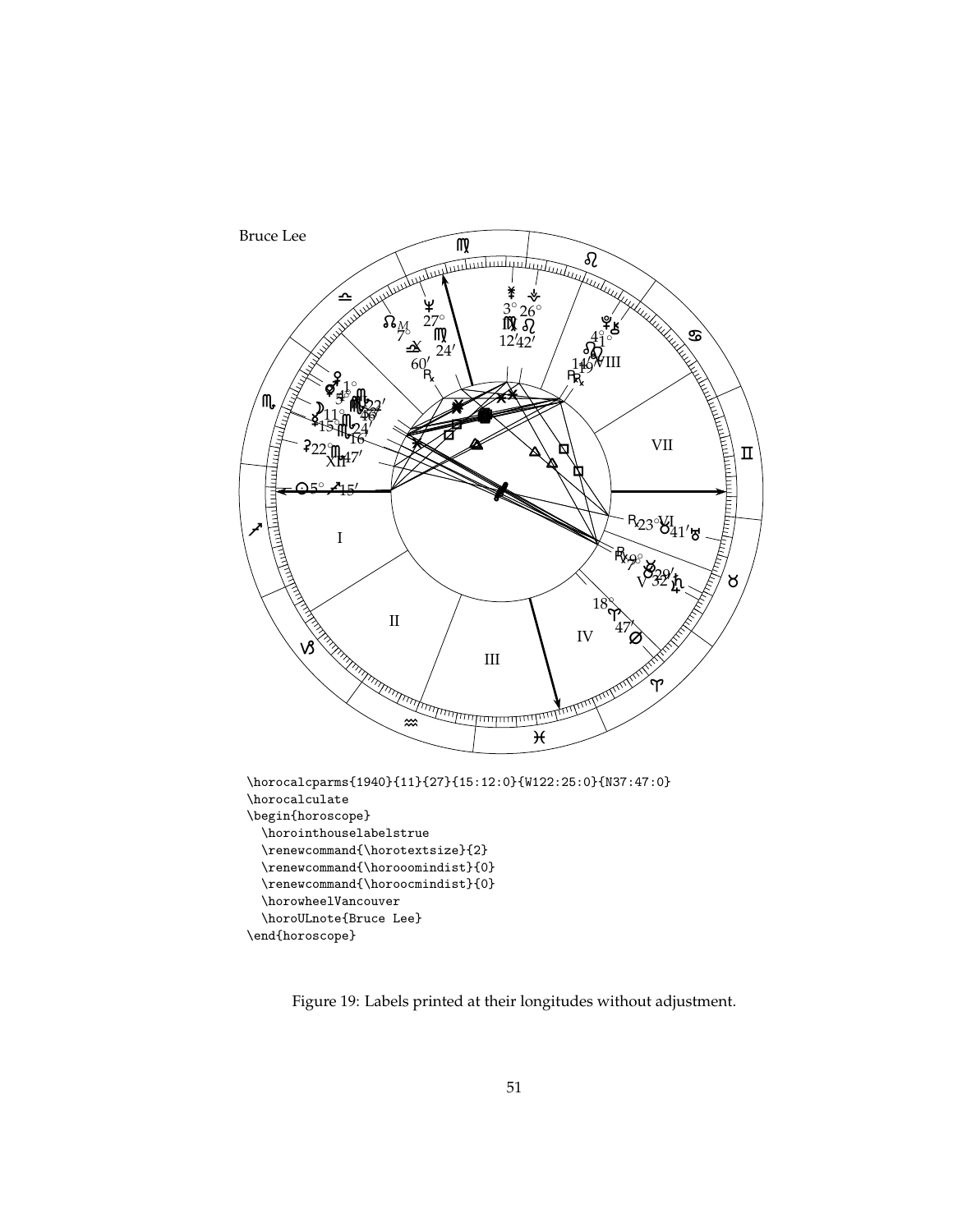

<span id="page-51-0"></span>Figure 20: Extra space between labels.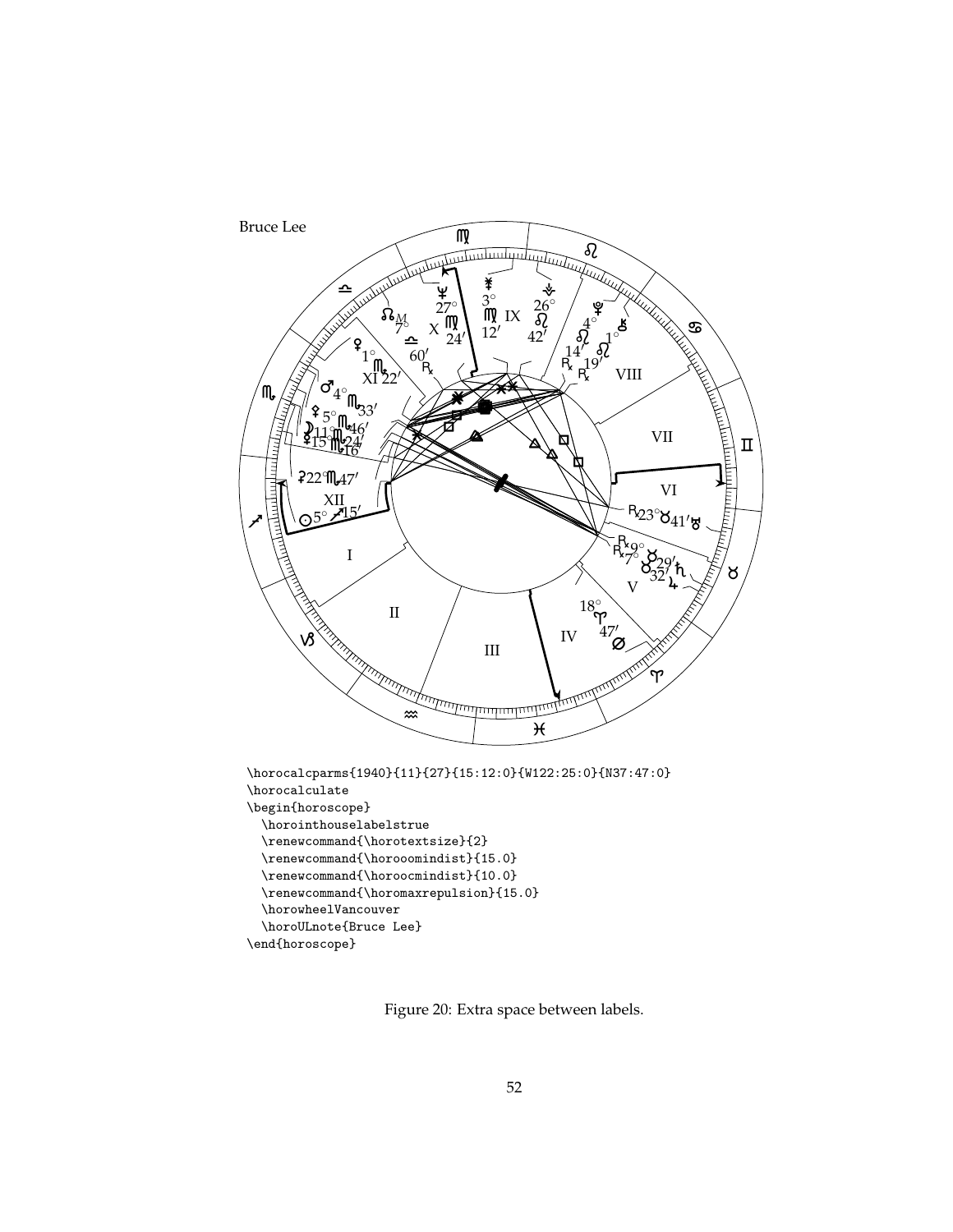

<span id="page-52-0"></span>Figure 21: Crowded houses permitted.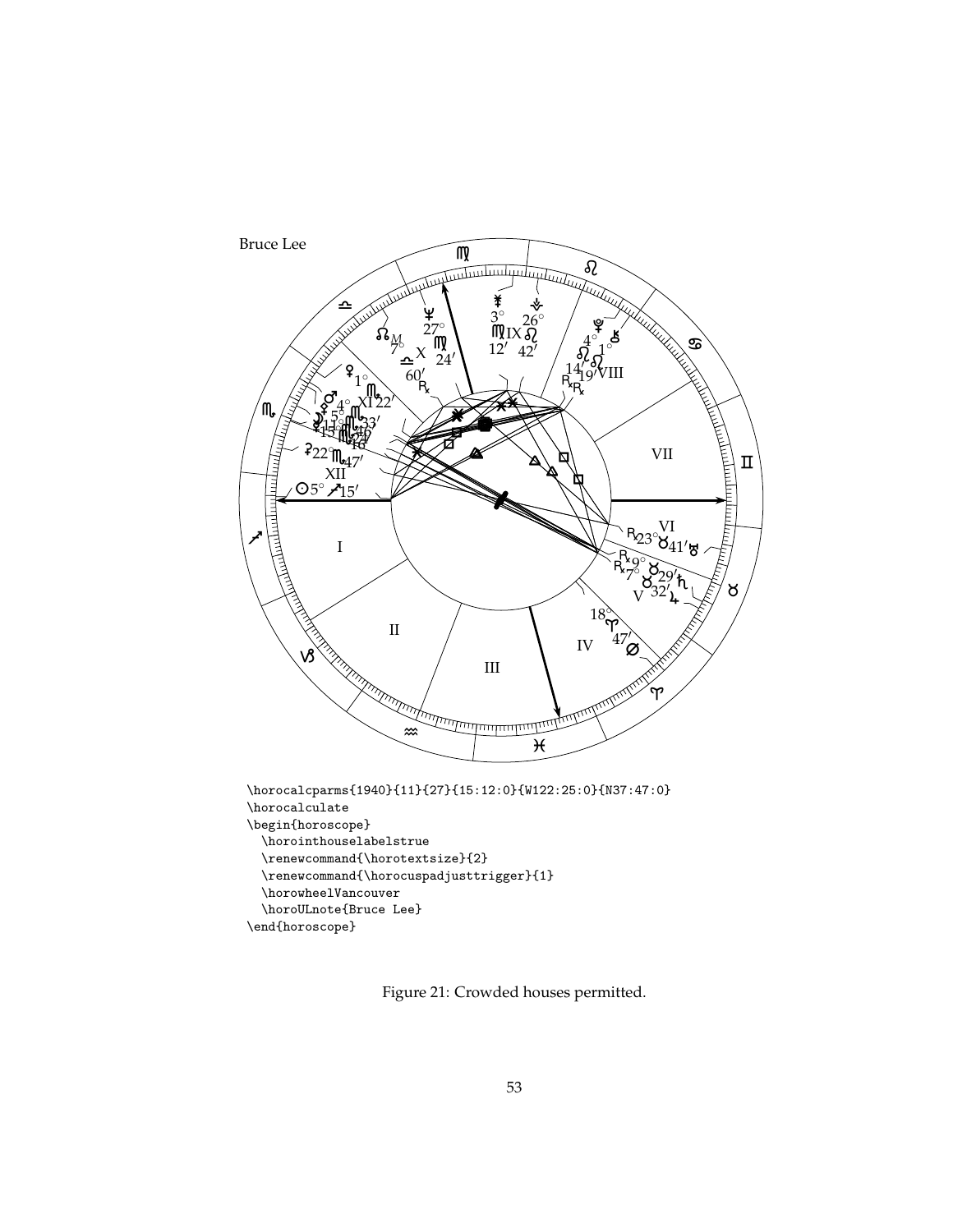the current DPos values, it is important to invoke \horoadjust at the right time: after all things that should be drawn at the "true" Pos locations and before all things that should have their locations adjusted. Consult the source code, and the next section, for examples and information useful in deciding exactly when to run the adjustment.

#### 6. DESIGNING NEW TEMPLATES

Many users will be content to simply use the provided horoscope wheel templates, but horoscop also provides a set of tools intended for more advanced users to design their own wheels. Interested users are encouraged to read the relevant parts of the source code and its comments for details on how the existing templates work, and imitate their approach. This section provides a brief summary of the user-visible macros provided.

\horoputticks The \horoputticks{h*r*i}{h*length*i}{h*interval*i} macro creates a set of ticks going around the circle starting at 0°<sup>°</sup> and every *\interval*}° thereafter, with inner radius  $\langle r \rangle$  and length  $\langle length \rangle$ , so that the outer radius is  $\langle r \rangle + \langle length \rangle$ . All radii are in \horounitlength units.

\horoputsignkey The \horoputsignkey{ $\langle r \rangle$ } macro creates a sign key, which consists of all twelve Zodiac sign symbols, each placed with its centre at radius  $\langle r \rangle$  and longitude 15° into its own sign. One would typically use this along with a set of ticks at 30◦ intervals and spanning the radius of the sign key, to mark the boundaries between signs.

\ifhorocalculated **§6.2. Conditionals for use in templates.—**Macros that operate on the locations of things—especially \horoadjust—will generally take a long time to run or produce ugly results if they happen to run when there are no valid locations in the variables. To avoid that scenario, the ready-made templates wrap all such macros inside an \ifhorocalculated. . . \fi conditional; if the template is invoked without valid data, then the relevant parts of the chart will simply be blank in the typeset document. Similar measures are recommended for any newly-defined templates, because it is inevitable that users will eventually attempt to run the template without valid object positions.

\ifhorodrawcusps Some user-settable configuration flags are available through the conditional \ifhoroboldangles \ifhoroanglearrows \ifhorointhouselabels \ifhoroaspectweb macros named \ifhorodrawcusps, \ifhoroboldangles, \ifhoroanglearrows, \ifhorointhouselabels, and \ifhoroaspectweb, and template authors may wish to use these to turn on or off special features in the template.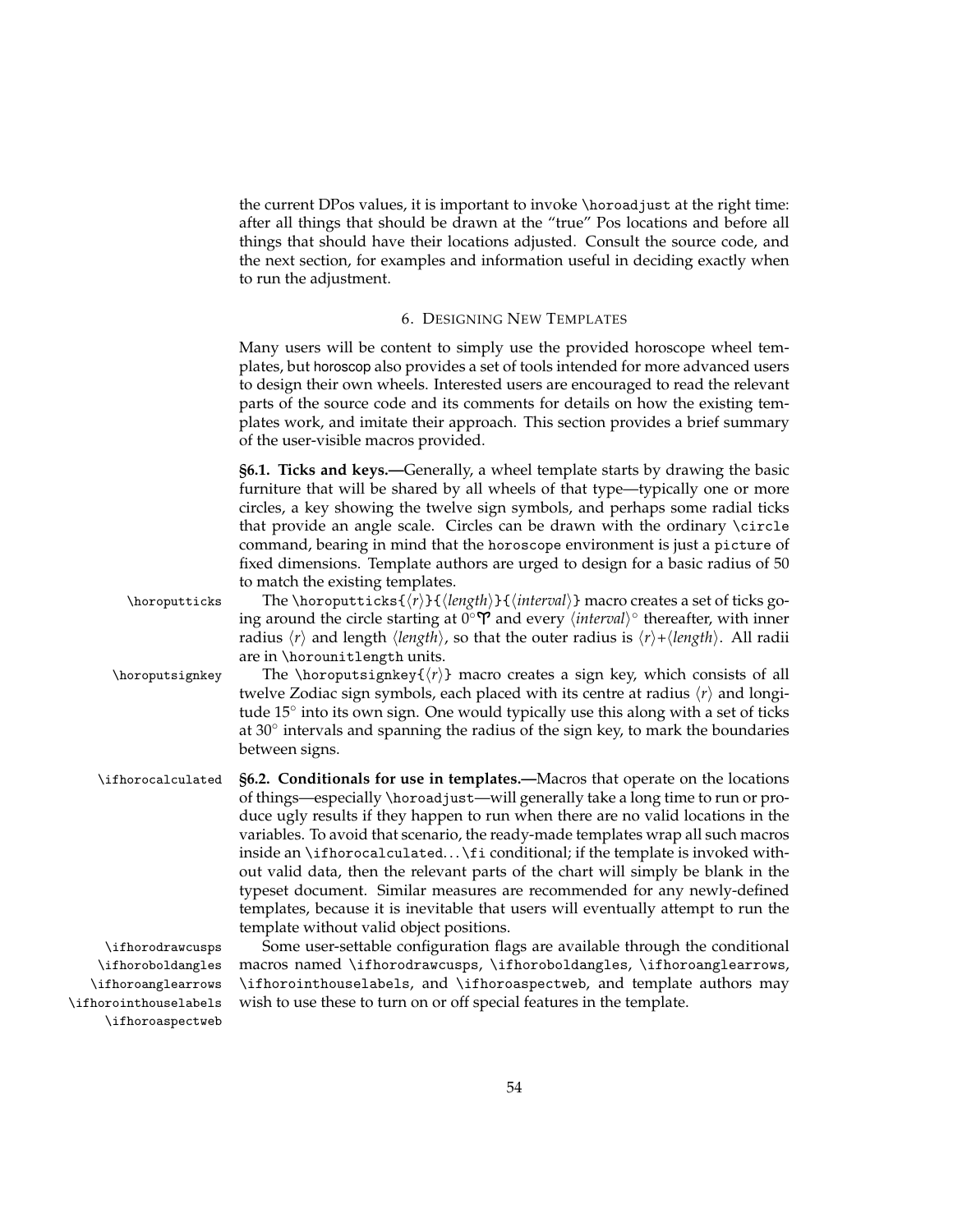**§6.3. Drawing sets of graphical elements.—**Most chart designs include sets of lines drawn at angles determined by the positions of objects or cusps. The following macros draw things at the DPos values of sets of items. A template will typically invoke some of these to draw things like the true-location ticks corresponding to objects, then call \horoad just to set the DPos values to keep labels from interfering, then draw the labels and call these macro again to draw things like the possibly-shifted house cusps that are subject to adjustment.

longitudes, using \horoputradials{ $\{objects\}$ }{ $\{r\}$ }{ $\{length\}$ . The  $\{objects\}$  argument should be a comma-separated list of things that will describe the longitudes for the radials. It might typically be \horoobjects, \horocusps, or

\horoputradials Most templates draw radial lines at angles corresponding to object or cusp

 $\hbar$ oroangularcusps  $\hbar$ oroangularcusps. The inner radius is equal to  $\langle r \rangle$ , and the length of each line

is *(length)*. Radials will be drawn at the DPos values for all the listed objects. \horoputarrows The \horoputarrows macro has the same syntax as \horoputradials. It places arrowheads (not actually complete arrows) pointing outward with their tips on the circle of radius  $\langle r \rangle$ . The  $\langle length \rangle$  value sets the size of the arrowheads: they will be sized to fit inside boxes of  $3 \times 2$  this length. To draw complete arrows, draw a matching set of radial lines to connect with the arrowheads.

\horoputinthouselabels Use \horoputinthouselabels{\*radius*}} to draw a set of internal house labels. For this to work, \ifhorointhouselabels must be true and \horoadjust must have been called; otherwise, the locations for the labels will not have been calculated. Each house label results in a call to \horohouselabel, which by default typesets the horohouse LAT<sub>EX</sub> counter in uppercase Roman numerals. It can be redefined to get some other style. The centres of the labels are set at radius  $\langle radius \rangle$ ; they are attracted to the longitudes of the midpoints of the houses, but may be shifted somewhat by the adjustment process to avoid interfering with other labels.

> **§6.4. Single linework objects.—**For finer control, template authors can also invoke macros to draw things on the chart one at a time at specified coordinates, instead of in sets. Object positions are available to use as coordinates, by invoking the relevant variable macros such as \horoSunDPos. It is generally preferable to use DPos rather than Pos so as to pick up the results of any adjustment.

\horoputradial Note this is distinct from the similarly-named \horoputradials. The \horoputradial{*{radius}*}{*{length}*}{*{theta}*} macro draws a radial line out from the point at radius  $\langle$ *radius* $\rangle$  and longitude  $\langle$ *theta* $\rangle$  for a length of  $\langle$ *length* $\rangle$ .

\horoputline The more general line-drawing macro, \horoputline{ $\{r1\}$ { $\{theta1\}$ }{ $\{r2\}$ - $\{\langle theta2 \rangle\}$ , draws a line between any two points given in polar coordinates.

\horoputarrowhead The \horoputarrowhead{ $\r$ }{ $\theta$ }{ $\$  macro creates an arrowhead just like the ones made by \horoputarrows, at the specified polar coordinates and with the size determined by  $\langle size \rangle$ ; the arrowhead fits into a box of 3  $\times$  2 the value of  $\langle size \rangle$ . It always points outward from the origin.

\horoputcurve The \horoputcurve{ $\{r1\}$ { $\{theta1\}$ }{ $\{r2\}$ }{ $\{theta2\}$ } draws a smooth curve connecting two points designated by their polar coordinates. If the points happen to be at the same radius and not too far apart, the curve will approximate a circular arc centred on the origin. If they happen to be at the same longitude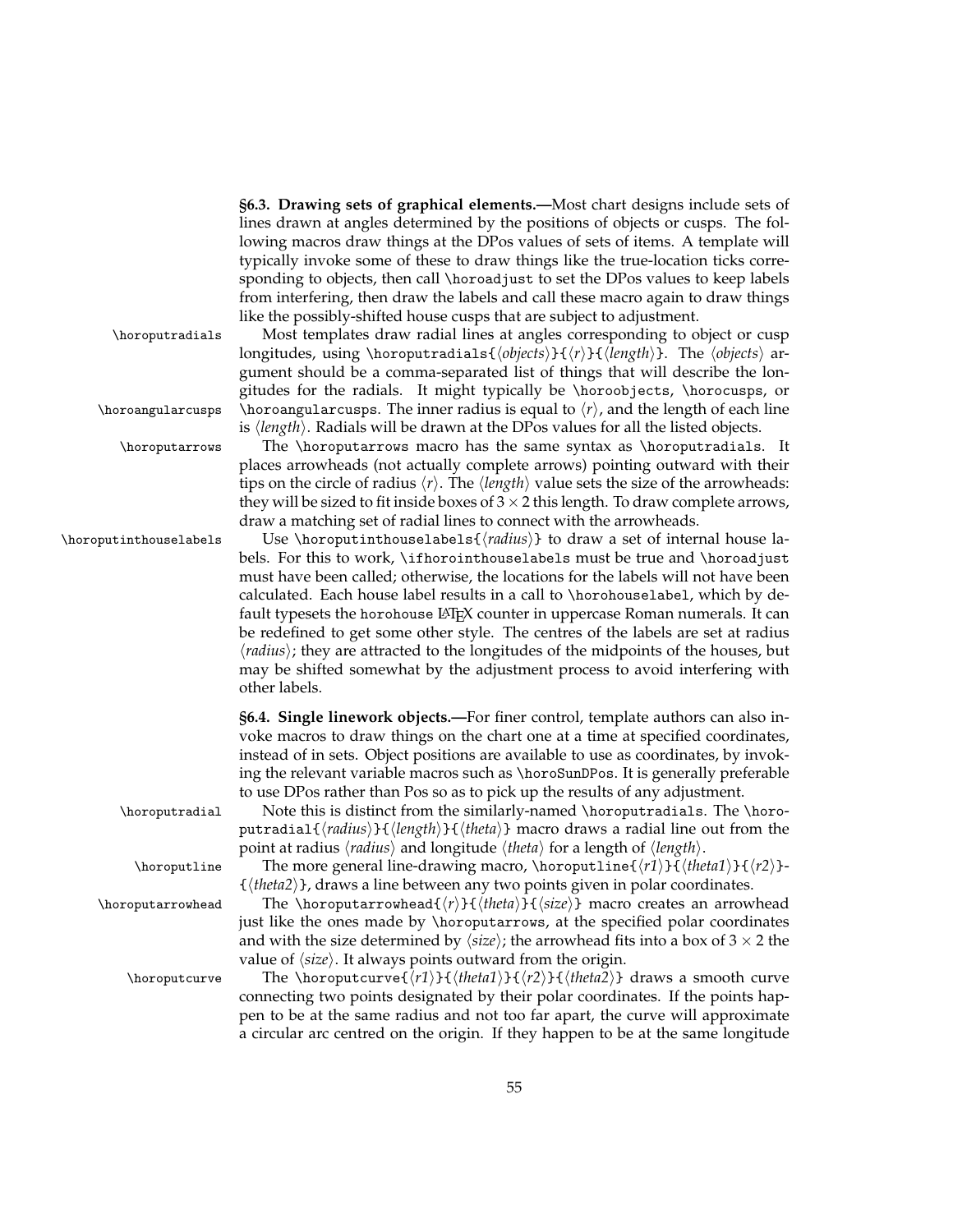(theta coordinate) then the curve will be a straight line. In other cases it will be somewhere in between these. The main intended use is for the jogs drawn when a house cusp is displaced by adjustment in charts like Vancouver, although it was later applied to the floral shapes in Montreal as well. To draw a complete circle instead of an arc, use the existing  $\text{LipX} \circle macro$ .

\horoforeach **§6.5. For-each and things to put in it.—**To run a macro on every object in a comma-separated list, call \horoforeach{h*list*i}{h*macro*i}. The contents of  $\langle$ *macro* $\rangle$  will be invoked once for each comma-separated item in  $\langle$ *list* $\rangle$ , with the item (in curly braces) added to the end. For instance, an invocation of \horoforeach{x,y,z}{\foo{a}} would call \foo{a}{x}, \foo{a}{y}, and \foo{a}{z}. The single-item commands below are all designed to take an object or cusp name as their last argument, to make them easy to use with \horoforeach.

\horoconncurve The \horoconncurve{h*r1*i}{h*r2*i}{h*object*i} macro draws a connecting curve showing the relationship between the Pos and DPos of an object. This would typically be used after \horoadjust to connect the label of an object, which might have been moved by adjustment, with the radial tick showing its true longitude. The curve goes from radius  $\langle r1 \rangle$  and the object's Pos, to radius  $\langle r2 \rangle$  and its DPos.

\horoputcusplabel The \horoputcusplabel{h*radius*i}{h*spacing*i}{h*object*i} macro draws a style of label designed to show the longitude of an angle or cusp. This kind of label appears in the Montreal and QuebecCity chart templates. It consists of the degrees, Zodiac sign, and minutes of arc of the object's Pos, placed on the circle at radius  $\langle r \rangle$  with the sign symbol at the object's DPos and the other two things arranged  $\langle$ *spacing* $\rangle$  degrees away from it on either side, ordered so that they will read degrees-sign-minutes as nearly as possible to left-to-right top-to-bottom.

\horoputobjsymbol The \horoputobjsymbol{(*radius*)}{(*object*)} places an object's symbol at its DPos and the specified radius

\horoputobjdeglabel There are three macros called \horoputobjdeglabel, \horoputobjminlabel, \horoputobjminlabel and \horoputobjseclabel for typesetting a label showing an object's longitude \horoputobjseclabel down to the degree, minute, or second of arc. The labels consist of two to four chunks showing the the object's Pos in degrees, sign, and possibly minutes and seconds, arranged radially on concentric circles and ordered to read in degreesign-minute-second order as nearly as possible to left-to-right top-to-bottom. The macros each take three arguments { $\{radians\}$ }{ $\{spacing\}$ }{ $\{object\}$ , where  $\{radians\}$ is the radius on which to place the centre of the innermost label chunk and  $\langle$ spacing $\rangle$  is the spacing between successive chunks outward from there.

\horoputrxlabel The \horoputrxlabel{h*radius*i}{h*object*i} macro typesets an optional retrograde label for the object at the object's DPos and radius  $\langle radius \rangle$ : if the object's Vel is negative then the label will appear as the value of \horoRetrogradeSymbol and otherwise it will be blank. A similar function for use in text (possibly in \hororxtext tables showing numeric data) is provided by \hororxtext{h*object*i}.

\horoputsmartlabel The \horoputsmartlabel{h*object*i} macro provides elaborately-configurable labels as seen in the Vancouver template. The macro itself simply plots the label for an object; it must be configured in advance using other macros. \horoscanlabels First, \horoscanlabels {*{string*}} takes one or two label format specifiers (sep-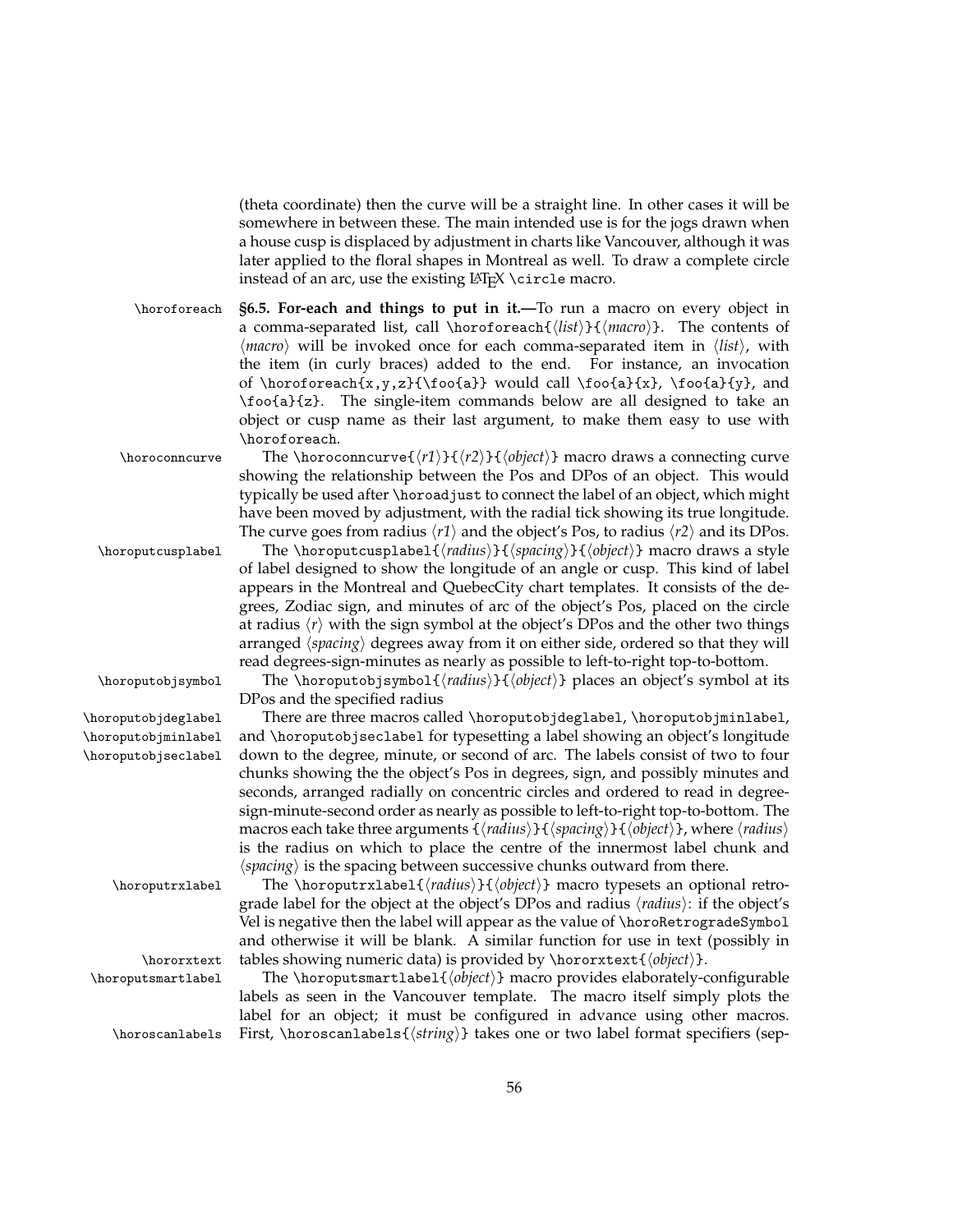| \horosetsmartradii<br>\horochoosetextsize | arated by a slash if there are two) just as documented for the Vancouver tem-<br>plate. After calling that to set the format strings, use \horosetsmartradii<br>$\{\langle outer\rangle\}\{\langle stepbase\rangle\}\{\langle stepadj\rangle\}$ to set the radii for the chunks of the label. The<br>outermost chunk will be set with its centre at radius (outer). Successive chunks<br>will be set inside that at a spacing of $\langle stepbase \rangle - n \times \langle stepadj \rangle$ , where <i>n</i> is the<br>number of chunks. For instance, with \horosetsmartradii{30}{7}{1} and four<br>chunks, the radii will be 30, 27, 24, and 21. The reason for this apparently unusual<br>design is that a simple even division of a fixed amount of space tends to produce<br>excessively wide spacing when there are few chunks; with carefully chosen coef-<br>ficients, this formula seems to produce more visually appealing results across the<br>range of typical label lengths.<br>Label commands set things in the current text size. With smart labels it may<br>be desirable to change the text size depending on how many chunks are in the<br>label; \horochoosetextsize does that, according to the scheme documented for<br>the Vancouver template. |
|-------------------------------------------|--------------------------------------------------------------------------------------------------------------------------------------------------------------------------------------------------------------------------------------------------------------------------------------------------------------------------------------------------------------------------------------------------------------------------------------------------------------------------------------------------------------------------------------------------------------------------------------------------------------------------------------------------------------------------------------------------------------------------------------------------------------------------------------------------------------------------------------------------------------------------------------------------------------------------------------------------------------------------------------------------------------------------------------------------------------------------------------------------------------------------------------------------------------------------------------------------------------------------------------------------------------------------|
| \horoputaspect                            | §6.6. Drawing the aspect web.—Low-level macros used in drawing the aspect<br>web are exposed primarily to make it easier to do more sophisticated aspect han-<br>dling than the default, such as varying the orb based on the objects involved or<br>more carefully selecting which individual aspects to show at all.<br>The macro \horoputaspect $\{\langle radius \rangle\}$ {\theta1}}{\theta2}}{\symbol}} draws                                                                                                                                                                                                                                                                                                                                                                                                                                                                                                                                                                                                                                                                                                                                                                                                                                                     |
|                                           | a single aspect consisting of a line connecting the points at radius (radius) and<br>longitudes $\langle theta1 \rangle$ and $\langle theta2 \rangle$ . The contents of $\langle symbol \rangle$ will be typeset on the<br>midpoint of the line.                                                                                                                                                                                                                                                                                                                                                                                                                                                                                                                                                                                                                                                                                                                                                                                                                                                                                                                                                                                                                         |
| \horoautoaspect                           | To automatically find and draw aspects of a given type, use \horoautoaspect-<br>$\{\langle list1\rangle\}\{\langle list2\rangle\}\{\langle angle\rangle\}\{\langle orb\rangle\}\{\langle radius\rangle\}\{\langle symbol\rangle\}.$ This searches for all pairs<br>of one object from $\langle list1 \rangle$ with one object from $\langle list2 \rangle$ whose Pos values are<br>$\langle angle \rangle^{\circ}$ apart (in either direction) to within $\langle orb \rangle^{\circ}$ . For each one it invokes<br>\horoputaspect with the specified (radius) and (symbol).                                                                                                                                                                                                                                                                                                                                                                                                                                                                                                                                                                                                                                                                                             |
| \horoautoaspects                          | Finally, \horoautoaspects{ $\langle$ radius}} (note plural) draws a complete aspect<br>web of the kind demonstrated by the default templates. It loops through the<br>aspects listed in \horoaspects running \horoautoaspect on each one and using<br>the angle and orb information from the corresponding \horo $\langle$ aspect\hangle and<br>\horo <i>(aspect</i> ) Orb macros.                                                                                                                                                                                                                                                                                                                                                                                                                                                                                                                                                                                                                                                                                                                                                                                                                                                                                       |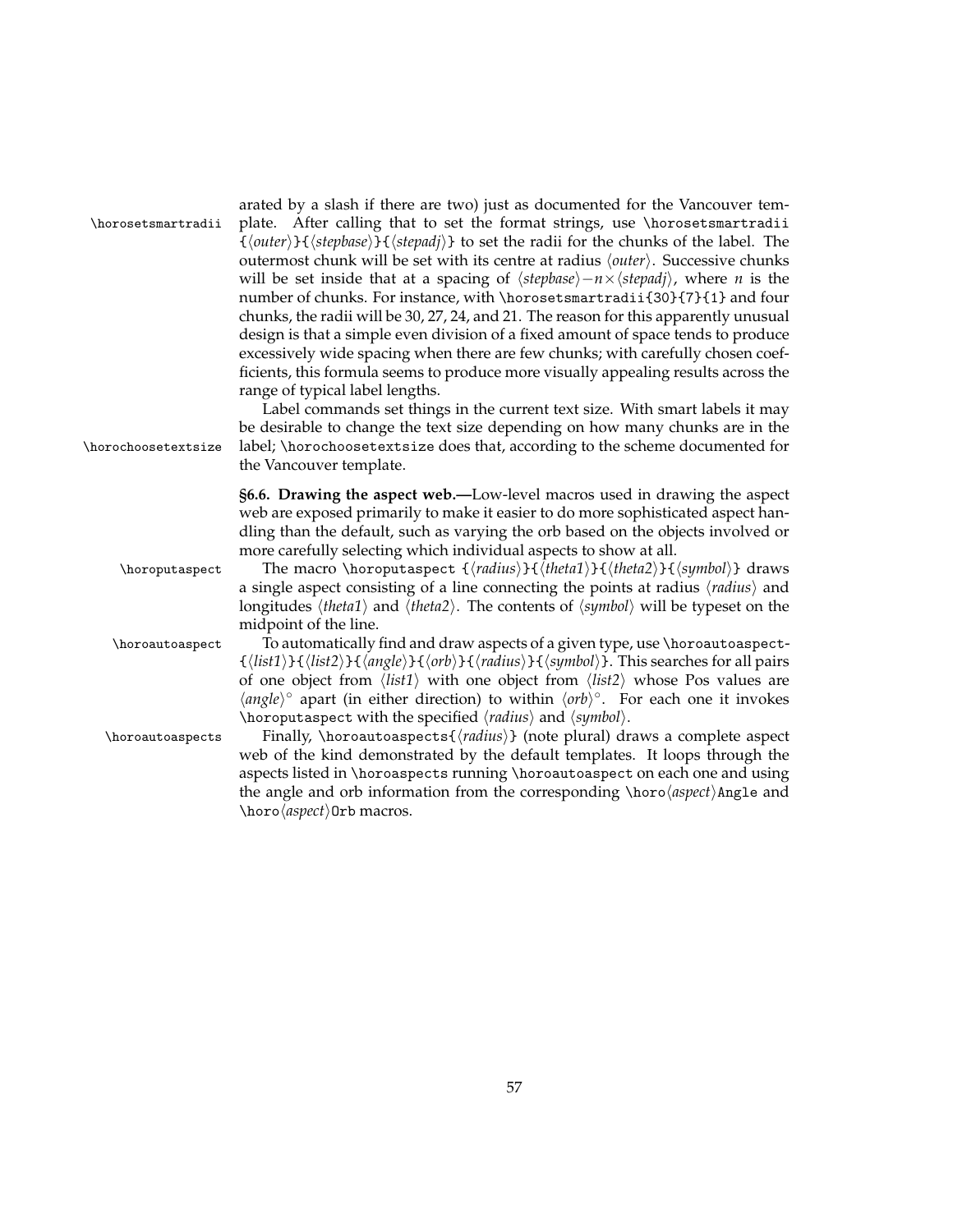# *Chapter Eight*

# IMPLEMENTATION

# ଡୁ

We start by declaring that this is the start of a LATEX2*ε* package and giving it a name.

```
1 \NeedsTeXFormat{LaTeX2e}[1999/12/01]
2 \ProvidesPackage{horoscop}%
3 [2020/07/31 v1.01 Astrological chart macros by Matthew Skala]
```
#### 1. INITIAL OPTION HANDLING

All the options correspond to Boolean flags created by \newif, which then get set appropriately by \ProcessOptions. The actual consequences of the options are implemented later.

**§1.1. Symbol choices.—**These can all be turned on and off independently.

```
4 \newif\ifhoro@textsym\horo@textsymfalse
5 \newif\ifhoro@unicode\horo@unicodefalse
6 \newif\ifhoro@wasysym\horo@wasysymfalse
7 \newif\ifhoro@marvosym\horo@marvosymfalse
8 \newif\ifhoro@starfont\horo@starfontfalse
9 \DeclareOption{textsym}{\horo@textsymtrue}
10 \DeclareOption{unicode}{\horo@unicodetrue}
11 \DeclareOption{wasysym}{\horo@wasysymtrue}
12 \DeclareOption{marvosym}{\horo@marvosymtrue}
13 \DeclareOption{starfont}{\horo@starfonttrue}
```
**§1.2. Calculation backends.—**At most one of these may be selected, so choosing either also turns off the other one's flag, and the nocalc option turns both flags off.

```
14 \newif\ifhoro@strolog\horo@strologfalse
15 \newif\ifhoro@swetest\horo@swetesttrue
16 \DeclareOption{nocalc}{\horo@strologfalse\horo@swetestfalse}
17 \DeclareOption{astrolog}{\horo@strologtrue\horo@swetestfalse}
18 \DeclareOption{swetest}{\horo@strologfalse\horo@swetesttrue}
```
Declare an \if and associated option for egrep filtering.

```
19 \newif\ifhoro@egrep\horo@egrepfalse
```
20 \DeclareOption{egrep}{\horo@egreptrue}

**§1.3. Higher-level features.—**Wheels (the general support for drawing wheels) and templates (the specific ready-made wheel designs) can each be turned off. Templates require wheels, so turning off wheels also turns off templates.

21 \newif\ifhoro@wheels\horo@wheelstrue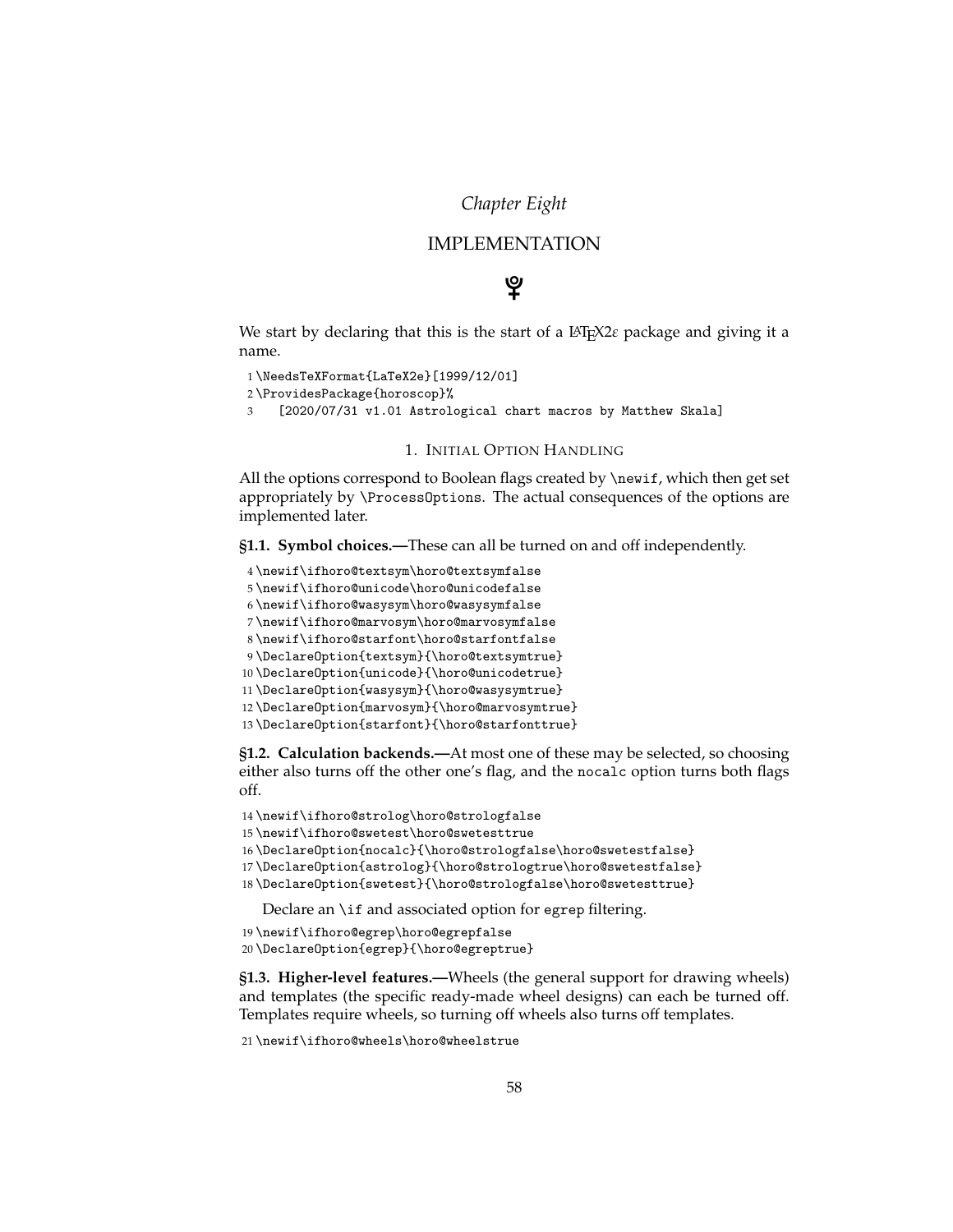```
22 \newif\ifhoro@templates\horo@templatestrue
23 \DeclareOption{nowheels}{\horo@wheelsfalse\horo@templatesfalse}
24 \DeclareOption{notemplates}{\horo@templatesfalse}
```
**§1.4. Processing the options.—Let LAT<sub>E</sub>X** interpret the option settings.

#### \ProcessOptions\relax

If none of the symbol options were set, then pretend starfont was set. This is actually expected to be the most common case in actual use.

```
26 \ifhoro@textsym\else
27 \ifhoro@unicode\else
28 \ifhoro@wasysym\else
29 \ifhoro@marvosym\else
30 \horo@starfonttrue
31 \over \{5}32 \cdot \sqrt{fi}33 \fi
34 \fi
```
Because iftex defines conditionals, we must load it unconditionally. Otherwise the parse of our style file (when it skims over not-taken conditional bodies) fails.

#### \RequirePackage{iftex}%

Load other packages as needed by the selected options. Since there are some name conflicts between macros defined by in different packages and we want to retain access to both versions, we save each package's versions immediately after loading the packages.

```
36 \ifhoro@wasysym
```

```
37 \RequirePackage{wasysym}%
```

```
38 \let\horow@sySquare\Square
```

```
39 \fi
```
\ifhoro@marvosym

```
41 \RequirePackage{marvosym}%
```
- \let\horom@rvAries\Aries
- \let\horom@rvTaurus\Taurus
- \let\horom@rvGemini\Gemini
- \let\horom@rvCancer\Cancer
- \let\horom@rvLeo\Leo
- \let\horom@rvVirgo\Virgo
- \let\horom@rvLibra\Libra
- \let\horom@rvScorpio\Scorpio
- \let\horom@rvSagittarius\Sagittarius
- \let\horom@rvCapricorn\Capricorn
- \let\horom@rvAquarius\Aquarius
- \let\horom@rvPisces\Pisces
- \let\horom@rvSun\Sun
- \let\horom@rvMoon\Moon
- \let\horom@rvMercury\Mercury
- \let\horom@rvVenus\Venus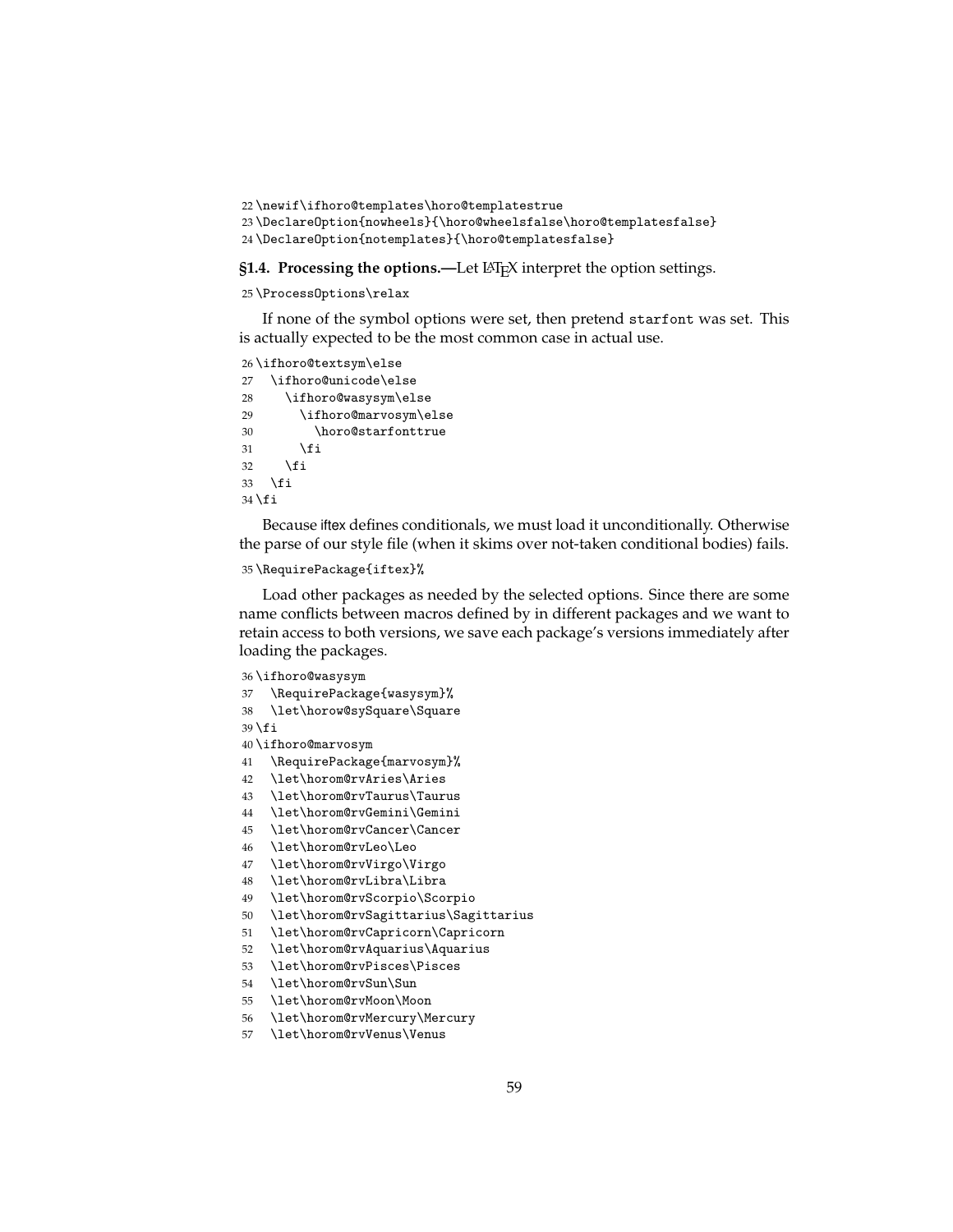\let\horom@rvMars\Mars

- \let\horom@rvJupiter\Jupiter
- \let\horom@rvSaturn\Saturn

\let\horom@rvUranus\Uranus

- \let\horom@rvNeptune\Neptune
- \let\horom@rvPluto\Pluto

\fi

- \ifhoro@starfont\RequirePackage{starfont}%
- \let\horost@rAries\Aries
- \let\horost@rTaurus\Taurus
- \let\horost@rGemini\Gemini
- \let\horost@rCancer\Cancer
- \let\horost@rLeo\Leo
- \let\horost@rVirgo\Virgo
- \let\horost@rLibra\Libra
- \let\horost@rScorpio\Scorpio
- \let\horost@rSagittarius\Sagittarius
- \let\horost@rCapricorn\Capricorn
- \let\horost@rAquarius\Aquarius
- \let\horost@rPisces\Pisces
- \let\horost@rSun\Sun
- \let\horost@rMoon\Moon
- \let\horost@rMercury\Mercury
- \let\horost@rVenus\Venus
- \let\horost@rMars\Mars
- \let\horost@rJupiter\Jupiter
- \let\horost@rSaturn\Saturn
- \let\horost@rUranus\Uranus
- \let\horost@rNeptune\Neptune
- \let\horost@rPluto\Pluto
- \let\horost@rSquare\Square
- \fi

```
90 \ifhoro@wheels
```

```
91 \RequirePackage{pict2e}
92 \RequirePackage{trig}
```
\fi

## 2. SYMBOLS

**§2.1. General symbols.—**No special packages needed for these angle symbols; they're all based on standard LATEX symbols.

```
94 \def\horodegrees{\ensuremath{^\circ}}
95 \def\horominutes{\ensuremath{'}}
96 \def\horoseconds{\ensuremath{''}}
```
\Zodiac Although marvosym and starfont both provide their own versions of this, we redefine it to use horoscop's own abstraction layer so it can be applied to all the symbol sets.

\def\Zodiac#1{\ifcase#1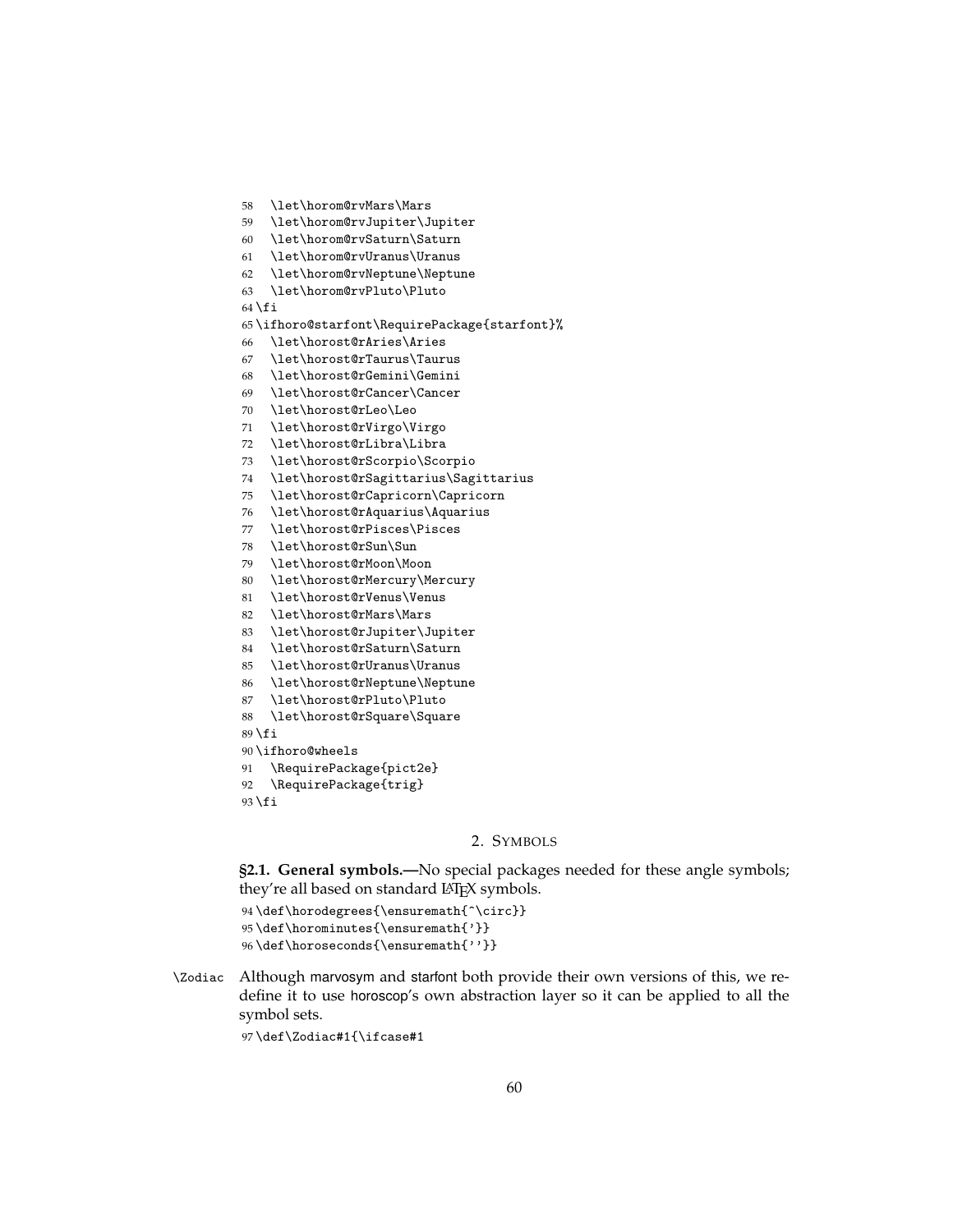- \or\AriesSymbol\or\TaurusSymbol\or\GeminiSymbol
- \or\CancerSymbol\or\LeoSymbol\or\VirgoSymbol
- \or\LibraSymbol\or\ScorpioSymbol\or\SagittariusSymbol
- \or\CapricornSymbol\or\AquariusSymbol\or\PiscesSymbol\fi}

None of the packages define symbols specifically for mean versus true nodes, so this gets abstracted out and will use whatever the current setting for \NorthNodeSymbol might be.

 \def\MeanNodeSymbol{\NorthNodeSymbol\$\_M\$}% \def\TrueNodeSymbol{\NorthNodeSymbol\$\_T\$}%

**§2.2. Text abbreviations.—**These are used as defaults and to replace any symbols not provided by other packages. They're all built into the \horotextsym command so that users who mix symbol sets will be able to switch *back* to this set after having defined other symbols.

#### \horotextsym

\newcommand{\horotextsym}{%

Signs of the Zodiac:

```
105 \gdef\AriesSymbol{Ar}%
106 \gdef\TaurusSymbol{Ta}%
107 \gdef\GeminiSymbol{Ge}%
108 \gdef\CancerSymbol{Cn}%
109 \gdef\LeoSymbol{Le}%
110 \gdef\VirgoSymbol{Vi}%
111 \gdef\LibraSymbol{Li}%
112 \gdef\ScorpioSymbol{Sc}%
113 \gdef\SagittariusSymbol{Sg}%
114 \gdef\CapricornSymbol{Cp}%
115 \gdef\AquariusSymbol{Aq}%
116 \gdef\PiscesSymbol{Pi}%
```
Traditional planets and luminaries:

```
117 \gdef\SunSymbol{Su}%
118 \gdef\MoonSymbol{Mo}%
119 \gdef\MercurySymbol{Me}%
120 \gdef\VenusSymbol{Ve}%
121 \gdef\MarsSymbol{Ma}%
122 \gdef\JupiterSymbol{Ju}%
123 \gdef\SaturnSymbol{Sa}%
124 \gdef\UranusSymbol{Ur}%
125 \gdef\NeptuneSymbol{Ne}%
126 \gdef\PlutoSymbol{Pl}%
   Minor planets:
127 \gdef\ChironSymbol{Chi}%
128 \gdef\CeresSymbol{Cer}%
129 \gdef\PallasSymbol{Pal}%
130 \gdef\JunoSymbol{Jun}%
131 \gdef\VestaSymbol{Ves}%
```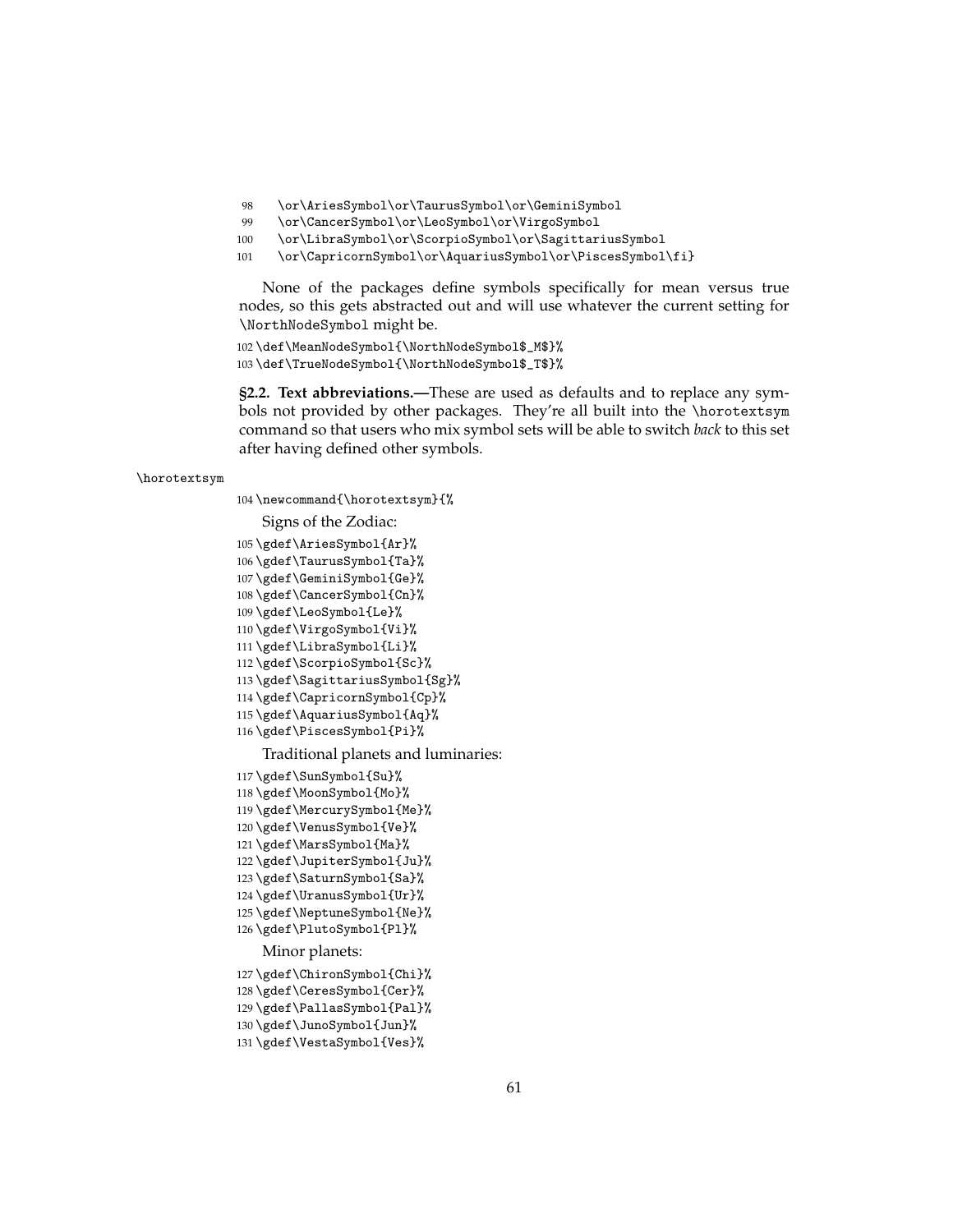```
Derived points:
```

```
132 \gdef\NorthNodeSymbol{No}%
133 \gdef\SouthNodeSymbol{SNo}%
134 \gdef\LilithSymbol{Lil}%
   House cusps:
135 \gdef\CuspISymbol{ASC}%
136 \gdef\CuspIISymbol{$2^{nd}$}%
137 \gdef\CuspIIISymbol{$3^{rd}$}%
138 \gdef\CuspIVSymbol{IC}%
139 \gdef\CuspVSymbol{$5^{th}$}%
140 \gdef\CuspVISymbol{$6^{th}$}%
141 \gdef\CuspVIISymbol{DSC}%
142 \gdef\CuspVIIISymbol{$8^{th}$}%
143 \gdef\CuspIXSymbol{$9^{th}$}%
144 \gdef\CuspXSymbol{MC}%
145 \gdef\CuspXISymbol{$11^{th}$}%
```

```
146 \gdef\CuspXIISymbol{$12^{th}$}%
```
Angles (in case these are distinct from house cusps):

- \gdef\AscendantSymbol{ASC}%
- \gdef\MCSymbol{MC}%
- \gdef\VertexSymbol{Vtx}%

Direction:

\gdef\horoRetrogradeSymbol{Rx}%

Aspects:

```
151 \gdef\horoConjunctionSymbol{Con}%
```

```
152 \gdef\horoOppositionSymbol{Opp}%
```

```
153 \gdef\horoTrineSymbol{Tri}%
```
\gdef\horoSquareSymbol{Sqr}%

```
155 \gdef\horoQuintileSymbol{Qnt}%
```

```
156 \gdef\horoBiquintileSymbol{Bqi}%
```

```
157 \gdef\horoSextileSymbol{Sex}%
```

```
158 \gdef\horoQuincunxSymbol{Qcx}%
159 \gdef\horoSemisextileSymbol{Ssx}%
```

```
160 \gdef\horoSemisquareSymbol{Ssq}%
```

```
161 \gdef\horoSesquiquadrateSymbol{Sqq}%
```

```
162 }
```
Now invoke \horotextsym unconditionally to provide initial defaults.

## \horotextsym

**§2.3. Unicode astrological symbols.—**As with textsym, the actual setting of the symbol macros is all inside a unicode-specific macro so that we can switch back to it easily after using other symbol sets. The macro \horounicode@ contains the actual code points in caret notation, which traditional  $Tr X$  engines cannot process; this macro is called by \horounicode conditionally on its detecting a Unicode-compatible engine.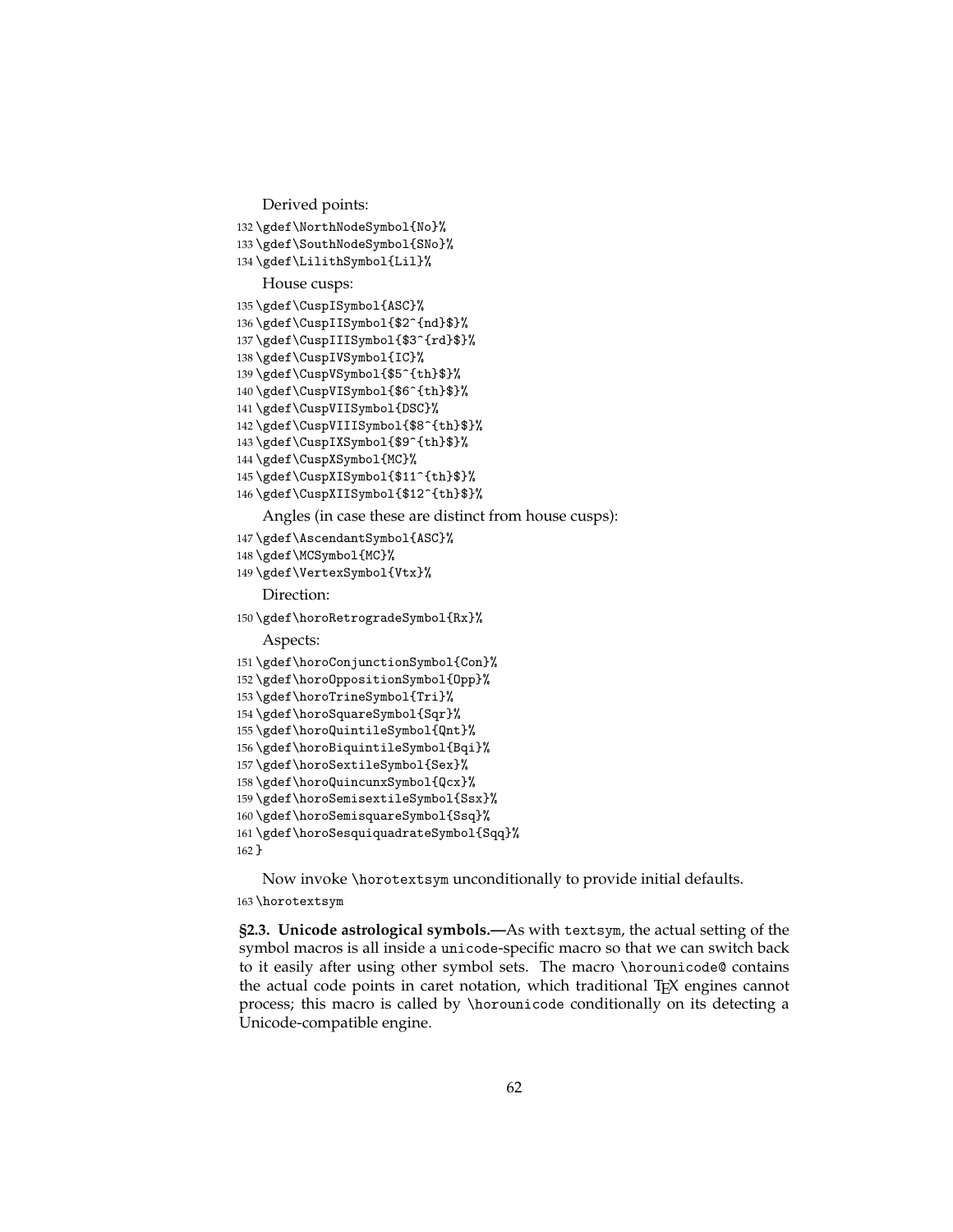\horounicode@

```
164 \ifhoro@unicode\newcommand{\horounicode@}{%
   Signs of the Zodiac:
165 \gdef\AriesSymbol{^^^^2648}%
166 \gdef\TaurusSymbol{^^^^2649}%
167 \gdef\GeminiSymbol{^^^^264a}%
168 \gdef\CancerSymbol{^^^^264b}%
169 \gdef\LeoSymbol{^^^^264c}%
170 \gdef\VirgoSymbol{^^^^264d}%
171 \gdef\LibraSymbol{^^^^264e}%
172 \gdef\ScorpioSymbol{^^^^264f}%
173 \gdef\SagittariusSymbol{^^^^2650}%
174 \gdef\CapricornSymbol{^^^^2651}%
175 \gdef\AquariusSymbol{^^^^2652}%
176 \gdef\PiscesSymbol{^^^^2653}%
   Traditional planets and luminaries:
177 \gdef\SunSymbol{^^^^2609}%
178 \gdef\MoonSymbol{^^^^263d}%
179 \gdef\MercurySymbol{^^^^263f}%
180 \gdef\VenusSymbol{^^^^2640}%
181 \gdef\MarsSymbol{^^^^2642}%
182 \gdef\JupiterSymbol{^^^^2643}%
183 \gdef\SaturnSymbol{^^^^2644}%
184 \gdef\UranusSymbol{^^^^2645}%
185 \gdef\NeptuneSymbol{^^^^2646}%
186 \gdef\PlutoSymbol{^^^^2647}%
   Minor planets:
187 \gdef\ChironSymbol{^^^^26b7}%
188 \gdef\CeresSymbol{^^^^26b3}%
189 \gdef\PallasSymbol{^^^^26b4}%
190 \gdef\JunoSymbol{^^^^26b5}%
191 \gdef\VestaSymbol{^^^^26b6}%
   Derived points:
192 \gdef\NorthNodeSymbol{^^^^260a}%
193 \gdef\SouthNodeSymbol{^^^^260b}%
194 \gdef\LilithSymbol{^^^^26b8}%
   Direction:
195 \gdef\horoRetrogradeSymbol{^^^^211e}%
    Aspects:
196 \gdef\horoConjunctionSymbol{^^^^260c}%
197 \gdef\horoOppositionSymbol{^^^^260d}%
198 \gdef\horoTrineSymbol{^^^^25b3}%
199 \gdef\horoSquareSymbol{^^^^25a1}%
200 \gdef\horoSextileSymbol{^^^^26b9}%
201 \gdef\horoQuincunxSymbol{^^^^26bb}%
202 \gdef\horoSemisextileSymbol{^^^^26ba}%
```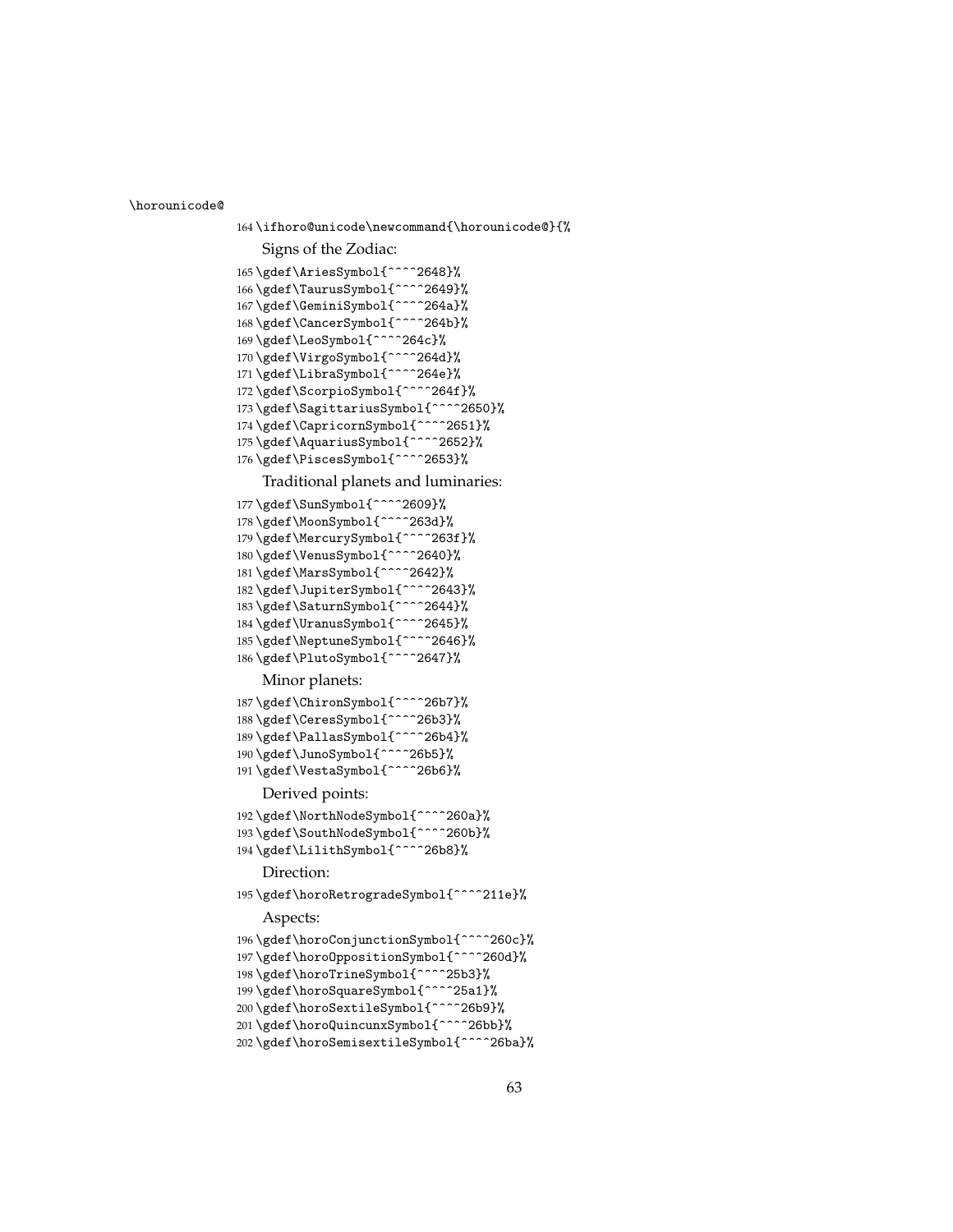```
203 \gdef\horoSemisquareSymbol{^^^^2220}%
204 \gdef\horoSesquiquadrateSymbol{^^^^26bc}%
205 }
```
This helper macro typesets a notation that describes a code point in text:

#### \horounicode@point

\newcommand{\horounicode@point}[1]{\ensuremath{\langle\mbox{U+#1}\rangle}}

The \horounicode driver can either call \horounicode@ to really use Unicode, or display text-based descriptions of the Unicode code points it wants, depending on the engine. Factoring \horounicode@ into a separate macro reduces repetition, since \horounicode wants to call it in two different places.

#### \horounicode

\newcommand{\horounicode}{%

Call \horounicode@ if it is safe to do so:

- \ifxetex\horounicode@\else
- \ifluatex\horounicode@\else

Now define all the code points, as above, but in text notation. Signs of the Zodiac:

- \gdef\AriesSymbol{\horounicode@point{2648}}%
- \gdef\TaurusSymbol{\horounicode@point{2649}}%
- \gdef\GeminiSymbol{\horounicode@point{264A}}%
- \gdef\CancerSymbol{\horounicode@point{264B}}%
- \gdef\LeoSymbol{\horounicode@point{264C}}%
- \gdef\VirgoSymbol{\horounicode@point{264D}}%
- \gdef\LibraSymbol{\horounicode@point{264E}}%
- \gdef\ScorpioSymbol{\horounicode@point{264F}}%
- \gdef\SagittariusSymbol{\horounicode@point{2650}}%
- \gdef\CapricornSymbol{\horounicode@point{2651}}%
- \gdef\AquariusSymbol{\horounicode@point{2652}}%
- \gdef\PiscesSymbol{\horounicode@point{2653}}%

Traditional planets and luminaries:

```
222 \gdef\SunSymbol{\horounicode@point{2609}}%
223 \gdef\MoonSymbol{\horounicode@point{263D}}%
224 \gdef\MercurySymbol{\horounicode@point{263F}}%
225 \gdef\VenusSymbol{\horounicode@point{2640}}%
226 \gdef\MarsSymbol{\horounicode@point{2642}}%
227 \gdef\JupiterSymbol{\horounicode@point{2643}}%
228 \gdef\SaturnSymbol{\horounicode@point{2644}}%
229 \gdef\UranusSymbol{\horounicode@point{2645}}%
230 \gdef\NeptuneSymbol{\horounicode@point{2646}}%
231 \gdef\PlutoSymbol{\horounicode@point{2647}}%
   Minor planets:
232 \gdef\ChironSymbol{\horounicode@point{26B7}}%
233 \gdef\CeresSymbol{\horounicode@point{26B3}}%
```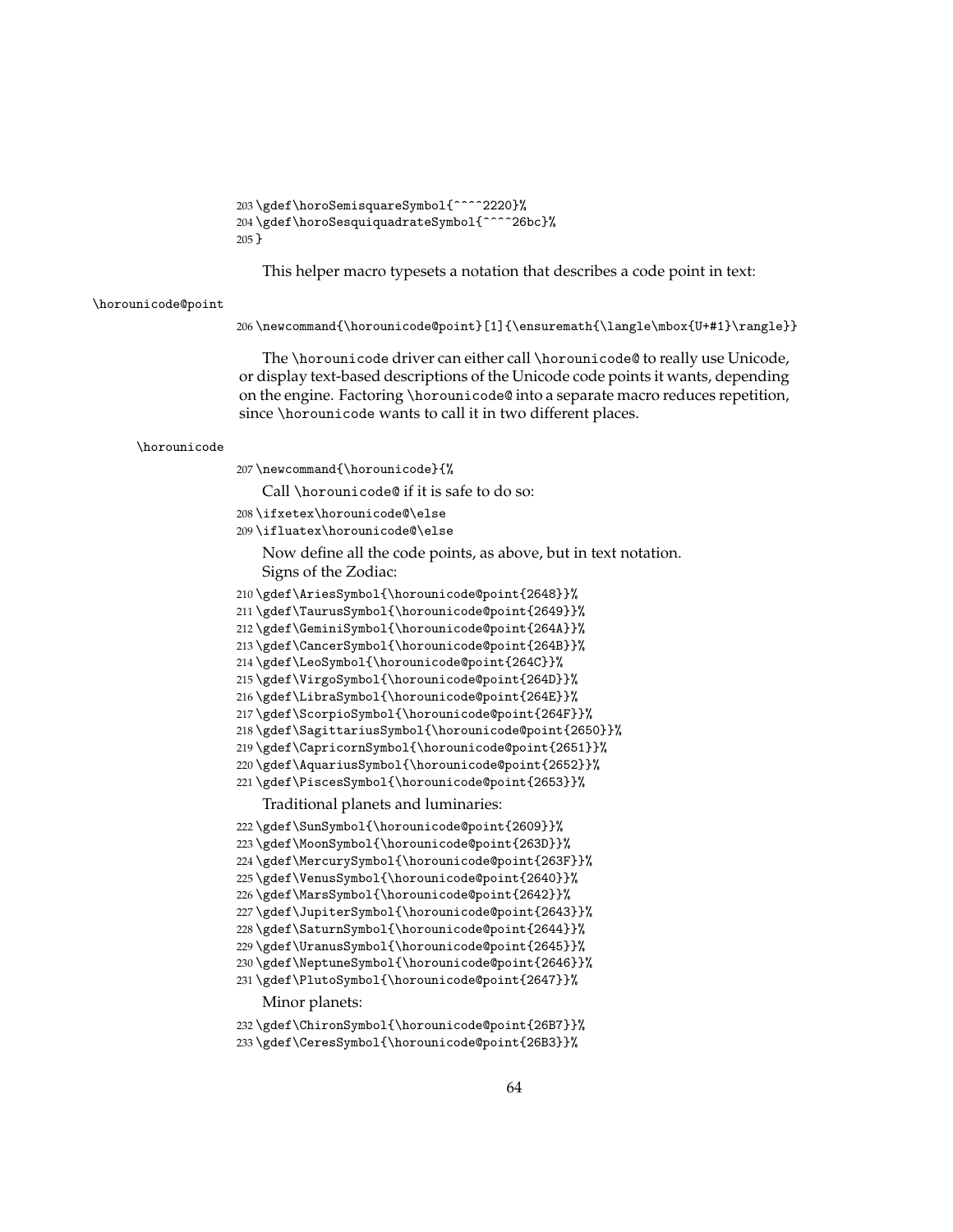```
234 \gdef\PallasSymbol{\horounicode@point{26B4}}%
235 \gdef\JunoSymbol{\horounicode@point{26B5}}%
236 \gdef\VestaSymbol{\horounicode@point{26B6}}%
    Derived points:
237 \gdef\NorthNodeSymbol{\horounicode@point{260A}}%
238 \gdef\SouthNodeSymbol{\horounicode@point{260B}}%
239 \gdef\LilithSymbol{\horounicode@point{26B8}}%
    Direction:
240 \gdef\horoRetrogradeSymbol{\horounicode@point{211E}}%
   Aspects:
241 \gdef\horoConjunctionSymbol{\horounicode@point{260C}}%
242 \gdef\horoOppositionSymbol{\horounicode@point{260D}}%
243 \gdef\horoTrineSymbol{\horounicode@point{25B3}}%
244 \gdef\horoSquareSymbol{\horounicode@point{25A1}}%
245 \gdef\horoSextileSymbol{\horounicode@point{26B9}}%
246 \gdef\horoQuincunxSymbol{\horounicode@point{26BB}}%
247 \gdef\horoSemisextileSymbol{\horounicode@point{26BA}}%
248 \gdef\horoSemisquareSymbol{\horounicode@point{2220}}%
249 \gdef\horoSesquiquadrateSymbol{\horounicode@point{26BC}}%
250 \ifmmode \big\vert\big\}
```

```
251 }
```
Now invoke \horounicode to make these symbols default at the start of the document, except for the few (house cusps, and quintiles) that don't exist in Unicode.

```
252 \horounicode
253 \fi
```
## **§2.4. Symbols from wasysym.—**

\horowasysym These, too, are inside a macro specific to the package so that we can switch among multiple symbol sets when more than one is loaded.

```
254 \ifhoro@wasysym\newcommand{\horowasysym}{%
```
Signs of the Zodiac:

```
255 \gdef\AriesSymbol{\aries}%
```

```
256 \gdef\TaurusSymbol{\taurus}%
```

```
257 \gdef\GeminiSymbol{\gemini}%
```

```
258 \gdef\CancerSymbol{\cancer}%
```

```
259 \gdef\LeoSymbol{\leo}%
260 \gdef\VirgoSymbol{\virgo}%
```

```
261 \gdef\LibraSymbol{\libra}%
```

```
262 \gdef\ScorpioSymbol{\scorpio}%
```

```
263 \gdef\SagittariusSymbol{\sagittarius}%
```

```
264 \gdef\CapricornSymbol{\capricornus}%
```

```
265 \gdef\AquariusSymbol{\aquarius}%
```

```
266 \gdef\PiscesSymbol{\pisces}%
```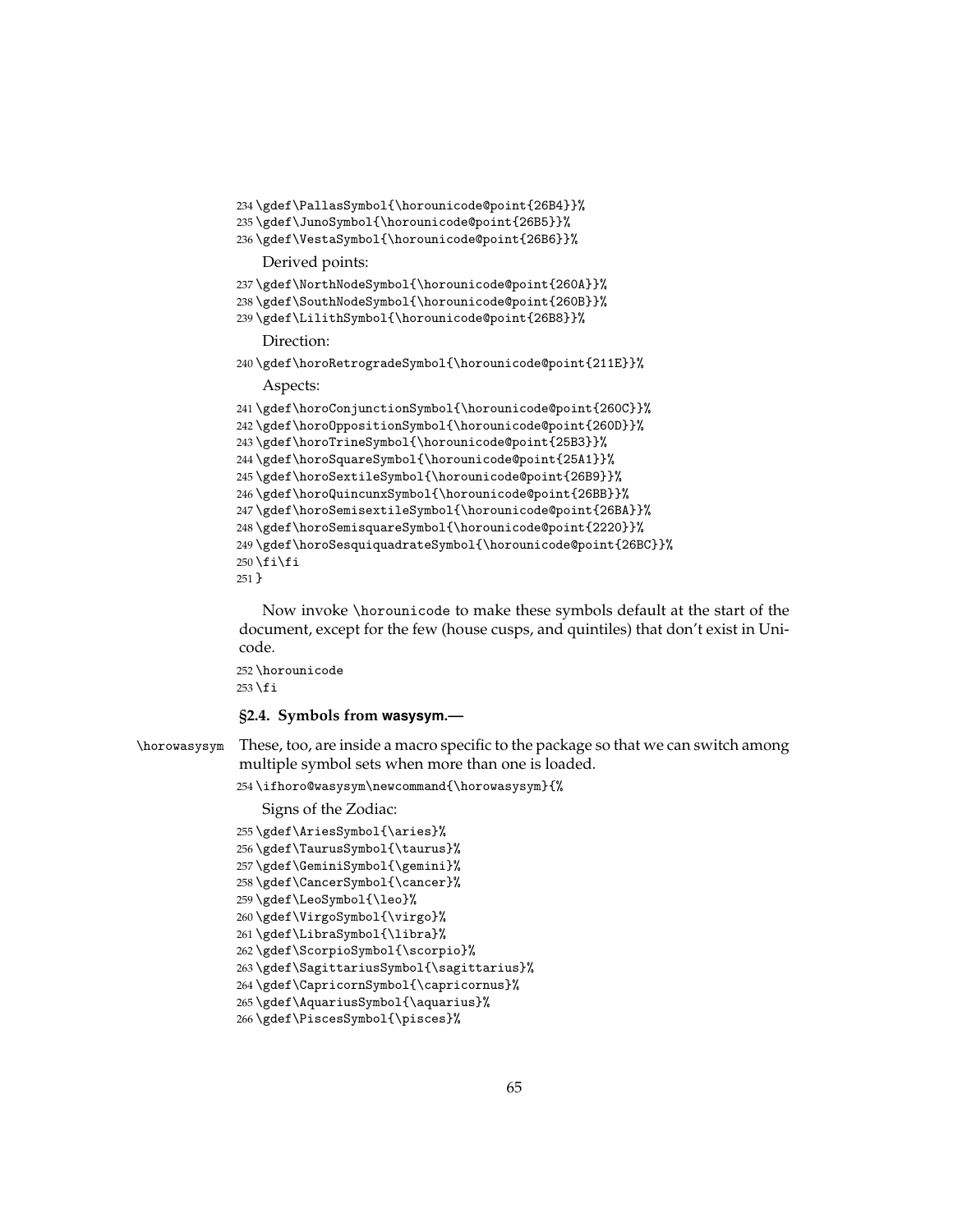```
Traditional planets and luminaries:
267 \gdef\SunSymbol{\astrosun}%
268 \gdef\MoonSymbol{\rightmoon}%
269 \gdef\MercurySymbol{\mercury}%
270 \gdef\VenusSymbol{\venus}%
271 \gdef\MarsSymbol{\mars}%
272 \gdef\JupiterSymbol{\jupiter}%
273 \gdef\SaturnSymbol{\saturn}%
274 \gdef\UranusSymbol{\uranus}%
275 \gdef\NeptuneSymbol{\neptune}%
276 \gdef\PlutoSymbol{\pluto}%
    Aspects:
277 \gdef\horoConjunctionSymbol{\conjunction}%
278 \gdef\horoOppositionSymbol{\opposition}%
279 \gdef\horoTrineSymbol{\ensuremath{\bigtriangleup}}%
280 \gdef\horoSquareSymbol{\horow@sySquare}%
281 \gdef\horoSextileSymbol{\hexstar}%
282 }
   Invoke \horowasysym to set it as default:
283 \horowasysym
284 \fi
```

```
§2.5. Symbols from marvosym.—
```
\horomarvosym As above. Note that because of the macro name conflict between marvosym and starfont, we use the saved copies of marvosym's symbols instead of the contested names.

```
285 \ifhoro@marvosym\newcommand{\horomarvosym}{%
```
Signs of the Zodiac:

```
286 \gdef\AriesSymbol{\horom@rvAries}%
```

```
287 \gdef\TaurusSymbol{\horom@rvTaurus}%
```

```
288 \gdef\GeminiSymbol{\horom@rvGemini}%
```

```
289 \gdef\CancerSymbol{\horom@rvCancer}%
```

```
290 \gdef\LeoSymbol{\horom@rvLeo}%
```

```
291 \gdef\VirgoSymbol{\horom@rvVirgo}%
```

```
292 \gdef\LibraSymbol{\horom@rvLibra}%
```

```
293 \gdef\ScorpioSymbol{\horom@rvScorpio}%
```
\gdef\SagittariusSymbol{\horom@rvSagittarius}%

```
295 \gdef\CapricornSymbol{\horom@rvCapricorn}%
```

```
296 \gdef\AquariusSymbol{\horom@rvAquarius}%
```

```
297 \gdef\PiscesSymbol{\horom@rvPisces}%
```
Traditional planets and luminaries:

```
298 \gdef\SunSymbol{\horom@rvSun}%
```

```
299 \gdef\MoonSymbol{\horom@rvMoon}%
```

```
300 \gdef\MercurySymbol{\horom@rvMercury}%
```

```
301 \gdef\VenusSymbol{\horom@rvVenus}%
```

```
302 \gdef\MarsSymbol{\horom@rvMars}%
```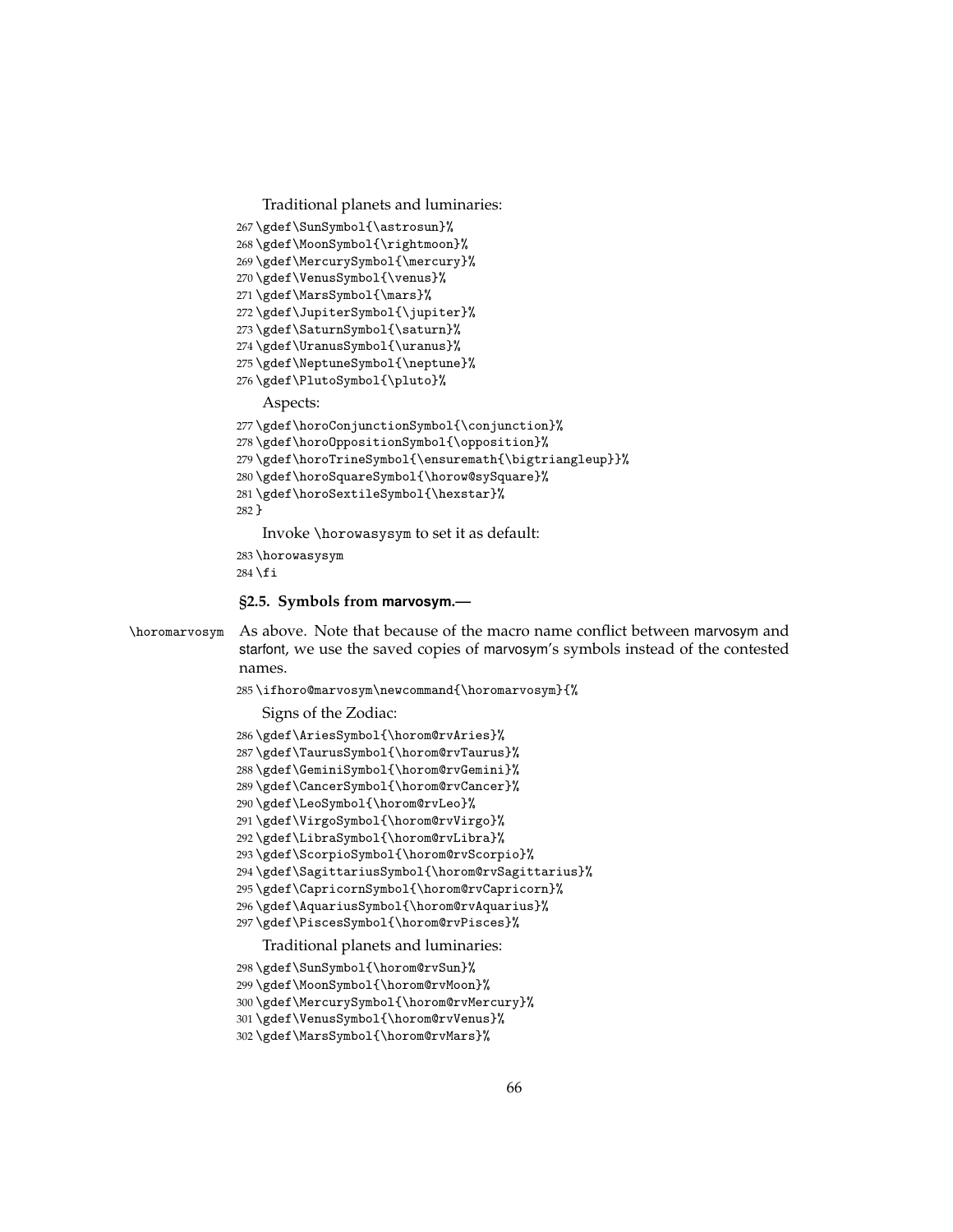```
303 \gdef\JupiterSymbol{\horom@rvJupiter}%
304 \gdef\SaturnSymbol{\horom@rvSaturn}%
305 \gdef\UranusSymbol{\horom@rvUranus}%
306 \gdef\NeptuneSymbol{\horom@rvNeptune}%
307 \gdef\PlutoSymbol{\horom@rvPluto}%
308 }
   Invoke \horomarvosym to set it as default:
```
\horomarvosym

\fi

#### **§2.6. Symbols from starfont.—**

\horostarfont This is the preferred set of astrological symbols. Like the others, all the definitions are inside a symbol set selection macro; like marvosym, we use previously saved copies of the package macros instead of invoking the conflicting names directly.

```
311 \ifhoro@starfont\newcommand{\horostarfont}{%
```
Signs of the Zodiac:

- \gdef\AriesSymbol{\horost@rAries}%
- \gdef\TaurusSymbol{\horost@rTaurus}%
- \gdef\GeminiSymbol{\horost@rGemini}%
- \gdef\CancerSymbol{\horost@rCancer}%
- \gdef\LeoSymbol{\horost@rLeo}%
- \gdef\VirgoSymbol{\horost@rVirgo}%
- \gdef\LibraSymbol{\horost@rLibra}%
- \gdef\ScorpioSymbol{\horost@rScorpio}%
- \gdef\SagittariusSymbol{\horost@rSagittarius}%
- \gdef\CapricornSymbol{\horost@rCapricorn}%
- \gdef\AquariusSymbol{\horost@rAquarius}%
- \gdef\PiscesSymbol{\horost@rPisces}%

Traditional planets and luminaries:

- \gdef\SunSymbol{\horost@rSun}%
- \gdef\MoonSymbol{\horost@rMoon}%
- \gdef\MercurySymbol{\horost@rMercury}%
- \gdef\VenusSymbol{\horost@rVenus}%
- \gdef\MarsSymbol{\horost@rMars}%
- \gdef\JupiterSymbol{\horost@rJupiter}%
- \gdef\SaturnSymbol{\horost@rSaturn}%
- \gdef\UranusSymbol{\horost@rUranus}%
- \gdef\NeptuneSymbol{\horost@rNeptune}%
- \gdef\PlutoSymbol{\horost@rPluto}%

Asteroids:

- \gdef\ChironSymbol{\Chiron}%
- \gdef\CeresSymbol{\Ceres}%
- \gdef\PallasSymbol{\Pallas}%
- \gdef\JunoSymbol{\Juno}%
- \gdef\VestaSymbol{\Vesta}%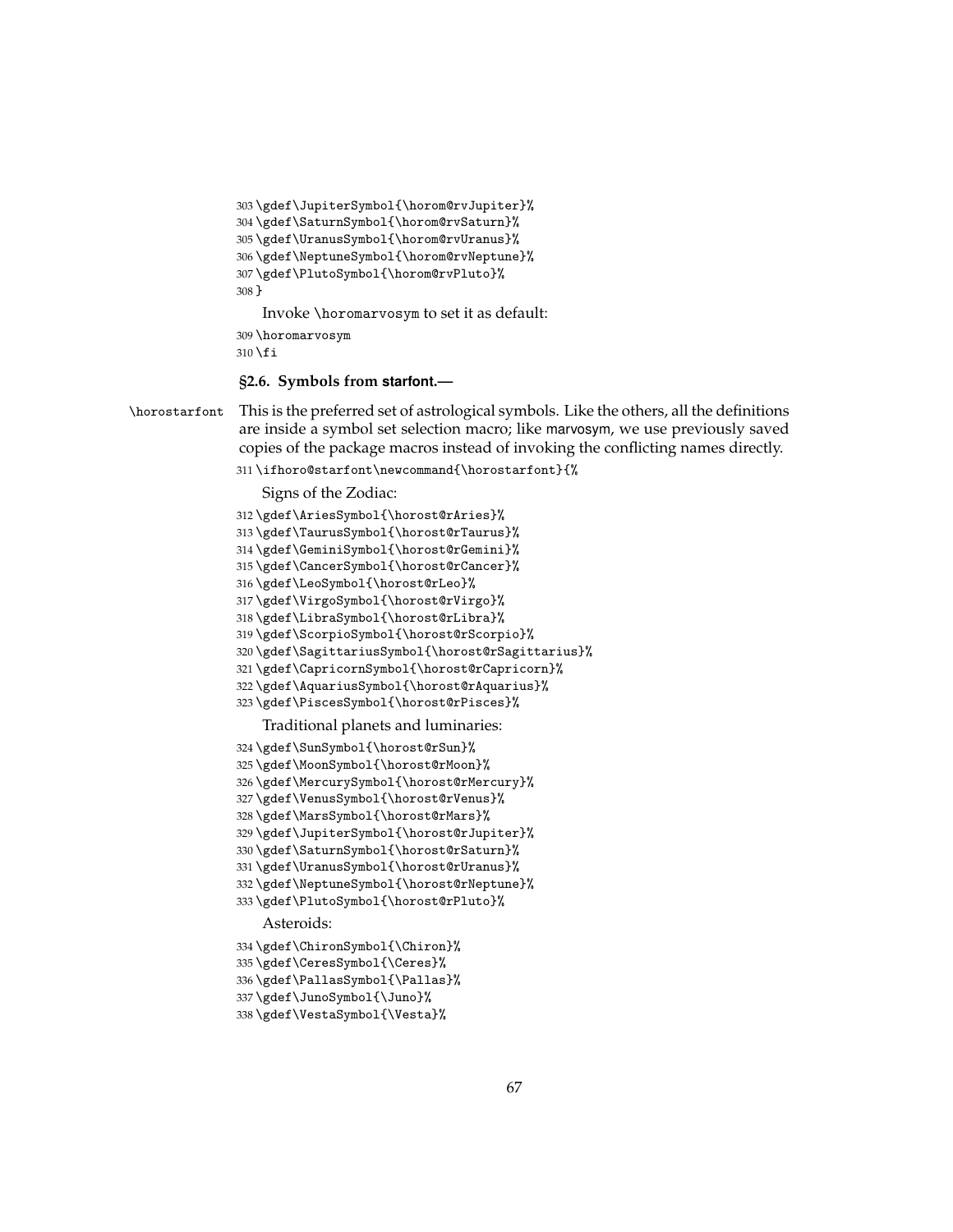```
Derived points:
```

```
339 \gdef\NorthNodeSymbol{\NorthNode}%
```

```
340 \gdef\SouthNodeSymbol{\SouthNode}%
```
- \gdef\MeanNodeSymbol{\NorthNode\$\_M\$}%
- \gdef\TrueNodeSymbol{\NorthNode\$\_T\$}%
- \gdef\LilithSymbol{\Lilith}%

Cusps and angles:

- \gdef\CuspISymbol{\ASC}%
- \gdef\CuspIVSymbol{\IC}%
- \gdef\CuspVIISymbol{\DSC}%
- \gdef\CuspXSymbol{\MC}%
- \gdef\AscendantSymbol{\ASC}%
- \gdef\MCSymbol{\MC}%
- \gdef\VertexSymbol{\Vertex}%

Direction:

\gdef\horoRetrogradeSymbol{\Retrograde}%

Aspects:

```
352 \gdef\horoConjunctionSymbol{\Conjunction}%
```
- \gdef\horoOppositionSymbol{\Opposition}%
- \gdef\horoTrineSymbol{\Trine}%
- \gdef\horoSquareSymbol{\horost@rSquare}%
- \gdef\horoQuintileSymbol{\$\mathsf{Q}\$}%
- \gdef\horoBiquintileSymbol{\$\mathsf{Q}^2\$}%
- \gdef\horoSextileSymbol{\Sextile}%
- \gdef\horoQuincunxSymbol{\Quincunx}%
- \gdef\horoSemisextileSymbol{\Semisextile}%
- \gdef\horoSemisquareSymbol{\Semisquare}%

```
362 \gdef\horoSesquiquadrateSymbol{\Sesquiquadrate}%
```
}

Invoke \horostarfont to set it as default:

\horostarfont

\fi

#### 3. UTILITIES

**§3.1. Trimming spaces.—**This code is from Michael Downes's series of mailing list postings available at [http://ctan.math.utah.edu/ctan/tex-archive/](http://ctan.math.utah.edu/ctan/tex-archive/info/aro-bend/answer.015) [info/aro-bend/answer.015](http://ctan.math.utah.edu/ctan/tex-archive/info/aro-bend/answer.015). The trick of changing the letter Q's catcode to make an exotic  $Q$  that can't occur in ordinary token lists, is used elsewhere in the horoscop code so we leave it in force after defining \trimspaces. %% WATCH OUT! MAKING Q EXOTIC HERE!

\catcode'\Q=3

\def\horo@cue{Q}

#### \trimspaces

\def\trimspaces#1{%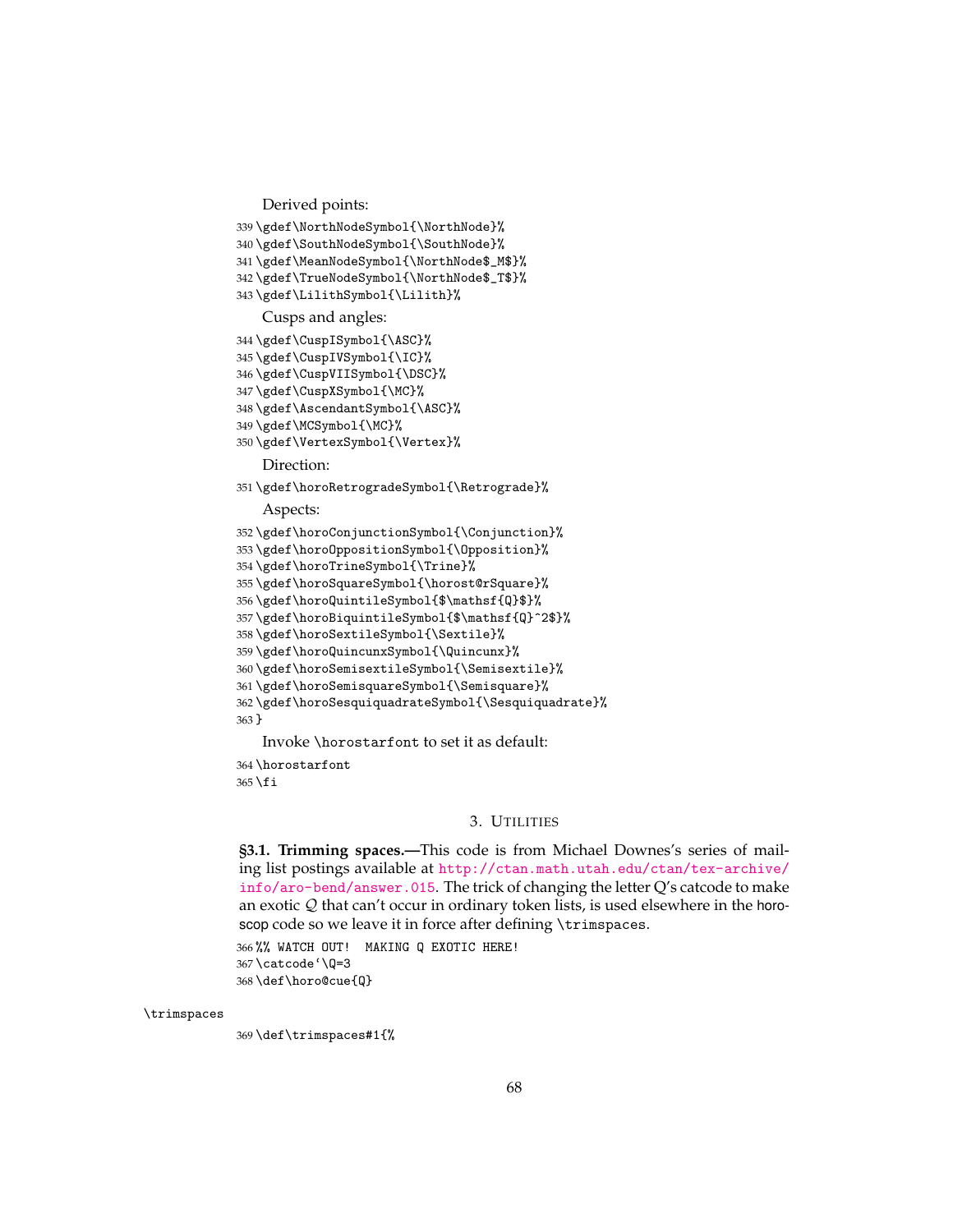```
370 \begingroup
371 \aftergroup\toks\aftergroup0\aftergroup{%
372 \expandafter\@trimb\expandafter\noexpand#1Q Q}%
373 \edef#1{\the\toks0}%
374 }
375 \long\def\@trimb#1 Q{\@trimc#1Q}
376 \long\def\@trimc#1Q#2{\afterassignment\endgroup \vfuzz\the\vfuzz#1}
```
**§3.2. Redefine after current group.—**Sometimes we want to pass data currently in a \defined macro to the world outside the current group, but we don't want to pollute the global namespace with a \gdef. This code provides a way to do that. It's a bit nasty and should only be used with macros whose contents translate to nice well-behaved strings. In practice, we use it for macros whose contents are decimal numbers.

\horo@fterdef First, \horo@fterdef puts three tokens into the \aftergroup queue to be evaluated outside the current group. They are: \horo@ft@a, the name of the macro being passed out, and a newly-constructed token whose name is \horo@@ followed by the *contents* of the macro being passed out.

```
377 \def\horo@fterdef#1{%
378 \aftergroup\horo@ft@a
```

```
379 \aftergroup#1\expandafter\aftergroup\csname horo@@#1\endcsname
380 }
```
- \horo@eathead This will be used in a moment; it simply drops the next seven characters. 381 \def\horo@eathead#1#2#3#4#5#6#7{}
	- \horo@ft@a Now, watch carefully. When we left \horo@fterdef, there were three tokens queued to run after the group. Now the group has ended and it's time to look at those tokens. The first one is \horo@ft@a, so this macro runs and the next two become its arguments. The first of those is the name of the macro we will redefine, and the second is macro whose name consists of \horo@@ and then the contents of the original macro.

So the \edef expands its argument, which starts by deferring expansion of \horo@eathead, and then finding the string value of the \horo@@. . . token. That string value consists of seven characters spelling out "\-h-o-r-o-@-@" followed by the data to pass. When the deferred \horo@eathead runs it eats those seven characters. What's left in the \edef body is just the data, which gets assigned to the macro.

```
382 \def\horo@ft@a#1#2{%
383 \edef#1{\expandafter\horo@eathead\string#2}%
384 }
```
## **§3.3. Polar to Cartesian.—**

\horo@polarconvert Positioning the items on a wheel chart generally makes more sense in polar than Cartesian coordinates, so this computes the Cartesian coordinates for given polar coordinates. Takes four arguments; #1 and #2 are numbers containing the polar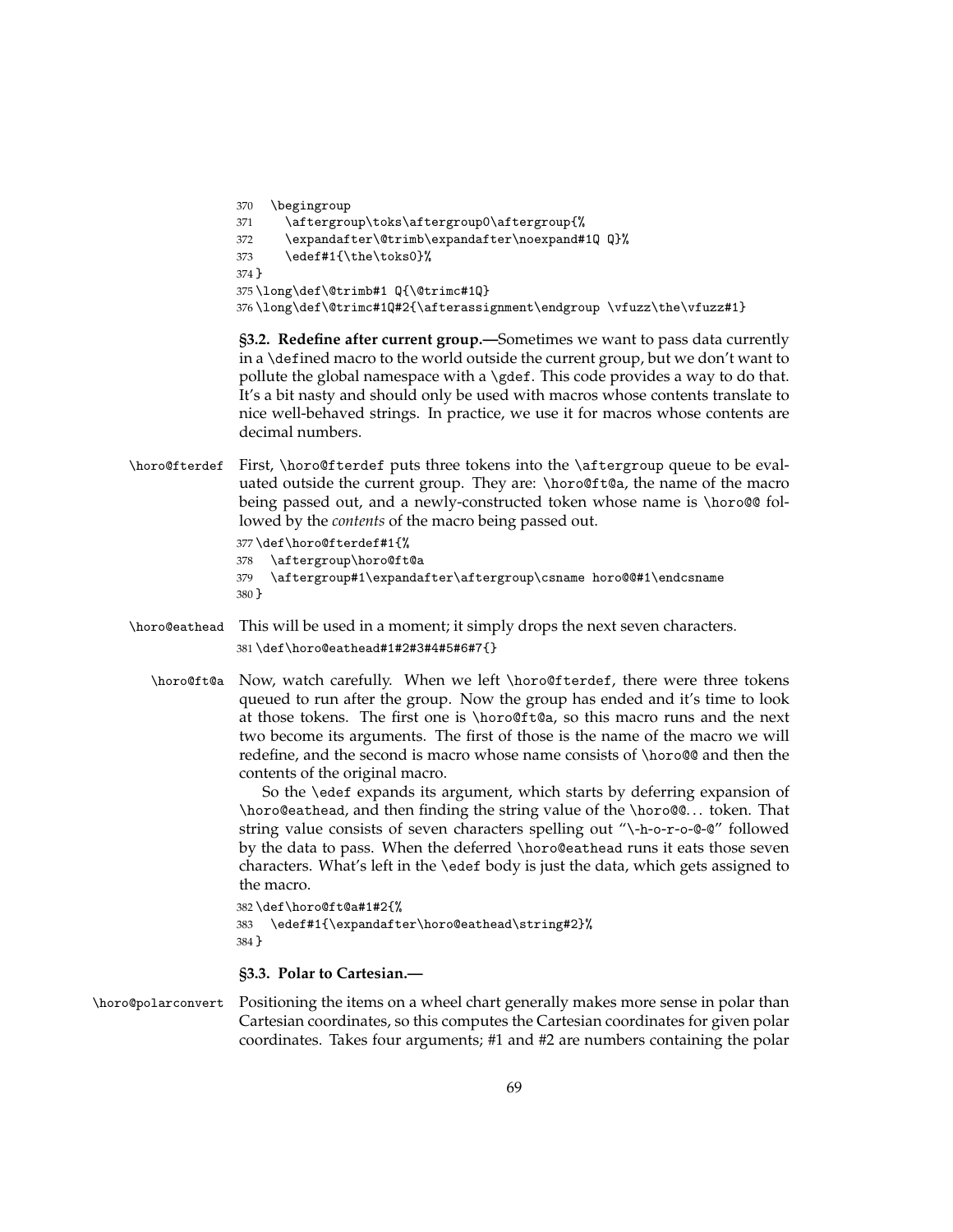coordinates *r* and *θ* (in degrees), and #3 and #4 are dimension registers that will contain the result encoded into points. The coordinate  $\theta$  is zero on the  $+X$  axis and increases counterclockwise under the standard mathematical convention.

This macro calls \TG@@sin from the trig package, which may be a slightly dangerous thing to do. It trashes \dimen@.

385 \def\horo@polarconvert#1#2#3#4{%

- 386 \dimen@=\nin@ty\p@\advance\dimen@-#2\p@\TG@@sin
- 387 #3=#1\dimen@
- 388 \dimen@=#2\p@\TG@@sin
- 389 #4=#1\dimen@
- 390 }

**§3.4. For-each.—**These macros allow applying another macro on each item in a comma-separated list. They use exotic  $Q$  for parsing the list because it's convenient, but that's probably not necessary.

\horo@fe Internal for \horoforeach. It checks whether the next comma-separated item is  $Q$ , and if not, it calls \horo@fe@b on it and then invokes itself tail-recursively to do the next one.

```
391 \def\horo@fe#1,{%
392 \def\horo@fe@c{#1}%
393 \ifx\horo@fe@c\horo@cue\relax
394 \else
395 \horo@fe@b{#1}%
396 \expandafter\horo@fe
397 \fi
398 }
```
\horoforeach No @ in the name because a user could possibly want to use it and it's reasonably safe. First argument is the list of items, comma-separated. Second is the action to perform on them, which will be invoked with each successive items from the list as its first and only argument. The list of items gets expanded. The logic is simple: it just saves the arguments and calls \horo@fe with a list containing an extra Q item at the end to terminate the recursion.

```
399 \def\horoforeach#1#2{%
400 \edef\horo@fe@a{#1}%
401 \def\horo@fe@b{#2}%
402 \expandafter\horo@fe\horo@fe@a,Q,%
403 }
```
**§3.5. Double for-each.—**This is two nested for-eaches in one; that's a common enough operation that it seems useful to have a special feature for it instead of trying to nest regular for-eaches. We think of the outer index as *x* and the inner index as *y*, so the list of items for the outer loop is the *x*-list and the list of items for the inner loop is the *y*-list.

\horo@dfe@b Inner loop. Logic is very similar to \horo@fe: it gets a new item from the *y*-list, checks whether it is the  $Q$  terminator, and if not, applies \horo@dfe@action to the pair of \horo@dfe@x and \horo@dfe@y before tail-recursing.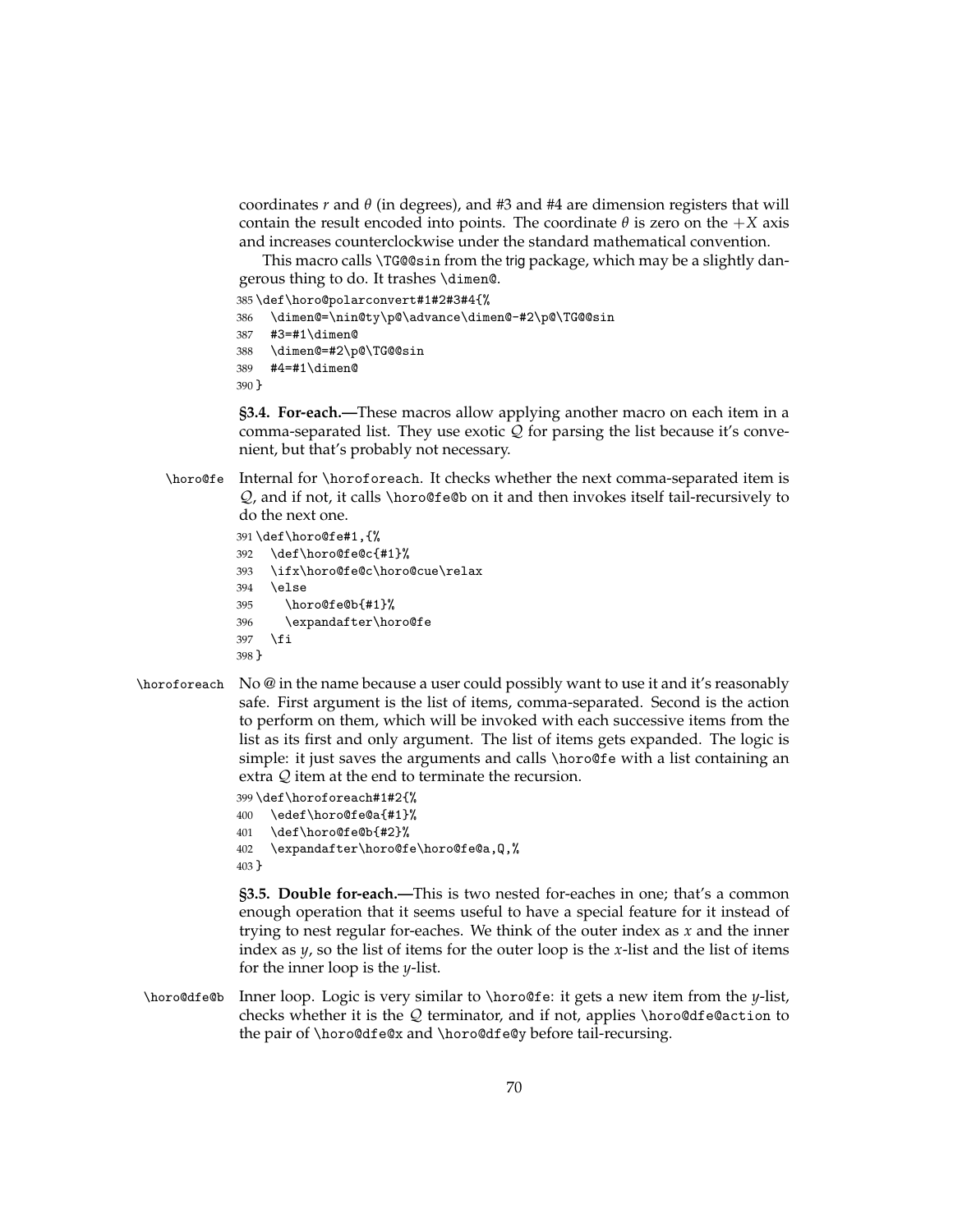```
404 \def\horo@dfe@b#1,{%
405 \def\horo@dfe@y{#1}%
406 \ifx\horo@dfe@y\horo@cue\relax
407 \else
408 \horo@dfe@ction{\horo@dfe@x}{\horo@dfe@y}%
409 \expandafter\horo@dfe@b
410 \fi
411 }
```
\horo@dfe@a Outer loop. The same kind of tail-recursive iteration through the *x*-list, applying \horo@dfe@b to each item.

```
412 \def\horo@dfe@a#1,{%
413 \def\horo@dfe@x{#1}%
414 \ifx\horo@dfe@x\horo@cue\relax
415 \else
416 \expandafter\horo@dfe@b\horo@dfe@ylist,Q,\relax
417 \expandafter\horo@dfe@a
418 \fi
419 }
```
# \horo@dblforeach Master entry point for double for-each. This does get an @ because it's sufficiently dangerous. Arguments are the *x*-list, the *y*-list, and the action. The code just saves those and invokes \horo@dfe@a with the appropriate terminating Q.

```
420 \def\horo@dblforeach#1#2#3{%
```

```
421 \edef\horo@dfe@xlist{#1}\edef\horo@dfe@ylist{#2}\def\horo@dfe@ction{#3}%
```

```
422 \expandafter\horo@dfe@a\horo@dfe@xlist,Q,\relax
```
423 }

## 4. BASIC ASTROLOGICAL CALCULATION ROUTINES

These handle stuff like angle arithmetic. They're included even in the nocalc state because some of them are needed by the chart graphics routines, or are things you might still want to do even with manually-entered coordinates.

The \ifhorocalculated flag keeps track of whether we expect there to be valid data in the object-position variables; that's useful to prevent wasted calculation when we're using the emphemeris interface but it isn't working (for instance, because of \write18 being turned off), because in such a case the positions are unknown.

424 \newif\ifhorocalculated\horocalculatedfalse

**§4.1. Cusp information.—**These theoretically might be user-settable, but would seldom be changed in practice.

\hororightcoord The object, or more correctly, the astrological longitude, to put at the right of the chart corresponding to polar coodinate  $\theta = 0$ . This normally would be the Descendant, which in turn would normally be the seventh house cusp.

425 \def\hororightcoord{\ifhorocalculated\horoCuspVIIPos\else180\fi}%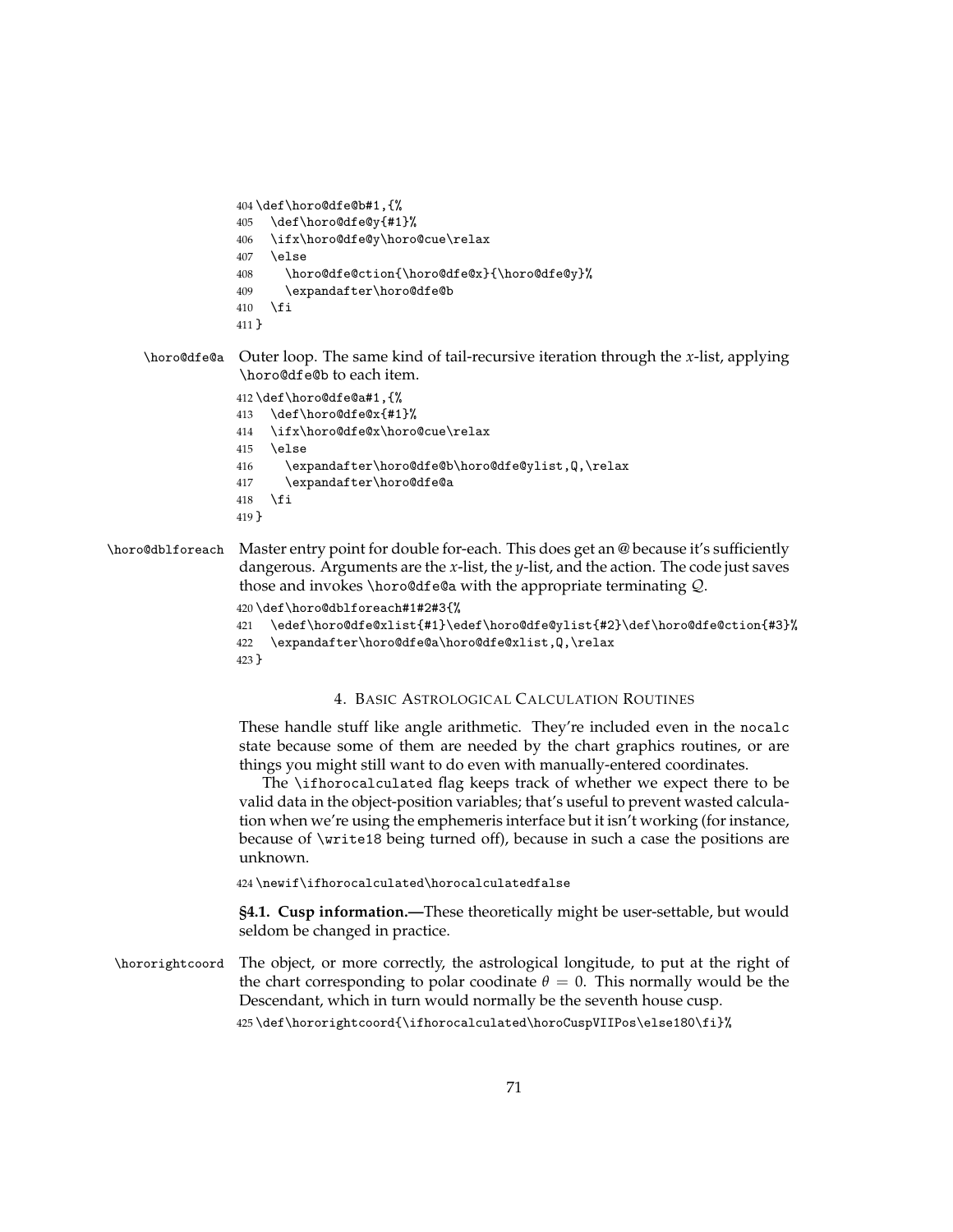|                   | \horocusps A list of all the house cusps.                                                                                                                                                                                                                                                                                |
|-------------------|--------------------------------------------------------------------------------------------------------------------------------------------------------------------------------------------------------------------------------------------------------------------------------------------------------------------------|
|                   | 426 \def \horocusps{CuspI, CuspII, CuspIII, CuspIV, CuspV, CuspVI, %<br>CuspVII, CuspVIII, CuspIX, CuspX, CuspXI, CuspXII}%<br>427                                                                                                                                                                                       |
| \horoangularcusps | A list of which cusps correspond to angles, used for showing the angles more<br>prominently in some ready-made wheels.                                                                                                                                                                                                   |
|                   | 428\def\horoangularcusps{CuspI,CuspIV,CuspVII,CuspX}                                                                                                                                                                                                                                                                     |
|                   | §4.2. Calculating harmonics.-                                                                                                                                                                                                                                                                                            |
| \horocalcharmonic | Multiplies all the object positions from \horoobjects by its parameter. Straight-<br>forward implementation: it just calls \horo@ca1ch on each object. House cusps<br>and objects not mentioned in \horoobjects will be unchanged. Pos is the vari-<br>able that gets multiplied; DPos gets set to the new value of Pos. |
|                   | 429 \def \horocalcharmonic#1{%<br>430 \horoforeach{\horoobjects}{\horo@calch{#1}}%<br>431 }                                                                                                                                                                                                                              |
| \horo@calch       | Internal for \horocalcharmonic. Gets the object's Pos into \dimen@, multiplies it<br>by the harmonic number, takes it modulo 360 degrees, and saves it back to Pos<br>and DPos.                                                                                                                                          |
|                   | 432 \def\horo@calch#1#2{%<br>\dimen@=\csname horo#2Pos\endcsname\p@\relax<br>433<br>\multiply\dimen@ by #1\relax<br>434<br>\horo@fixdimen@<br>435<br>\expandafter\edef\csname horo#2Pos\endcsname{\TG@rem@pt\dimen@}%<br>436<br>\expandafter\edef\csname horo#2DPos\endcsname{\TG@rem@pt\dimen@}%<br>437<br>438 }        |
|                   | §4.3. Shifting positions.-                                                                                                                                                                                                                                                                                               |
| \horoshiftobjects | Adds an offset to all the object positions in \horoobjects, much like \horocalcharmonic<br>above.<br>439\def\horoshiftobjects#1{%                                                                                                                                                                                        |
|                   | \horoforeach{\horoobjects}{\horo@shift{#1}}%<br>440<br>441 }                                                                                                                                                                                                                                                             |
| \horoshiftcusps   | Adds an offset to all the object positions in \horocusps, much like \horocalcharmonic<br>above.                                                                                                                                                                                                                          |
|                   | 442 \def\horoshiftcusps#1{%<br>443 \horoforeach{\horocusps}{\horo@shift{#1}}%<br>444 }                                                                                                                                                                                                                                   |
| \horo@shift       | Internal for \horoshiftobjects and -cusps. Much like \horo@calch except it<br>adds instead of multiplying.                                                                                                                                                                                                               |
|                   | 445 \def\horo@shift#1#2{%<br>\dimen@=\csname horo#2Pos\endcsname\p@\relax<br>446<br>\advance\dimen@ by #1\p@\relax<br>447                                                                                                                                                                                                |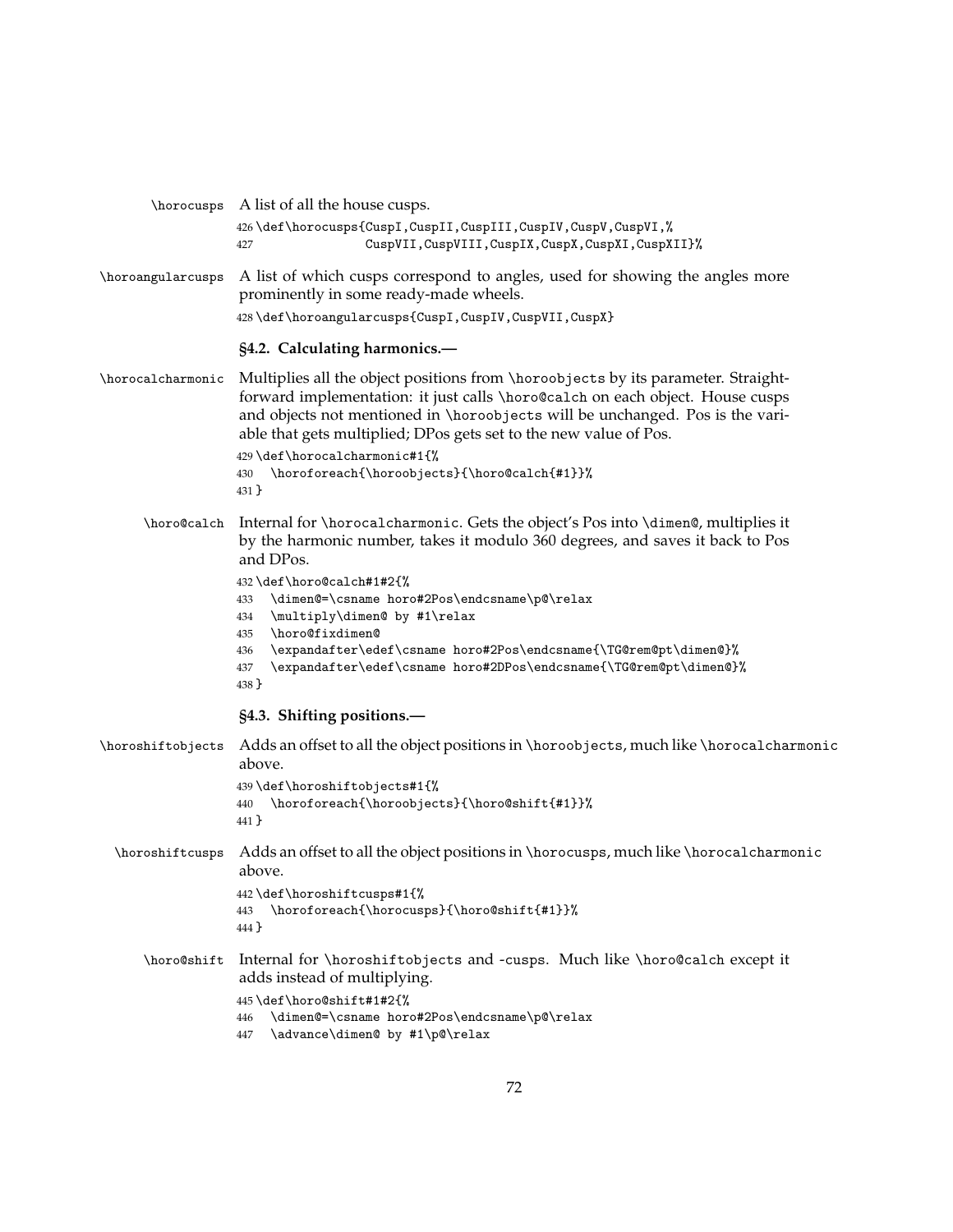```
448 \horo@fixdimen@
```

```
449 \expandafter\edef\csname horo#2Pos\endcsname{\TG@rem@pt\dimen@}%
```

```
450 \expandafter\edef\csname horo#2DPos\endcsname{\TG@rem@pt\dimen@}%
```
}

# **§4.4. Calculating equal cusps.—**

\horomakeequalcusps Creates a set of equal-house cusps starting from CuspI set to the argument. Im-

plementation simply sets them to hardcoded values and then shifts.

- \def\horomakeequalcusps#1{
- \def\horoCuspIPos{0}%
- \def\horoCuspIIPos{30}%
- \def\horoCuspIIIPos{60}%
- \def\horoCuspIVPos{90}%
- \def\horoCuspVPos{120}%
- \def\horoCuspVIPos{150}%
- \def\horoCuspVIIPos{180}%
- \def\horoCuspVIIIPos{210}%
- \def\horoCuspIXPos{240}%
- \def\horoCuspXPos{270}%
- \def\horoCuspXIPos{300}%
- \def\horoCuspXIIPos{330}%
- \horoshiftcusps{#1}%
- }

\horomakesigncusps Truncates the argument to the sign boundary and then uses it for \horomakeequalcusps.

The magic number 1966080 is 30◦ measured in units of 1◦/65536.

\def\horomakesigncusps#1{

- \dimen@=#1\p@\relax
- \edef\horo@savecount@{\the\count0}%
- \count0=\dimen@\relax
- \divide\count0 by 1966080\relax
- \multiply\count0 by 30\relax
- \expandafter\horomakeequalcusps{\the\count0}%
- \count0=\horo@savecount@\relax
- }

**§4.5. Calculating midpoints.—**At present this only includes a private macro used to compute the midpoint of two raw angles. A future feature might actually compute midpoint charts by the time-space and/or object-position methods.

# \horo@midpoint Find the midpoint between two angles, going around the circle in the shorter direction. Input angles are the two arguments, output goes into \dimen@.

# \def\horo@midpoint#1#2{%

- \dimen@#1\p@\relax
- \advance\dimen@ by-#2\p@\relax
- \horo@fixdimen@diff
- \divide\dimen@ by2\relax
- \advance\dimen@ by#2\p@\relax
- \horo@fixdimen@
- }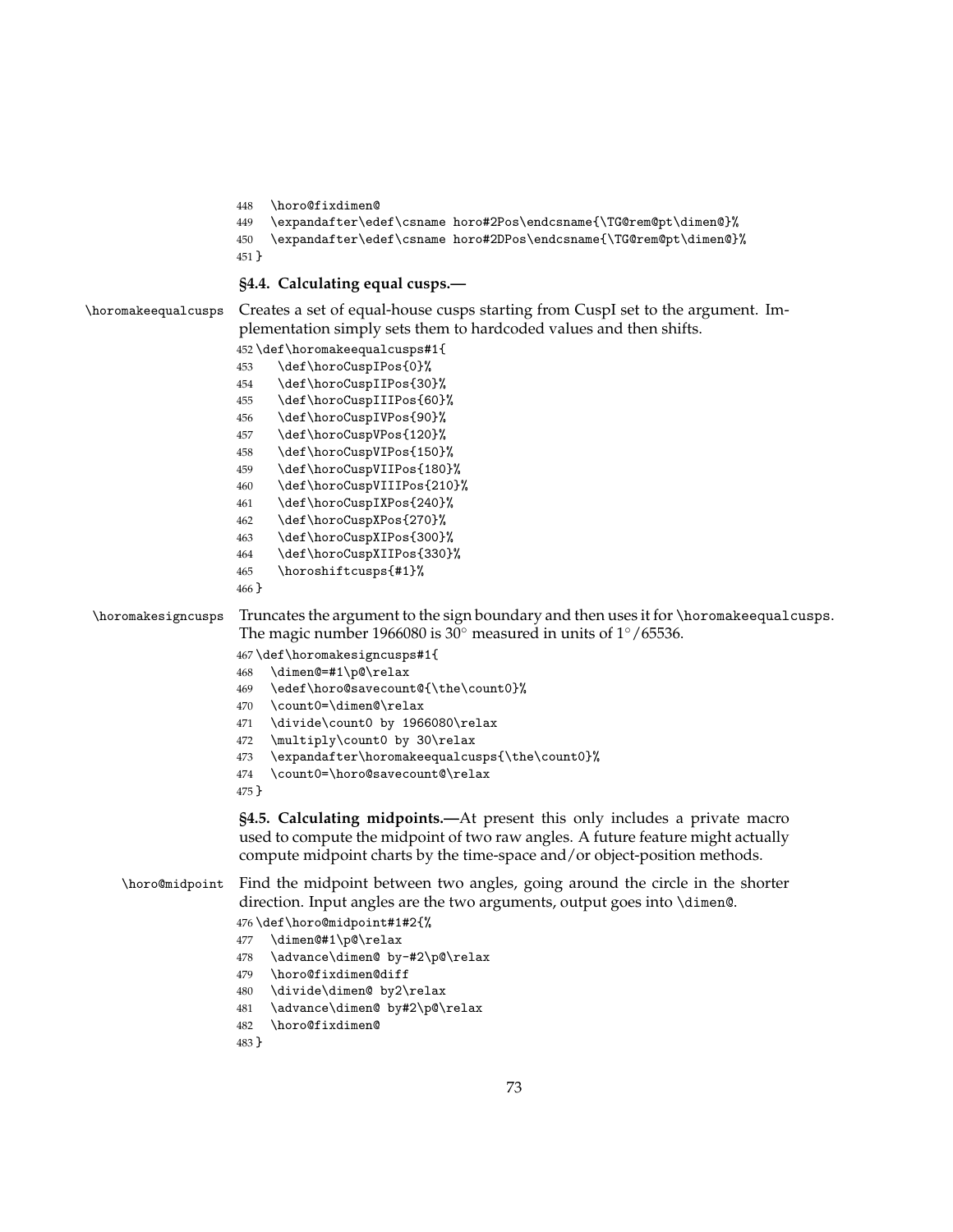**§4.6. Angle adjustments.—**These all have to do with fixing the angle currently in \dimen@, which is assumed to be encoded at one point per degree, one way or another to make it well-behaved. \horo@chartrotate Subtract \hororightcoord to account for rotation of the entire chart. \def\horo@chartrotate{% \advance\dimen@-\hororightcoord\p@ \horo@fixdimen@ } \horo@fixdimen@ Takes \dimen@ modulo 360◦ so it ends up in the range 0. . . 360◦ . The magic number 23592960 is 65536 times 360. \def\horo@fixdimen@{% \edef\horo@savecount@{\the\count0}% \count0=\dimen@\relax \ifnum\count0<0\relax \divide\count0 by 23592960\relax \advance\count0 by -1\relax \else \divide\count0 by 23592960\relax \fi \multiply\count0 by -360\relax \advance\dimen@ by\count0\p@\relax \count0=\horo@savecount@\relax } \horo@fixdimen@diff Very similar to \horo@fixdimen@ except that the output range is −180 . . . 180◦ , which is useful when we want to find the difference between two locations (tells us whether they are clockwise or counterclockwise from each other). \def\horo@fixdimen@diff{% \horo@fixdimen@ \ifdim\dimen@>180\p@\advance\dimen@ by -360\p@\fi } **§4.7. Chart rotation.—**Rotates the chart so that object #1 appears at angle #2, which is expressed as a  $\theta$  coordinate so that 0 is to the right,  $\overline{90}$  is up, and so on. This works by changing the value of \hororightcoord, which is checked during the actual plotting. Note it doesn't happen globally, and you probably don't want it to; the global definition of \hororightcoord is a smart one that picks up the Descendant's value. \hororotatechart \def\hororotatechart#1#2{% \begingroup \dimen@=#2\p@\relax

- \advance\dimen@ by-\csname horo#1DPos\endcsname\p@\relax
- \multiply\dimen@ by -1\relax
- \edef\hororightcoord{\TG@rem@pt\dimen@}%
- \horo@fterdef\hororightcoord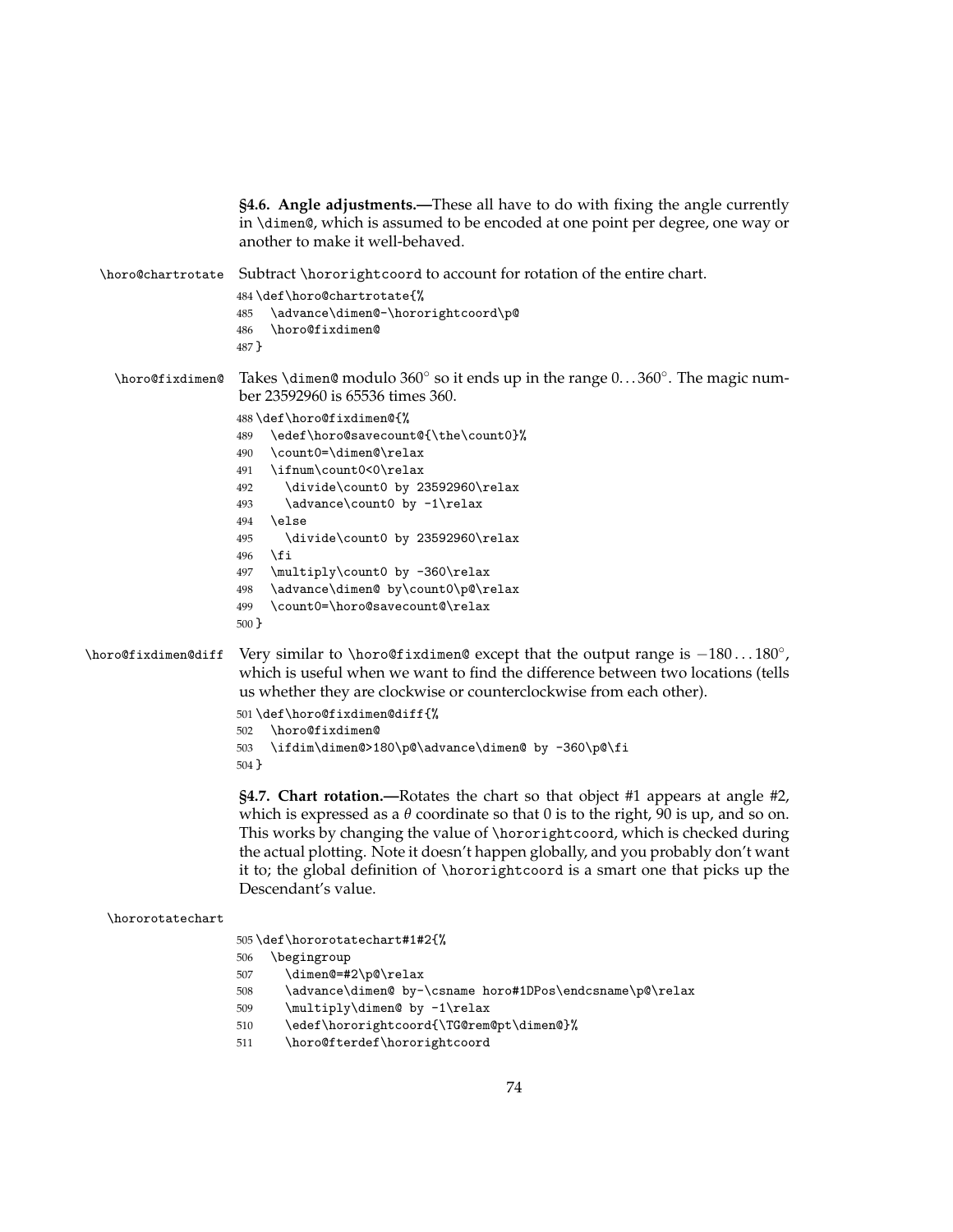```
512 \endgroup
                  513 }
                  §4.8. Variable copying and saving.—
    \horocopyvar Copies one variable to another on some objects, such as setting all DPos to the
                  value of the corresponding Pos. Arguments are the list of objects, the from vari-
                  able, and the to variable.
                  514 \def\horocopyvar#1#2#3{%
                  515 \horoforeach{#1}{\horo@cv@{#2}{#3}}%
                  516 }
        \horo@cv Internal for \horocopyvar. Does the actual copying on one object.
                  517 \def\horo@cv@#1#2#3{%
                  518 \expandafter\edef\csname horo#3#2\endcsname{\csname horo#3#1\endcsname}%
                  519 }
\horosaveobjects Save all the object positions (Pos) and velocities (Vel) to a macro. When the macro
                  is called it will set all the Pos and Vel values to the values from when it was
                  created, and all the DPos values to match Pos. It also saves and restores the
                  value of \horoobjects itself. This works by building up the appropriate \def in
                  the \aftergroup queue, and using \horo@fterdef to put the definitions of the
                  individual variables right inside the body of the \def. So it's \defs within \defs
                  going into the queue. Several different approaches for this had to be tried before
                  I found one that didn't cause T<sub>E</sub>X to complain about memory.
                  520 \def\horosaveobjects#1{%
                  521 \begingroup
                  522 \aftergroup\def\aftergroup#1\aftergroup{%
                  523 \horo@fterdef\horoobjects
                  524 \horoforeach{\horoobjects}{\horo@svo@a}%
                  525 \aftergroup\horo@svo@b
                  526 \aftergroup}%
                  527 \endgroup
                  528 }
     \horo@svo@a First internal: this adds definitions for Pos and Vel to the \aftergroup queue.
                  529 \def\horo@svo@a#1{%
                  530 \expandafter\horo@fterdef\csname horo#1Pos\endcsname
                  531 \expandafter\horo@fterdef\csname horo#1Vel\endcsname
                  532 }
     \horo@svo@b Second internal: copies Pos to DPos on all objects. This gets invoked by the
                  restore-objects command we are creating, after it has restored Pos on all objects.
                  533 \def\horo@svo@b{%
                  534 \horocopyvar{\horoobjects}{Pos}{DPos}%
                  535 }
```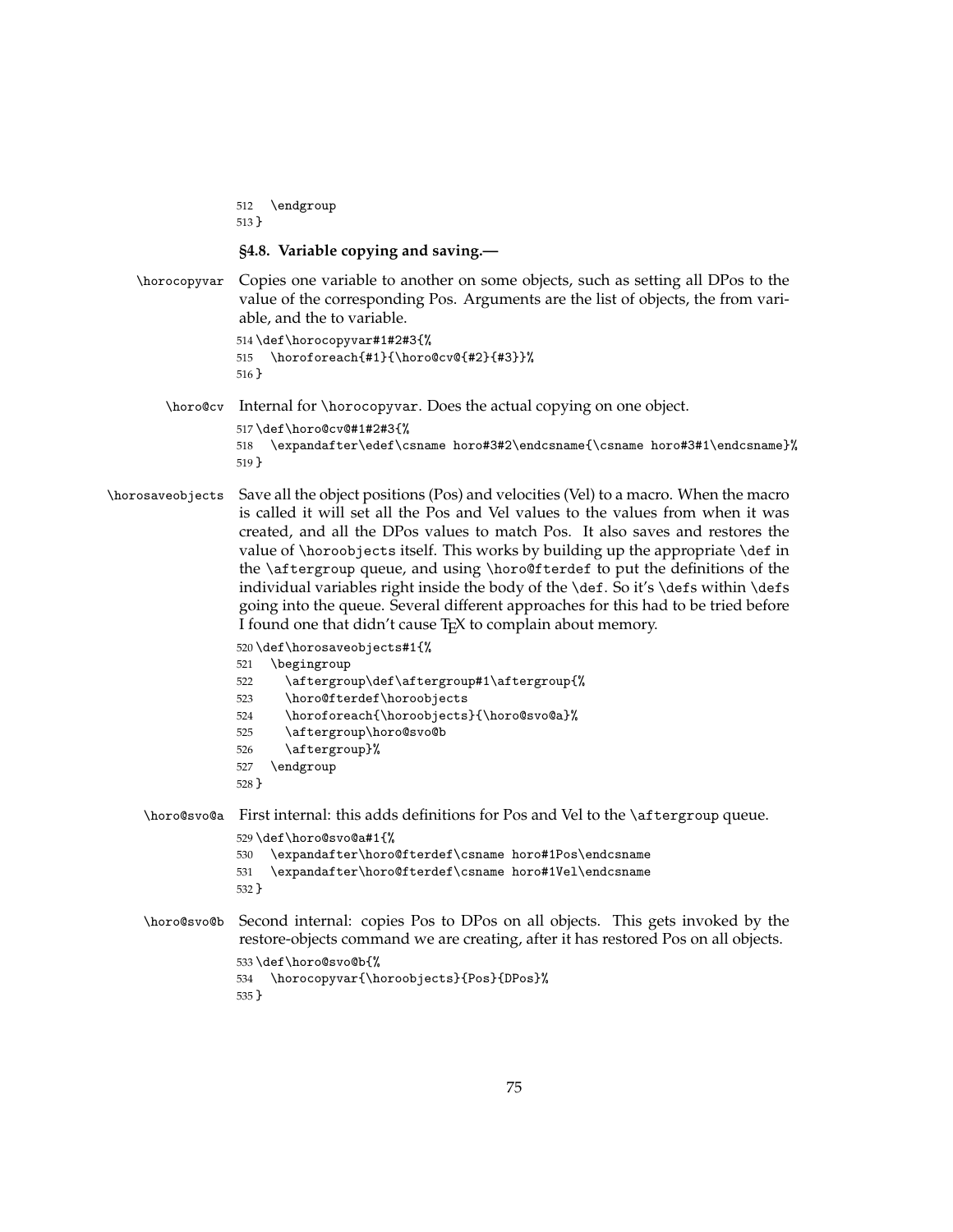| \horosavecusps This is the same general deal as \horosaveobjects, but it saves \horocusps, |
|--------------------------------------------------------------------------------------------|
| \hororightcoord, and the Pos of all cusps in \horocusps. The DPos will be                  |
| set to Pos on restore.                                                                     |

536 \def\horosavecusps#1{%

- 537 \begingroup
- 538 \aftergroup\def\aftergroup#1\aftergroup{%
- 539 \edef\hororightcoord{\hororightcoord}%
- 540 \horo@fterdef\horocusps\horo@fterdef\hororightcoord
- 541 \horoforeach{\horocusps}{\horo@svc@a}%
- 542 \aftergroup\horo@svc@b
- 543 \aftergroup}%
- 544 \endgroup
- 545 }
- \horo@svc@a Save Pos of a cusp to the \aftergroup queue. 546 \def\horo@svc@a#1{% 547 \expandafter\horo@fterdef\csname horo#1Pos\endcsname 548 }
- \horo@svc@b Copy Pos to DPos; the difference from \horo@svo@b is that here we do it to all cusps instead of all objects.

```
549 \def\horo@svc@b{%
550 \horocopyvar{\horocusps}{Pos}{DPos}%
551 }
```
**§4.9. Sexagesimal arithmetic.—**These routines handle a number of conversions between DMS (degree, minute, and second), DDMS (direction, degree, minute, and second), SDMS (Zodiac sign, degree, minute, second), HMS (hour, minute, second), and flat decimal (which is usually the number of hours or degrees). They also handle typesetting things in these kinds of formats.

We generally store flat decimal numbers in macro definitions. For arithmetic they get assigned to dimension registers encoded as 1 degree = 1 point. Then when they get transformed into count registers they end up encoded as 1 degree = 65536 counts. That gives 18.2044 counts per second of arc, coincidentally very close to the original IBM PC's timer tick rate of 18.2065 ticks per second of time, which was a convenient fraction of the NTSC colour burst frequency. We have just enough bits of precision to be reasonably sure of converting DMS format to this format, doing a little bit of arithmetic, and converting back while keeping the errors less than a second of arc. If you want to calculate insane harmonics to subsecond precision (I have read of people seriously attempting the 105th harmonic) then you're out of luck, but you shouldn't be doing that anyway because your native certainly didn't give you an accurate enough birth time for it to be valid.

The decimal number under consideration at the moment is often stored in \horo@data, or in the form of a number of points in \dimen@, although some of these macros take arguments instead. Output is returned in several ways. Generally the calling convention is determined by what's most convenient in the macros that will call these ones.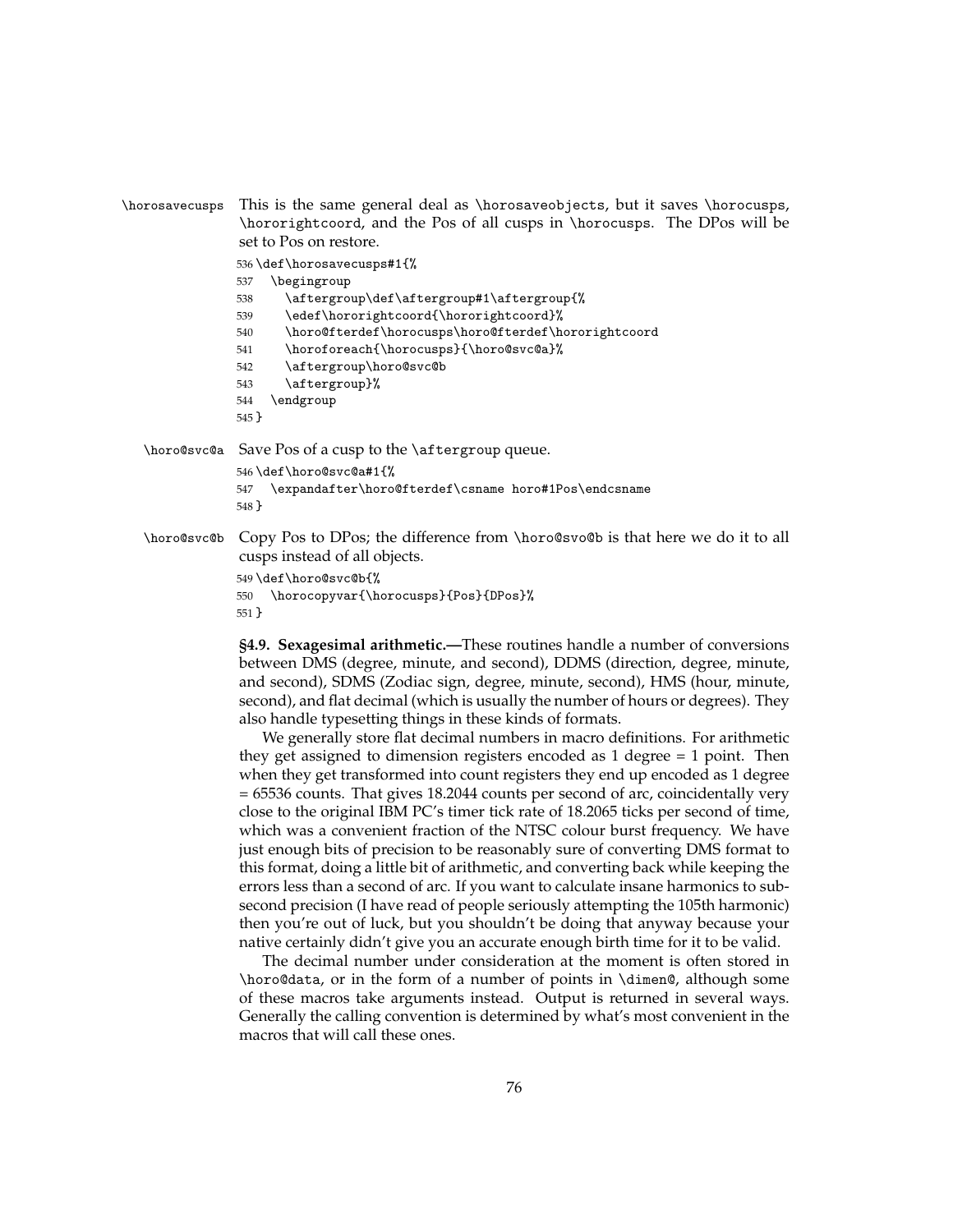\horo@twodig Add a leading zero to a nonnegative integer to make it at least two digits; useful for the part after the colon in times like "12:03." 552 \def\horo@twodig#1{\ifnum#1<10\relax\edef#1{0#1}\fi}

\horo@ddms Takes a direction (one letter from NSEW), degree, minute, and second and translates it to decimal. South and West are considered to be negative. Note the input format: direction is one argument, but degree, minute, and second are separated by colons, and an exotic Q terminates. The output goes to redefine the last argument.

553 \def\horo@ddms#1#2:#3:#4Q#5{%

```
554 \def\horo@data{}%
```

```
555 \uppercase{\if#1S\def\horo@data{-}\fi\if#1W\def\horo@data{-}\fi}%
```
- 556 \dimen@=#4\p@
- 557 \divide\dimen@ by 60\relax
- 558 \advance\dimen@ by #3\p@
- 559 \divide\dimen@ by 60\relax
- 560 \advance\dimen@ by #2\p@
- 561 \edef#5{\horo@data\TG@rem@pt\dimen@}%
- 562 \trimspaces{#5}%

```
563 }
```
Now, some configuration for the smart-rounding macros. This is a bit complicated because of the diversity of rounding modes the user might want. The general idea is that we convert decimal to sexagesimal in several stages corresponding to the mixed-based digits of the result, most significant down to least significant (i.e. sign, degrees, minutes, seconds). At each stage we are rounding down, taking the floor function. However, at some stage we may add an offset to make the floor function round to nearest. For a pure round to nearest, that offset corresponds to half the size we're rounding to, and we add right at the start. But if we're trying to respect higher-digit boundaries, we'll add the offset later, because the higher digits should always have the values they would have with truncation. In that case, it becomes possible for the rounded-to digit to have an out-of-range value; so there's a flag for whether to expose that or round it down. Finally, because configuring all that is such a mess, we have some convenience macros that preset commonly-used modes, and a super-convenience mode that attempts to auto-select a reasonable rounding mode depending on context.

- \horo@r@offset Amount to add to \dimen@ when we're ready to add the offset. Default is for "transparent truncate" mode. 564 \def\horo@r@offset{1sp}%
- \horo@r@offdig Digit before which to apply the offset. May be Z for Zodiac sign, D for degrees, M for minutes, S for seconds, anything else will not add the offset at all. Default is add at the start. 565 \def\horo@r@offdig{Z}%
- \ifhororoundclamp Boolean flag: should we clamp rounded digits to their expected range? Default no.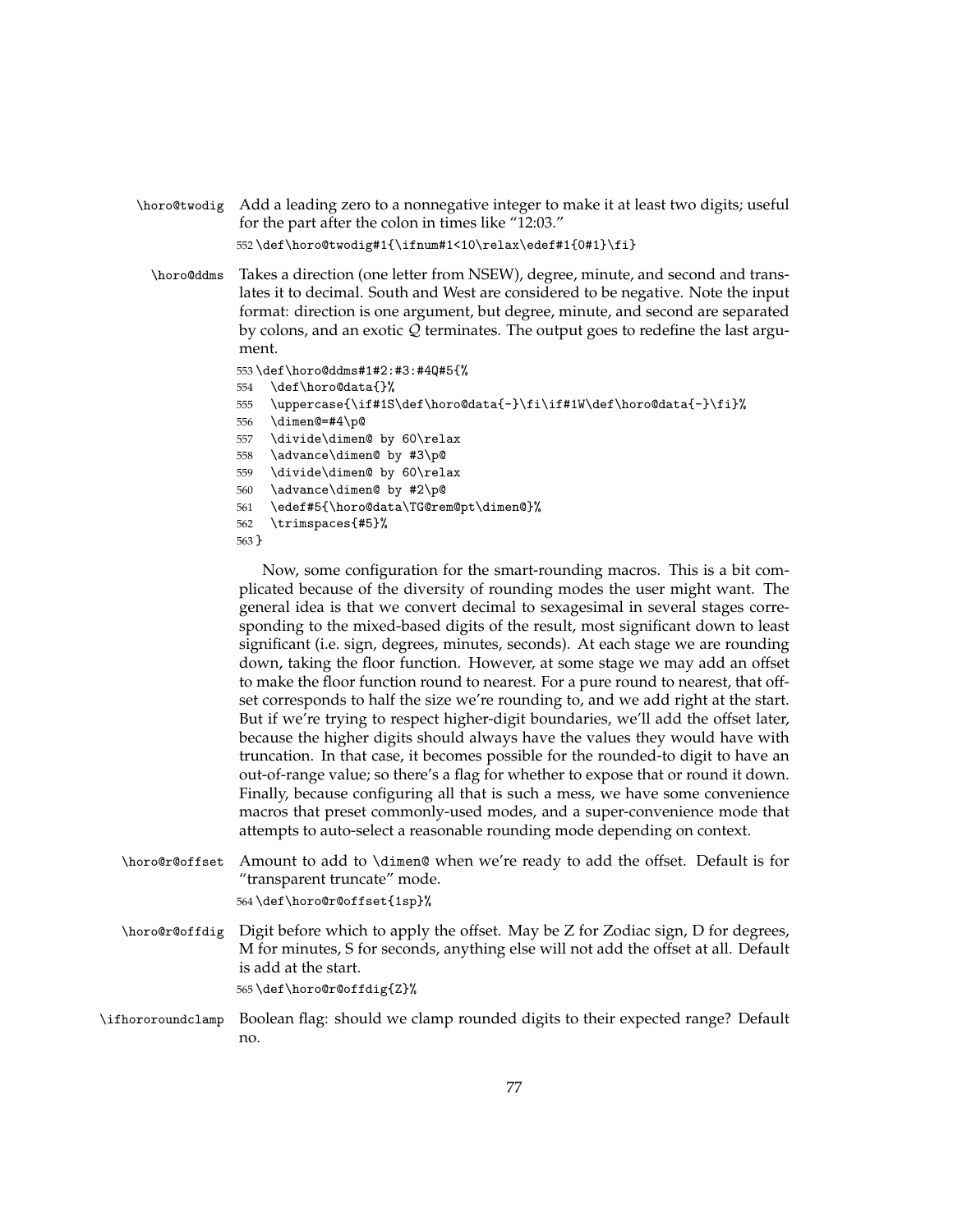566 \newif\ifhororoundclamp\hororoundclampfalse

Preset rounding modes covering all the reasonable ones. First we offer basic truncation, both the transparent version (which is default) and the strict version. 567 \def\hororoundstricttruncate{\def\horo@r@offdigit{X}}

568 \def\hororoundtruncate{\def\horo@r@offset{1sp}\def\horo@r@offdigit{Z}}

Now, pure round to nearest whatever.

```
569 \def\hororoundtosec{\def\horo@r@offset{9sp}\def\horo@r@offdigit{Z}}
```
570 \def\hororoundtomin{\def\horo@r@offset{546sp}\def\horo@r@offdigit{Z}}

571 \def\hororoundtodeg{\def\horo@r@offset{0.5pt}\def\horo@r@offdigit{Z}}

Round to a lower digit but keep the boundaries of a higher digit. This may result in out-of-range lower digits if \hororoundclampfalse is in force.

```
572 \def\hororoundtoseckeepsign{\def\horo@r@offset{9sp}\def\horo@r@offdigit{D}}
573 \def\hororoundtoseckeepdeg{\def\horo@r@offset{546sp}\def\horo@r@offdigit{M}}
574 \def\hororoundtoseckeepmin{\def\horo@r@offset{0.5pt}\def\horo@r@offdigit{S}}
575 \def\hororoundtominkeepsign{\def\horo@r@offset{546sp}\def\horo@r@offdigit{D}}
576 \def\hororoundtominkeepdeg{\def\horo@r@offset{0.5pt}\def\horo@r@offdigit{M}}
577 \def\hororoundtodegkeepsign{\def\horo@r@offset{0.5pt}\def\horo@r@offdigit{D}}
```
\ifhororoundauto Boolean flag: should the system automatically choose a reasonable rounding mode when it's about to do rounding? 578 \newif\ifhororoundauto\hororoundautotrue

\horo@d@dms@@ This is an internal macro used in truncation and rounding. The first argument is a macro name representing the digit to extract; the second is the greatest value to allow for that digit if \hororoundclamptrue is active. The current value of \dimen@ gets truncated to an integer number of points, and clamped if appropriate. That integer gets stored as the \horo@fterdef definition of the macro whose name was passed in, and then it gets subtracted out of \dimen@ and the remaining fractional part is multiplied by 60. The idea here is that we're extracting the sexagesimal digits of the number, going from decimal degrees (or hours) to integer degrees and decimal minutes; from decimal minutes to integer minutes and decimal seconds; or from decimal seconds to integer seconds and decimal treyf, which will be discarded.

579 \def\horo@d@dms@@#1#2{%

- 580 \count0=\dimen@\relax
- 581 \divide\count0by65536\relax
- 582 \ifhororoundclamp\ifnum\count0>#2 \count0=#2\relax\fi\fi
- 583 \edef#1{\the\count0}%
- 584 \horo@fterdef#1%
- 585 \advance\dimen@-\count0\p@
- 586 \multiply\dimen@ 60\relax
- 587 }
- \horo@d@dms@ Do a decimal to sexagesimal conversion using simple truncation. This is used internally for angles passed to external software. The magic number 100000 is guaranteed to exceed any digit value, so digits will never be clamped. The digits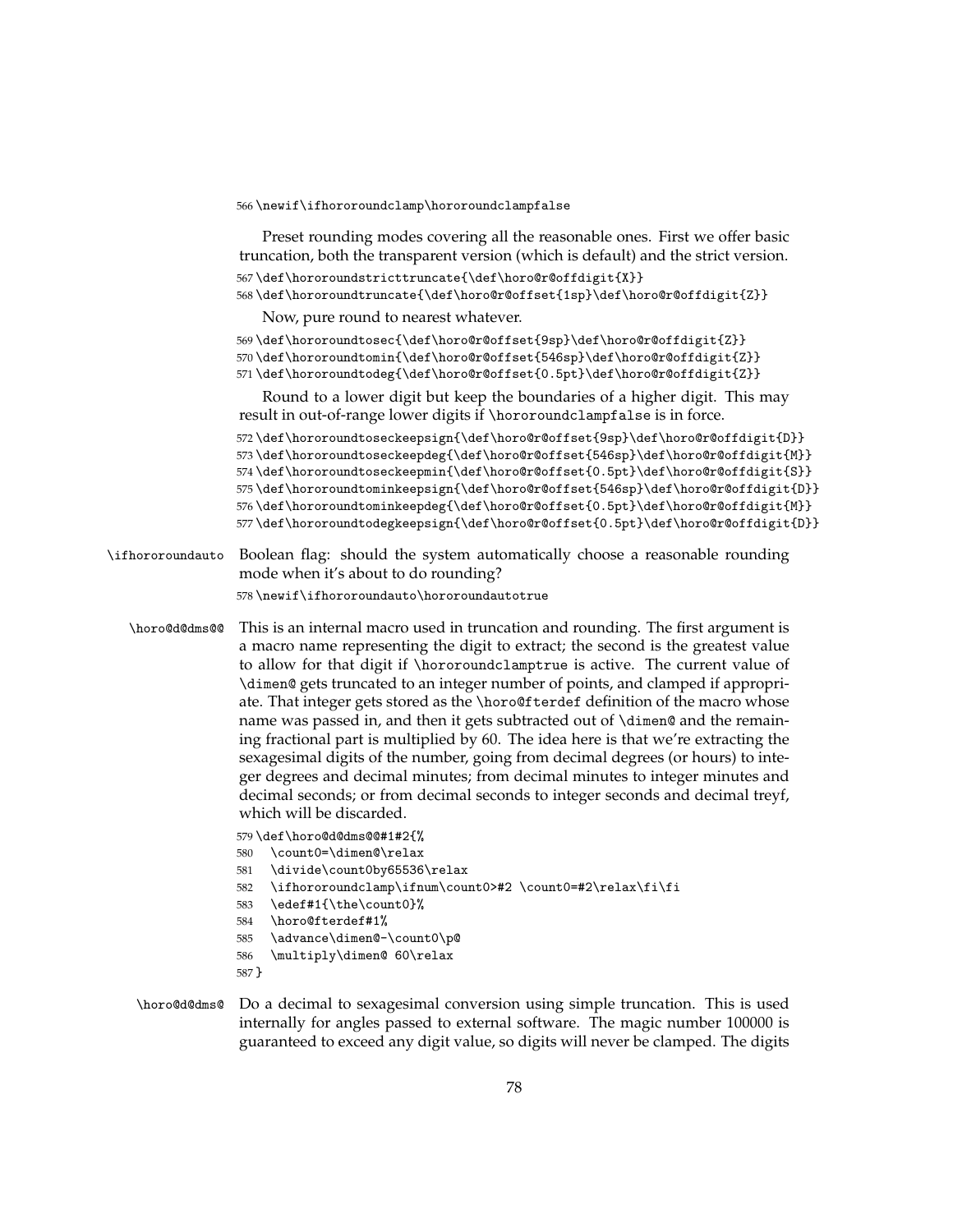go into the \horo@fterdef queue, so this must be called in a group and the results appear after the group.

588 \def\horo@d@dms@{%

```
589 \advance\dimen@1sp\relax
```
590 \horo@d@dms@@\horo@d@deg{100000}%

591 \horo@d@dms@@\horo@d@min{100000}%

592 \horo@d@dms@@\horo@d@sec{100000}%

```
593 }
```
\horo@d@sdms Decimal to SDMS. The number of degrees past  $0°\Upsilon$ , stored at one point per degree in \dimen@, is converted to macros of decimal integers representing Zodiac sign (1=Aries. . . 12=Pisces), degrees, minutes, and seconds of arc in \horo@d@sign, \horo@d@deg, \horo@d@min, and \horo@d@sec respectively. It obeys all the complicated rounding instructions set by the above macros.

> First, we open a prophylactic group, and add the offset if we're adding it before the sign.

```
594 \def\horo@d@sdms{%
595 \begingroup
596 \def\horo@tmp{Z}\ifx\horo@r@offdigit\horo@tmp
597 \advance\dimen@\horo@r@offset\relax
598 \fi
```
Find the sign by converting \dimen@ to a count register, and dividing by 1966080, which is 30◦ measured in counts at 65536 counts per degree. We add one to the result, in a separate register, because signs are one-based, and save the result in \horo@d@sign with \horo@fterdef to preserve it outside the group.

```
599 \count0=\dimen@\relax
600 \divide\count0by1966080\relax
601 \count1=\count0\relax
602 \advance\count1by1\relax
603 \edef\horo@d@sign{\the\count1}%
604 \horo@fterdef\horo@d@sign
```
Subtract out the angle corresponding to the start of the sign, to leave just the degree part in \dimen@.

```
605 \multiply\count0by30\relax%
```
606 \advance\dimen@-\count0\p@

Degrees digit: add the offset if this is where we're adding it, then extract the degrees into \horo@d@deg.

```
607 \def\horo@tmp{D}\ifx\horo@r@offdigit\horo@tmp
608 \advance\dimen@\horo@r@offset\relax
609 \fi
```
610 \horo@d@dms@@\horo@d@deg{29}%

Minutes digit: add the offset if this is where we're adding it, then extract the minutes into \horo@d@min.

```
611 \def\horo@tmp{M}\ifx\horo@r@offdigit\horo@tmp
612 \advance\dimen@\horo@r@offset\relax
```

```
613 \setminusfi
```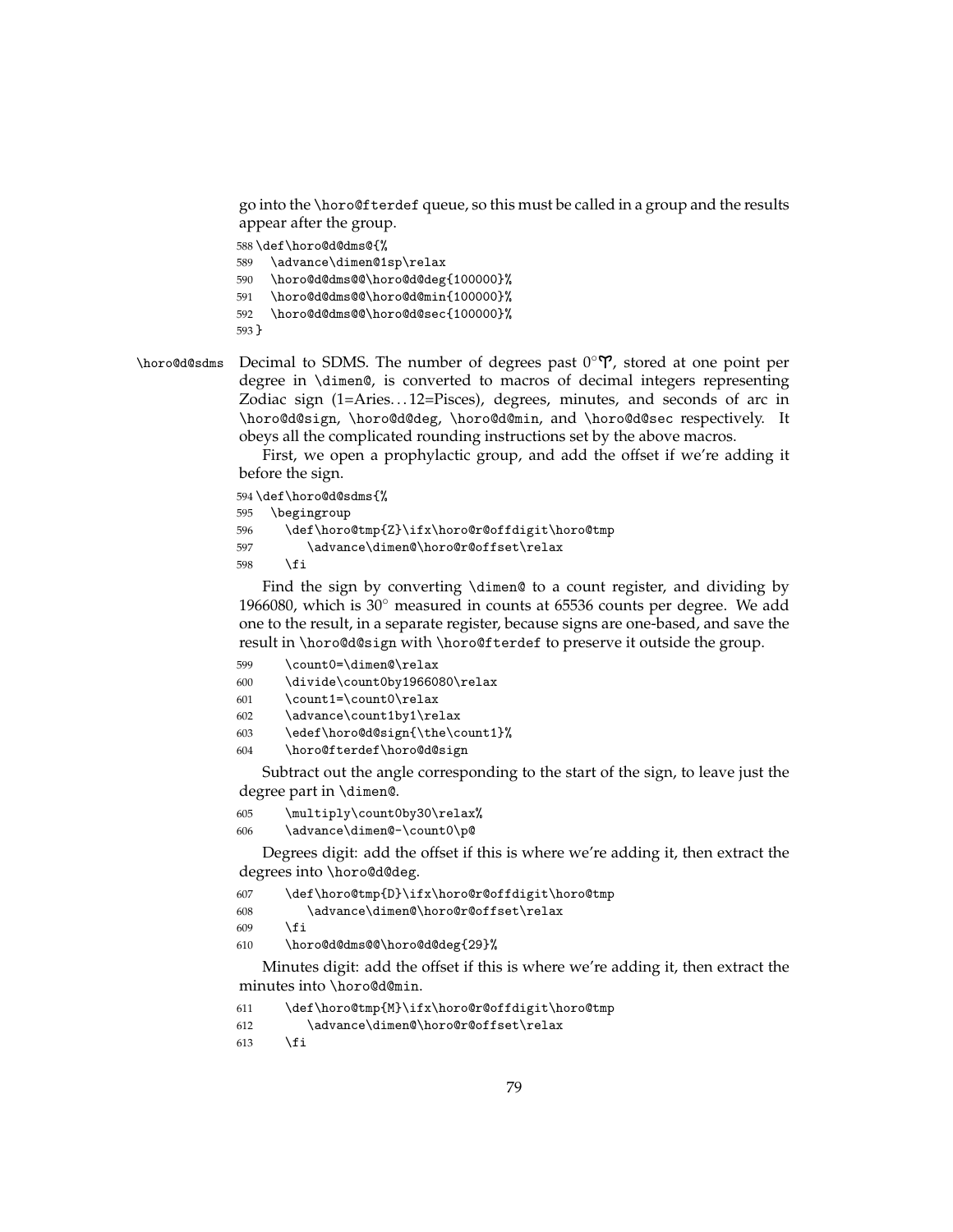\horo@d@dms@@\horo@d@min{59}%

Seconds digit: add the offset if this is where we're adding it, then extract the seconds into \horo@d@sec.

| 615     | \def\horo@tmp{S}\ifx\horo@r@offdigit\horo@tmp |
|---------|-----------------------------------------------|
| 616     | \advance\dimen@\horo@r@offset\relax           |
| 617     | \fi                                           |
| 618     | \horo@d@dms@@\horo@d@sec{59}%                 |
| 619     | \endgroup                                     |
| $620$ } |                                               |

\horo@d@dms Decimal to DMS. This is the same idea as \horo@d@sdms without the handling of signs.

```
621 \def\horo@d@dms{%
622 \begingroup
623 \def\horo@tmp{Z}\ifx\horo@r@offdigit\horo@tmp
624 \advance\dimen@ \horo@r@offset\relax
625 \fi
626 \def\horo@tmp{D}\ifx\horo@r@offdigit\horo@tmp
627 \advance\dimen@ \horo@r@offset\relax
628 \setminusfi
629 \horo@d@dms@@\horo@d@deg{100000}%
630 \def\horo@tmp{M}\ifx\horo@r@offdigit\horo@tmp
631 \advance\dimen@ \horo@r@offset\relax
632 \fi
633 \horo@d@dms@@\horo@d@min{59}%
634 \def\horo@tmp{S}\ifx\horo@r@offdigit\horo@tmp
635 \advance\dimen@ \horo@r@offset\relax
636 \fi
637 \horo@d@dms@@\horo@d@sec{59}%
638 \endgroup
639 }
```
# \horodsmstext Typeset DSMS text. This might be invoked by the user to print a text version of calculated positions. It calls \horo@d@dms and then typesets the results with the defined symbols. When \hororoundautotrue is active, this will automatically choose \hororoundtoseckeepmin rounding.

|         | $640 \def\horodsmstext#1 {\%}$                 |
|---------|------------------------------------------------|
| 641     | \begingroup                                    |
| 642     | \ifhororoundauto\hororoundtoseckeepmin\fi      |
| 643     | \dimen@=#1\p@                                  |
| 644     | \horo@d@sdms                                   |
| 645     | \horo@d@deg\horodegrees\Zodiac{\horo@d@sign}%  |
| 646     | \horo@d@min\horominutes\horo@d@sec\horoseconds |
| 647     | \endgroup                                      |
| $648$ } |                                                |
|         |                                                |

# \horotimetext Typeset DMS text as if it were a time, treating "degrees" as hours. The minutes and seconds are forced to two digits so that times like 12:03:04 will come out as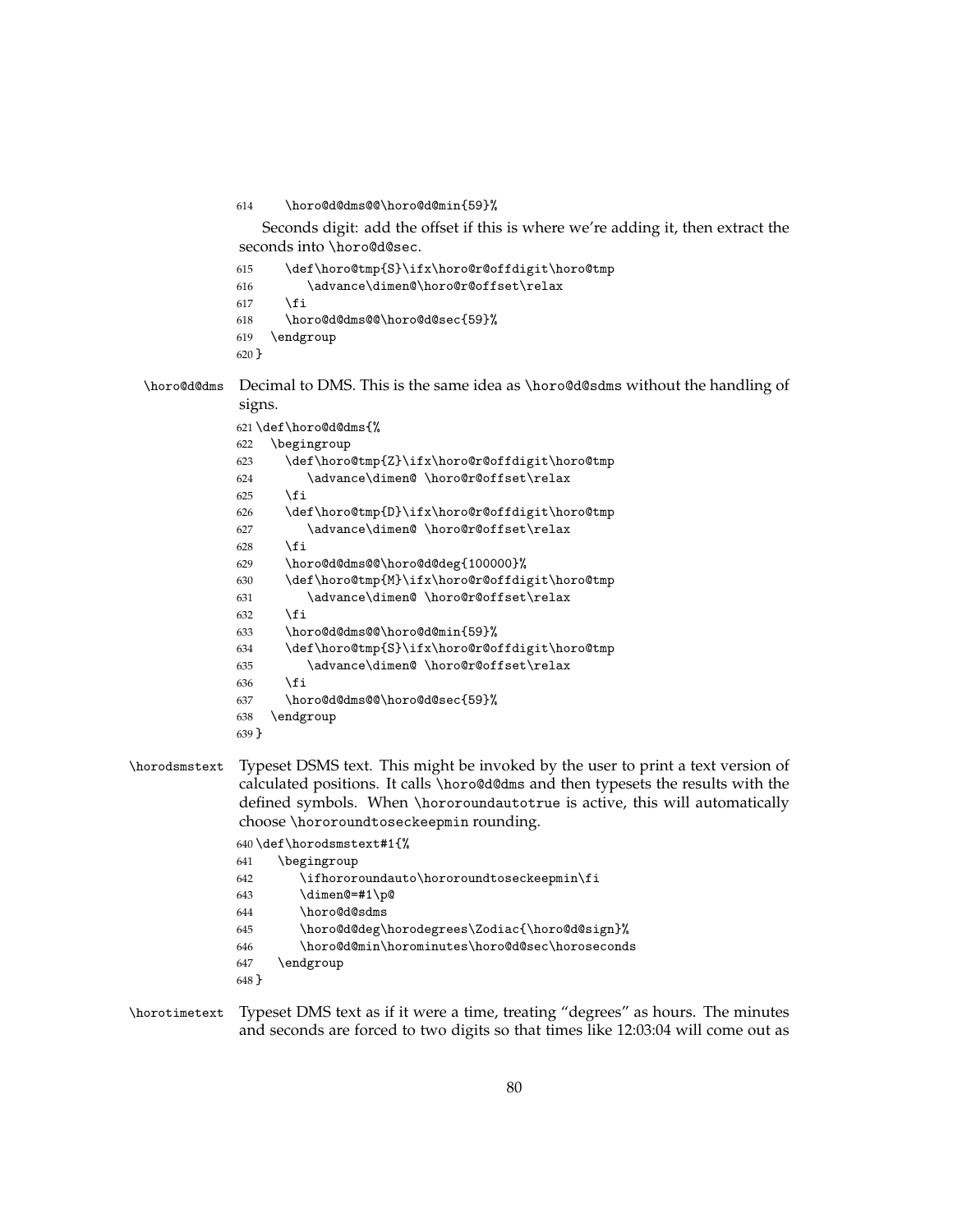such instead of as 12:3:4. No provision for AM/PM; if you want that, you're on your own. When \hororoundautotrue is active, this will automatically choose \hororoundtruncate rounding, on the theory that the time was probably entered by the user earlier with integer seconds and should be preserved.

- \def\horotimetext#1{%
- \begingroup
- \ifhororoundauto\hororoundtruncate\fi
- \dimen@=#1\p@
- \horo@d@sdms
- \horo@twodig\horo@d@min\horo@twodig\horo@d@sec
- \horo@d@deg:\horo@d@min:\horo@d@sec
- \endgroup
- }
- \horo@nsew This is an internal function for the next one: it strips the positive/negative (not Zodiac) sign from \dimen@, making it positive, but uses the sign to select one of the two arguments which will become the definition of \horo@calc@b. The intended use is for typesetting things like longitude that could be East or West.

```
658 \def\horo@nsew#1#2{%
```

```
659 \ifdim\dimen@<\z@\relax
660 \def\horo@calc@b{#2}\multiply\dimen@ by-1\relax
661 \else
662 \def\horo@calc@b{#1}%
663 \fi
664 }
```
- \horolatlontext User-callable wrapper for horo@nsew. Typesets the first argument as a number of degrees, minutes, and seconds, with the second and third arguments added at the end for positive or negative respectively. Intended for typesetting latitude or longitude. The default rounding is \hororoundtruncate, to preserve user input.
	- \def\horolatlontext#1#2#3{% \begingroup
	- \ifhororoundauto\hororoundtruncate\fi
	- \dimen@=#1\p@\horo@nsew{#2}{#3}%
	- \horo@d@dms
	- \horo@d@deg\horodegrees%
	- \horo@d@min\horominutes\horo@d@sec\horoseconds~\horo@calc@b
	- \endgroup
	- }
	- \hororxtext Typeset a "retrograde" symbol if the specified object is retrograde, determined by whether its Vel is negative.
		- \def\hororxtext#1{%
		- \begingroup
		- \dimen@\csname horo#1Vel\endcsname\p@
		- \ifdim\dimen@<\z@\relax
		- \horoRetrogradeSymbol
		- \fi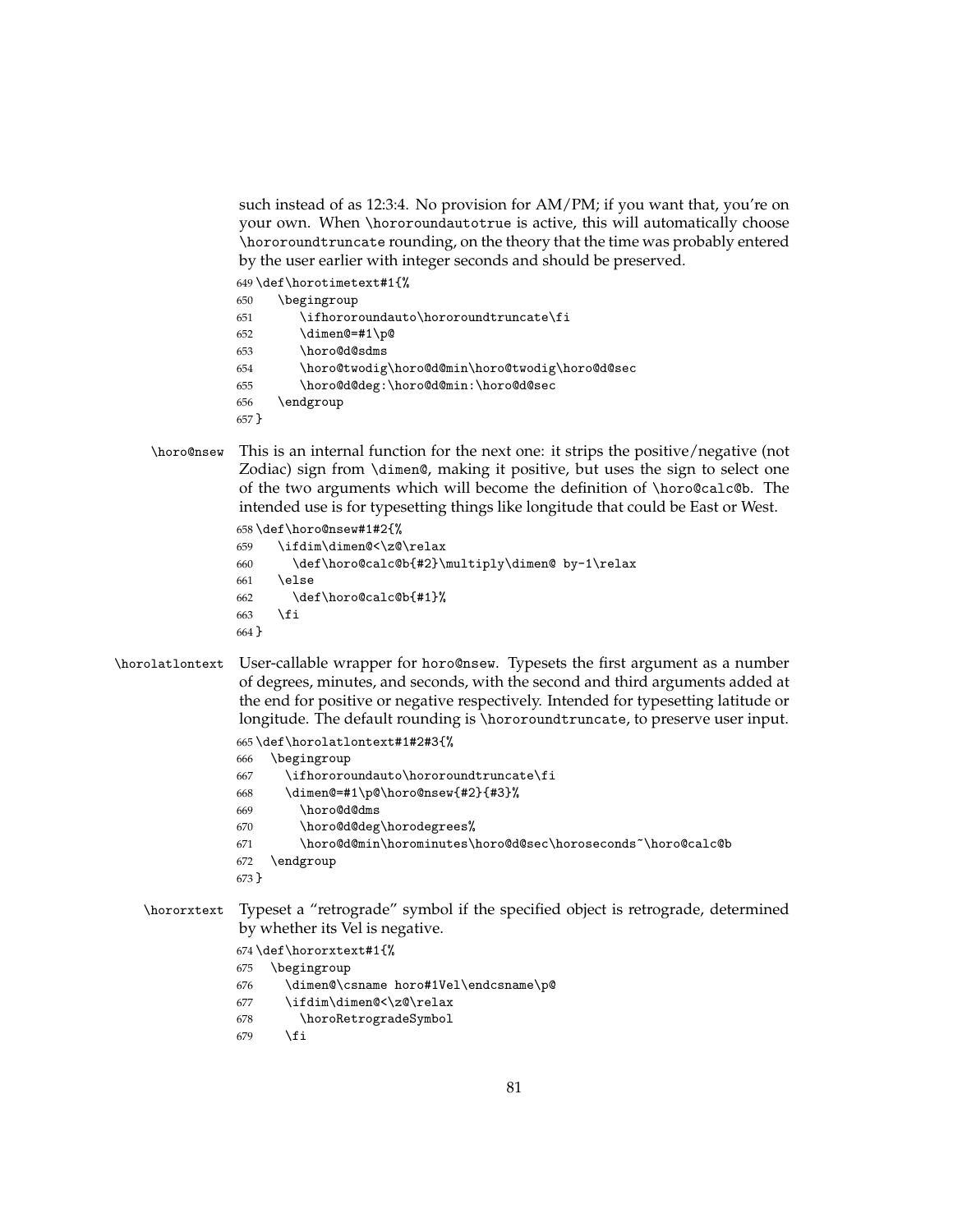```
680 \endgroup
681 }
```
# **§4.10. Setting all data at once.—**

```
\horocalcparms This sets the year, month, day, time of day, latitude, and longitude all at once for
                 user convenience, making use of the sexagesimal conversions.
```

```
682 \def\horocalcparms#1#2#3#4#5#6{%
683 \edef\horocalcyear{#1}\edef\horocalcmonth{#2}\edef\horocalcday{#3}%
684 \horo@ddms N#4Q\horocalctime
685 \horo@ddms#5Q\horocalclon
686 \horo@ddms#6Q\horocalclat
687 }
```
# 5. ASTROLOG CALCULATION BACK END

These macros handle the interface to Astrolog, if it was selected. We start by checking whether it *was* selected:

\ifhoro@strolog

**§5.1. Name translation.—**We define a bunch of macros that represent the short strings used on the Astrolog command line to identify different objects and cusps. We also define names in the reverse direction for translating the abbreviations from Astrolog's format back to horoscop's. Some of those contain illegal characters for T<sub>E</sub>X command names, so we have to use \expandafter\def\csname.

```
689 \def\horoSun@strologname{Sun }\def\horo@stSunObj{Sun}
```

```
690 \def\horoMoon@strologname{Moo }\def\horo@stMooObj{Moon}
```

```
691 \def\horoMercury@strologname{Mer }\def\horo@stMerObj{Mercury}
```

```
692 \def\horoVenus@strologname{Ven }\def\horo@stVenObj{Venus}
```

```
693 \def\horoMars@strologname{Mar }\def\horo@stMarObj{Mars}
```

```
694 \def\horoJupiter@strologname{Jup }\def\horo@stJupObj{Jupiter}
```

```
695 \def\horoSaturn@strologname{Sat }\def\horo@stSatObj{Saturn}
```

```
696 \def\horoUranus@strologname{Ura }\def\horo@stUraObj{Uranus}
```

```
697 \def\horoNeptune@strologname{Nep }\def\horo@stNepObj{Neptune}
```

```
698 \def\horoPluto@strologname{Plu }\def\horo@stPluObj{Pluto}
```

```
699 \def\horoChiron@strologname{Chi }\def\horo@stChiObj{Chiron}
```

```
700 \def\horoCeres@strologname{Cer }\def\horo@stCerObj{Ceres}
```

```
701 \def\horoPallas@strologname{Pal }\def\horo@stPalObj{Pallas}
```

```
702 \def\horoJuno@strologname{Jun }\def\horo@stJunObj{Juno}
```

```
703 \def\horoVesta@strologname{Ves }\def\horo@stVesObj{Vesta}
```

```
704 \def\horoNorthNode@strologname{Nod }\def\horo@stNodObj{NorthNode}
```

```
705 \def\horoSouthNode@strologname{S.N }
```

```
706 \expandafter\def\csname horo@stS.NObj\endcsname{SouthNode}
```

```
707 \def\horoLilith@strologname{Lil }\def\horo@stLilObj{Lilith}
```
Zodiac signs and cusps only need to go in the reverse direction. The signs expand to the start of the sign in degrees.

- \def\horo@stAscObj{CuspI}
- \expandafter\def\csname horo@st2ndObj\endcsname{CuspII}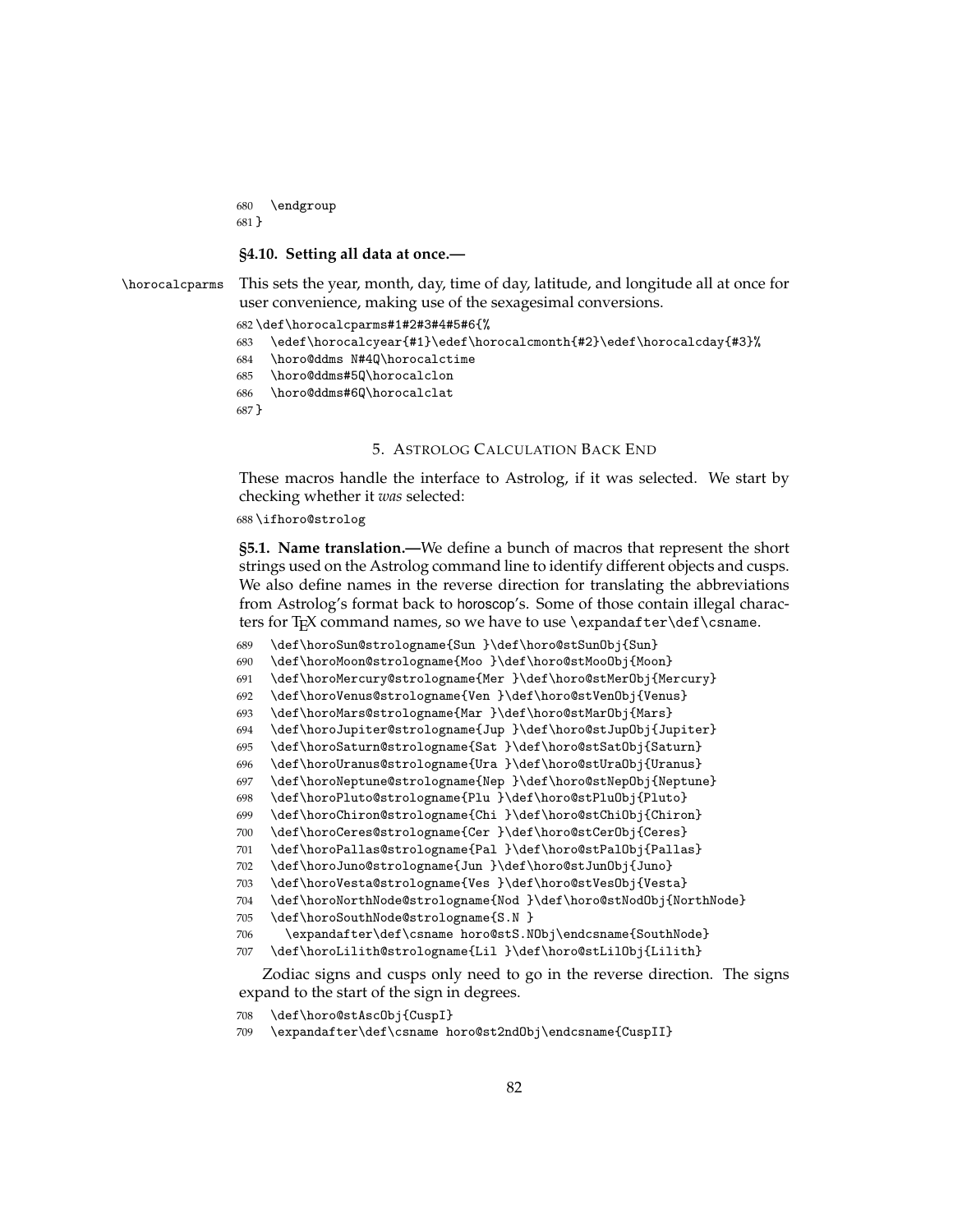- \expandafter\def\csname horo@st3rdObj\endcsname{CuspIII}
- \def\horo@stNadObj{CuspIV}
- \expandafter\def\csname horo@st5thObj\endcsname{CuspV}
- \expandafter\def\csname horo@st6thObj\endcsname{CuspVI}
- \def\horo@stDesObj{CuspVII}
- \expandafter\def\csname horo@st8thObj\endcsname{CuspVIII}
- \expandafter\def\csname horo@st9thObj\endcsname{CuspIX}
- \def\horo@stMidObj{CuspX}
- \expandafter\def\csname horo@st11tObj\endcsname{CuspXI}
- \expandafter\def\csname horo@st12tObj\endcsname{CuspXII}
- \def\horo@stAriSign{0}
- \def\horo@stTauSign{30}
- \def\horo@stGemSign{60}
- \def\horo@stCanSign{90}
- \def\horo@stLeoSign{120}
- \def\horo@stVirSign{150}
- \def\horo@stLibSign{180}
- \def\horo@stScoSign{210}
- \def\horo@stSagSign{240}
- \def\horo@stCapSign{270}
- \def\horo@stAquSign{300}
- \def\horo@stPisSign{330}

**§5.2. House systems.—**And, similarly, a set of macros the user can use to choose a house system. These work by redefining \horo@housenumber to the integer codes Astrolog uses.

- \def\horoPlacidusHouses{\def\horo@housenumber{0}}
- \def\horoKochHouses{\def\horo@housenumber{1}}
- \def\horoEqualHouses{\def\horo@housenumber{2}}
- \def\horoCampanusHouses{\def\horo@housenumber{3}}
- \def\horoMeridianHouses{\def\horo@housenumber{4}}
- \def\horoRegiomontanusHouses{\def\horo@housenumber{5}}
- \def\horoPorphyryHouses{\def\horo@housenumber{6}}
- \def\horoMorinusHouses{\def\horo@housenumber{7}}
- \def\horoPolichPageHouses{\def\horo@housenumber{8}}
- \def\horoAlcabitusHouses{\def\horo@housenumber{9}}
- \def\horoEqualMCHouses{\def\horo@housenumber{10}}
- \def\horoNeoPorphyryHouses{\def\horo@housenumber{11}}
- \def\horoWholeHouses{\def\horo@housenumber{12}}
- \def\horoVedicHouses{\def\horo@housenumber{13}}

**§5.3. Interface stuff.—**Define a read for Astrolog's output, and a name for the temporary file.

- \newread\horo@tmpfile
- \edef\horo@tmpfname{\jobname.hor}%

\horoastrologopt The \horoastrologopt macro is interpolated onto the Astrolog command line, so the user can set it if they have extra options to pass.

\def\horoastrologopt{}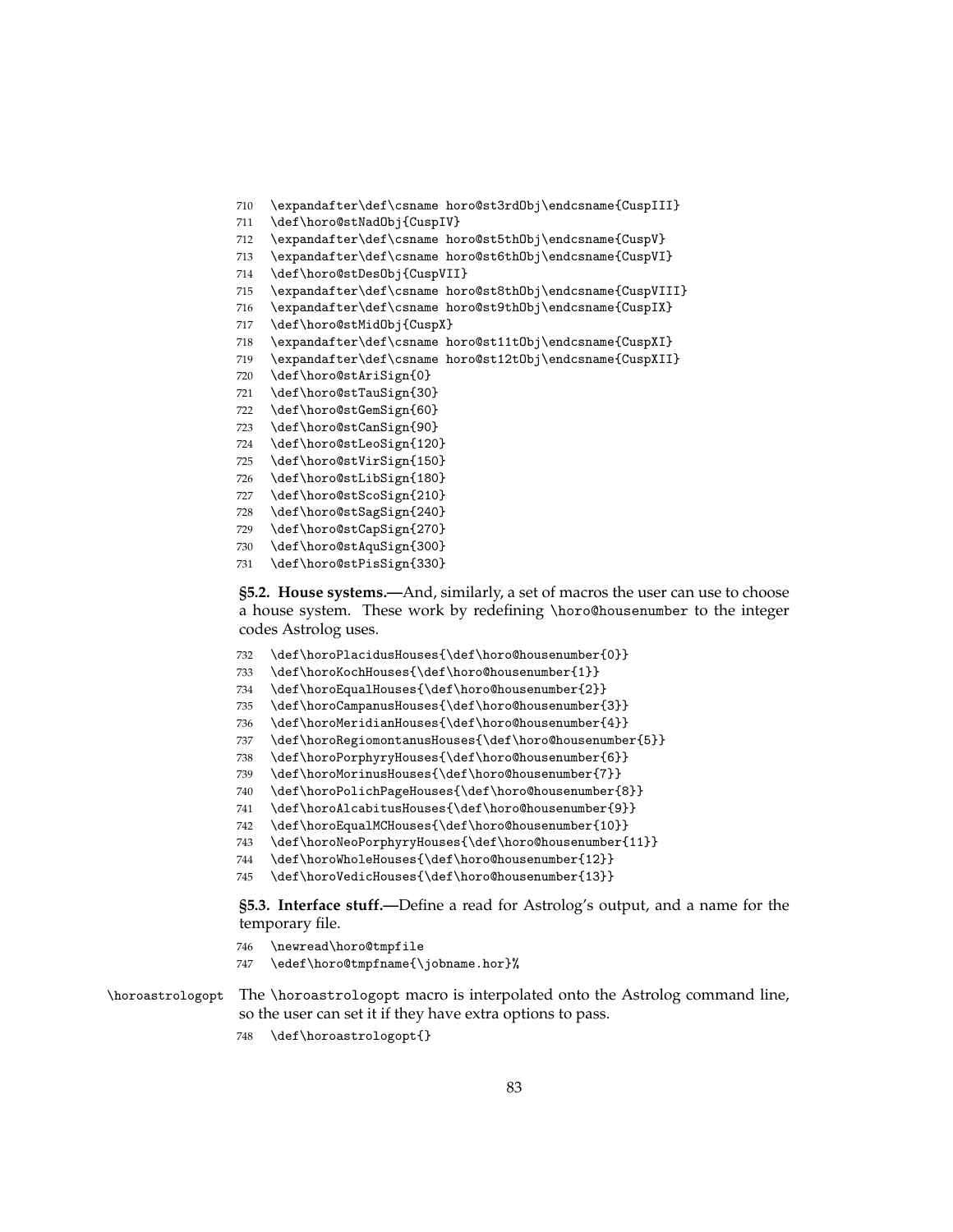\horoobjects Default list of objects to calculate.

| 749   | \def\horoobjects{Sun, Moon, Mercury, Venus, Mars, Jupiter, Saturn, % |
|-------|----------------------------------------------------------------------|
| 750   | Uranus, Neptune, Pluto, NorthNode, Lilith, %                         |
| - 751 | Chiron.Ceres.Pallas.Juno.Vestal                                      |

Placidus houses are the default:

752 \horoPlacidusHouses

**§5.4. The actual calculation.—**

\horocalculate Okay, here's where the excitement happens. This macro takes the current chart data from the \horocalcyear, \horocalcmonth, \horocalcday, \horocalctime, \horocalclat, and \horocalclong macros, along with various ancillary configuration macros, and runs Astrolog.

> First we open the definition, and a group which will be used to prevent macro and register pollution.

- 753 \def\horocalculate{%
- 754 \begingroup

We want to build up a list of all the objects we'll compute, space separated, expressed in Astrolog's own abbreviations. That list will go on the Astrolog command line. Cusps always get computed. We build the list by the same trick used earlier in \horosaveobjects: building up a \def command in the \aftergroup queue while we run a loop inside a group to decide what goes there. The macro we are defining is \horo@calc@a. In the loop we execute \horo@calc@c on each object or cusp. It adds a space and the appropriate \horoh*object*i@strologname macro to the \aftergroup queue.

- 755 \begingroup
- 756 \aftergroup\def\aftergroup\horo@calc@a\aftergroup{%
- 757 \horoforeach{\horoobjects}{\horo@calc@c}%
- 758 \aftergroup}%
- 759 \endgroup

So at this point \horo@calc@a contains the list of objects.

Now we get the time of day, which is stored in decimal hours, into hours and minutes format and put it in \horo@calc@d.

760 \dimen@\horocalctime\p@\horo@d@dms@\horo@twodig\horo@d@min

761 \edef\horo@calc@d{\horo@d@deg:\horo@d@min\space GMT\space}%

We process \horocalclon into degrees:minutes format with E or W for East or West and put it in \horo@calc@e. The macro \horo@calc@b is used to pass out the East/West letter.

- 762 \dimen@=\horocalclon\p@\horo@nsew EW%
- 763 \horo@d@dms@
- 764 \horo@twodig\horo@d@min
- 765 \edef\horo@calc@e{\horo@d@deg:\horo@d@min\horo@calc@b\space}%

Similarly, \horocalclat goes into degrees:minutes format with N or S for North or South and put it in \horo@calc@f.

766 \dimen@=\horocalclat\p@\horo@nsew NS%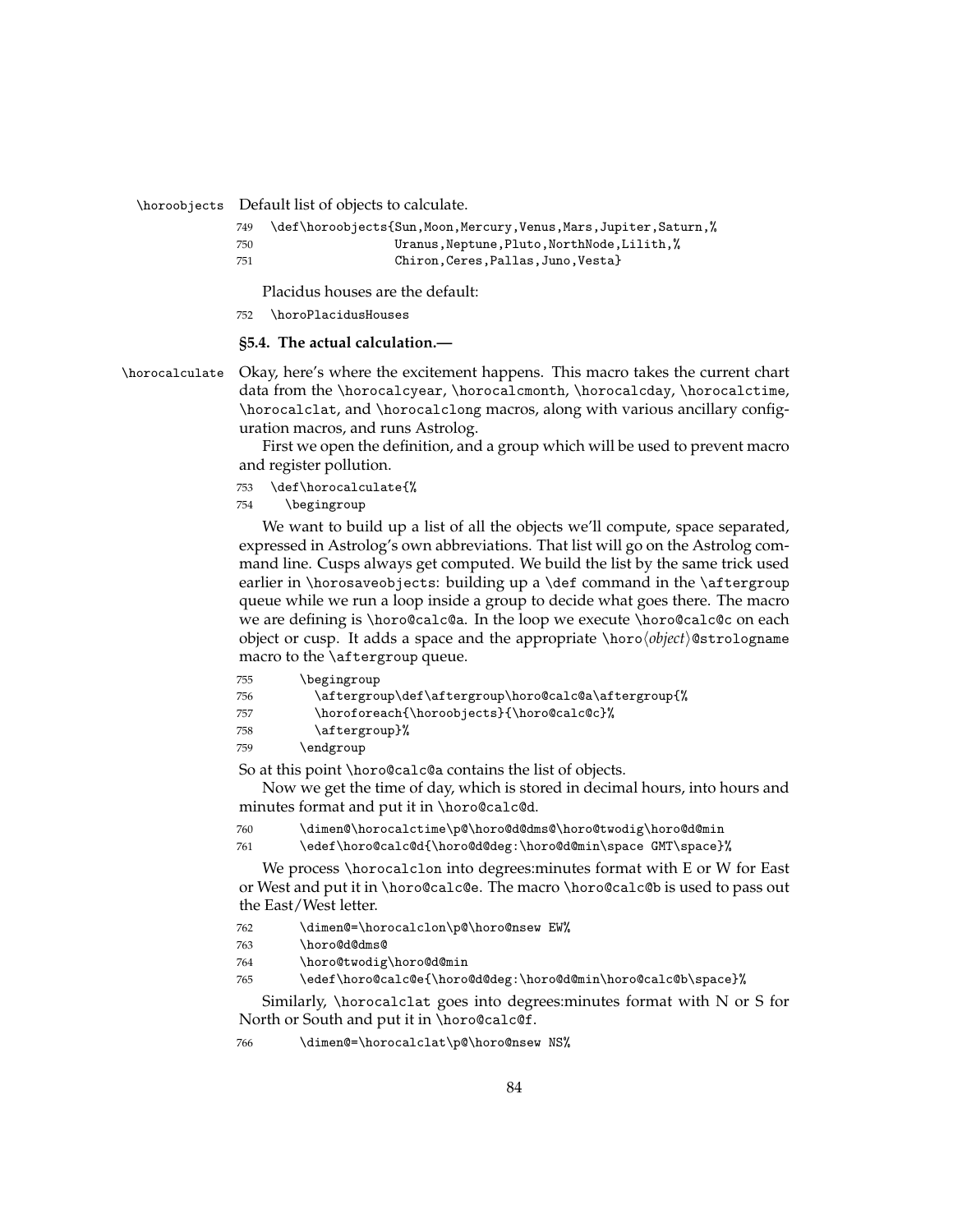\horo@d@dms@

```
768 \horo@twodig\horo@d@min
```

```
769 \edef\horo@calc@f{\horo@d@deg:\horo@d@min\horo@calc@b\space}%
```
Now we run Astrolog with the set of options we've built.

| 770 | \immediate\write18{%                 |
|-----|--------------------------------------|
| 771 | astrolog\space                       |
| 772 | -o0 \horo@tmpfname\space             |
| 773 | -c \horo@housenumber\space           |
| 774 | -qa \horocalcmonth\space             |
| 775 | \horocalcday\space                   |
| 776 | \horocalcyear\space                  |
| 777 | \horo@calc@d\horo@calc@e\horo@calc@f |
| 778 | -RO \horo@calc@a                     |
| 779 | \horoastrologopt                     |
| 780 | ን%                                   |

The output will have gone into the file named \horo@tmpfname. We open it up and then call a parsing routine, which puts the results into \horo@fterdefs. The \ifhorocalculated flag gets set to false; it will be upgraded to true if we can successfully read anything out of the output file.

```
781 \openin\horo@tmpfile=\horo@tmpfname\relax
```
\aftergroup\horocalculatedfalse

- \horo@calc@parse
- \closein\horo@tmpfile

Then the group ends, all the \horo@fterdefs happen, and that's the end of \horocalculate.

 \endgroup }

\horo@calc@c Internal macro for building up the object list. This takes its argument, wraps it in \horo and @strologname, and adds the resulting token to the \aftergroup queue.

```
787 \def\horo@calc@c#1{%
788 \expandafter\aftergroup\csname horo#1@strologname\endcsname
789 }
```
\horo@calc@parse Parse the Astrolog output file. It has a few kinds of lines in it; the ones we are interested in all start with -YF;<sup>[8](#page-84-0)</sup> but every line contains at least one space. So the first stage of parsing is to iterate over all the lines by tail recursion and call \horo@calc@parse@b, which looks for -YF lines.

```
790 \def\horo@calc@parse{%
791 \read\horo@tmpfile to \horo@calc@parse@a
792 \ifeof\horo@tmpfile\else
793 \expandafter\horo@calc@parse@b\horo@calc@parse@a\space x\space Q%
794 \horo@calc@parse
795 \fi
796 }
```
<span id="page-84-0"></span>-YFing in designated areas only.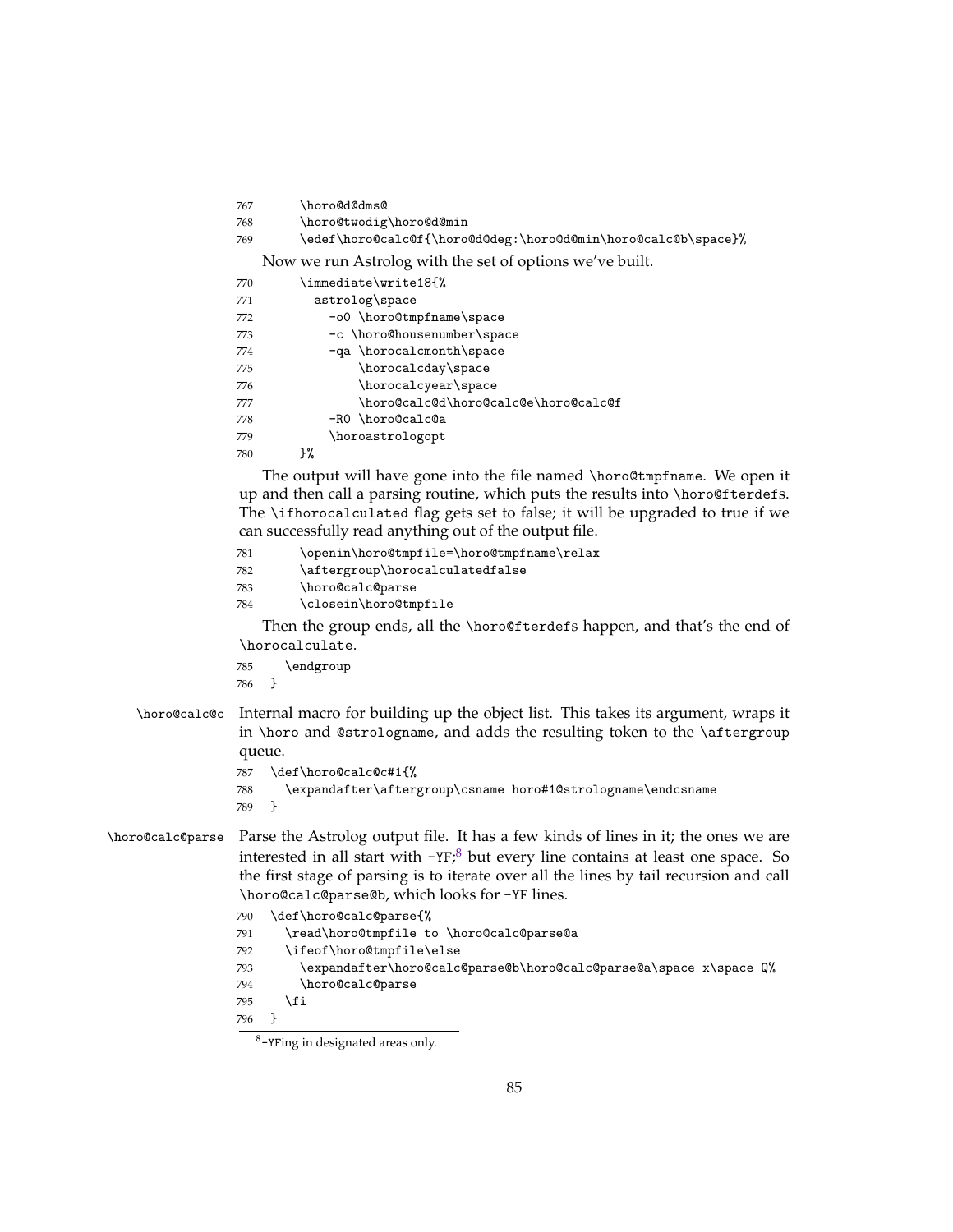```
\horo@YF Helper for \horo@calc@parse@b: simply expands to -YF.
                   797 \def\horo@YF{-YF}
\horo@calc@parse@b First stage of parsing a line of Astrolog output. Checks whether the first space-
                   separated word of the line is -YF, and if it is, calls the second-stage parser
                    \horo@calc@parse@c on the rest of the line.
                   798 \def\horo@calc@parse@b#1 #2Q{%
                   799 \def\horo@calc@parse@b@{#1}%
                   800 \ifx\horo@calc@parse@b@\horo@YF\horo@calc@parse@c#2Q\fi
                   801 }
\horo@calc@parse@c Second stage of parsing a line of Astrolog output. We use TEX delimited argu-
                   ment parsing to find the fields on the line. They are a bit complicated but cor-
                   respond to object name; longitude in degree, sign, decimal minutes; the latitude
                   (which we ignore); the longitude speed in degrees per day; and the distance.
                   There's also some garbage at the end as a result of the safety stuff added by
                    \horo@calc@parse.
                   802 \def\horo@calc@parse@c#1: #2 #3 #4, #5 #6, #7 #8Q{%
                       First convert from degrees, sign, and decimal minutes, to decimal degrees:
                   803 \dimen@=#4\p@
                   804 \divide\dimen@ by 60\relax
                   805 \advance\dimen@ by #2\p@
                   806 \advance\dimen@ by \csname horo@st#3Sign\endcsname\p@
                       Save the result in Pos:
                   807 \expandafter\edef\csname
                   808 horo\csname horo@st#1Obj\endcsname Pos\endcsname{%
                   809 \TG@rem@pt\dimen@}%
                   810 \expandafter\horo@fterdef\csname
                   811 horo\csname horo@st#1Obj\endcsname Pos\endcsname
                       Save it in DPos as well:
                   812 \expandafter\edef\csname
                   813 horo\csname horo@st#1Obj\endcsname DPos\endcsname{%
                   814 \TG@rem@pt\dimen@}%
                   815 \expandafter\horo@fterdef\csname
                   816 horo\csname horo@st#1Obj\endcsname DPos\endcsname
                       Save the velocity, which is already nicely formatted in #7, to Vel:
                   817 \expandafter\def\csname
                   818 horo\csname horo@st#1Obj\endcsname Vel\endcsname{#7}%
                   819 \expandafter\horo@fterdef\csname
                   820 horo\csname horo@st#1Obj\endcsname Vel\endcsname
                       Now we have at least a little bit of valid data, so things are probably cool.
                   821 \aftergroup\horocalculatedtrue
                   822 }
                       End of the \ifhoro@strolog conditional:
                   823 \fi
```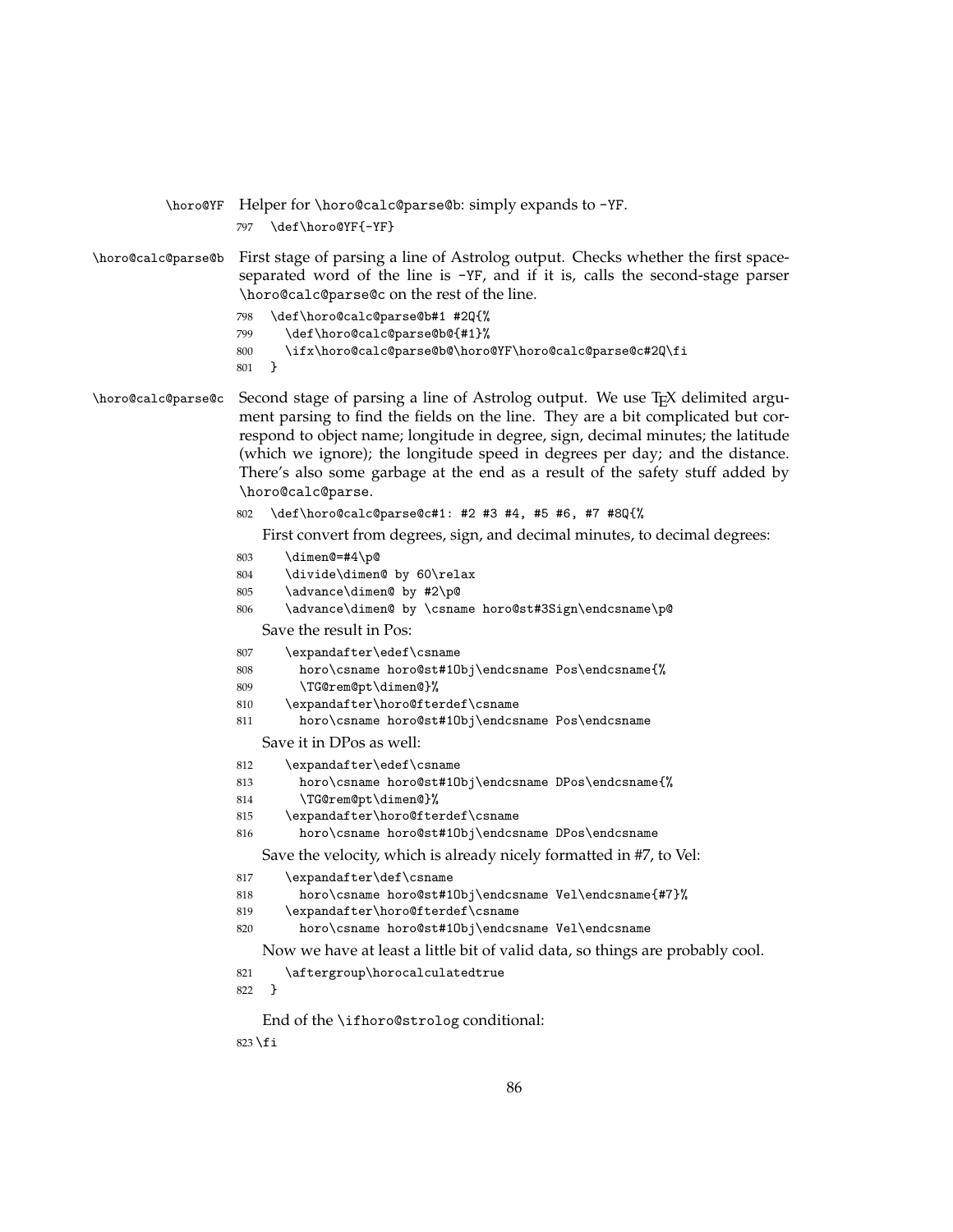## 6. SWISS EPHEMERIS CALCULATION BACK END

The interface to Swiss Ephemeris goes via the swetest command-line program. Unlike Astrolog, which gets invoked once to do all objects, we run swetest once for each object and once more for all cusps.

Although \ifhoro@ppendtmp is only used in the case where swetest is enabled, we have to define it outside the conditional because otherwise T<sub>E</sub>X will see the \fi that closes \ifhoro@ppendtmp as closing something else, with resulting entertaining results.

#### \ifhoro@ppendtmp

824 \newif\ifhoro@ppendtmp\horo@ppendtmpfalse

Then the rest of this section is conditional on the swetest option being enabled.

825 \ifhoro@swetest

**§6.1. Command-line options.—**One of these gets passed to horoscop according to the object currently being calculated. Users who want to add other objects will need to create the corresponding \horo*\object*}SE0pt macros.

- 826 \def\horoSunSEOpt{-p0}
- 827 \def\horoMoonSEOpt{-p1}
- 828 \def\horoMercurySEOpt{-p2}
- 829 \def\horoVenusSEOpt{-p3}
- 830 \def\horoMarsSEOpt{-p4}
- 831 \def\horoJupiterSEOpt{-p5}
- 832 \def\horoSaturnSEOpt{-p6}
- 833 \def\horoUranusSEOpt{-p7}
- 834 \def\horoNeptuneSEOpt{-p8}
- 835 \def\horoPlutoSEOpt{-p9}
- 836 \def\horoChironSEOpt{-pD}
- 837 \def\horoPholusSEOpt{-pE}
- 838 \def\horoCeresSEOpt{-pF} 839 \def\horoPallasSEOpt{-pG}
- 840 \def\horoJunoSEOpt{-pH}
- 841 \def\horoVestaSEOpt{-pI}
- 842 \def\horoMeanNodeSEOpt{-pm}
- 843 \def\horoTrueNodeSEOpt{-pt}
- 844 \def\horoLilithSEOpt{-pA}

These next few are fake options; the Ascendant, MC, ARMC, and Vertex are always calculated, and get their values through special handling instead of the usual calculation mechanism, but if the user includes them in \horoobjects we calculate the position of the Sun (overwritten later) so as not to have trouble with an unknown object having been listed.

- 845 \def\horoAscendantSEOpt{-p0}
- 846 \def\horoMCSEOpt{-p0}
- 847 \def\horoARMCSEOpt{-p0}
- 848 \def\horoVertexSEOpt{-p0}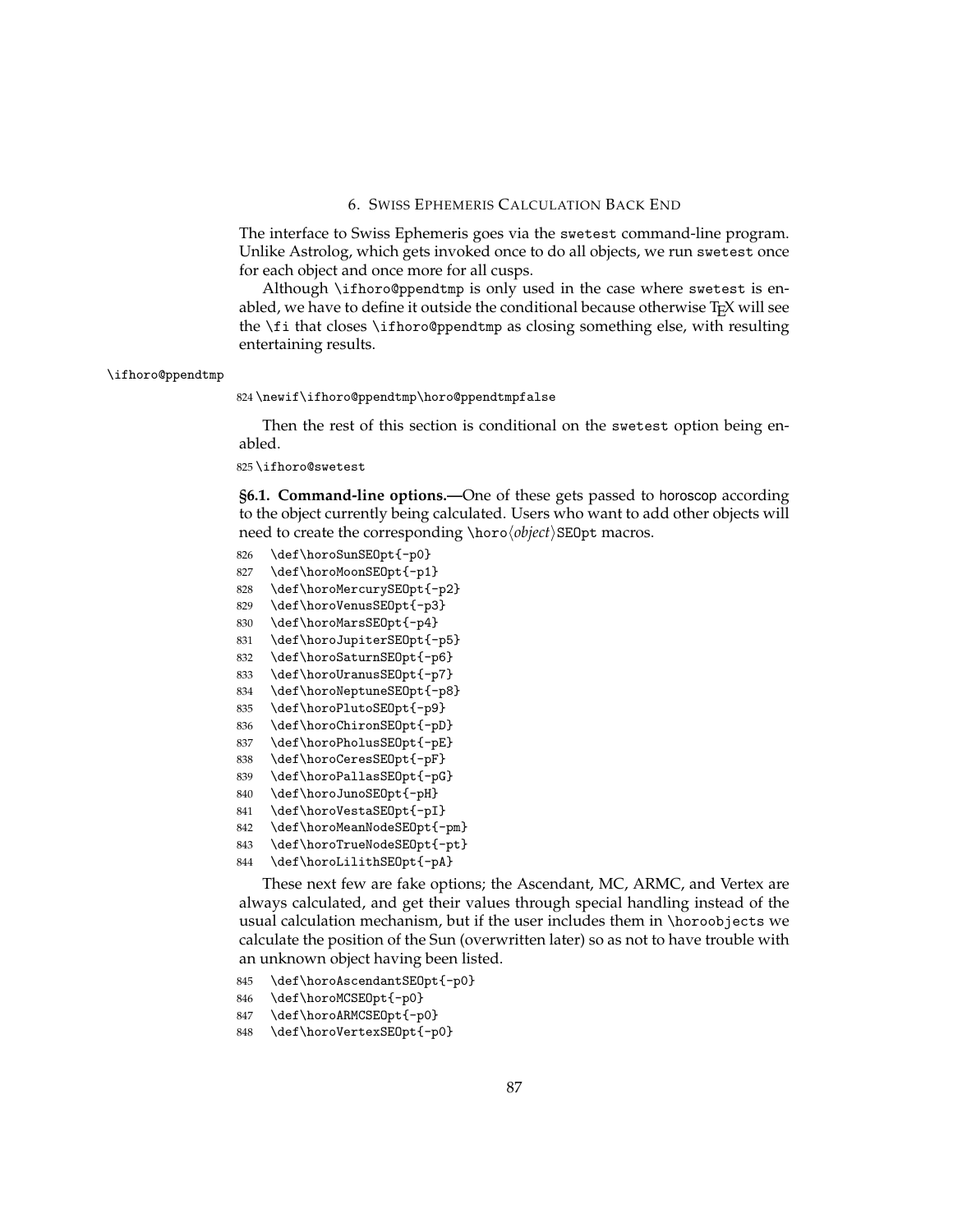# \horosweopt Any extra options can be passed here.

849 \def\horosweopt{}%

**§6.2. House systems.—**Gauquelin sectors aren't included here because they break the basic model of 12 houses; other things would have to change dramatically to use them properly, and it's not clear whether people who want to typeset wheel charts actually want to typeset them with 36 houses at all anyway. Objects called Ascendant, MC, ARMC, and Vertex are always calculated, and may be of interest (to manually add to \horoobjects after the calculation) if using a house system where they don't coincide with house cusps.

- 850 \def\horoAlcabitusHouses{\def\horo@houseletter{b}}
- 851 \def\horoAxialHouses{\def\horo@houseletter{x}}
- 852 \def\horoAzimuthalHouses{\def\horo@houseletter{h}}
- 853 \def\horoCampanusHouses{\def\horo@houseletter{c}}
- 854 \def\horoEqualHouses{\def\horo@houseletter{a}}
- 855 \def\horoKochHouses{\def\horo@houseletter{k}}
- 856 \def\horoKrusinskiHouses{\def\horo@houseletter{U}}
- 857 \def\horoMorinusHouses{\def\horo@houseletter{m}}
- 858 \def\horoPlacidusHouses{\def\horo@houseletter{p}}

```
859 \def\horoPolichPageHouses{\def\horo@houseletter{t}}
```
- 860 \def\horoPorphyryHouses{\def\horo@houseletter{o}}
- 861 \def\horoRegiomontanusHouses{\def\horo@houseletter{r}}
- 862 \def\horoVehlowHouses{\def\horo@houseletter{v}}

**§6.3. Interface stuff.—**Create a new read for the temporary file and save its name.

```
863 \newread\horo@tmpfile
864 \edef\horo@tmpfname{\jobname.hor}
```
\horo@readdata Read a line from the data file; flag a calculation failure if there's nothing to read. The result goes into \horo@data. The line of data is expected to be a decimal number with possible leading or trailing spaces, which we trim off before saving it.

> 865 \def\horo@readdata{% 866 \ifeof\horo@tmpfile 867 \def\horo@data{0.0}% 868 \horocalculatedfalse 869 \else 870 \begingroup 871 \let\do\@makeother\dospecials 872 \read\horo@tmpfile to \horo@data 873 \trimspaces\horo@data 874 \horo@fterdef\horo@data 875 \endgroup 876 \fi 877 }

\horo@readpos Read a line from the data file and put it into Pos and DPos of the specified object.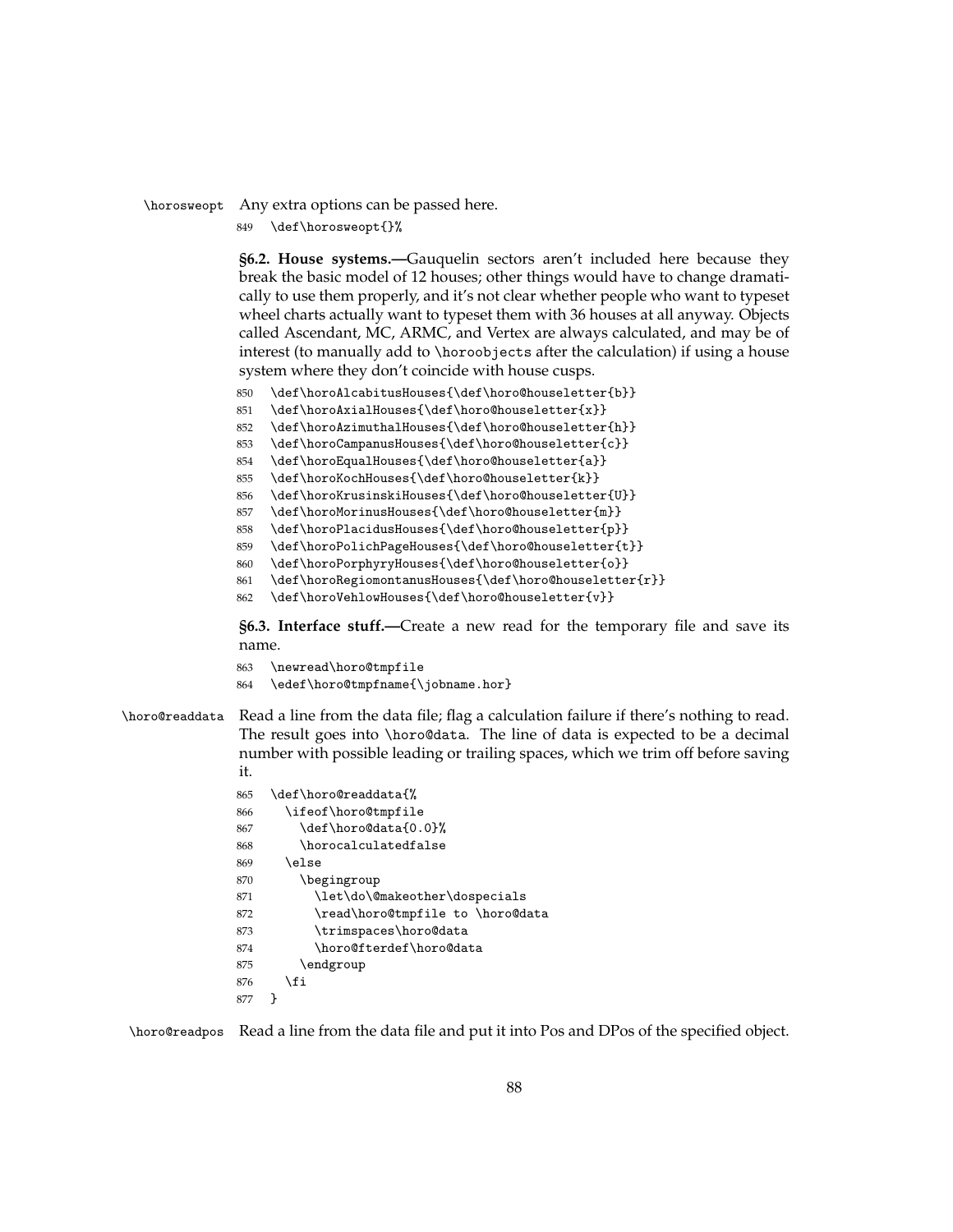```
878 \def\horo@readpos#1{%
                879 \horo@readdata
                880 \expandafter\let\csname horo#1Pos\endcsname\horo@data
                881 \expandafter\let\csname horo#1DPos\endcsname\horo@data
                882 }
\horo@readposvel Read (D)Pos as above, and then also read the Vel of the same object.
                883 \def\horo@readposvel#1{%
                884 \horo@readpos{#1}%
                885 \horo@readdata
                886 \expandafter\let\csname horo#1Vel\endcsname\horo@data
                887 }
   \horoobjects Default object list for Swiss Ephemeris.
                888 \def\horoobjects{Sun,Moon,Mercury,Venus,Mars,Jupiter,Saturn,%
                889 Uranus, Neptune, Pluto, MeanNode, Lilith, %
                890 Chiron,Ceres,Pallas,Juno,Vesta}
                    Placidus houses are default:
                891 \horoPlacidusHouses
                 §6.4. Calculation routines.—
 \horo@calcobj@ Calculate the position or velocity of an object. The second argument is either
                 "s" for position, or "l" for velocity; these are option letters for swetest's format
                 string. The results will go into the temporary file to be read later.
                892 \def\horo@calcobj@#1#2{%
                    Start by opening a prophylactic group:
                893 \begingroup
                    Convert the time of day to hours, minutes, and seconds:
                894 \dimen@\horocalctime\p@\horo@d@dms@
                895 \horo@twodig\horo@d@min\horo@twodig\horo@d@sec
                    Then do a shell escape, filling in all the appropriate options. The formats
                 being used (passed in through #2) are such as to create lines of output containing
                 only decimal numbers, with a few harmless stray spaces before or after.
                    Note the use of \ifhoro@ppendtmp. It starts out false, so only one > is used on
                 the command line and the file gets overwritten.
                896 \immediate\write18{%
                897 swetest -f#2 -head\space
                898 -b\horocalcday.\horocalcmonth.\horocalcyear\space
                899 -ut\horo@d@deg:\horo@d@min:\horo@d@sec\space
                900 \csname horo#1SEOpt\endcsname\space
                901 \horosweopt\space
                902 \ifhoro@egrep| egrep '^[ 0-9.-]+'\space\fi
                903 > > > > > > > > + ifhoro@ppendtmp > + i + space
                904 \horo@tmpfname
```
905 }%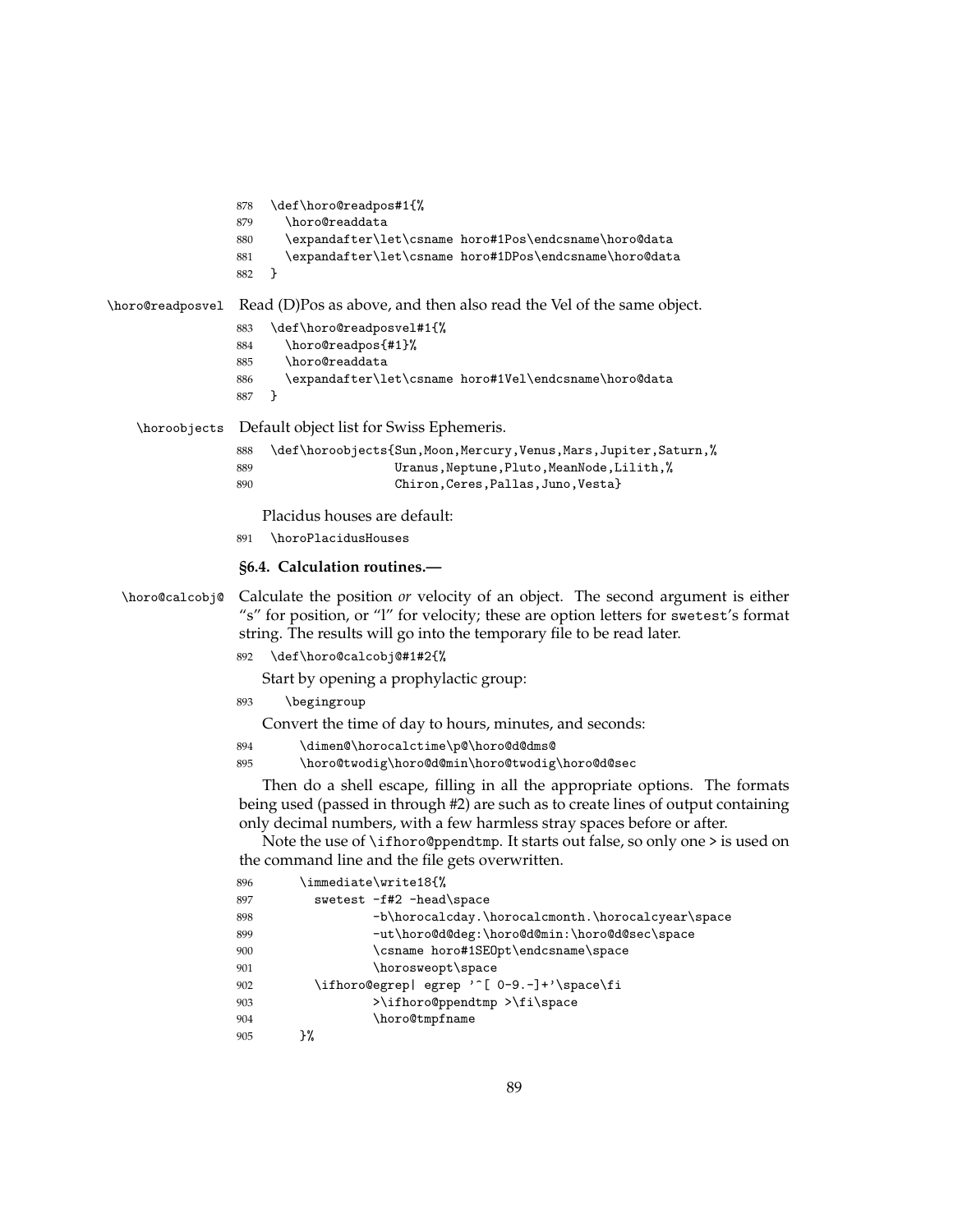But after closing the prophylactic group. . .

906 \endgroup

... we set the flag true so that subsequent calls to swetest will append instead of overwriting.

```
907 \horo@ppendtmptrue
908 }
```
\horo@calcobj Simply invokes \horo@calcobj twice to get both position and velocity.

```
909 \def\horo@calcobj#1{%
910 \horo@calcobj@{#1}{1}%
911 \horo@calcobj@{#1}{s}%
912 }
```
\horocalculate Main calculation macro. This starts by creating an option for cusp calculation, as if "Cusps" was the name of a legitimate object. It sets \horo@ppendtmpfalse to force the temporary file to be overwritten, and \horocalculatedtrue (to be possibly turned off if there is trouble reading the results). Then it uses a \horoforeach to call \horo@calcobj to get position and speed for all the regular objects. The internal function \horo@calcobj@ is called as if it were going to compute the position of the Cusps object, but that actually writes 16 numbers to the temporary file.

```
913 \def\horocalculate{%
914 \edef\horoCuspsSEOpt{-house\horocalclon,\horocalclat,%
915 \horo@houseletter\space-p}%
916 \horo@ppendtmpfalse
917 \horocalculatedtrue
918 \horoforeach{\horoobjects}{\horo@calcobj}%
919 \horo@calcobj@{Cusps}{l}%
```
Now with all the data in the temporary file, we read it in. Open the file, read position and velocity for all the regular objects, and then read the cusps (12 of them) and other things added by swetest (4 of those) with another loop.

```
920 \openin\horo@tmpfile=\horo@tmpfname\relax
921 \horoforeach{\horoobjects}{\horo@readposvel}%
922 \horoforeach{\horocusps,Ascendant,MC,ARMC,Vertex}{\horo@readpos}%
923 \closein\horo@tmpfile\relax
924 }
```
End the \ifhoro@swetest conditional:

 $925$  \fi

## 7. LOW-LEVEL CHART GRAPHICS

These macros are a grab bag of utilities for drawing bits and pieces of wheel charts, used by the higher-level routines to actually draw complete charts.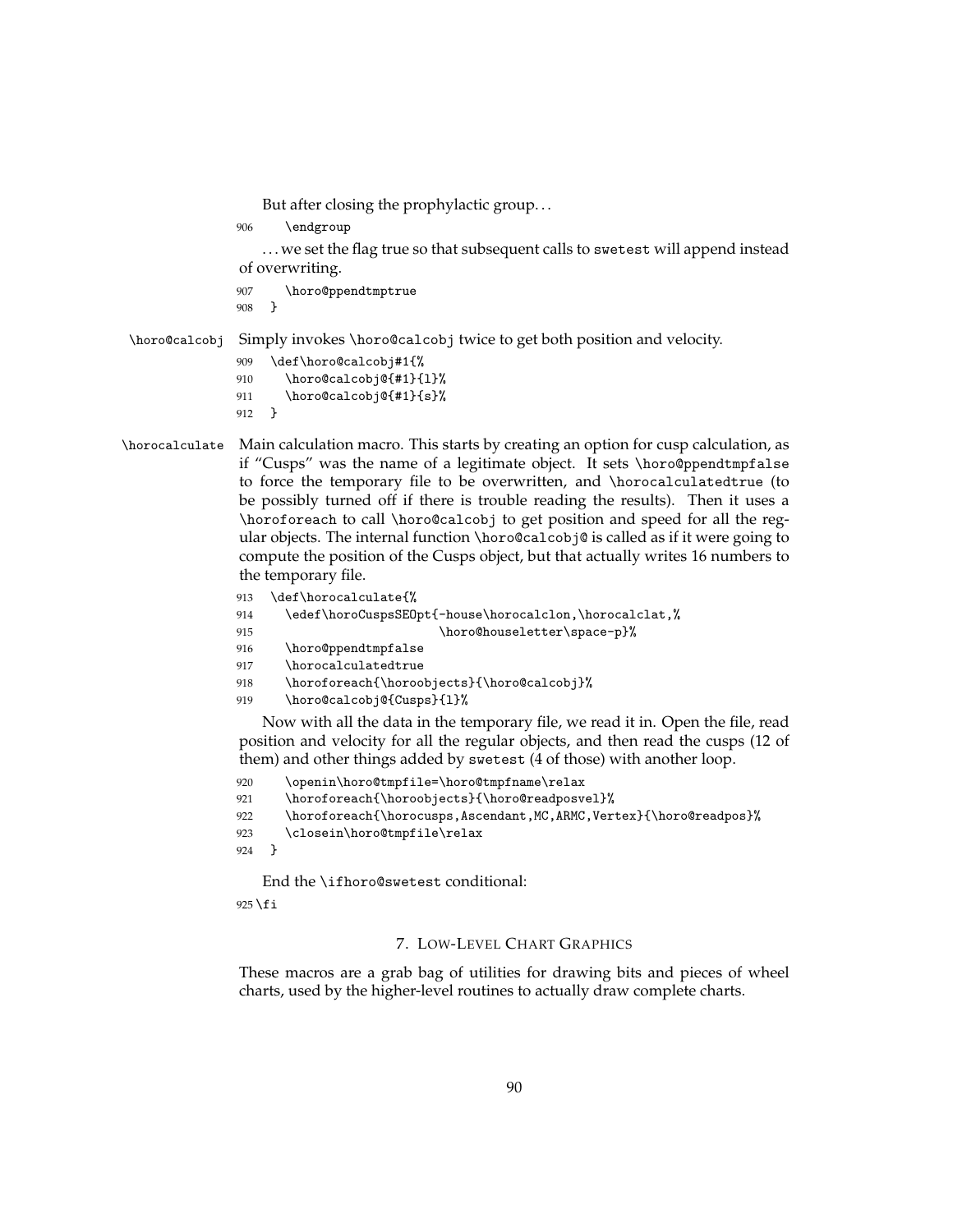#### **§7.1. Configuration stuff.—**

- \ifhorodrawcusps Setting for whether cusps should be drawn in ready-made wheel charts. The reason the user might not want that would be if they're trying to make do without a birth time. It has to be declared in this unconditional context for parsing reasons. 926 \newif\ifhorodrawcusps\horodrawcuspstrue
- \ifhoroboldangles Similar setting for whether angular-house cusps should be drawn extra bold. A user who really doesn't want cusps must turn off all of \ifhorodrawcusps, \ifhoroboldangles, and \ifhoroanglearrows, as well as (probably) internal house labels; that is to allow drawing of angular cusps and not other cusps, should the user want such a thing.

927 \newif\ifhoroboldangles\horoboldanglestrue

\ifhoroanglearrows Setting for whether to draw angular house cusps as arrows instead of regular lines.

928 \newif\ifhoroanglearrows\horoanglearrowstrue

Now we can enter a conditional on wheel charts not being disabled by package option.

929 \ifhoro@wheels

\horounitlength This determines the size of the horoscope environment, which is 100 unit-lengths square. The default value is a little less than 1/100 of \textwidth because we're going to want to put things with their centres on a circle of diameter 100, and the things may actually spill a little outside the circle. Exact value determined by trial and error, and depending on the user's application may need to be changed significantly.

```
930 \newlength{\horounitlength}
931 \setlength{\horounitlength}{0.00952\textwidth}
```
\horoanglecuspwidth Line width to use in drawing angular cusps when \horoboldangles is turned on. 932 \newlength{\horoanglecuspwidth} 933 \setlength{\horoanglecuspwidth}{1.44pt}

# **§7.2. Horoscope environment and chart labels.—**

```
horoscope This is the basic environment in which we'll draw charts. It's just a picture of
           size 100 \times 100 units with the origin in the middle.
           934 \newenvironment{horoscope}{%
           935 \setlength{\unitlength}{\horounitlength}%
           936 \begin{picture}(100,100)(-50,-50)%
           937 }{%
```
938 \end{picture}%

939 }

We also have macros to be used inside a horoscope to typeset notes for the whole chart at the centre or any of the four corners of the chart, in what might otherwise be wasted space.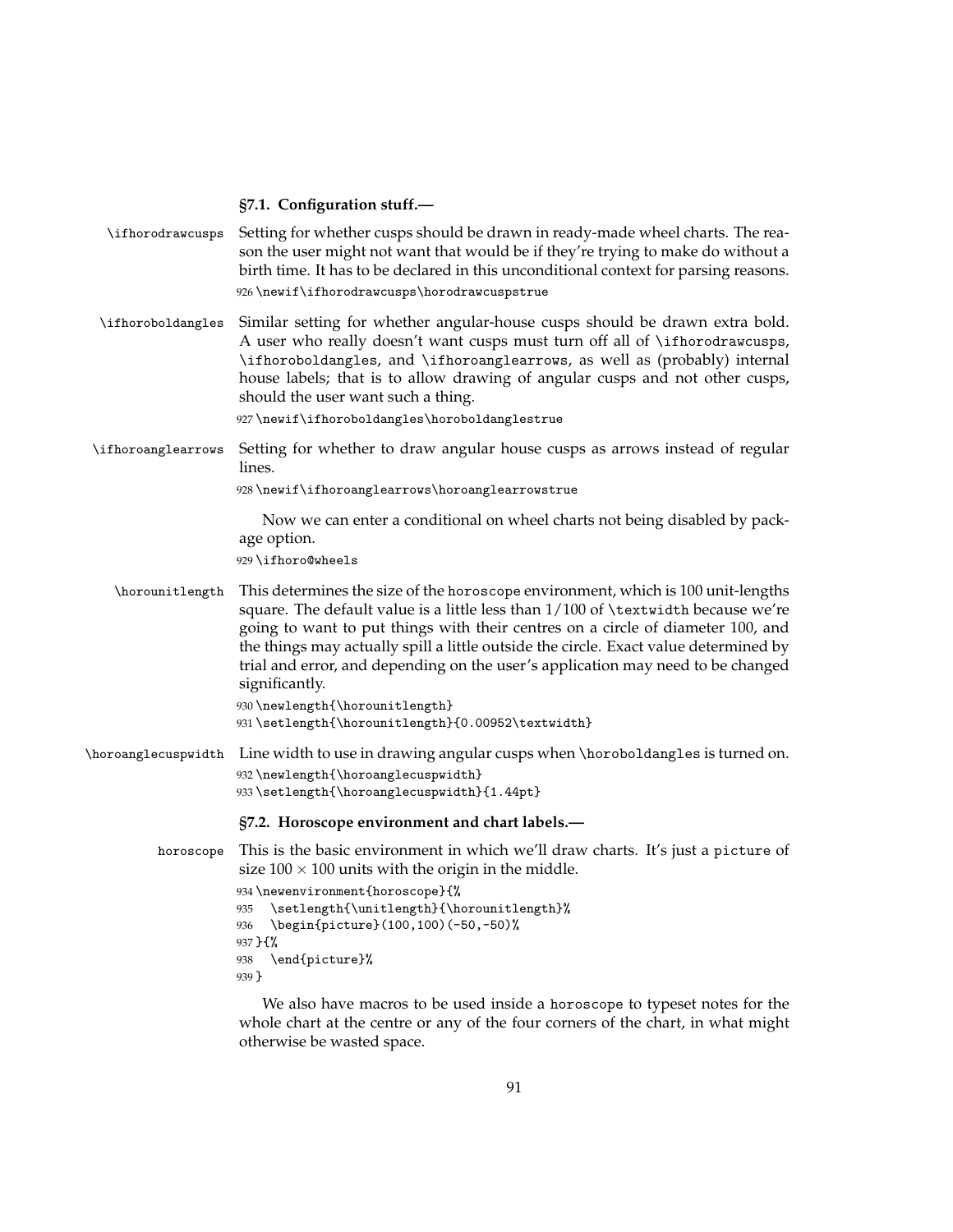#### \horoCnote

```
940 \newcommand{\horoCnote}[1]{%
941 \put(0,0){\makebox(0,0){\parbox{75\unitlength}{\centering #1}}}%
942 }
```
#### \horoULnote

```
943 \newcommand{\horoULnote}[1]{%
944 \put(-50,50){\makebox(40,0)[t]{\parbox[t]{40\unitlength}{\raggedright #1}}}%
945 }
```
#### \horoURnote

```
946 \newcommand{\horoURnote}[1]{%
947 \put(10,50){\makebox(40,0)[t]{\parbox[t]{40\unitlength}{\raggedleft #1}}}%
948 }
```
#### \horoLLnote

```
949 \newcommand{\horoLLnote}[1]{%
950 \put(-50,-50){\makebox(40,0)[b]{\parbox[t]{40\unitlength}{\raggedright #1}}}%
951 }
```
# \horoLRnote

```
952 \newcommand{\horoLRnote}[1]{%
953 \put(10,-50){\makebox(40,0)[b]{\parbox[t]{40\unitlength}{\raggedleft #1}}}%
954 }
```

```
§7.3. Scratch dimension registers.—We define our own aliases for eight dimen-
sion registers. LATEX or other packages probably use these same registers, but we
always use them within a group in such a way as to not conflict.
```

```
955 \dimendef\horo@dim@x=1\relax
956 \dimendef\horo@dim@y=2\relax
957 \dimendef\horo@dim@xa=3\relax
958 \dimendef\horo@dim@ya=4\relax
959 \dimendef\horo@dim@xb=5\relax
960 \dimendef\horo@dim@yb=6\relax
961 \dimendef\horo@dim@xc=7\relax
962 \dimendef\horo@dim@yc=8\relax
```
**§7.4. Polar-coordinate puts.—**These are the simplest graphics operations in polar coordinates: putting an arbitrary graphics object at a polar-coordinate location in a picture environment, drawing a radial (constant-*θ*) line segment, or drawing a line segment between two arbitrary points. These are designed for internal use and may expand arguments in a less than friendly way, so although they work well for our higher-level macros they perhaps should not be used incautiously.

 $\hbar$ oro@putpolar Arguments are *r*,  $\theta$ , and the object to be  $\hbar$  at those coordinates. The centre of the object goes at the specified coordinates. Implementation is straightforward: we just expand and save the polar coordinates to temporary macros, run \horo@polarconvert to convert to Cartesian, and then do a \put.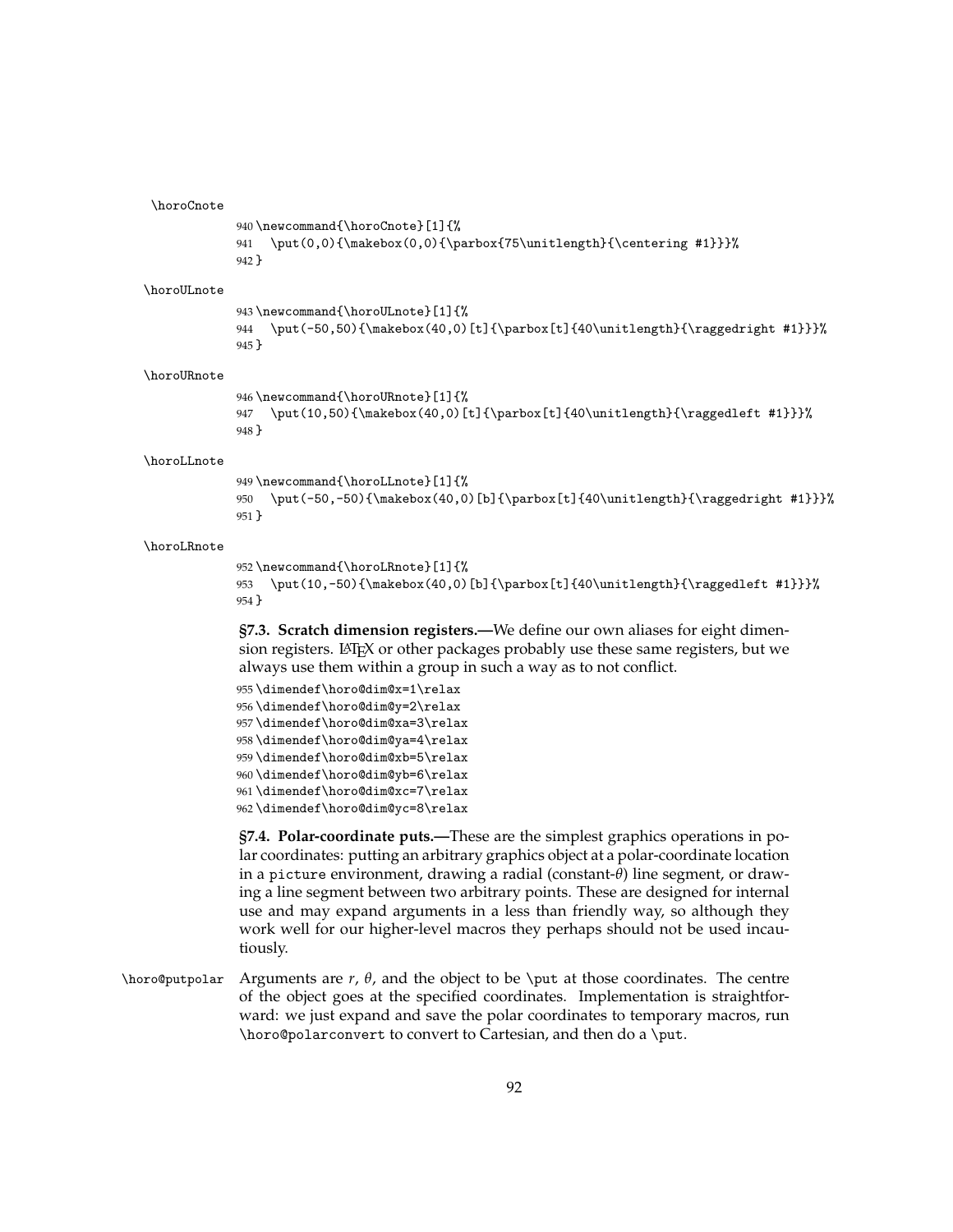```
963 \def\horo@putpolar#1#2#3{%
964 \begingroup
965 \edef\p@one{#1}\edef\p@two{#2}%
966 \horo@polarconvert\p@one\p@two\horo@dim@x\horo@dim@y
967 \put(\TG@rem@pt\horo@dim@x,\TG@rem@pt\horo@dim@y){\makebox(0,0){#3}}%
968 \endgroup
969 }
```

```
\horoputradial Draw a radial; that is, a line segment at a constant θ coordinate. Arguments are
                 the inner radius, the length, and θ. Implementation is straightforward. One small
                 gotcha is that instead of adding the inner radius and length to get the outer ra-
                 dius, we treat (length, θ) as a vector and do the addition on the Cartesian side,
                 because that saves some shuffling between macro definitions and dimension reg-
                 isters.
```
\def\horoputradial#1#2#3{%

```
971 \begingroup
```

```
972 \edef\p@one{#1}\edef\p@two{#2}\edef\p@three{#3}%
```
- \horo@polarconvert\p@one\p@three\horo@dim@xa\horo@dim@ya
- \horo@polarconvert\p@two\p@three\horo@dim@xb\horo@dim@yb
- \advance\horo@dim@xb by\horo@dim@xa
- \advance\horo@dim@yb by\horo@dim@ya
- \Line(\TG@rem@pt\horo@dim@xa,\TG@rem@pt\horo@dim@ya)%
- (\TG@rem@pt\horo@dim@xb,\TG@rem@pt\horo@dim@yb)%
- \endgroup
- }
- \horoputline This is the more general line-segment primitive: it takes two (*r*, *θ*) pairs and draws a line between them.

```
981 \def\horoputline#1#2#3#4{%
982 \begingroup
983 \edef\p@one{#1}\edef\p@two{#2}\edef\p@three{#3}\edef\p@four{#4}%
984 \horo@polarconvert\p@one\p@two\horo@dim@xa\horo@dim@ya
985 \horo@polarconvert\p@three\p@four\horo@dim@xb\horo@dim@yb
986 \Line(\TG@rem@pt\horo@dim@xa,\TG@rem@pt\horo@dim@ya)%
987 (\TG@rem@pt\horo@dim@xb,\TG@rem@pt\horo@dim@yb)%
988 \endgroup
989 }
```
**§7.5. Arrowheads.—Although LATEX can draw arrows (which it calls "vectors"),** the implementation has annoying limitations that make it unsuitable for use in horoscop's charts. Here we define our own arrowhead-drawing routine, with a different set of annoying limitations.

\horoputarrowhead Draw an arrowhead with its tip at (*r* = #1, *θ* = #2), pointing outward from the origin. The arrowhead is an appropriately scaled and rotated version of the nonconvex polygon with Cartesian vertex coordinates  $(0, 1)$ ,  $(1, 0)$ ,  $(0, -1)$ ,  $(3, 0)$ . The #3 argument is equal to the unit length of that coordinate system, measured in horoscope length units.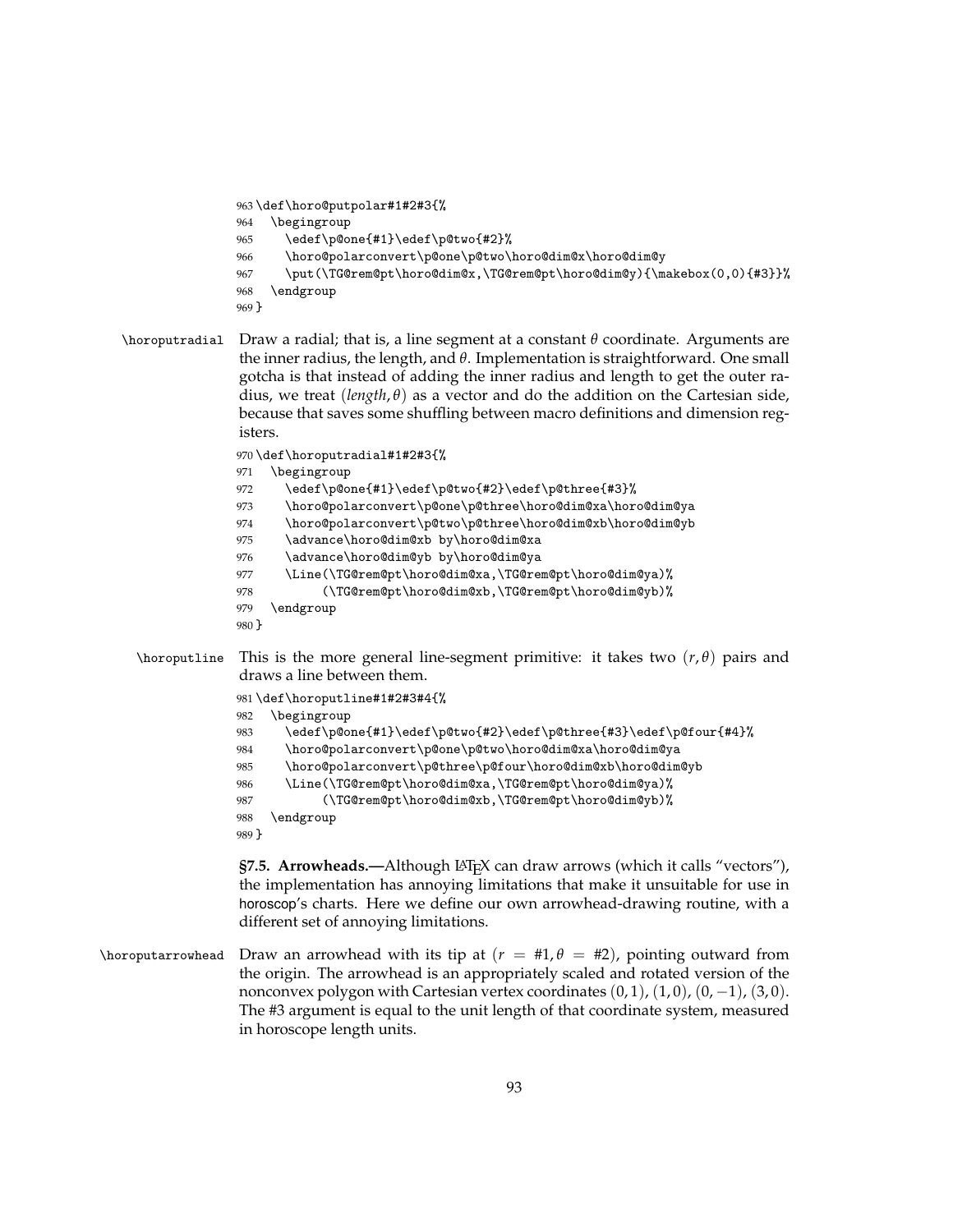Implementation starts by opening a group and saving the arguments in macros.

\def\horoputarrowhead#1#2#3{%

\begingroup

\edef\horo@pa@r{#1}\edef\horo@pa@th{#2}%

\edef\horo@pa@sc@le{#3}%

Convert tip coordinates to Cartesian.

\horo@polarconvert\horo@pa@r\horo@pa@th\horo@dim@x\horo@dim@y

Compute a vector in the direction of the tip, used for offsetting its coordinates to find the coordinates of the other vertices. This vector corresponds to a unit vector in the  $+X$  direction of the coordinate system mentioned above.

\horo@polarconvert\horo@pa@sc@le\horo@pa@th\horo@dim@xa\horo@dim@ya

Compute the Cartesian coordinates of the two vertices on either side; each is 3 units back from the tip in the −*X* direction and ±1 unit off to the side.

```
996 \horo@dim@xb=\horo@dim@x\relax\horo@dim@yb=\horo@dim@y\relax
```

```
997 \advance\horo@dim@xb by-3\horo@dim@xa\relax
```
\advance\horo@dim@yb by-3\horo@dim@ya\relax

\advance\horo@dim@xb by-\horo@dim@ya\relax

\advance\horo@dim@yb by\horo@dim@xa\relax

\horo@dim@xc=\horo@dim@x\relax\horo@dim@yc=\horo@dim@y\relax

1002 \advance\horo@dim@xc by-3\horo@dim@xa\relax

\advance\horo@dim@yc by-3\horo@dim@ya\relax

\advance\horo@dim@xc by\horo@dim@ya\relax

\advance\horo@dim@yc by-\horo@dim@xa\relax

Compute the Cartesian coordinates of the final vertex, at the back of the arrowhead. The sequencing is careful because of not wanting to use an extra pair of registers; the @xa series used to hold the offset vector and will now hold the vertex coordinates.

```
1006 \multiply\horo@dim@xa by-2\relax\multiply\horo@dim@ya by-2\relax
```

```
1007 \advance\horo@dim@xa by\horo@dim@x\relax
```
\advance\horo@dim@ya by\horo@dim@y\relax

Plot the arrowhead, using pict2e's \polygon\* macro.

```
1009 \polygon*%
```

```
1010 (\TG@rem@pt\horo@dim@x,\TG@rem@pt\horo@dim@y)%
1011 (\TG@rem@pt\horo@dim@xb,\TG@rem@pt\horo@dim@yb)%
1012 (\TG@rem@pt\horo@dim@xa,\TG@rem@pt\horo@dim@ya)%
1013 (\TG@rem@pt\horo@dim@xc,\TG@rem@pt\horo@dim@yc)%
1014 (\TG@rem@pt\horo@dim@x,\TG@rem@pt\horo@dim@y)%
1015 \endgroup
1016 }
```
**§7.6. Polar-coordinate curves.—**Some chart types need to draw curves that are neither radial line segments nor origin-centric circular arcs. For that matter, they need origin-centric circular arcs, which are non-trivial. The curves defined here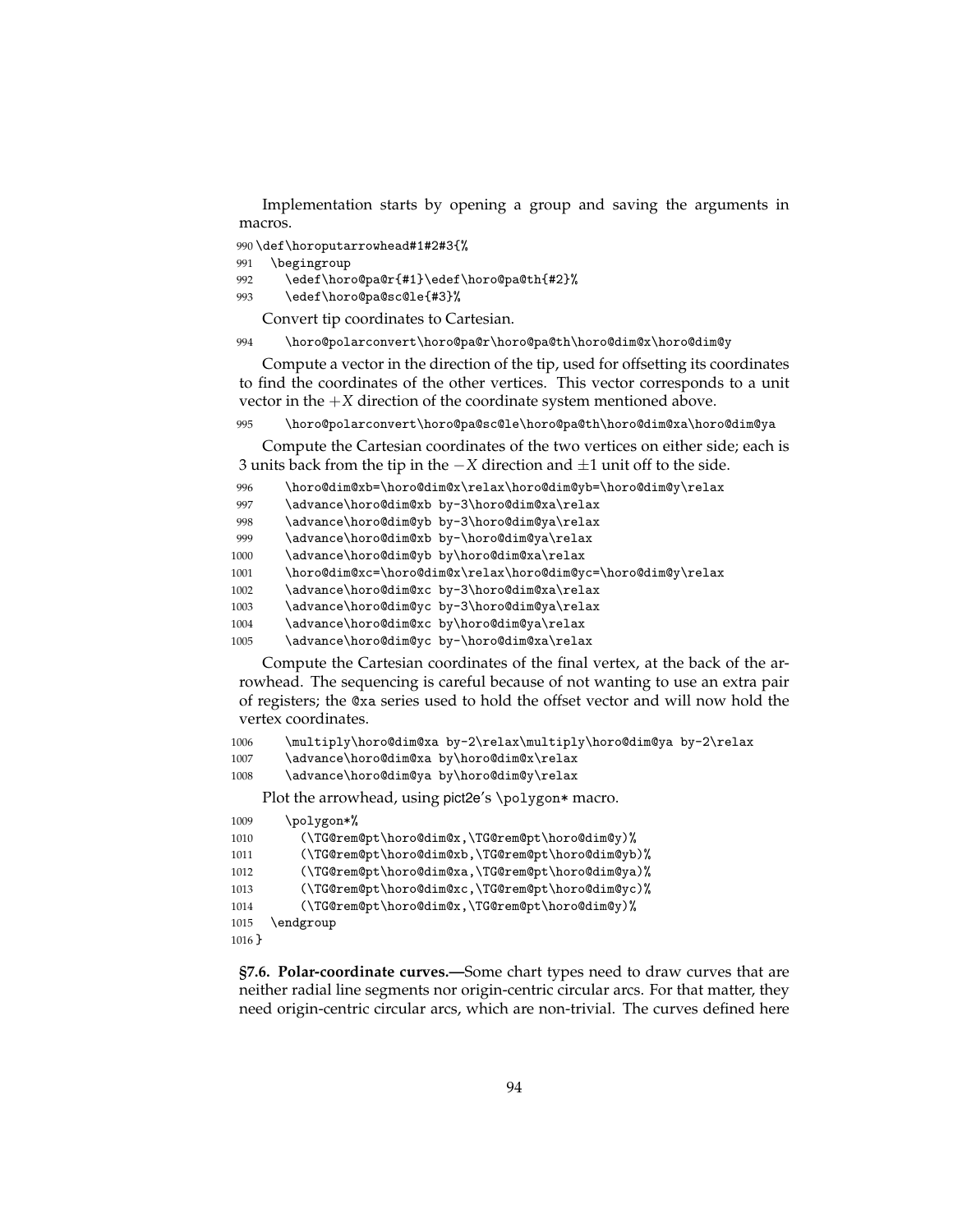are cubic Bézier splines with two endpoints specified in polar coordinates and two control points both set to the value of this vector formula:

$$
\mathbf{c} = 2\mathbf{m} - \frac{1}{2}(\mathbf{a} + \mathbf{b})
$$

where **c** is the control point, **a** and **b** are the endpoints, and **m** is their *polar* midpoint: the point whose *r* coordinate is the average of the *r* coordinates of **a** and **b**, and whose *θ* coordinate is midway between theirs, going the shorter direction around the circle.

This formula was derived by educated trial and error. If the endpoints happen to have the same *r*, it is a reasonable approximation of the origin-centric arc as long as they're within about  $30°$  of each other, and it looks halfway acceptable even at larger distances. Interesting special effects are obtained if the *r* values do not match.

 $\hbar$ oroputcurve Draw a smooth curve connecting ( $r = #1, \theta = #2$ ) to ( $r = #3, \theta = #4$ ). Implementation starts by opening a group and saving all the arguments in macros.

1017 \def\horoputcurve#1#2#3#4{%

- 1018 \begingroup
- 1019 \edef\horo@pc@r@ne{#1}\edef\horo@pc@th@ne{#2}%
- 1020 \edef\horo@pc@rtw@{#3}\edef\horo@pc@thtw@{#4}%

Both *θ* coordinates are subjected to \horo@chartrotate.

- 1021 \dimen@=\horo@pc@th@ne\p@\relax\horo@chartrotate
- 1022 \edef\horo@pc@th@ne{\TG@rem@pt\dimen@}%
- 1023 \dimen@=\horo@pc@thtw@\p@\relax\horo@chartrotate
- 1024 \edef\horo@pc@thtw@{\TG@rem@pt\dimen@}%

Convert first endpoint to Cartesian.

- 1025 \horo@polarconvert\horo@pc@r@ne\horo@pc@th@ne\horo@dim@xa\horo@dim@ya Convert second endpoint to Cartesian.
- 1026 \horo@polarconvert\horo@pc@rtw@\horo@pc@thtw@\horo@dim@xb\horo@dim@yb

Compute the polar-coordinate midpoint. Radius is simple average, but angle must go through \horo@midpoint to handle cases like wrapping around 360◦ .

- 1027 \dimen@=\horo@pc@r@ne\p@\relax
- 1028 \advance\dimen@ by\horo@pc@rtw@\p@\relax
- 1029 \divide\dimen@ by2\relax
- 1030 \edef\horo@pc@rmid{\TG@rem@pt\dimen@}%
- 1031 \horo@midpoint\horo@pc@th@ne\horo@pc@thtw@
- 1032 \edef\horo@pc@thmid{\TG@rem@pt\dimen@}%

Convert midpoint to Cartesian.

#### 1033 \horo@polarconvert\horo@pc@rmid\horo@pc@thmid\horo@dim@x\horo@dim@y

Compute the control point, which basically means moving the control point away from the polar midpoint by an amount equal to and opposite from the difference between it and the Cartesian midpoint. Recall that epic's spline curves are based on the Chaikin technique of cutting corners off a polyline until it looks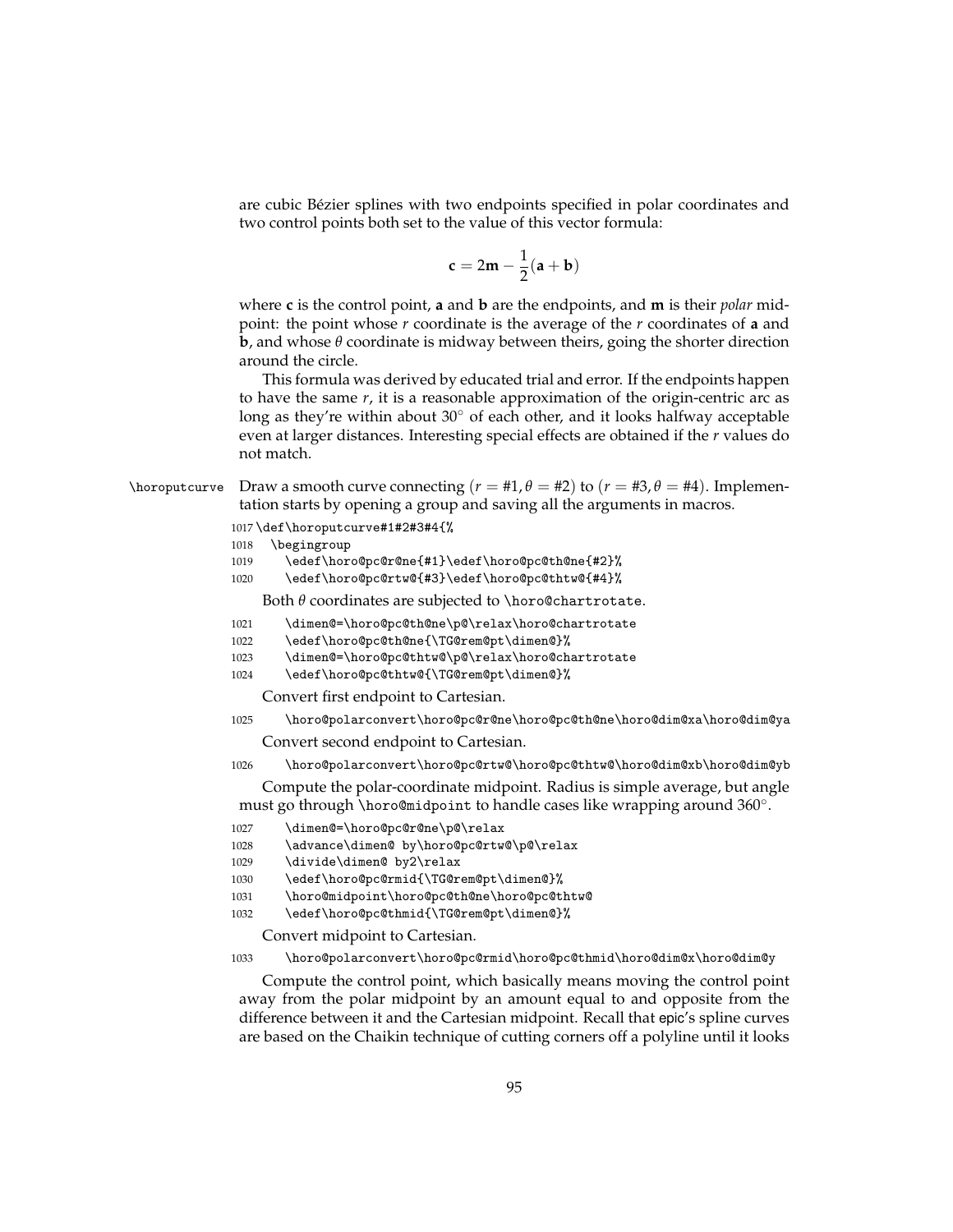like a smooth curve. With the switch to pict2e we are no longer using classic  $L^2F$ <sub>F</sub>X splines, but the underlying concept of a cubic spline should remain the same. The initial polyline looks like two sides of a triangle, with the remaining side being the segment directly connecting the two endpoints. If we place the control point *twice* as far away from that direct segment as the polar midpoint would be, then after we're finished cutting corners the middle of the remaining curve should end up pretty close to half its original (control point) distance from the Cartesian midpoint, and *the same distance* as the polar midpoint would be—thus passing through the polar midpoint. We want it to pass through the polar midpoint at least in the important special case of drawing an origin-centred arc. That's the education behind the educated guess of the control point formula. In actual fact it doesn't work perfectly because the cut ratio isn't right, but the result looks good anyway.

```
1034 \multiply\horo@dim@x by -4\relax
1035 \advance\horo@dim@x by \horo@dim@xa\relax
1036 \advance\horo@dim@x by \horo@dim@xb\relax
1037 \divide\horo@dim@x by -2\relax
1038 \multiply\horo@dim@y by -4\relax
1039 \advance\horo@dim@y by \horo@dim@ya\relax
1040 \advance\horo@dim@y by \horo@dim@yb\relax
1041 \divide\horo@dim@y by -2\relax
```
With all the relevant coordinates computed, plot the actual curve and end.

```
1042 \cbezier(\TG@rem@pt\horo@dim@xa,\TG@rem@pt\horo@dim@ya)%
1043 (\TG@rem@pt\horo@dim@x,\TG@rem@pt\horo@dim@y)%
1044 (\TG@rem@pt\horo@dim@x,\TG@rem@pt\horo@dim@y)%
1045 (\TG@rem@pt\horo@dim@xb,\TG@rem@pt\horo@dim@yb)%
1046 \endgroup
```

```
1047 }
```
\horoconncurve This is the most common case of using \horoputcurve: drawing a little connector to show the relationship between an object label (plotted at the object's DPos) and a radial that shows the object's real location (plotted at Pos). It draws a curve from radius #1 and the Pos of object #3, to radius #2 and the DPos of object #3. Object name last to make it easy to call inside a \horoforeach.

> \def\horoconncurve#1#2#3{% \horoputcurve{#1}{\csname horo#3Pos\endcsname}%  $\{\#2\}\{\cosh \theta \bmod 3DP \osch \theta\}$ 1051 }

**§7.7. Locating objects.—**These two simple macros are used to find where a given object should be plotted, which is a frequent operation in the ready-made wheels.

\horo@getobjdpos Gets the object's DPos and rotates it into chart coordinates.

```
1052 \def\horo@getobjdpos#1{%
1053 \dimen@\csname horo#1DPos\endcsname\p@
1054 \horo@chartrotate
1055 }
```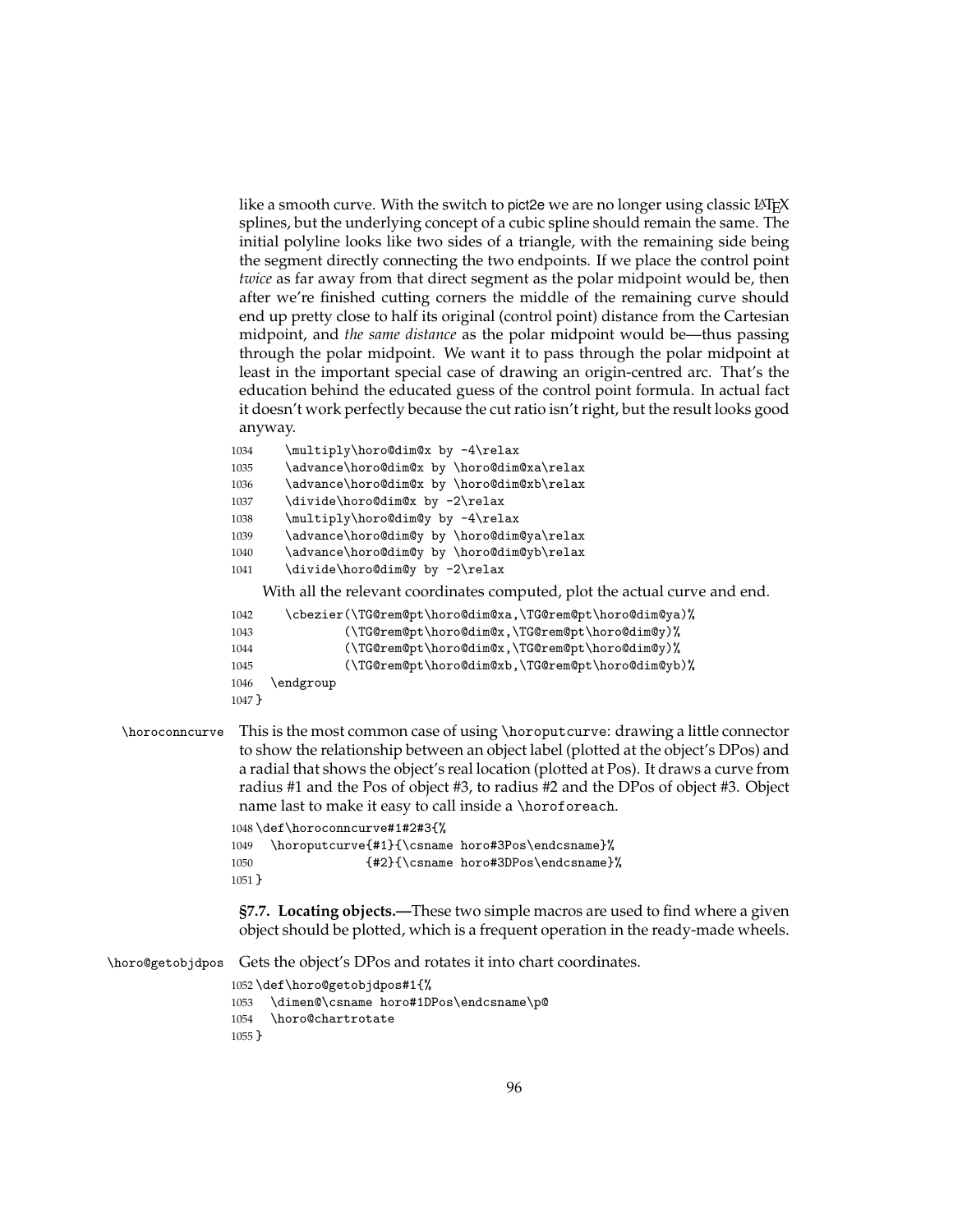```
\horo@getobjsdms Gets the object's Pos (not DPos) and converts it into SDMS, which is what you
                   want if you're going to print a label saying where the object is in the sky. Then
                   also gets the DPos so you know where to print the label, which might be different
                   from the actual sky location if the object has been adjusted.
```
1056 \def\horo@getobjsdms#1{% 1057 \expandafter\dimen@\csname horo#1Pos\endcsname\p@

```
1058 \horo@d@sdms
```

```
1059 \horo@getobjdpos{#1}%
```
1060 }

**§7.8. Cusps, ticks, and sign keys.—**These display some landmark kinds of things that people like to have in charts. Cusps are just lines radiating out from the centre at locations determined by the chart data. Ticks are similar radial lines that occur at regular intervals to create a sort of angular ruler around the circle, allowing visual measurement of angles. A sign key shows the locations of the Zodiac signs; it's simply the twelve sign symbols arranged regularly around a circle. In this subsection we also describe cusp labels, which show the degree, sign, and minute of a house cusp (or, concievably, something else) written around the circle at a constant radius.

\horo@pr Helper for \horoputradials: draw a radial at the DPos of object #3.

```
1061 \def\horo@pr#1#2#3{%
1062 \horo@getobjdpos{#3}%
1063 \horoputradial{#1}{#2}{\TG@rem@pt\dimen@}%
1064 }
```
\horoputradials Iterate through a list of objects drawing radials for each. Normally you'd use this to draw the radial lines separating houses. 1065 \def\horoputradials#1#2#3{%

```
1066 \horoforeach{#1}{\horo@pr{#2}{#3}}%
1067 }
```
\horo@pt Helper for \horoputticks. Puts one tick, advances \dimen@, and then tailrecurses until we've gone around the whole circle.

```
1068 \def\horo@pt{%
```

```
1069 \ifdim\dimen@<360\p@
1070 {\horo@chartrotate
1071 \horoputradial{\horo@pta}{\horo@ptb}{\TG@rem@pt\dimen@}}%
1072 \advance\dimen@ by \horo@ptc\p@
1073 \expandafter\horo@pt
1074 \fi
1075 }
```
\horoputticks Repeats \putradial{#1}{#2} every #3 degrees around the circle to create a regular pattern. Implementation saves all the arguments into macros, sets \dimen@ to zero, and calls \horo@pt to do the actual plotting.

1076 \def\horoputticks#1#2#3{%

```
1077 \begingroup
```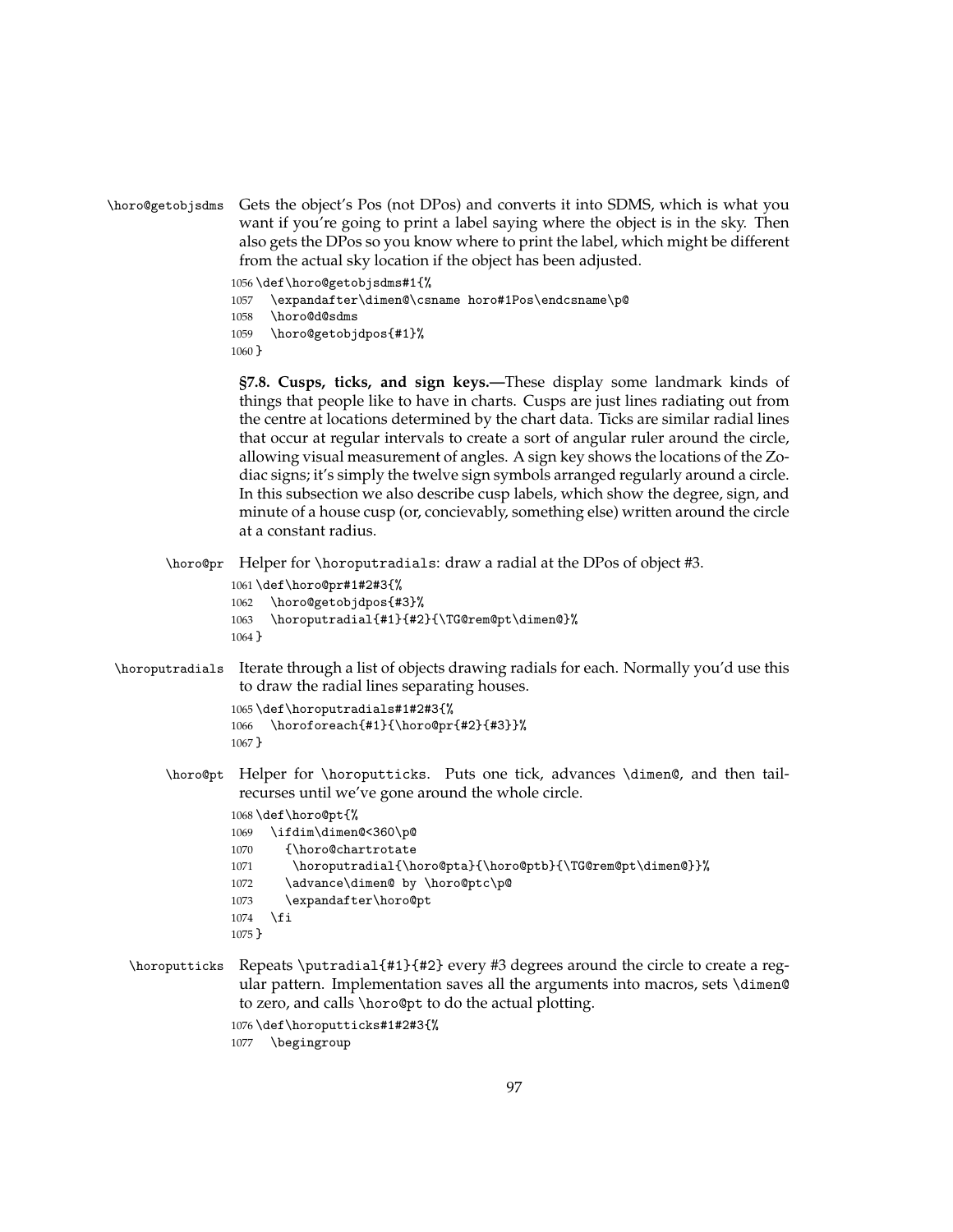```
1078 \edef\horo@pta{#1}\edef\horo@ptb{#2}\edef\horo@ptc{#3}%
               1079 \dimen@=\z@
               1080 \horo@pt
               1081 \endgroup
               1082 }
      \horo@pa Helper for \horoputarrows: draw an arrow, pointing outward, at the DPos of
                object #3.
               1083 \def\horo@pa#1#2#3{%
               1084 \horo@getobjdpos{#3}%
               1085 \horoputarrowhead{#1}{\TG@rem@pt\dimen@}{#2}%
               1086 }
\horoputarrows Iterate through a list of objects drawing arrows for each. Normally you'd use this
                to draw the arrowheads for angular house cusps.
               1087 \def\horoputarrows#1#2#3{%
               1088 \horoforeach{#1}{\horo@pa{#2}{#3}}%
               1089 }
      \horo@psk Helper for \horoputsignkey. This is another tail-recursive loop with \count0 as
                9</sup> For each sign we calculate the \theta coordinate
                (of the middle of the sign, the 15◦ mark) and print the appropriate Zodiac symbol
                at that angle and the chosen radius.
               1090 \def\horo@psk{
               1091 \ifnum\count0<12\relax
               1092 \dimen@=30pt\relax
               1093 \dimen@\count0\dimen@\relax
               1094 \advance\dimen@ by 15pt\relax
               1095 \horo@chartrotate
               1096 \advance\count0 by 1%
               1097 \horo@putpolar{\horo@radius}{\TG@rem@pt\dimen@}%
               1098 {\Delta c{\theta\}}1099 \expandafter\horo@psk
               1100 \fi
               1101 }
\horoputsignkey Driver for plotting a sign key. It just saves the argument, sets the loop counter to
                zero, and invokes \horo@psk.
               1102 \def\horoputsignkey#1{%
```
 \begingroup \def\horo@radius{#1}% 1105 \count0=0\relax \horo@psk \endgroup }

<span id="page-97-0"></span>Well, it's one louder, isn't it?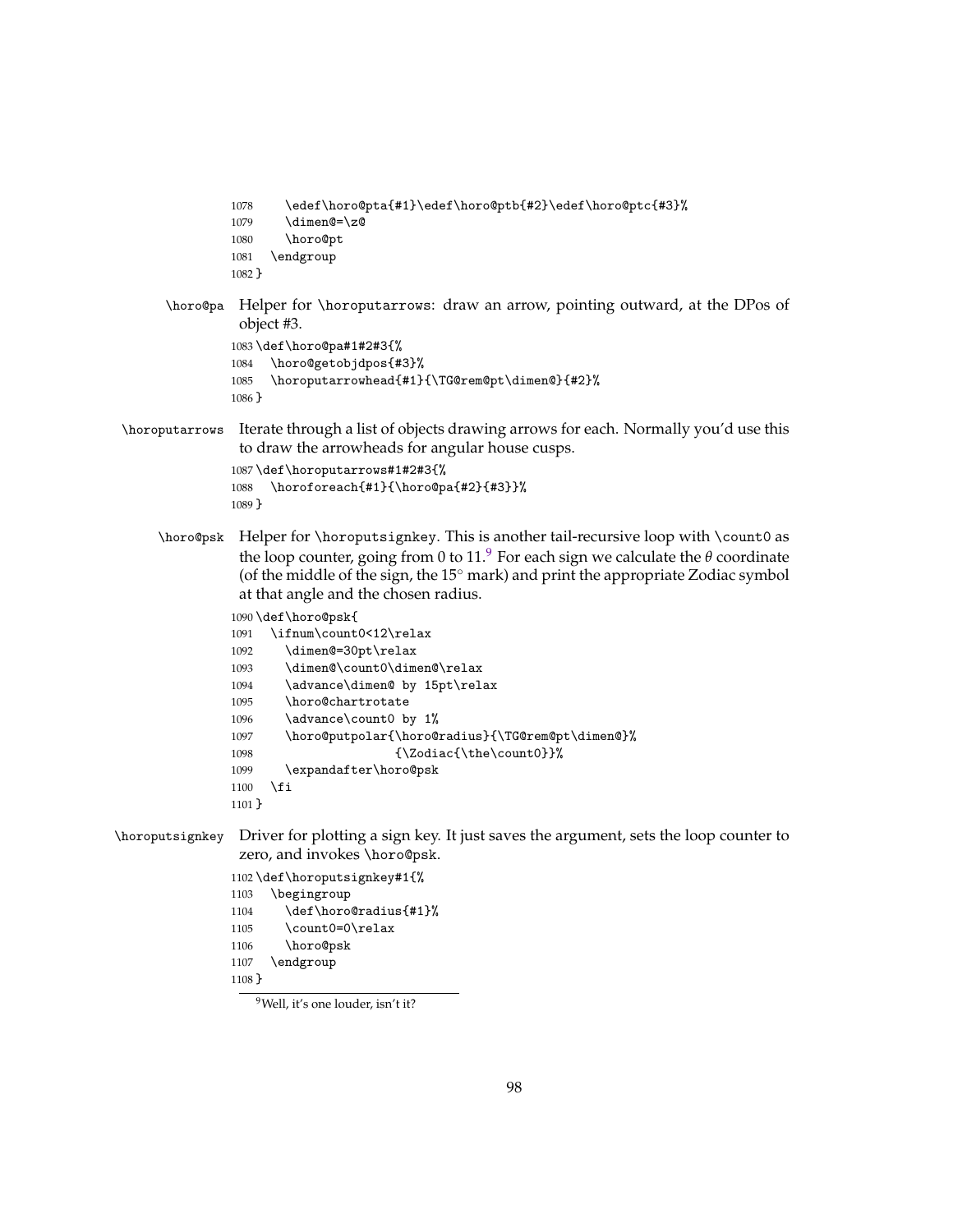# \horoputcusplabel Make a label for a house cusp or (astrological) angle. This is a preview of the techniques used in the object label code later on. The arguments are the radius, the angular spacing in degrees between the three elements of the label, and the object to label.

First we open a prophylactic group and get the object's location data, both its Pos in SDMS (which is what the label will *say*) and its DPos (which is *where* the label will appear).

#### 1109 \def\horoputcusplabel#1#2#3{%

1110 \begingroup

```
1111 \horo@getobjsdms{#3}%
```
The sign part of the label is straightforwardly set at DPos and the specified radius.

1112 \horo@putpolar{#1}{\TG@rem@pt\dimen@}{\Zodiac{\horo@d@sign}}%

Determining reading direction: the label is intended to be read in a circular direction that points away from the 135◦ mark, which is at the upper left of the chart. That way it will come as close as possible to reading either left to right or top to bottom. That means if the label's centre location  $\theta$  coordinate is less than  $135^{\circ}$  or more than 315 $^{\circ}$ , then the reading direction will be turnwise and otherwise it will be widdershins. The \horo@pcl@s macro is set to T or W accordingly.

```
1113 \def\horo@pcl@s{W}%
```

```
1114 \ifdim\dimen@<135\p@\def\horo@pcl@s{T}\fi
```
1115 \ifdim\dimen@>315\p@\def\horo@pcl@s{T}\fi

Typeset the part of the label that goes #2 degrees turnwise of the sign symbol. If the reading direction is turnwise, then this will be the end of the label—the minutes part. Otherwise it will be the degrees part. This happens inside a group so that \dimen@ will be restored to the *θ* of the sign symbol afterward.

| 1116 | \begingroup                              |
|------|------------------------------------------|
| 1117 | \advance\dimen@ by -#2\p@\horo@fixdimen@ |
| 1118 | \horo@putpolar{#1}{\TG@rem@pt\dimen@}{%  |
| 1119 | \expandafter\if\horo@pcl@s T%            |
| 1120 | \horo@d@min\horominutes%                 |
| 1121 | \else                                    |
| 1122 | \horo@d@deg\horodegrees%                 |
| 1123 | \fi                                      |
| 1124 | ጉ%                                       |
| 1125 | \endgroup                                |

Typeset the part of the label that goes #2 degrees widdershins of the sign symbol. Essentially the same logic as the other part above, except that this time we don't need to save \dimen@ because it won't be used again.

```
1126 \advance\dimen@ by #2\p@\horo@fixdimen@
1127 \horo@putpolar{#1}{\TG@rem@pt\dimen@}{%
1128 \expandafter\if\horo@pcl@s T%
1129 \horo@d@deg\horodegrees%
1130 \qquad \text{lelesc}1131 \horo@d@min\horominutes%
1132 \fi
```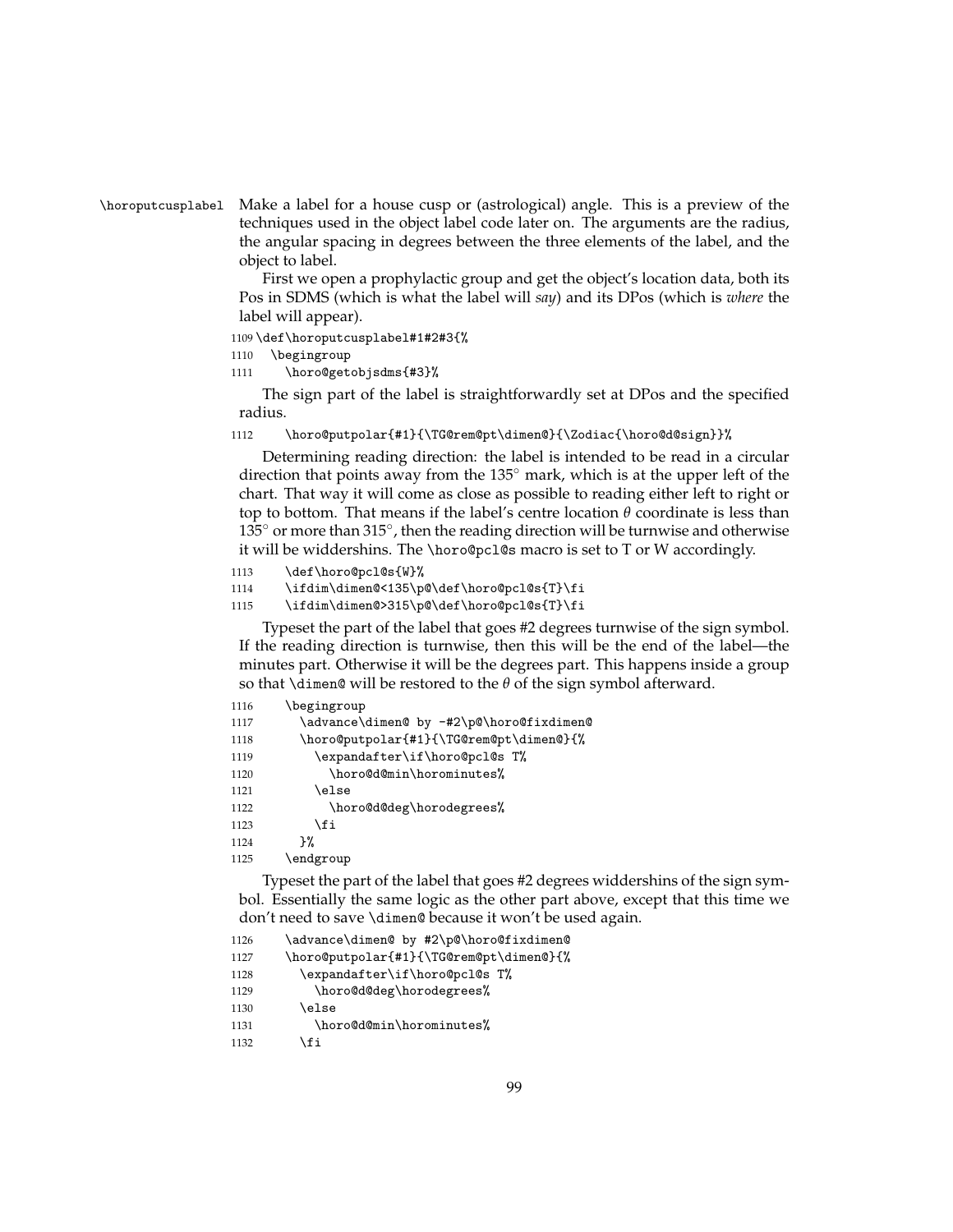```
1133 }%
1134 \endgroup
1135 }
```
**§7.9. Object labels.—**In general, an object label is printed in a radial direction with up to six chunks (object symbol, sign symbol, degrees, minutes, seconds, retrograde symbol) at equally spaced radii; the  $\theta$  of all of them is determined by the DPos, and the sequence in which they're printed (which chunk is closest to the centre and which is furthest) is determined by  $\theta$  to create a consistent reading direction. We offer a few variations to provide varying levels of control over the details.

\horoputobjsymbol Put the symbol for object #2 at its DPos and radius #1.

```
1136 \def\horoputobjsymbol#1#2{%
1137 \begingroup
1138 \horo@getobjdpos{#2}%
1139 \horo@putpolar{#1}{\TG@rem@pt\dimen@}{\csname #2Symbol\endcsname}%
1140 \endgroup
1141 }
```
\horo@pol@i Support for the smarter object-labelling macros. Opens a group, sets \dimen1 to #1+#2, and gets the DPos and SDMS of Pos for object #3. Based on DPos, the macro \horo@pol@s is set to indicate reading direction: H for hubward or R for rimward to make the reading direction be as far from the  $135^{\circ}$  mark $^{10}$  $^{10}$  $^{10}$  as possible.

1142 \def\horo@pol@i#1#2#3{%

- 1143 \begingroup
- 1144 \dimen1=#1\p@\advance\dimen1by#2\p@
- 1145 \horo@getobjsdms{#3}%
- 1146 \def\horo@pol@s{H}%
- 1147 \ifdim\dimen@<45\p@\def\horo@pol@s{R}\fi
- 1148 \ifdim\dimen@>225\p@\def\horo@pol@s{R}\fi
- 1149 }
- \horoputobjdeglabel Typeset a label consisting of the object's degree and sign. Invokes \horo@pol@i, and then typesets the sign symbol and degree in an order determined by reading direction so that degree will read first. Arguments are radius of the innermost chunk, radius step size between the two chunks, and object name.

```
1150 \def\horoputobjdeglabel#1#2#3{%
1151 \horo@pol@i{#1}{#2}{#3}%
1152 \expandafter\if\horo@pol@s H%
1153 \horo@putpolar{#1}{\TG@rem@pt\dimen@}{\Zodiac{\horo@d@sign}}%
1154 \horo@putpolar{\TG@rem@pt\dimen1}{\TG@rem@pt\dimen@}%
1155 {\hbox{\rm Odd0deg\hbox{horodegrees}}\n1156 \else
1157 \horo@putpolar{#1}{\TG@rem@pt\dimen@}{\horo@d@deg\horodegrees}%
1158 \horo@putpolar{\TG@rem@pt\dimen1}{\TG@rem@pt\dimen@}%
1159 {\Delta c}{\Delta c}
```
<span id="page-99-0"></span><sup>10</sup>Great A'Tuin's left rear flipper.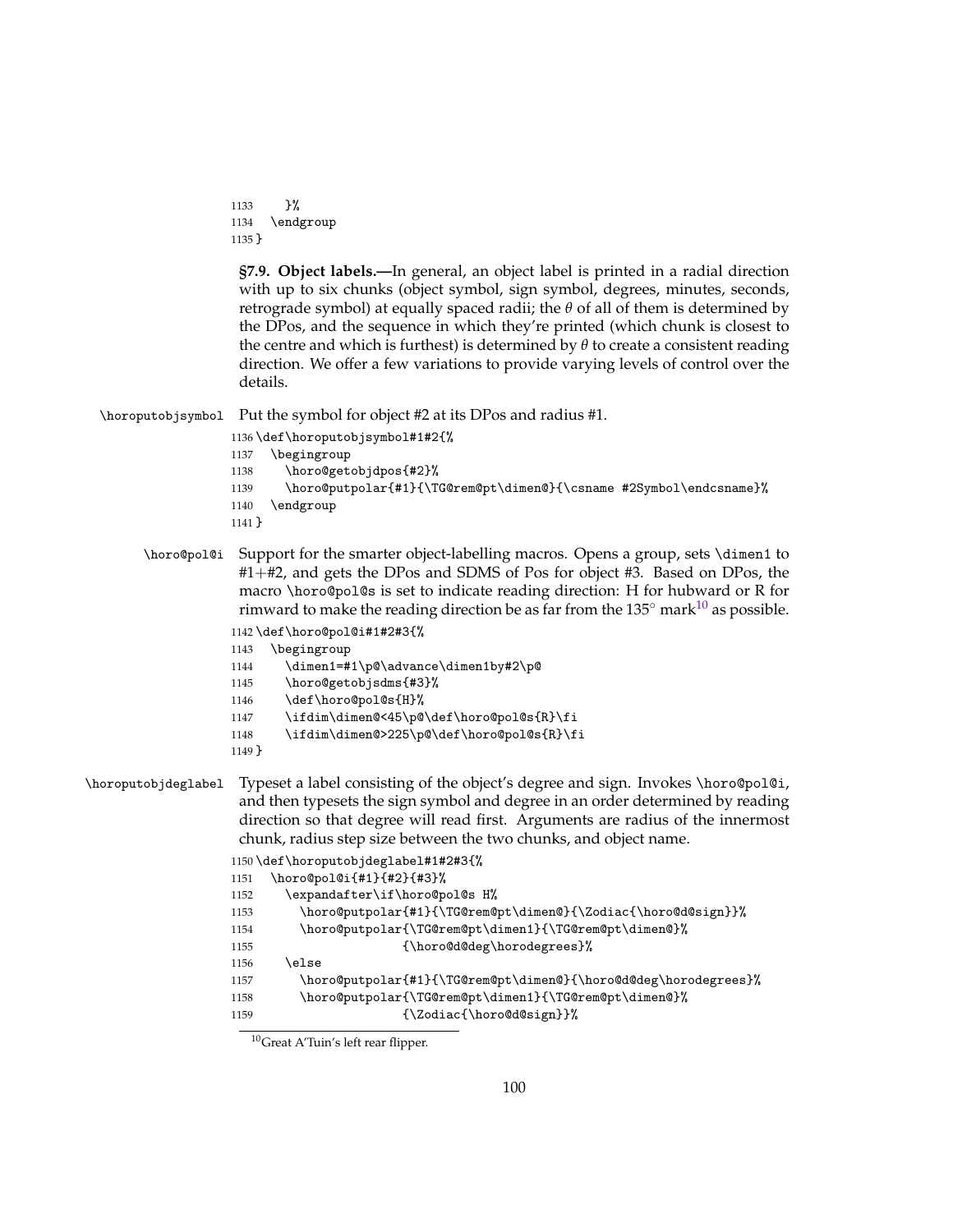```
1160 \fi
                 1161 \endgroup
                 1162 }
\horoputobjminlabel Much the same as \horoputobjdegreelabel but makes a three-chunk label that
                  reads degrees, sign, minutes.
                 1163 \def\horoputobjminlabel#1#2#3{%
                 1164 \horo@pol@i{#1}{#2}{#3}%
                 1165 \expandafter\if\horo@pol@s H%
                 1166 \horo@putpolar{#1}{\TG@rem@pt\dimen@}%
                 1167 {\horo@d@min\horominutes}%
                 1168 \horo@putpolar{\TG@rem@pt\dimen1}{\TG@rem@pt\dimen@}%
                 1169 {\Xodiac{\hbox{O}}1170 \advance\dimen1by#2\p@
                 1171 \horo@putpolar{\TG@rem@pt\dimen1}{\TG@rem@pt\dimen@}%
                 1172 {\hbox{\sf{Norod}Qdeg\hbox{\sf{horod}M}}1173 \else
                 1174 \horo@putpolar{#1}{\TG@rem@pt\dimen@}%
                 1175 {\hbox{\bf{horoddeg}thorodegrees}\}}1176 \horo@putpolar{\TG@rem@pt\dimen1}{\TG@rem@pt\dimen@}%
                 1177 {\Zodiac{\hbox{Odegign}}\%1178 \advance\dimen1by#2\p@
                 1179 \horo@putpolar{\TG@rem@pt\dimen1}{\TG@rem@pt\dimen@}%
                 1180 {\horo@d@min\horominutes}%
                 1181 \fi
                 1182 \endgroup
                 1183 }
\horoputobjseclabel Typesets a four-chunk label reading degrees, sign, minutes, seconds.
                 1184 \def\horoputobjseclabel#1#2#3{%
                 1185 \horo@pol@i{#1}{#2}{#3}%
                 1186 \expandafter\if\horo@pol@s H%
                 1187 \horo@putpolar{#1}{\TG@rem@pt\dimen@}%
                 1188 {\hbox{\bf{horo0d0sec\honpsilon}}\}1189 \horo@putpolar{\TG@rem@pt\dimen1}{\TG@rem@pt\dimen@}%
                 1190 {\horo@d@min\horominutes}%
                 1191 \advance\dimen1by#2\p@
                 1192 \horo@putpolar{\TG@rem@pt\dimen1}{\TG@rem@pt\dimen@}%
                 1193 {\Zodiac{\hbox{\sf Noro@dQsign}}}\1194 \advance\dimen1by#2\p@
                 1195 \horo@putpolar{\TG@rem@pt\dimen1}{\TG@rem@pt\dimen@}%
                 1196 {\horo@d@deg\horodegrees}%
                 1197 \else
                 1198 \horo@putpolar{#1}{\TG@rem@pt\dimen@}%
                 1199 {\hbox{\rm Odd0deg\hbox{horodegrees}}\% }1200 \horo@putpolar{\TG@rem@pt\dimen1}{\TG@rem@pt\dimen@}%
                 1201 {\lambda \space {\Lambda \space \text{0}}\1202 \advance\dimen1by#2\p@
                 1203 \horo@putpolar{\TG@rem@pt\dimen1}{\TG@rem@pt\dimen@}%
                 1204 {\horo@d@min\horominutes}%
```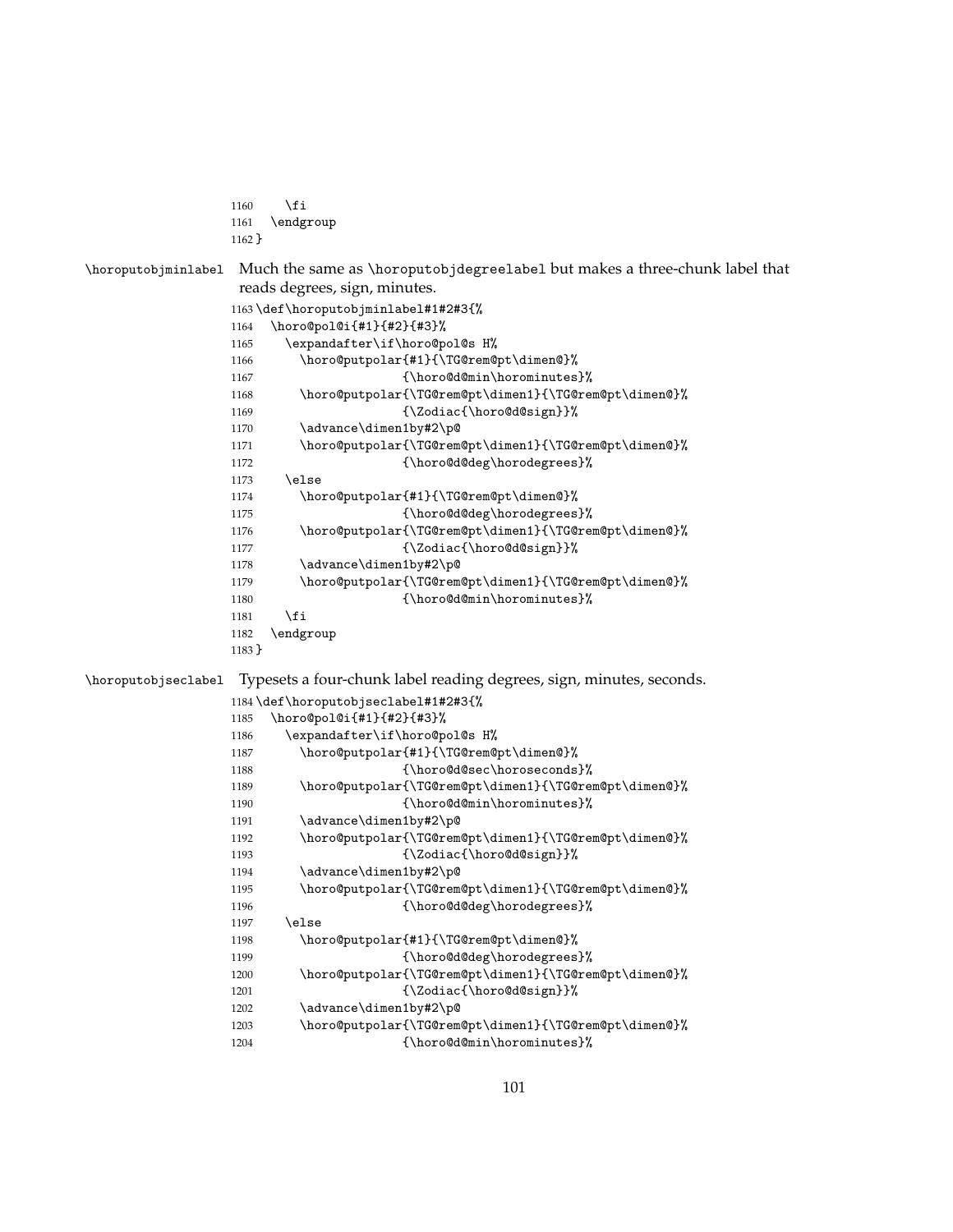```
1205 \advance\dimen1by#2\p@
1206 \horo@putpolar{\TG@rem@pt\dimen1}{\TG@rem@pt\dimen@}%
1207 {\horo@d@sec\horoseconds}%
1208 \fi
1209 \endgroup
1210 }
```
\horoputrxlabel Checks the Vel of object #2. If it is negative, typesets \horoRetrogradeSymbol at radius #1 to indicate "retrograde."

```
1211 \def\horoputrxlabel#1#2{%
1212 \begingroup
1213 \dimen@\csname horo#2Vel\endcsname\p@
1214 \ifdim\dimen@<\z@\relax
1215 \horo@getobjdpos{#2}%
1216 \horo@putpolar{#1}{\TG@rem@pt\dimen@}{\horoRetrogradeSymbol}%
1217 \fi
1218 \endgroup
1219 }
```
\horoputsmartlabel This is the do-everything label macro. It takes one argument which is the object name, but it's sensitive to the definitions of several other macros, most notably \horo@lblone and \horo@lbltwo. Each of those is a string consisting of some combination of the letters (d, m, s, z, y, r) for Degrees, Minutes, Seconds, Zodiac sign symbol, object sYmbol, and possible Retrograde, respectively. They represent the sequence of chunks to typeset reading in an *inward* direction, for cases where the preferred reading direction is inward for \horo@lblone or outward for \horo@lbltwo. The reason to do it that way is that one typically wants the order of some chunks to change with reading direction but not others. A typical setting would be \horo@lblone equal to "ydzmr" and \horo@lbltwo equal to "ymzdr". Then the degrees, sign, and minute will always read in that order as closely as possible to top to bottom and left to right, but the object symbol will always be on the outside and the optional retrograde symbol always on the inside. Proper handling and configuration of reading direction is the major complication in this macro and responsible for much of the complexity of its support macros.

> The implementation at this high level is fairly simple: it wraps everything in a group to prevent pollution, gets the DPos and SDMS Pos of the object, and figures out the reading direction into \horo@pol@s. The \dimen1 register is set to \horo@outerrad, which is the radius at which we'll place the outermost chunk. Then depending on the reading direction it calls \horo@psl with either \horo@lblone or \horo@lbltwo and a  $Q$  (which is still exotic, remember) to aid in parsing.

1220 \def\horoputsmartlabel#1{%

- 1221 \begingroup
- 1222 \horo@getobjsdms{#1}%
- 1223 \def\horo@psl@o{#1}%
- 1224 \def\horo@pol@s{H}%
- 1225 \ifdim\dimen@<45\p@\def\horo@pol@s{R}\fi
- 1226 \ifdim\dimen@>225\p@\def\horo@pol@s{R}\fi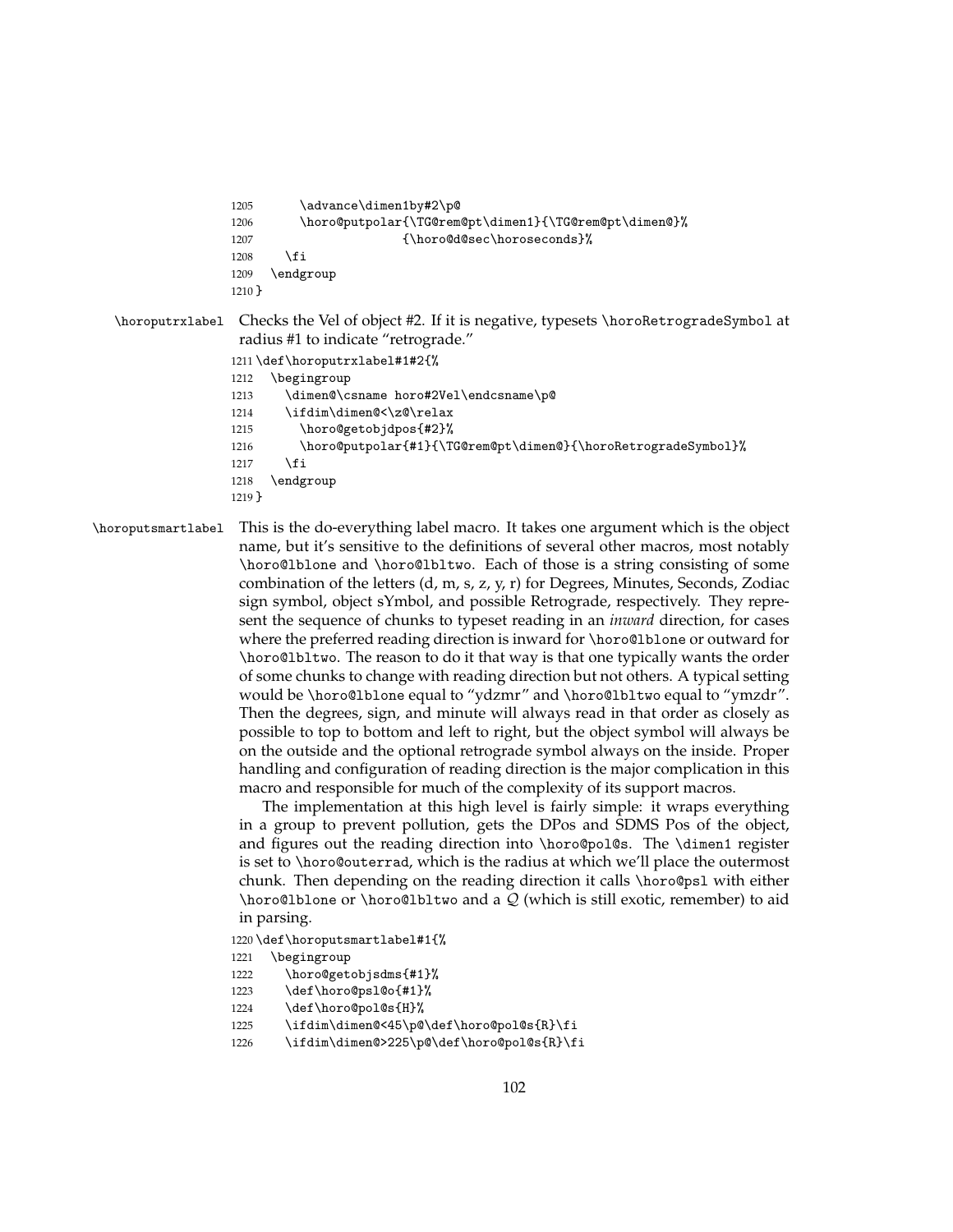- 1227 \dimen1=\horo@outerrad\p@\relax 1228 \expandafter\if\horo@pol@s H% 1229 \expandafter\horo@psl\horo@lblone Q% 1230 \else 1231 \expandafter\horo@psl\horo@lbltwo Q% 1232 \fi 1233 \endgroup 1234 }
- \horo@psl Main chunk-putting code for \horoputsmartlabel. This is a tail-recursive loop that iterates through the format string typesetting one chunk per letter until it hits the terminating  $Q$ . For each chunk it calls \horo@ps1@ to actually typeset the chunk, and subtracts \horo@delta from \dimen1, which is where we're storing the current radius, initially \horo@outerrad.

 \def\horo@psl#1{% \def\horo@psl@a{#1}% \ifx\horo@psl@a\horo@cue\relax 1238 \else \horo@putpolar{\TG@rem@pt\dimen1}{\TG@rem@pt\dimen@}% 1240 {\horo@psl@#1}%

1241 \advance\dimen1by-\horo@delta\p@\relax

- 1242 \expandafter\horo@psl 1243 \fi
- 1244 }
- \horo@psl@ Typeset a single chunk. This is simply a bunch of \ifs that identify the chunk type and typeset the appropriate data.

```
1245 \def\horo@psl@#1{%
1246 \if#1d\relax\horo@d@deg\horodegrees\fi
1247 \if#1m\relax\horo@d@min\horominutes\fi
1248 \if#1s\relax\horo@d@sec\horoseconds\fi
1249 \if#1z\relax\Zodiac{\horo@d@sign}\fi
1250 \if#1y\relax\csname \horo@psl@o Symbol\endcsname\fi
1251 \if#1r\relax
1252 \begingroup
1253 \dimen@\csname horo\horo@psl@o Vel\endcsname\p@
1254 \ifdim\dimen@<\z@\relax\horoRetrogradeSymbol\fi
1255 \endgroup
1256 \fi
1257 }
```
\horoscanlabels User interface to set up \horo@lblone and \horo@lbltwo. The argument may be a format string in the format described above, or *two* of them separated by a slash. If one, then both formats are set to it. If two, then the first goes into \horo@lblone and the second into \horo@lbltwo. The implementation works by calling the helper \horo@scanlabels@ with two copies of #1 and some terminating stuff so that it can read the first two slash-terminated arguments and get either the user's two strings, or the user's one string repeated twice.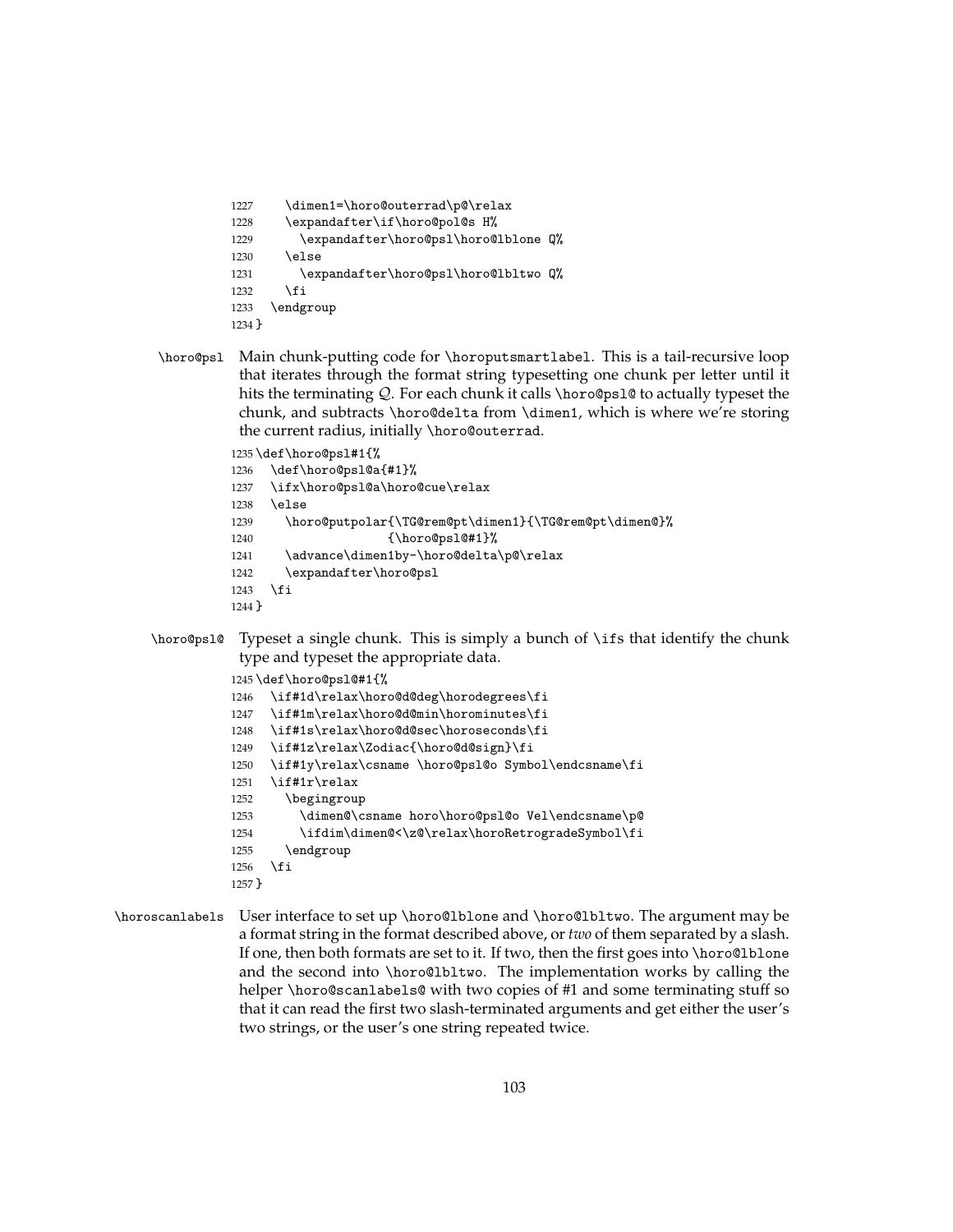```
1258 \def\horoscanlabels#1{%
1259 \horo@scanlabels@ #1/#1/xQ%
1260 }
```
\horo@scanlabels@ Helper for \horoscanlabels. Looks for two slash-terminated arguments and then throws out everything up to the  $Q$ . The arguments go into \horo@lblone and \horo@lbltwo, but we also take the opportunity to scan #1 for length, using the helper macro \horo@scanlabels@@ which searches for a  $Q$  bumping the \count0 register for every letter it sees. The result of that scan goes into \horolbllen, and may be used to automatically adjust radius step and text size.

> 1261 \def\horo@scanlabels@#1/#2/#3Q{% 1262 \def\horo@lblone{#1}% 1263 \def\horo@lbltwo{#2}%

- 1264 \begingroup
- 1265 \count0=0\relax
- 1266 \horo@scanlabels@@#1Q%
- 1267 \edef\horolbllen{\the\count0}%
- 1268 \horo@fterdef\horolbllen
- 1269 \endgroup
- 1270 }

\horo@scanlabels@@ Helper macro for \horo@scanlabels@: tail-recursive loop to count letters in a Q-terminated string.

> 1271 \def\horo@scanlabels@@#1{% 1272 \def\horo@sls@@a{#1}% 1273 \ifx\horo@sls@@a\horo@cue\relax 1274 \else 1275 \advance\count0by1\relax 1276 \expandafter\horo@scanlabels@@ 1277 \fi 1278 }

\horosetsmartradii Sets up the radii for \horoputsmartlabel in a semi-intelligent way, sensitive to the label format string length from the previous macro. The outer radius is set to #1. The step size (distance between chunks) is set to #2 − *n* · #3 where *n* is the number of chunks specified in the (inward-reading) label format string. The idea is that with more chunks, you want them to be closer together. However, simply allocating a fixed amount of space and dividing by the number of chunks is suboptimal because with few chunks they end up too far apart; it's better, if the user selects fewer chunks than the chart was originally designed for, to spread them out a little but also leave substantial extra space on the inside side. A more rigorous solution might involve using TEX's fancy variable-stretchability glue to create something that could be thought of as a "radial list" comparable to horizontal and vertical lists.

1279 \def\horosetsmartradii#1#2#3{

- 1280 \def\horo@outerrad{#1}%
- 1281 \begingroup

```
1282 \dimen@=#3\p@\relax
```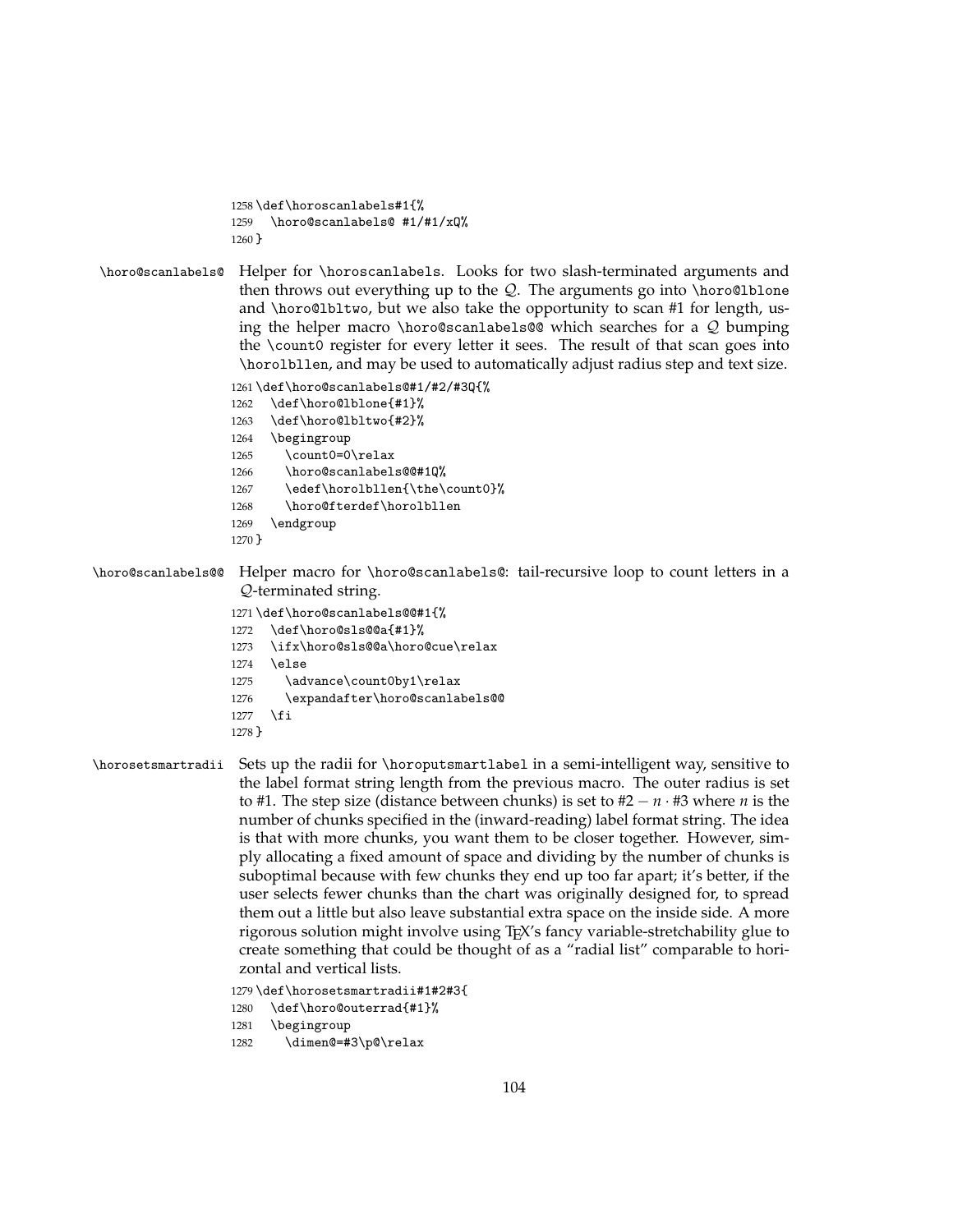```
1283 \multiply\dimen@ by -\horolbllen\relax
1284 \advance\dimen@ by #2\p@\relax
1285 \edef\horo@delta{\TG@rem@pt\dimen@}%
1286 \horo@fterdef\horo@delta
1287 \endgroup
1288 }
```
## 8. ASPECT WEB

These routines typeset a web of lines that indicate aspects, with symbols on their midpoints to clarify which aspects are which. The aspects are automatically recognized, with some limited support for orbs and such, but it's up to the user to do it manually if they want better control over exactly which aspects will be shown.

At this point in the code we no longer need to use exotic  $Q$  for parsing, and we're going to need regular Q for use in spelling things like "Quincunx," so we have to make Q mundane again. We drop temporarily out of the \ifhoro@wheels conditional to do it so that things will not be left in a screwed-up state in the event nowheels has been selected.

```
1289 \fi
1290 %% MAKING Q MUNDANE HERE!
1291 \catcode'\Q=11
1292 \ifhoro@wheels
```
# **§8.1. Configuration settings.—**

|                     | \horoaspectobjectsa List of objects that can appear on one side of an aspect relation. By default, all<br>objects.                                                                                                                                                                                |
|---------------------|---------------------------------------------------------------------------------------------------------------------------------------------------------------------------------------------------------------------------------------------------------------------------------------------------|
|                     | 1293 \def \horoaspectobjectsa{\horoobjects}                                                                                                                                                                                                                                                       |
| \horoaspectobjectsb | List of objects that can appear on the other side of an aspect relation. This is<br>separated from \horoaspectobjectsa so that you can set one to all objects and<br>the other to only "major" objects, to prevent counting aspects that involve only<br>"minor" objects.                         |
|                     | 1294 \def \horoaspectobjectsb{\horoobjects}                                                                                                                                                                                                                                                       |
| \horoaspects        | This lists the aspect types that will be recognized. Note conjunctions are not nor-<br>mally listed because they don't need to be marked in the aspect web, though if<br>one wanted to add conjunction symbols on top of the ticks to really flag conjunc-<br>tions, then that would be possible. |
|                     | 1295 \def \horoaspects{0pposition, Trine, Square, Sextile}                                                                                                                                                                                                                                        |
| \ifhoroaspectweb    | Configuration flag for the ready-made wheels: whether they should or shouldn't<br>put an aspect web in the middle of the wheel.                                                                                                                                                                   |
|                     | 1296 \newif \ifhoroaspectweb \horoaspectwebtrue                                                                                                                                                                                                                                                   |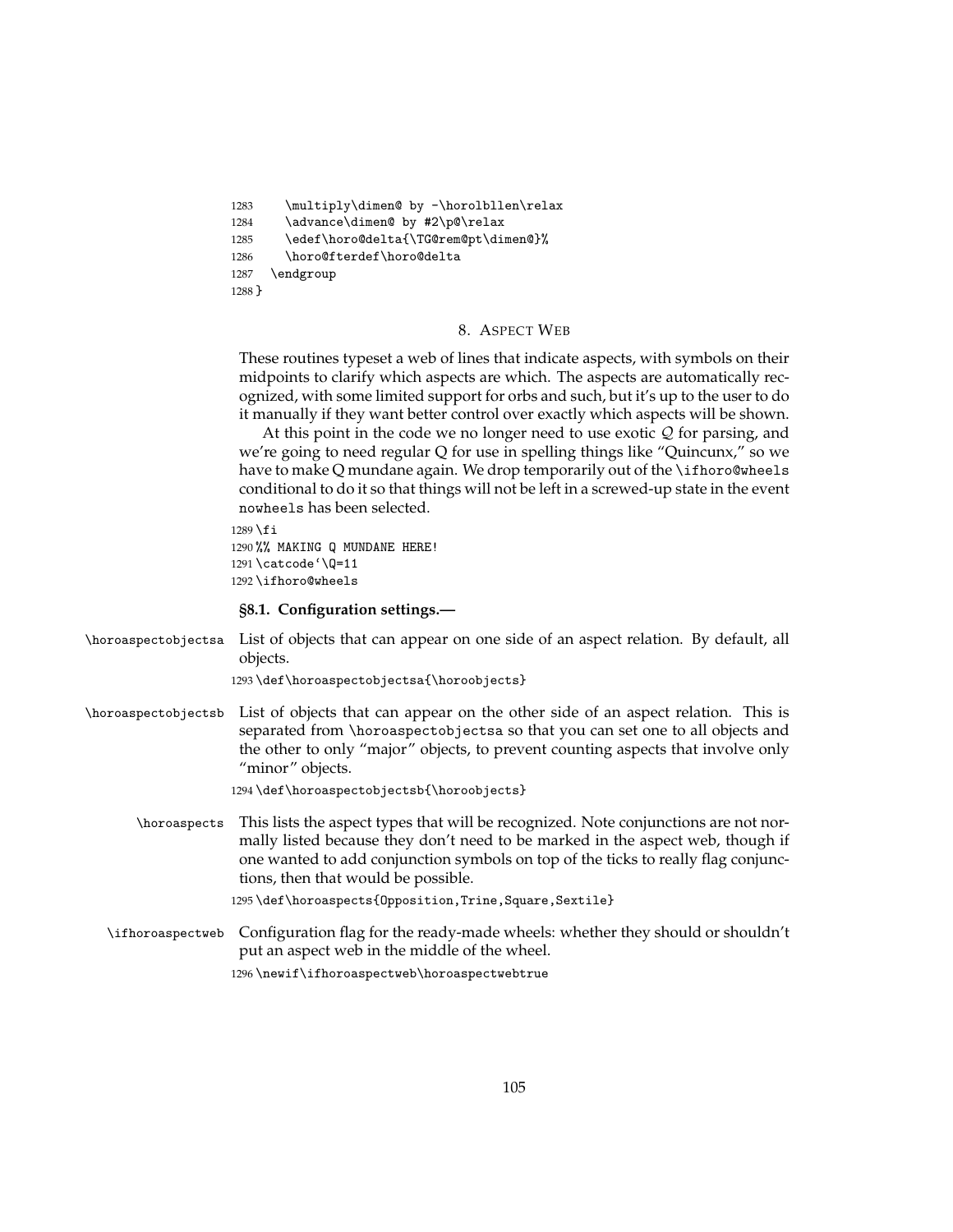**§8.2. Per-aspect-type configuration.—**First we state the angular separation that defines each aspect. Only longitude aspects are supported; parallel/antiparallel aren't shown.

```
1297 \def\horoConjunctionAngle{0}
1298 \def\horoOppositionAngle{180}
1299 \def\horoTrineAngle{120}
1300 \def\horoSquareAngle{90}
1301 \def\horoQuintileAngle{72}
1302 \def\horoBiquintileAngle{144}
1303 \def\horoSextileAngle{60}
1304 \def\horoQuincunxAngle{150}
1305 \def\horoSemisextileAngle{30}
1306 \def\horoSemisquareAngle{45}
1307 \def\horoSesquiquadrateAngle{135}
```
Then the orb for each aspect. This package supports only a very simple model for orb, in which it's determined solely by the aspect type. Advanced users can do clever things with redrawing a couple of aspect webs for different objects, to get orbs depending on the objects involved or on other variables.

```
1308 \def\horoConjunctionOrb{6}
1309 \def\horoOppositionOrb{6}
1310 \def\horoTrineOrb{5}
1311 \def\horoSquareOrb{5}
1312 \def\horoQuintileOrb{2}
1313 \def\horoBiquintileOrb{2}
1314 \def\horoSextileOrb{4}
1315 \def\horoQuincunxOrb{3}
1316 \def\horoSemisextileOrb{3}
1317 \def\horoSemisquareOrb{2}
1318 \def\horoSesquiquadrateOrb{2}
```
**§8.3. Drawing the aspect web.—**

```
\horoputaspect Draw a single aspect. The arguments are #1 radius of the endpoints, #2 and #3 the
                θ coordinates of the endpoints, and #4 the symbol to display at the midpoint of
                the aspect. Implementation starts by opening a group and saving the arguments
                to macros.
```

```
1319 % radius theta1 theta2 symbol
1320 \def\horoputaspect#1#2#3#4{%
1321 \begingroup
1322 \edef\p@one{#1}\edef\p@two{#2}\edef\p@three{#3}%
```
Apply chart rotation to both *θ* coordinates:

```
1323 \dimen@=\p@two\p@\relax\horo@chartrotate\edef\p@two{\TG@rem@pt\dimen@}%
```
\dimen@=\p@three\p@\relax\horo@chartrotate\edef\p@three{\TG@rem@pt\dimen@}%

Convert endpoints to polar and draw the line segment representing the aspect:

```
1325 \horo@polarconvert\p@one\p@two\horo@dim@xa\horo@dim@ya
```
\horo@polarconvert\p@one\p@three\horo@dim@xb\horo@dim@yb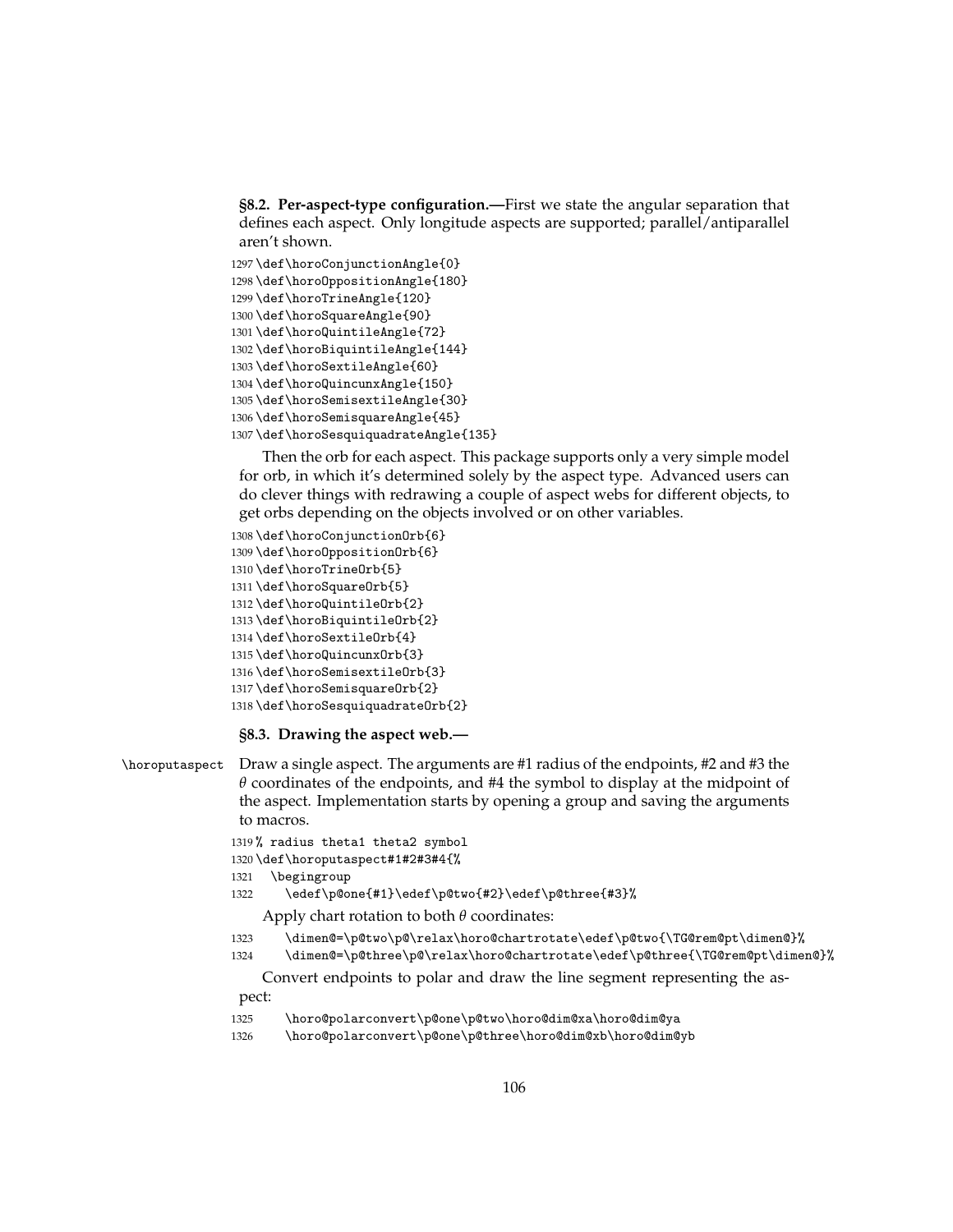```
1327 \Line(\TG@rem@pt\horo@dim@xa,\TG@rem@pt\horo@dim@ya)%
1328 (\TG@rem@pt\horo@dim@xb,\TG@rem@pt\horo@dim@yb)%
    Compute the midpoint by doing an average on the Cartesian coordinates:
1329 \advance\horo@dim@xa by\horo@dim@xb
1330 \advance\horo@dim@ya by\horo@dim@yb
1331 \divide\horo@dim@xa by2\divide\horo@dim@ya by2%
    Put the symbol at the midpoint and end.
1332 \put(\TG@rem@pt\horo@dim@xa,\TG@rem@pt\horo@dim@ya){\makebox(0,0){#4}}%
1333 \endgroup
1334 }
```
\horo@aa Helper for more automated aspect drawing: this checks whether there is an aspect (with angular separation of  $#1 \pm #2$ ) between objects #5 and #6, and if so, draws an aspect between them with endpoint radius #3 and symbol #4. The two object names come last because this is meant to be used in a \horo@dblforeach.

```
1335 \def\horo@aa#1#2#3#4#5#6{%
1336 \dimen@\csname horo#5Pos\endcsname\p@
1337 \advance\dimen@ by -\csname horo#6Pos\endcsname\p@
1338 \horo@fixdimen@diff
1339 \ifdim\dimen@<\z@\relax\multiply\dimen@ by -1\relax\fi
1340 \advance\dimen@ by -#1\p@
1341 \horo@fixdimen@diff
1342 \ifdim\dimen@<\z@\relax\multiply\dimen@ by -1\relax\fi
1343 \ifdim\dimen@<#2\p@\relax
1344 \horoputaspect{#3}{\csname horo#5Pos\endcsname}%
1345 {\csname horo#6Pos\endcsname}{#4}%
1346 \fi
1347 }
```
\horoautoaspect Wrapper for \horo@aa: runs the \horo@dblforeach inside a group. This does all the checking and drawing for one aspect type.

```
1348 \def\horoautoaspect#1#2#3#4#5#6{%
1349 \begingroup
1350 \horo@dblforeach{#1}{#2}{\horo@aa{#3}{#4}{#5}{#6}}%
1351 \endgroup
1352 }
```
\horo@aas Helper for \horoautoaspects: calls \horoautoaspect to do one aspect type, using configured settings. Argument #1 is radius and #2 is the aspect type name. Note that this does every pair of one object from \horoaspectobjectsa and one from \horoaspectobjectsb, which will quite possibly hit a given pair twice, once in each direction (e.g. Sun/Moon and Moon/Sun) Normally that will not be a problem; it only means typesetting an identical aspect twice, one on top of the other.

```
1353 \def\horo@aas#1#2{%
```

```
1354 \horoautoaspect{\horoaspectobjectsa}{\horoaspectobjectsb}%
```

```
1355 {\csname horo#2Angle\endcsname}{\csname horo#2Orb\endcsname}%
```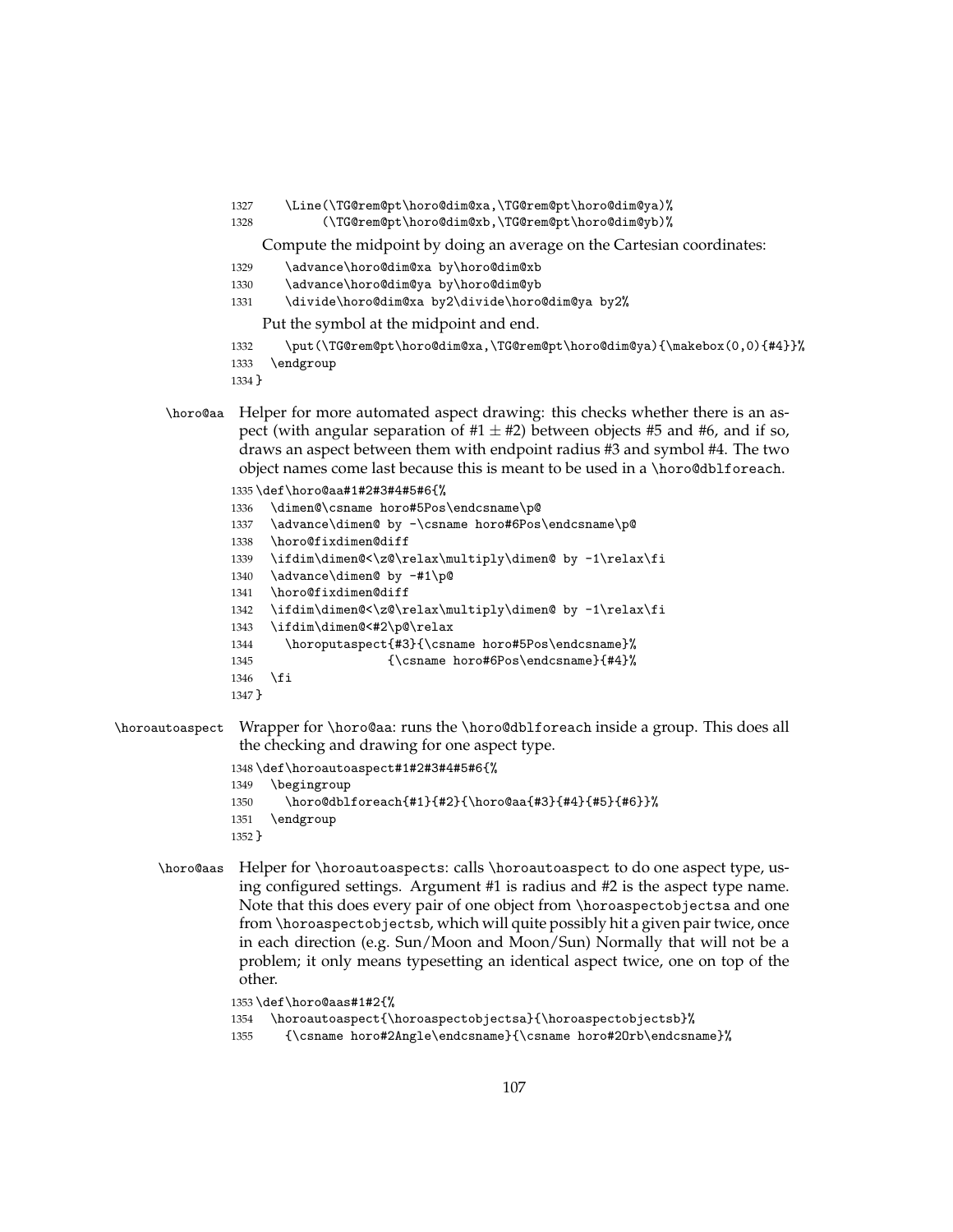|                       | {#1}{\csname horo#2Symbol\endcsname}%<br>1356<br>$1357$ }                                                                                                                                                                                                                                                                                                                                                                                                                                                                                                                                                                                          |
|-----------------------|----------------------------------------------------------------------------------------------------------------------------------------------------------------------------------------------------------------------------------------------------------------------------------------------------------------------------------------------------------------------------------------------------------------------------------------------------------------------------------------------------------------------------------------------------------------------------------------------------------------------------------------------------|
| \horoautoaspects      | Do the entire aspect web by iterating over all configured aspect type names. Most<br>configuration settings come in through defined macros; the sole argument is the<br>radius.<br>1358 \def \horoautoaspects#1{%<br>\horoforeach{\horoaspects}{\horo@aas{#1}}%<br>1359<br>$1360$ }                                                                                                                                                                                                                                                                                                                                                                |
|                       | 9. INTERNAL HOUSE LABELS                                                                                                                                                                                                                                                                                                                                                                                                                                                                                                                                                                                                                           |
|                       | These support adding labels to the middles of houses. The labels are treated (for<br>the purposes of the adjustment code) as objects that take up space in the house,<br>so they make it much more likely for a house to end up overfilled and having to<br>expand. However, they also make it easier to identify houses at a glance.<br>Much of the support for these is actually incorporated into the "adjustment"<br>code below. At this point we only define configuration data and the routines to<br>actually print the labels.                                                                                                             |
| \ifhorointhouselabels | Define an \if for controlling whether to use this feature.                                                                                                                                                                                                                                                                                                                                                                                                                                                                                                                                                                                         |
|                       | 1361\newif\ifhorointhouselabels\horointhouselabelsfalse                                                                                                                                                                                                                                                                                                                                                                                                                                                                                                                                                                                            |
|                       | Allocate a LAT <sub>E</sub> X counter for which house we're in.<br>1362 \newcounter {horohouse}                                                                                                                                                                                                                                                                                                                                                                                                                                                                                                                                                    |
| \horohouselabel       | The default form of a label is the counter value in upper-case Roman, but this can<br>be redefined if the user wants something else.<br>1363 \newcommand{\horohouselabel}{%<br>\Roman{horohouse}%<br>1364<br>$1365$ }                                                                                                                                                                                                                                                                                                                                                                                                                              |
| \horo@houses          | List of the pseudo-objects used for internal house labels. This is the only tricky<br>bit in this section of code: the internal house labels are treated as objects with<br>names like "CuspIM." Then we have macros with names including strings like<br>"CuspIMPos," and that can be treated as either the Pos of CuspIM, or the MPos of<br>CuspI. Exploiting that ambiguity allows for simpler use of the existing variable-<br>copying code to do some useful things with label positions.<br>1366 \def \horo@houses{CuspIM, CuspIIM, CuspIIIM, CuspIVM, CuspVM, CuspVIM,%<br>CuspVIIM, CuspVIIIM, CuspIXM, CuspXM, CuspXIM, CuspXIIM}<br>1367 |
| \horo@findcuspmid     | Finds the midpoint of a house, given (as arguments) the names of the house's<br>cusp and of the next house's cusp. Looks at the DPos of those two cusps, puts the<br>result into the MPos for the house (see above about the Pos/MPos trick).<br>1368 \def\horo@findcuspmid#1#2{%<br>\horo@midpoint{\csname horoCusp#1DPos\endcsname}%<br>1369<br>{\csname horoCusp#2DPos\endcsname}%<br>1370<br>\expandafter\edef\csname horoCusp#1MPos\endcsname{\TG@rem@pt\dimen@}%<br>1371<br>1372 }                                                                                                                                                           |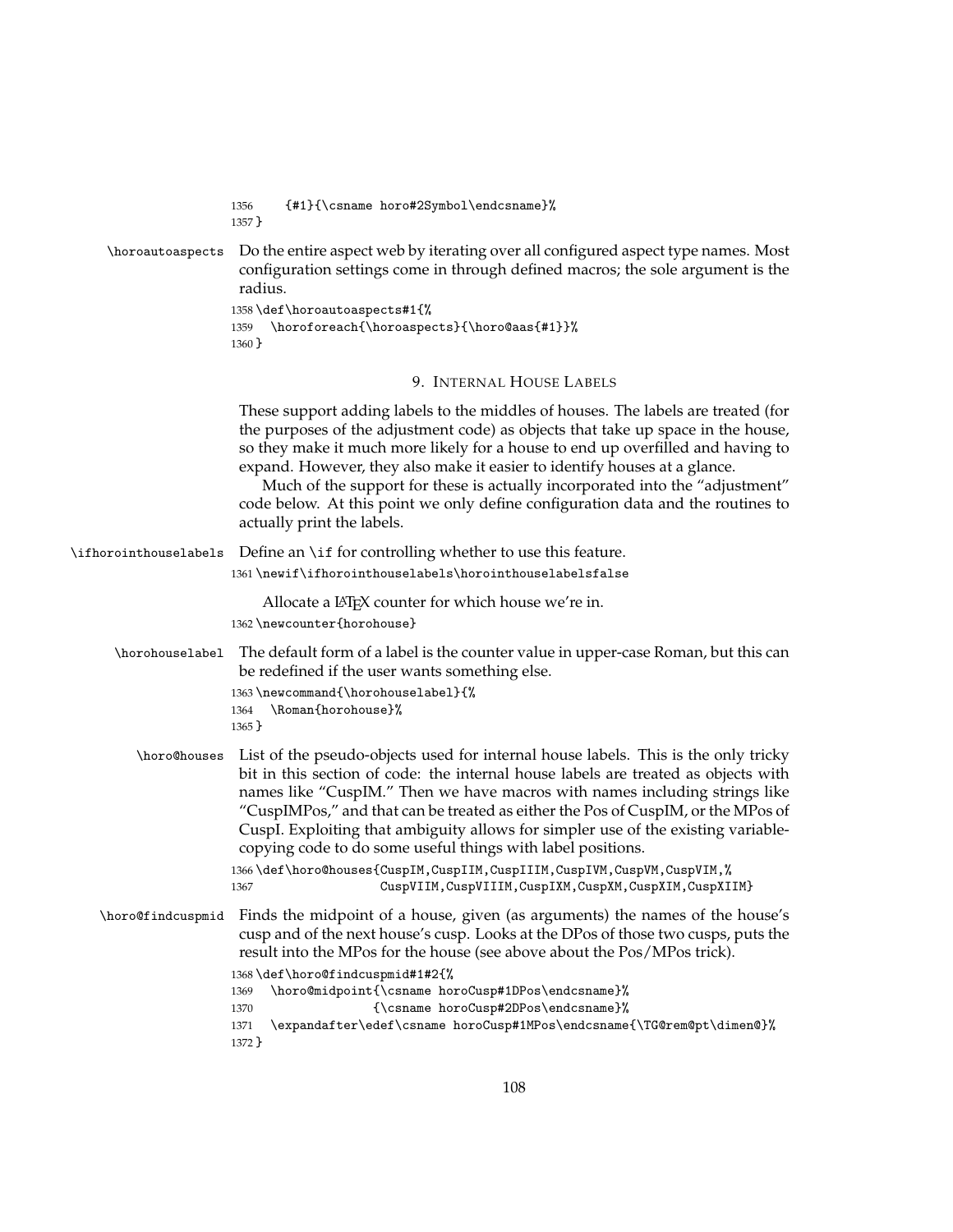```
\horo@findcuspmids Repeat \horo@findcuspmid for all twelve houses. This is done explicitly because
                        of the wrap-around between XII and I, which makes it non-trivial to write a nice
                        looping structure to do it.
                       1373 \def\horo@findcuspmids{%
                       1374 \horo@findcuspmid{I}{II}\horo@findcuspmid{II}{III}%
                       1375 \horo@findcuspmid{III}{IV}\horo@findcuspmid{IV}{V}%
                       1376 \horo@findcuspmid{V}{VI}\horo@findcuspmid{VI}{VII}%
                       1377 \horo@findcuspmid{VII}{VIII}\horo@findcuspmid{VIII}{IX}%
                       1378 \horo@findcuspmid{IX}{X}\horo@findcuspmid{X}{XI}%
                       1379 \horo@findcuspmid{XI}{XII}\horo@findcuspmid{XII}{I}%
                       1380 }
            \horo@pihl Prints an internal house label given the radius at which to print as #1 and the
                        name of the midpoint (like CuspIM) as #2. Also steps the horohouse counter,
                        which is probably being used to decide how the labels look.
                       1381 \def\horo@pihl#1#2{%
                       1382 \begingroup
                       1383 \horo@getobjdpos{#2}%
                       1384 \horo@putpolar{#1}{\TG@rem@pt\dimen@}{\horohouselabel}%
                       1385 \stepcounter{horohouse}%
                       1386 \endgroup
                       1387 }
\horoputinthouselabels Typesets a complete ring of twelve house labels. The sole argument is the radius
                        at which to put them.
                       1388 \def\horoputinthouselabels#1{%
```

```
1389 \setcounter{horohouse}{1}%
1390 \horoforeach{\horo@houses}{\horo@pihl{#1}}%
1391 }
```
#### 10. OBJECT AND CUSP ADJUSTMENT

These macros implement a full-featured system for adjusting the location of objects on the chart to prevent them from interfering with each other. The basic concept involves two variables on each object and cusp: Pos and DPos. Pos represents the true position of the object in the sky, normally its longitude. That is also in some sense the "preferred" position for the object or cusp on the chart. However, if necessary to avoid interference, the object or cusp can be shifted to a new location. DPos is the position where it will actually be displayed.

Adjustment is done by an iterative spring-tensioning algorithm. Everything starts out with DPos equal to Pos. Then in successive loops, we examine whether any rules (such as "no two objects within so many degrees of each other") are broken, and if so we shift things in such a way as to reduce the rule violations. Things that are too close to each other are mutually repelled away from each other. Things that are not in their preferred locations are attracted towards their preferred locations.

There are limits on how much these forces can affect the location of an object, to prevent the system from running away or oscillating. We hope (without formal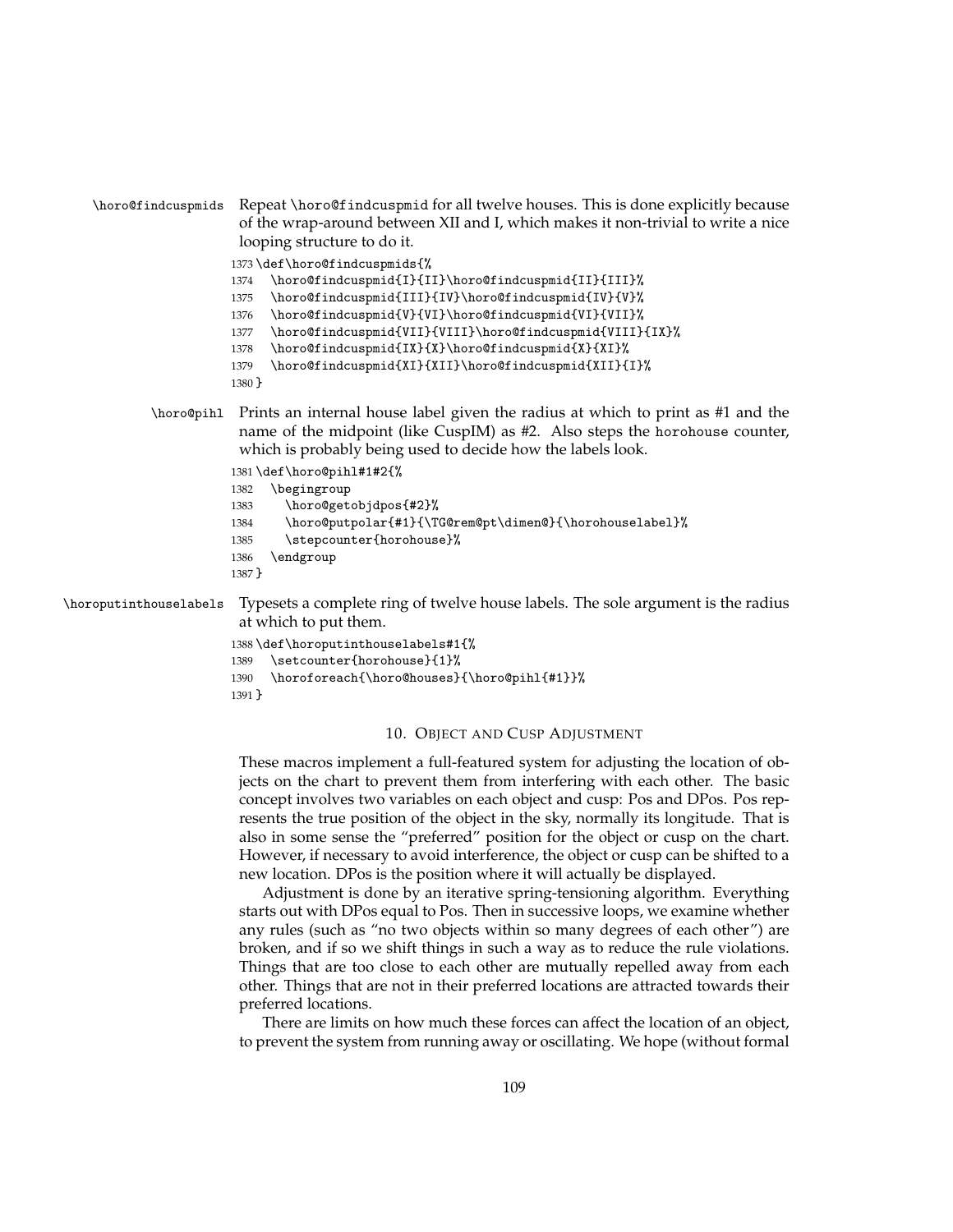proof, but it seems to be true in practice and in principle it could probably be proved formally) that in successive iterations the adjustments will get smaller and smaller until the system settles down into a reasonably good solution. There are a few tricks implemented to encourage that. If two successive iterations give results that are almost the same (to the point that the difference would not be visible to the viewer) then we figure it has converged and stop the loop. There is also a limit on the absolute number of iterations that will be allowed, in case it does run away.

Ideally we would have a solution that doesn't involve moving any cusps, because moved cusps end up having unappealing "jogs" when rendered. That may or may not be possible. The system will first attempt a solution without moving any cusps, but if it converges with no cusp movement and the result isn't good enough, then it will unlock the cusps and continue iterating.

#### **§10.1. Configuration settings.—**

\horosignificantadj Number of degrees of adjustment that will be considered "significant" and cause another iteration. This should be small enough that it won't be visible in the output.

1392 \def\horosignificantadj{0.1}

\horocuspadjusttrigger This represents the percentage of the normal "minimum" distance between objects and objects, or objects and cusps, below which houses will be considered too cramped. If the converged solution without moving cusps results in any distances becoming shorter than this percentage, which will normally imply all the distances in that house are similarly cramped, then cusp adjustment will be triggered.

1393 \def\horocuspadjusttrigger{65}

\horoadjcycles Maximum number of cycles (total) to permit. If convergence is not detected after this many, then it'll just go ahead with the result of the last one. The default of 30 is generous.

1394 \def\horoadjcycles{30}

\horoposattobj Strength of attraction between an object and its desired Pos value. This is given as a divisor, so the default of 20 means that the adjustment to bring an object towards its Pos will be equal to 1/20 of the amount by which it's currently displaced from there.

1395 \def\horoposattobj{20}

\horoposattcusp Strength of attraction between a cusp and its desired Pos value. The default of 7 means cusps are attracted to their Pos locations about three times as much as objects; but note that that's if we allow cusps to move at all, which only happens if we're forced into it.

1396 \def\horoposattcusp{7}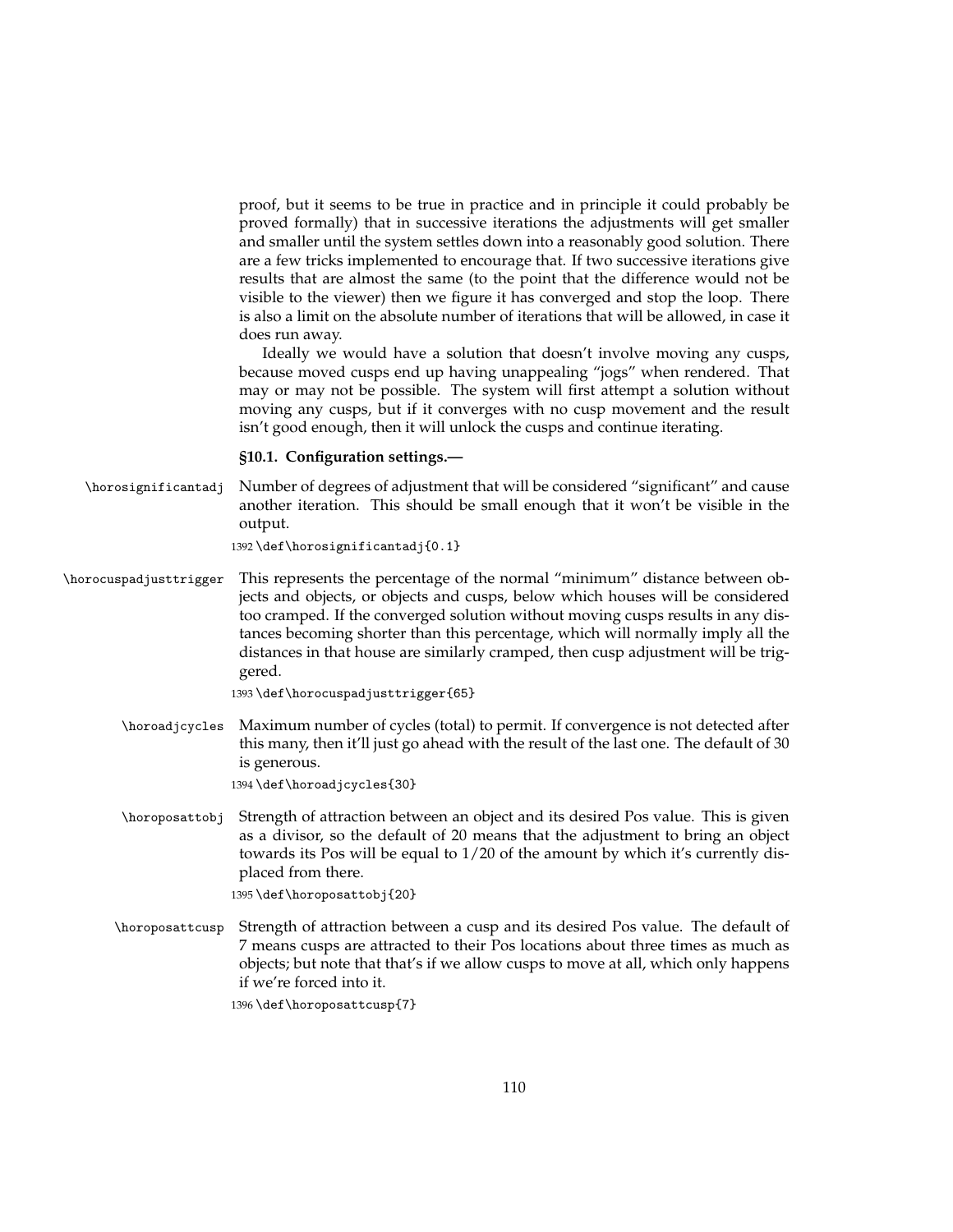\hororepulsion Basic divisor for repulsion between all pairs of things that are repelled from each other.

1397 \def\hororepulsion{3}

\horomaxrepulsion Interference distance (in degrees) at which maximum repulsion is achieved. If two objects interfere by more than this amount, they will be repelled only as much as if they interfered this much. $11$  The case this is intended to cover is the one where an object somehow happens to be completely on the other side of the chart from where it should be, and out of order with everything else. If repulsion were unlimited, then everything would be kicked around to the point of creating many more constraint violations and the whole thing would take many iterations to resolve itself. Limiting repulsion per pair of objects gives more chance to resolve such situations reasonably.

1398 \def\horomaxrepulsion{5.0}

\horooomindist Object/object minimum distance. If objects are more than this distance apart (and in the correct sequence with each other) then they will not repel. When they're closer, including being on the wrong side of each other, then repulsion increases linearly with the amount of interference up to the maximum set by the previous macro. Note that this one is for *object/object* relationships only. 1399 \def\horooomindist{6.0}

\horoocmindist Object/cusp minimum distance.

1400 \def\horoocmindist{4.0}

**§10.2. Internal variables.—**These are used to keep track of where we are in the iteration and whether we want to continue. Note dropping temporarily out of \ifhoro@wheels because doing \newif in a conditional context causes parsing problems.

1401 \fi \newif\ifhoro@djusted\relax \newif\ifhoro@djustcusps\relax \ifhoro@wheels \countdef\horo@i=1\relax

**§10.3. Support macros for adjustment iterations.—**These do low-level tasks needed within a single cycle of adjusting objects or cusps.

<span id="page-110-0"></span> $11$ Don't try this at home, kids. Sharp cutoffs like this one tend to introduce nonlinearity into the underlying system of partial differential equations, which in turn tends to create catastrophic instability. The famous Tacoma Narrows Bridge disaster is blamed on a similar effect: due to nonlinearity in the actual behaviour of the system, the linear analysis performed by the designers of the bridge was woefully inaccurate. The decision to use sharp cutoffs in the particular case of horoscop's object adjustment system is supported by very careful testing, the fact that the discontinuities are only in the second and higher derivatives, and the basic harmlessness of the situation: in the worst imaginable failure mode you'd just get a visually unappealing astrological chart. It should not be taken as an endorsement of sharp-cutoff designs in general.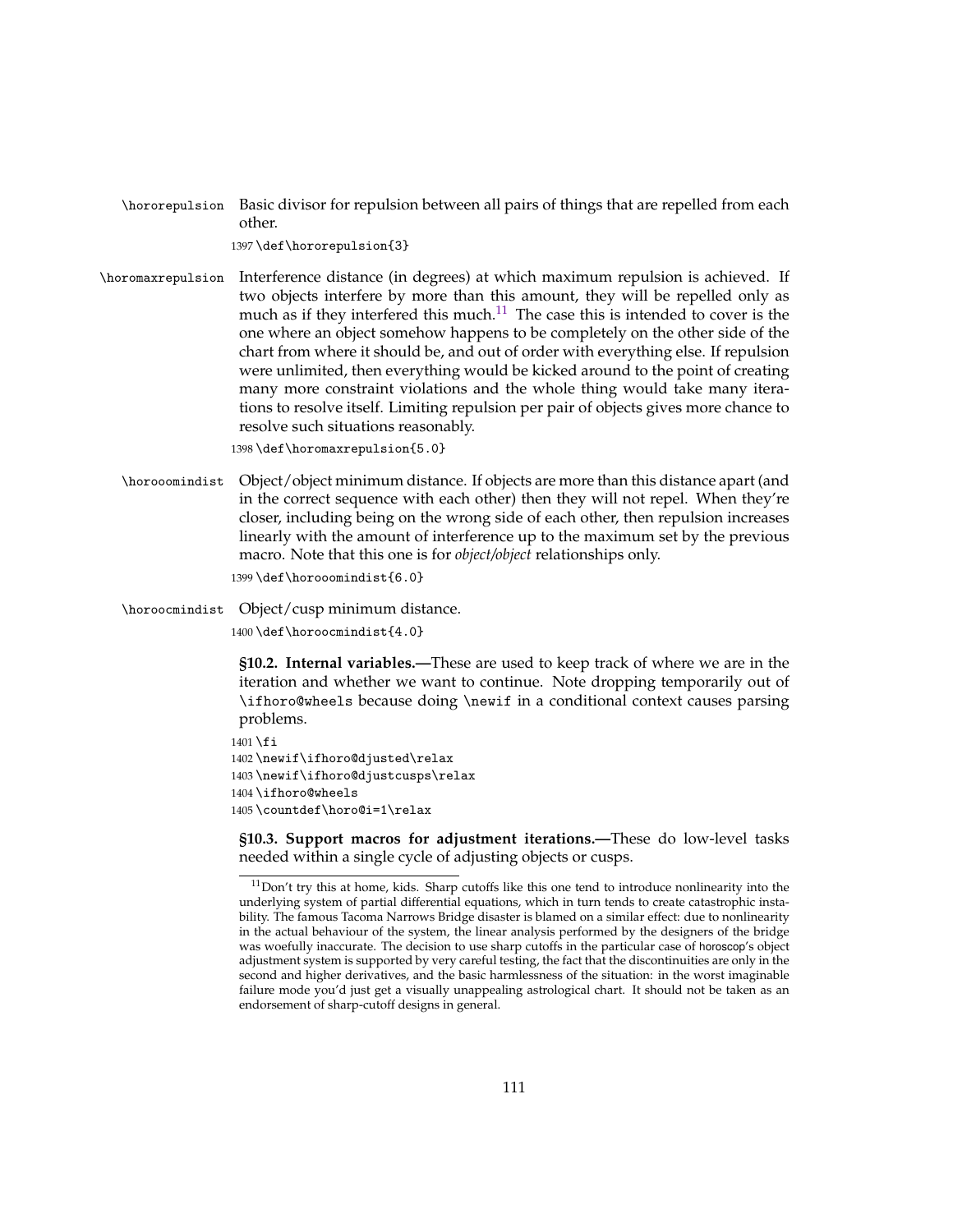```
\horo@findpdiff Find the distance in Pos between two objects or cusps named by the arguments.
                 Note we can also get the distance in DPos by tacking a D onto the end of an object
                 name. Result goes into \dimen@.
```
1406 \def\horo@findpdiff#1#2{%

1407 \dimen@=\csname horo#1Pos\endcsname\p@

1408 \multiply\dimen@ by -1\relax

```
1409 \advance\dimen@ by\csname horo#2Pos\endcsname\p@
```
1410 \horo@fixdimen@diff

```
1411 }
```
\horo@pplycorrection Apply a correction (which should be in \dimen@) to the DPos of the specified object or cusp.

```
1412 \def\horo@pplycorrection#1{%
1413 \advance\dimen@ by \csname horo#1DPos\endcsname\p@
1414 \horo@fixdimen@
1415 \expandafter\edef\csname horo#1DPos\endcsname{\TG@rem@pt\dimen@}%
1416 }
```
\horo@djo@ Adjust an object or cusp against another. Arguments are #1 the minimum distance, #2 the thing to adjust, and #3 the thing to adjust it against. Implementation starts by finding, and saving, the distance in Pos between the two objects or cusps, which gives us a sanity check on whether they should affect each other at all, and tells us on which side of each other they should appear.

```
1417 \def\horo@djo@#1#2#3{%
```

```
1418 \horo@findpdiff{#3}{#2}%
```
1419 \horo@dim@x=\dimen@

If the distance in Pos is more than  $45^{\circ}$  in either direction, then we skip the rest of this. That prevents some bad nonconverging cases if objects happen to get into very bad locations on the wrong side of the chart; they'll only interact with the objects that they want to be near.

```
1420 \ifdim\horo@dim@x<45\p@\relax
```

```
1421 \ifdim\horo@dim@x>-45\p@\relax
```
Now find the difference in *display* positions as opposed to sky positions, and flip its sign depending on the saved Pos difference. The result in \dimen@ is a number that tells us how far apart the objects are in the direction they're supposed to be, so it is negative if they are on the wrong side of each other.

```
1422 \horo@findpdiff{#3D}{#2D}%
1423 \ifdim\horo@dim@x<\z@\multiply\dimen@ by -1\relax\fi
```
Subtract out the minimum distance. The result is positive if the objects are on the correct side and separated by more than the minimum distance—in which case we set the adjustment to zero. Otherwise it's a negative number saying how far they are interfering. We hard-limit it by \horomaxrepulsion on the other side, and then divide by \hororepulsion to get the adjustment for the current cycle.

```
1424 \advance\dimen@ by -#1\p@
1425 \ifdim\dimen@>\z@
1426 \dimen@=\z@
```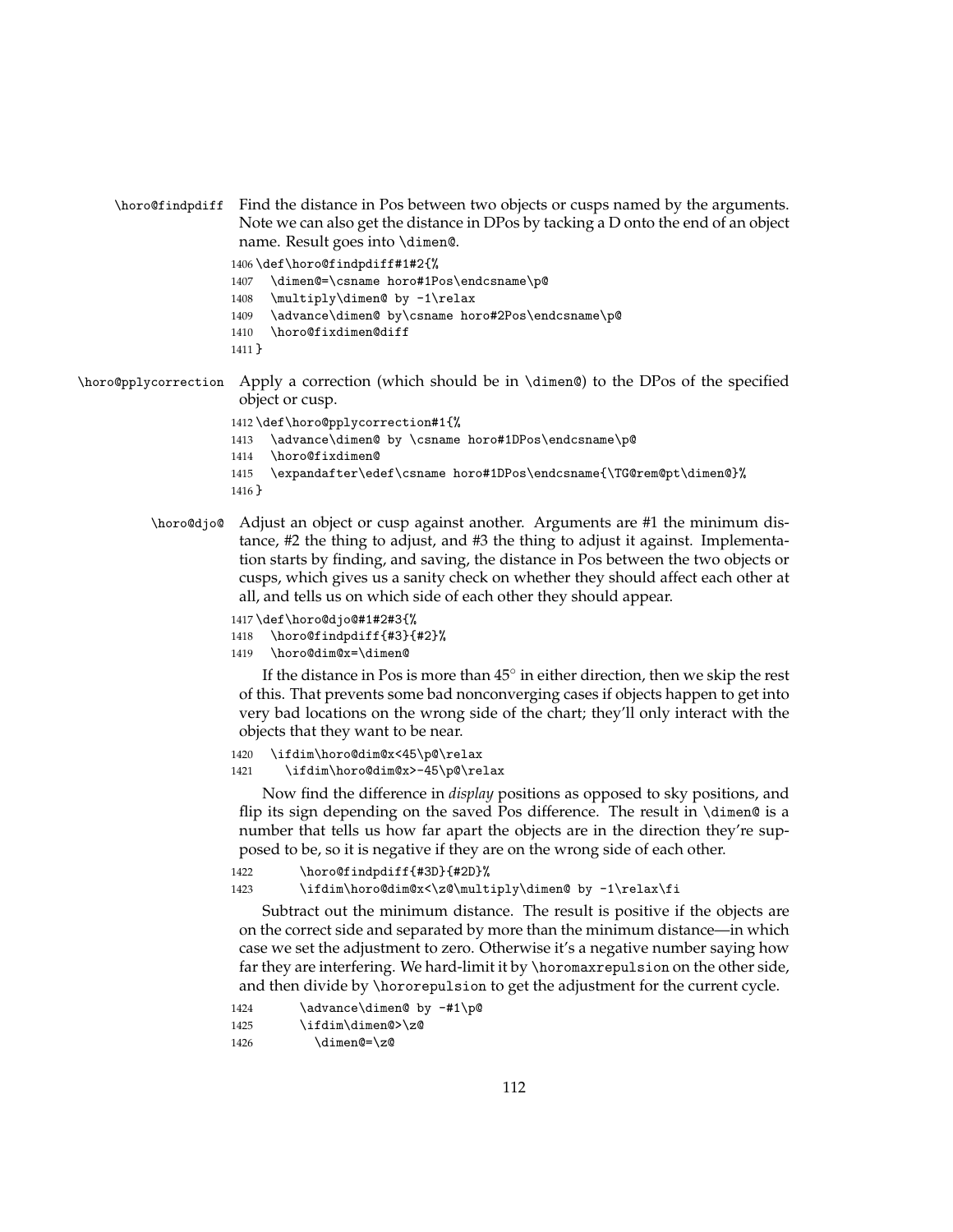```
1427 \else
1428 \ifdim\dimen@<-\horomaxrepulsion\p@\relax
1429 \dimen@ =-\horomaxrepulsion\p@%
1430 \quad \text{if}1431 \divide\dimen@ by\hororepulsion\relax
1432 \fi
```
If we flipped the sign earlier, flip it back. Then \dimen@ will contain the actual adjustment to apply to  $\hbox{horo}\#2\rangle\DP$ os.

```
1433 \ifdim\horo@dim@x>\z@\multiply\dimen@ by -1\relax\fi
```
Apply the correction and end.

1434 \horo@pplycorrection{#2}%  $1435$  \fi 1436 \fi 1437 }

\horo@djoo Adjust an object against an object. This is just the small amount of additional intelligence needed on top of \horo@djo@ to handle objects versus objects. We check the arguments to make sure we aren't adjusting the same object against itself, because that is handled separately later. Also, the value of \horooomindist is picked up and passed into \horo@djo@.

```
1438 \def\horo@djoo#1#2{%
```

```
1439 \edef\horo@tmpa{#1}\edef\horo@tmpb{#2}%
1440 \ifx\horo@tmpa\horo@tmpb\else
1441 \horo@djo@{\horooomindist}{#1}{#2}%
1442 \fi
1443 }
```
\horo@djoo@same The special case of object or cusp against itself: we find the difference between its Pos and DPos, divide that by #1 (which should be the spring divisor, different for objects or cusps), and apply the result as a correction.

```
1444 \def\horo@djoo@same#1#2{%
```

```
1445 \horo@findpdiff{#2D}{#2}%
1446 \divide\dimen@ by#1\relax
```
- 1447 \horo@pplycorrection{#2}%
- 1448 }

### \horo@djcheckmovement Check for whether an object or cusp has moved significantly in the current cycle. That is, if DPos differs from SPos (which was set to DPos before the current cycle) by more than \horosignificantadj, then set \horo@djustedtrue.

```
1449 \def\horo@djcheckmovement#1{%
```

```
1450 \horo@findpdiff{#1D}{#1S}%
```

```
1451 \ifdim\dimen@<0\p@\relax\multiply\dimen@ by -1\relax\fi
```

```
1452 \ifdim\dimen@>\horosignificantadj\p@\relax\horo@djustedtrue\fi
1453 }
```
**§10.4. Single adjustment cycles.—**These each do one complete cycle of adjusting objects or objects and cusps. There are two versions because including cusps or not makes a big enough difference to warrant a separate implementation.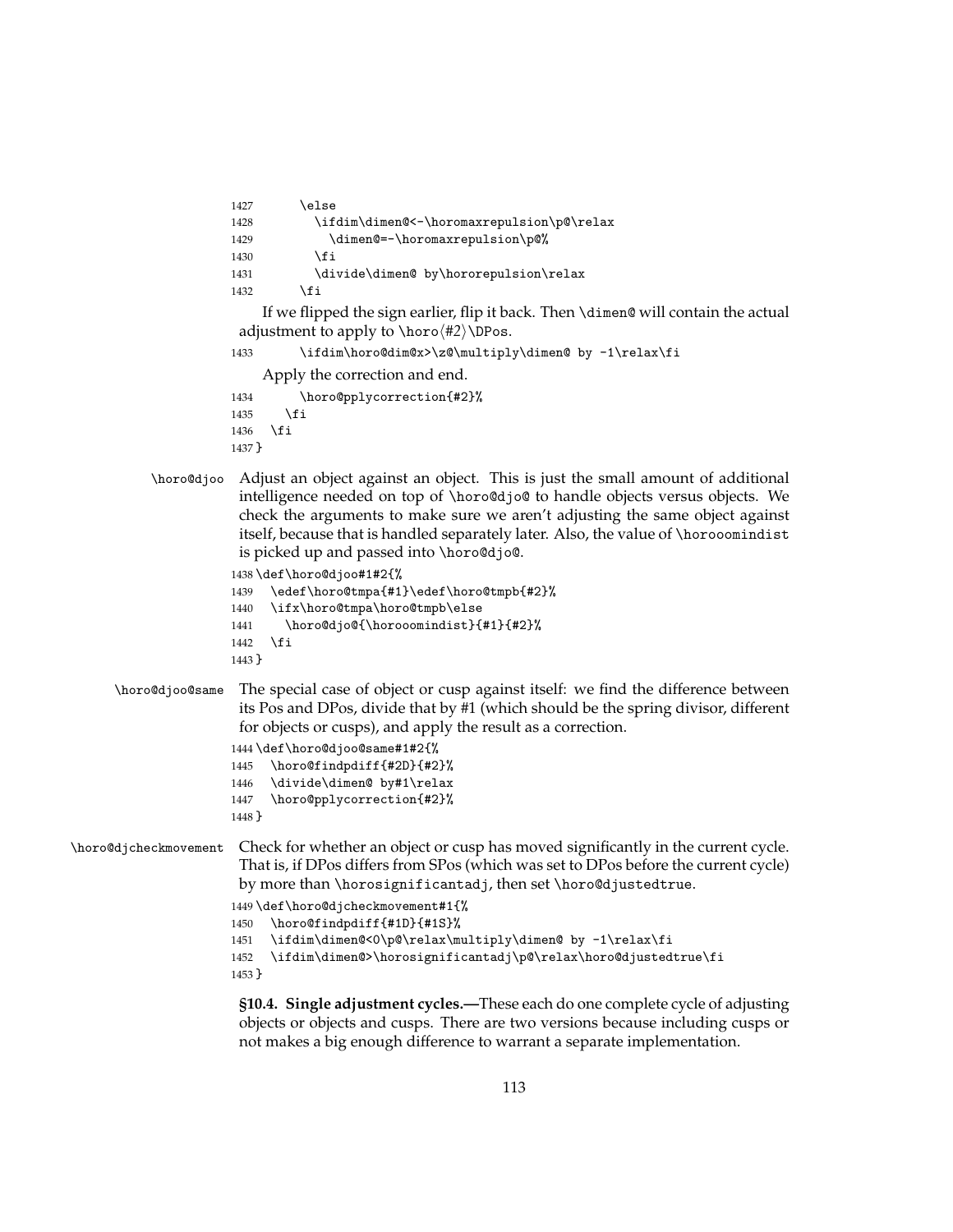```
\horo@djobjcycle One cycle of adjusting objects against each other and against cusps. Start by
                  showing the user the current cycle number as a progress indicator, and setting
                  the \ifhoro@djusted flag to false because we haven't moved anything yet this
                  cycle.
```

```
1454 \def\horo@djobjcycle{%
1455 \message{\the\horo@i}%
```

```
1456 \horo@djustedfalse
```
Copy all the current DPos values to a new variable called SPos ("saved position") so we'll be able to check whether anything has moved.

1457 \horocopyvar{\horoobjects}{DPos}{SPos}%

Adjust objects against objects.

1458 \horo@dblforeach{\horoobjects}{\horoobjects}{\horo@djoo}%

Adjust objects against cusps. This is one-sided: objects move to accomodate cusps, but cusps do not move to accomodate objects. Since (we assume) nothing is both an object and a cusp, we can call the low-level \horo@djo@ directly instead of needing a wrapper like \horo@adjoo.

```
1459 \horo@dblforeach{\horoobjects}{\horocusps}{\horo@djo@{\horoocmindist}}%
```
Adjust each object against itself; that is, handle its attraction to Pos, its "correct" location in the sky.

```
1460 \horoforeach{\horoobjects}{\horo@djoo@same{\horoposattobj}}%
```
Check for movement. This turns on the \ifhoro@djusted flag if the net result of the current cycle has been to move anything a "significant" amount from the position we saved in SPos.

```
1461 \horoforeach{\horoobjects}{\horo@djcheckmovement}%
```
If the flag has remained false, then we have convergence, and can blow out of the loop by setting the counter to its terminating value.

```
1462 \ifhoro@djusted\else\horo@i=\horoadjcycles\relax\fi
```
Loop test. If we aren't on the last loop (which could have happened either naturally or because of the exception in the last line), then advance the loop counter and schedule another tail-recursive iteration.

```
1463 \ifnum\horoadjcycles>\horo@i\relax
1464 \advance\horo@i by1\relax
1465 \expandafter\horo@djobjcycle
1466 \fi
1467 }
```
\horo@djcuspcycle Adjust all objects and cusps against each other. As in \horo@djobjcycle, we start by displaying the iteration number, setting the \ifhoro@djusted flag false, and saving all DPos values to SPos.

```
1468 \def\horo@djcuspcycle{%
```
1469 \message{\the\horo@i}%

- 1470 \horo@djustedfalse
- 1471 \horocopyvar{\horoobjects,\horocusps}{DPos}{SPos}%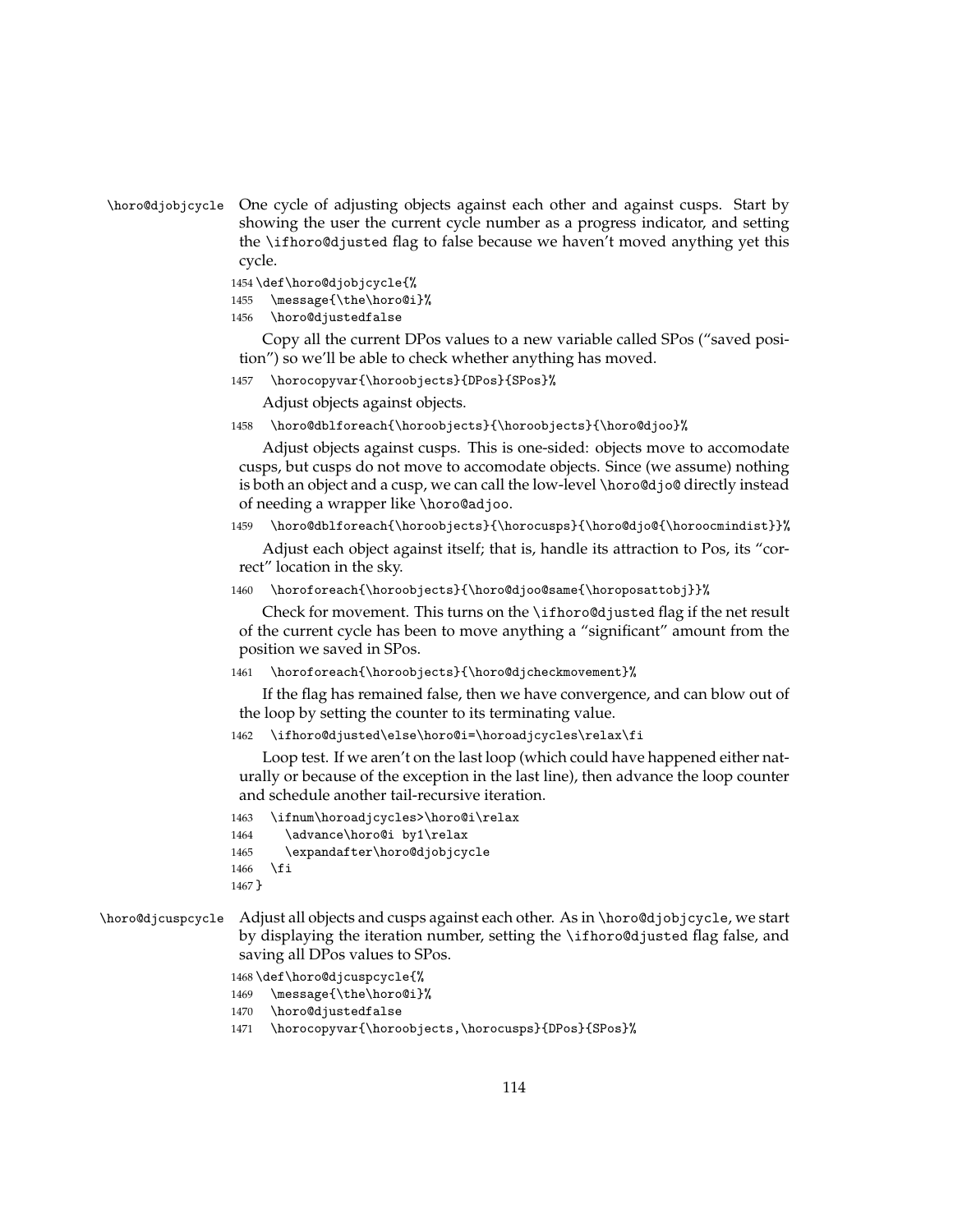|                    | Do the adjustments. We use \horo@djo@ for adjusting cusps against ob-<br>jects and objects against cusps because nothing appears on both lists. For cusps<br>against cusps and objects against objects we use \horo@djoo because it has the<br>added handling for not adjusting anything against itself.<br>1472<br>\horo@dblforeach{\horocusps}{\horoobjects}{\horo@djo@{\horoocmindist}}%                                                                                                                                                                                                                                                                                                                                                |
|--------------------|--------------------------------------------------------------------------------------------------------------------------------------------------------------------------------------------------------------------------------------------------------------------------------------------------------------------------------------------------------------------------------------------------------------------------------------------------------------------------------------------------------------------------------------------------------------------------------------------------------------------------------------------------------------------------------------------------------------------------------------------|
|                    | 1473<br>\horo@dblforeach{\horocusps}{\horocusps}{\horo@djoo}%<br>\horo@dblforeach{\horoobjects}{\horoobjects}{\horo@djoo}%<br>1474<br>\horo@dblforeach{\horoobjects}{\horocusps}{\horo@djo@{\horoocmindist}}%<br>1475                                                                                                                                                                                                                                                                                                                                                                                                                                                                                                                      |
|                    | Adjust objects and cusps towards their desired positions (Pos values). Note<br>that the logic is the same but the divisor passed in is \horoposattobj or<br>\horoposattcusp depending on whether we are considering objects or cusps.                                                                                                                                                                                                                                                                                                                                                                                                                                                                                                      |
|                    | \horoforeach{\horoobjects}{\horo@djoo@same{\horoposattobj}}%<br>1476<br>1477<br>\horoforeach{\horocusps}{\horo@djoo@same{\horoposattcusp}}%                                                                                                                                                                                                                                                                                                                                                                                                                                                                                                                                                                                                |
|                    | Check for movement and handle the tail-recursive loop, just like in \horo@dj-<br>objcycle except that we examine cusps as well as objects.                                                                                                                                                                                                                                                                                                                                                                                                                                                                                                                                                                                                 |
|                    | \horoforeach{\horoobjects,\horocusps}{\horo@djcheckmovement}%<br>1478<br>1479<br>\ifhoro@djusted\else\horo@i=\horoadjcycles\relax\fi<br>\ifnum\horoadjcycles>\horo@i\relax<br>1480<br>\advance\horo@i by1\relax<br>1481<br>\expandafter\horo@djcuspcycle<br>1482<br>1483<br>\fi<br>1484 }                                                                                                                                                                                                                                                                                                                                                                                                                                                  |
|                    | §10.5. Support macros for main loop.-                                                                                                                                                                                                                                                                                                                                                                                                                                                                                                                                                                                                                                                                                                      |
| \horo@djsavedpos   | Use \horo@fterdef to pass the DPos of an object or cusp outside the prophylactic<br>group.                                                                                                                                                                                                                                                                                                                                                                                                                                                                                                                                                                                                                                                 |
|                    | 1485\def\horo@djsavedpos#1{%<br>\expandafter\horo@fterdef\csname horo#1DPos\endcsname<br>1486<br>1487 }                                                                                                                                                                                                                                                                                                                                                                                                                                                                                                                                                                                                                                    |
| \horo@djcheckcusps | This checks a pair of objects or cusps for excessive stress, to determine, after we<br>have a converged solution with only objects moving, whether we need to try<br>moving cusps too. It makes sure not to compare something against itself, finds<br>the absolute value of the distance in degrees between the two things, and checks<br>whether that is less than \horocuspadjusttrigger percentage of the minimum<br>distance which was passed in through #1. If so, there's too much stress, and the<br>\ifhoro@djustcusps flag gets turned on.<br>1488 \def \horo@djcheckcusps#1#2#3{%<br>\edef\horo@tmpa{#2}\edef\horo@tmpb{#3}%<br>1489<br>\ifx\horo@tmpa\horo@tmpb<br>1490<br>\else<br>1491<br>\horo@findpdiff{#2D}{#3D}%<br>1492 |

```
1493 \ifdim\dimen@<\z@\multiply\dimen@ by-1\relax\fi
```
- 1494 \ifdim\dimen@<45\p@\relax
- 1495 \multiply\dimen@ by 100\relax
- 1496 \divide\dimen@ by \horocuspadjusttrigger\relax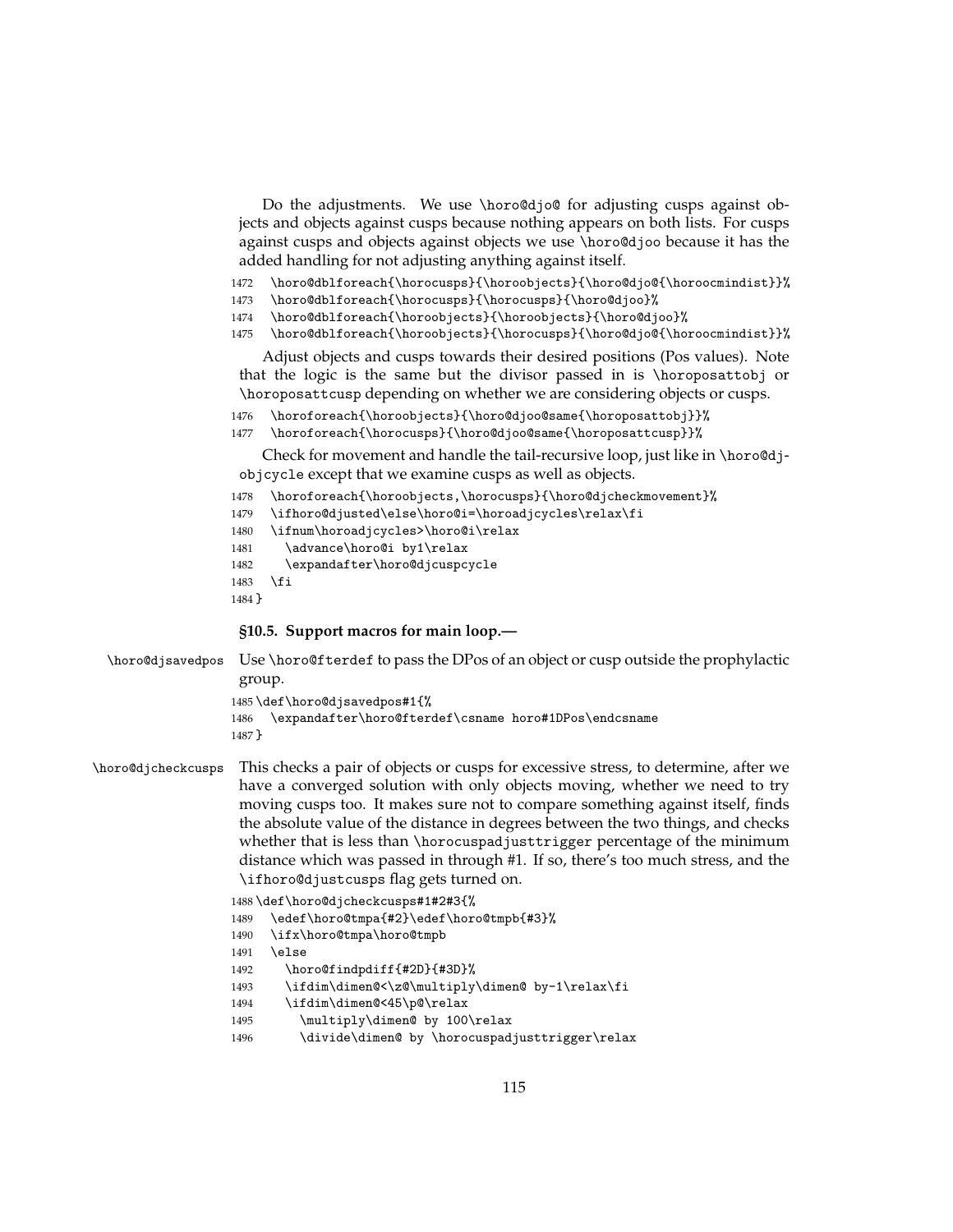```
1497 \ifdim\dimen@<#1\p@\relax\horo@djustcuspstrue\fi
1498 \fi
1499 \fi
1500 }
```
#### **§10.6. Main loop.—**

\horoadjust This is the user-callable adjustment macro that does the whole task of adjusting objects and possibly cusps to make them look good. The whole works is conditional on the \ifhorocalculated flag; if there's no good data in the initial Pos and DPos values, then the adjustment may not converge and will be wasted effort in any case. An earlier version actually used multiple passes to do the external program calls (much like the way BIBT<sub>E</sub>X works), so \horocalculatedfalse was guaranteed to occur on the first pass; now, assuming \write18 support in the interpreter, it's less probable, but still needs to be caught because people *will* attempt to run without the required \write18 support.

#### 1501 \def\horoadjust{%

1502 \ifhorocalculated

Support for internal house labels: if they're turned on, then find the house midpoints and add them as objects to \horoobjects, saving its old value to be later restored.

```
1503 \ifhorointhouselabels
1504 \horo@findcuspmids
1505 \horocopyvar{\horocusps}{MPos}{MDPos}%
1506 \let\horo@savedobjlist\horoobjects
1507 \edef\horoobjects{\horoobjects,\horo@houses}%
1508 \fi
```
Get ready to run the loop. Prints an opening parenthesis as a message to the user, to give some progress indication, and sets the loop counter to 1. A session of \horoadjust will give a message something like "( 1 2 3 4 5 6 7 C 1 2 3 )" showing each cycle through the loop, and the decision to adjust cusps. That way (since this requires a fair bit of processing) the user won't be left hanging, wondering what  $I_{F}X$  is doing.

```
1509 \begingroup
1510 \message{(}%
1511 \horo@i=1\relax
```
Do the actual adjustment cycles for objects only.

#### 1512 \horo@djobjcycle

Now to decide whether we need to adjust cusps as well. Start by setting the flag false. Then check objects against objects, and objects against cusps, for excessive stress. If we find any, then cusp adjustment will be triggered. This assumes that cusps against cusps will never be an issue, but that's probably reasonable: cusps only fall right on top of each other when the house system is misbehaving (e.g. Placidus at high latitudes), and even then it will only be a visual problem if there are objects trapped in the resulting tiny houses, because the cusps themselves take up negligible angular space.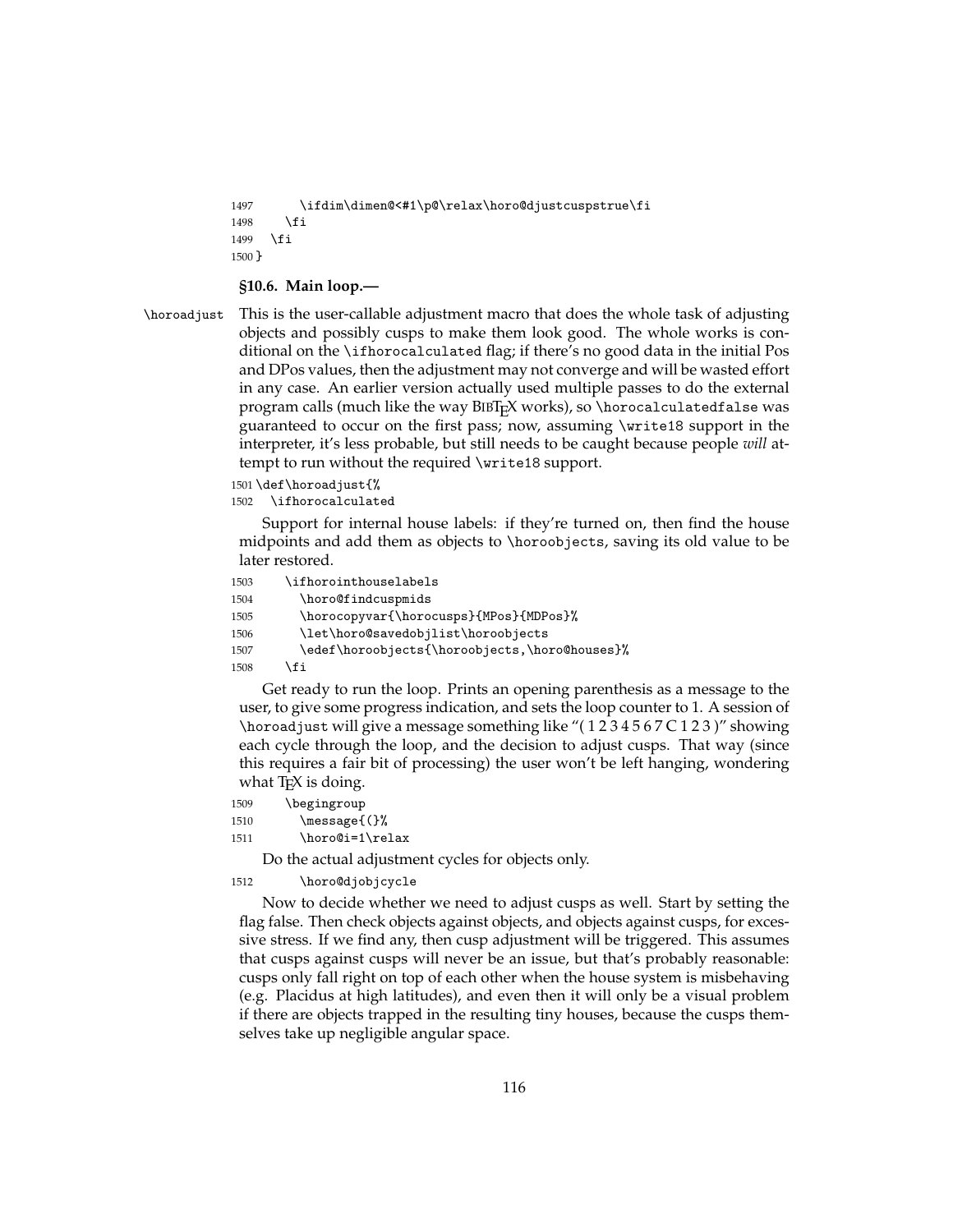| 1513 | \horo@djustcuspsfalse                         |
|------|-----------------------------------------------|
| 1514 | \horo@dblforeach{\horoobjects}{\horoobjects}% |
| 1515 | {\horo@djcheckcusps{\horooomindist}}%         |
| 1516 | \horo@dblforeach{\horoobjects}{\horocusps}%   |
| 1517 | {\horo@djcheckcusps{\horoocmindist}}%         |
|      |                                               |

If we do want to adjust cusps: give the user a "C" to let them know, then set the loop counter back to 1 and do the cusp adjustment cycle.

| 1518 | \ifhoro@djustcusps |
|------|--------------------|
| 1519 | \message{C}%       |
| 1520 | \horo@i=1\relax    |
| 1521 | \horo@djcuspcycle  |
| 1522 | \fi                |

At this point everything is converged, or as close as we were able to get. Print a terminating parenthesis for the user message and pass all the DPos values we calculated out of the prophylactic group.

```
1523 \message{)}%
```
1524 \horoforeach{\horocusps,\horoobjects}{\horo@djsavedpos}% 1525 \endgroup

Finally, restore the \horoobjects list if we tampered with it earlier.

```
1526 \ifhorointhouselabels\let\horoobjects\horo@savedobjlist\fi
1527 \fi
1528 }
```
At this point we end the \ifhoro@wheels conditional.

 $1529$  \fi

#### 11. SUPPORT MACROS FOR READY-MADE WHEELS

These provide some low-level operations specific to the ready-made wheel templates.

At this point we open a conditional so that users can turn off this support if they won't be using it.

1530 \ifhoro@templates

**§11.1. Recognizing houses.—**Some of the templates treat objects differently depending on in which house, or which kind of house, the objects are located. These macros are all designed to be called in the conditional part of an \if; they start out by expanding  $TT$  (which the \if recognizes as unconditional true), then open a new \if that does the actual conditioning.

\horo@isclockwise Conditional, true if #1 is clockwise of #2. Implementation finds the difference in Pos, inside a group to prevent pollution, and checks its sign.

1531 \def\horo@isclockwise#1#2{%

1532 TT\fi

1533 \begingroup

```
1534 \horo@findpdiff{#1}{#2}%
```

```
1535 \edef\horo@data{\the\dimen@}%
```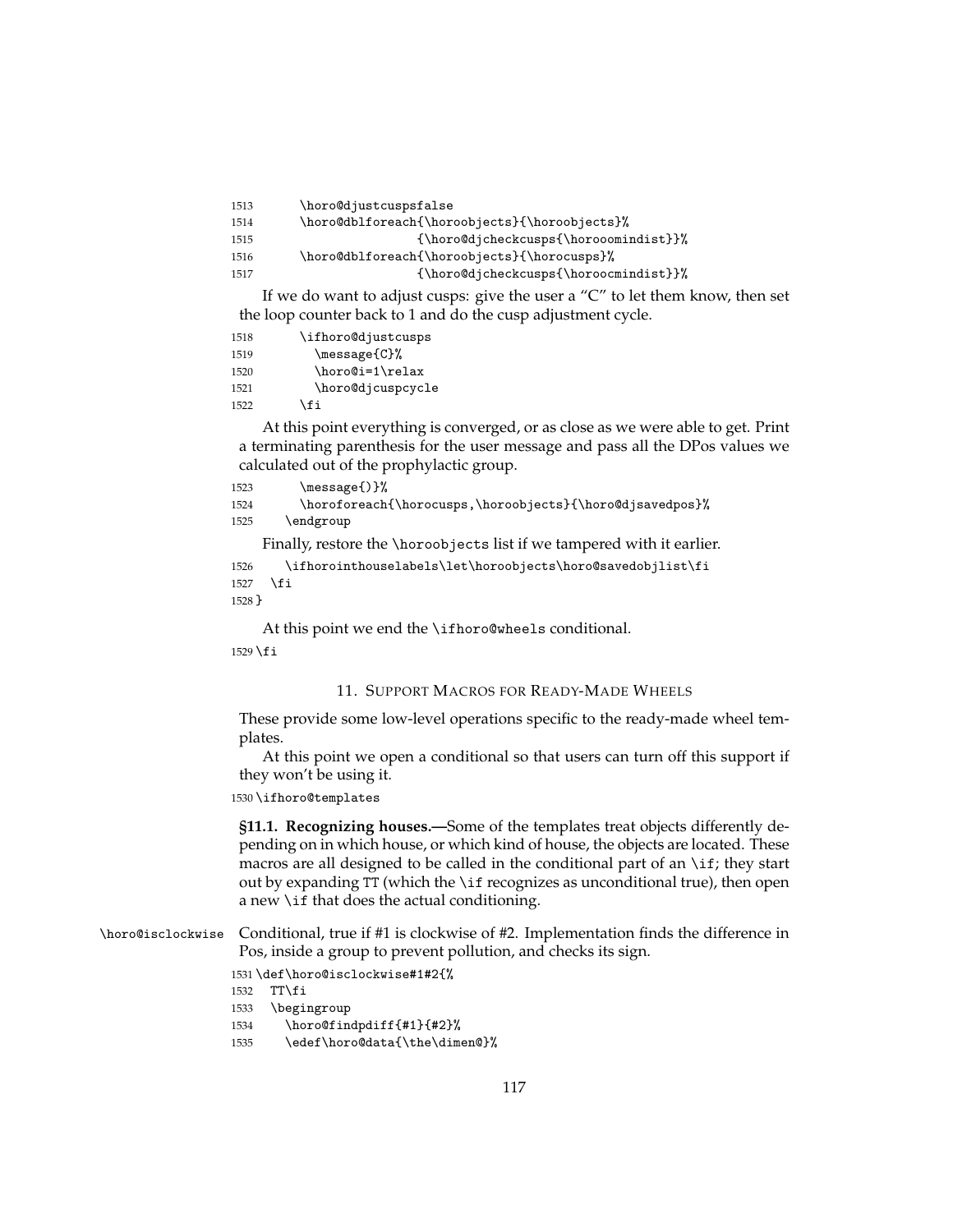```
1536 \horo@fterdef\horo@data
1537 \endgroup
1538 \ifdim\horo@data>\z@\relax
1539 }
```
\horo@anghouse Conditional, true if #1 is in an angular house; that is, I, IV, VII, or X. Works by comparing the object's position against the two cusps bounding the house, for each of the four angular houses.

1540 \def\horo@anghouse#1{%

```
1541 TT\fi
1542 \begingroup
1543 \def\horo@angh@{F}%
1544 \if\horo@isclockwise{CuspI}{#1}\if\horo@isclockwise{#1}{CuspII}%
1545 \def\horo@angh@{T}%
1546 \fi\fi
1547 \if\horo@isclockwise{CuspIV}{#1}\if\horo@isclockwise{#1}{CuspV}%
1548 \def\horo@angh@{T}%
1549 \if{if}1550 \if\horo@isclockwise{CuspVII}{#1}\if\horo@isclockwise{#1}{CuspVIII}%
1551 \def\horo@angh@{T}%
1552 \if{if}1553 \if\horo@isclockwise{CuspX}{#1}\if\horo@isclockwise{#1}{CuspXI}%
1554 \def\horo@angh@{T}%
1555 \if{if}1556 \horo@fterdef\horo@angh@
1557 \endgroup
1558 \if\horo@angh@ T\relax
1559 }
```
\horo@succhouse Conditional, true if #1 is in a succedent house; that is, II, V, VIII, or XI. Implementation basically the same as \horo@anghouse.

```
1560 \def\horo@succhouse#1{%
1561 TT\fi
1562 \begingroup
1563 \def\horo@succh@{F}%
1564 \if\horo@isclockwise{CuspII}{#1}\if\horo@isclockwise{#1}{CuspIII}%
1565 \def\horo@succh@{T}%
1566 \ifmmode \text{if} \ifmmode \text{if} \ifmmode \text{if} \ifmm{ii} \ifmmode \text{if} \ifmm{iii} \ifmm{ii} \ifmm{iii} \ifmm{iii} \ifmm{iii} \ifmm{iii} \ifmm{iv} \ifmm{iii} \ifmm{iv} \ifmm{iv} \ifmm{iv} \ifmm{iv} \ifmm{iv} \ifmm{iv} \ifmm{iv} \ifmm{iv} \ifmm{v} \ifmm{iv} \ifmm{v} \ifmm{v} \ifmm{v} \ifmm{v} \ifmm{v} \ifmm{v} \ifmm{v} \ifmm{v} \ifmm{v} \ifmm{v} \ifmm{v1567 \if\horo@isclockwise{CuspV}{#1}\if\horo@isclockwise{#1}{CuspVI}%
1568 \def\horo@succh@{T}%
1569 \ifmmode \text{if} \ifmmode \text{if} \ifmmode \text{if} \ifmm{ii} \ifmmode \text{if} \ifmm{iii} \ifmm{ii} \ifmm{iii} \ifmm{iii} \ifmm{iii} \ifmm{iii} \ifmm{iv} \ifmm{iii} \ifmm{iv} \ifmm{iv} \ifmm{iv} \ifmm{iv} \ifmm{iv} \ifmm{iv} \ifmm{iv} \ifmm{iv} \ifmm{iv} \ifmm{iv} \ifmm{v} \ifmm{iv} \ifmm{v} \ifmm{iv} \ifmm{v} \ifmm{iv} \ifmm{v} \ifmm{iv} \ifmm{v} \ifmm{v} \ifmm{v1570 \if\horo@isclockwise{CuspVIII}{#1}\if\horo@isclockwise{#1}{CuspIX}%
1571 \def\horo@succh@{T}%
1572 \if{if}1573 \if\horo@isclockwise{CuspXI}{#1}\if\horo@isclockwise{#1}{CuspXII}%
1574 \def\horo@succh@{T}%
1575 \fi\fi
1576 \horo@fterdef\horo@succh@
1577 \endgroup
```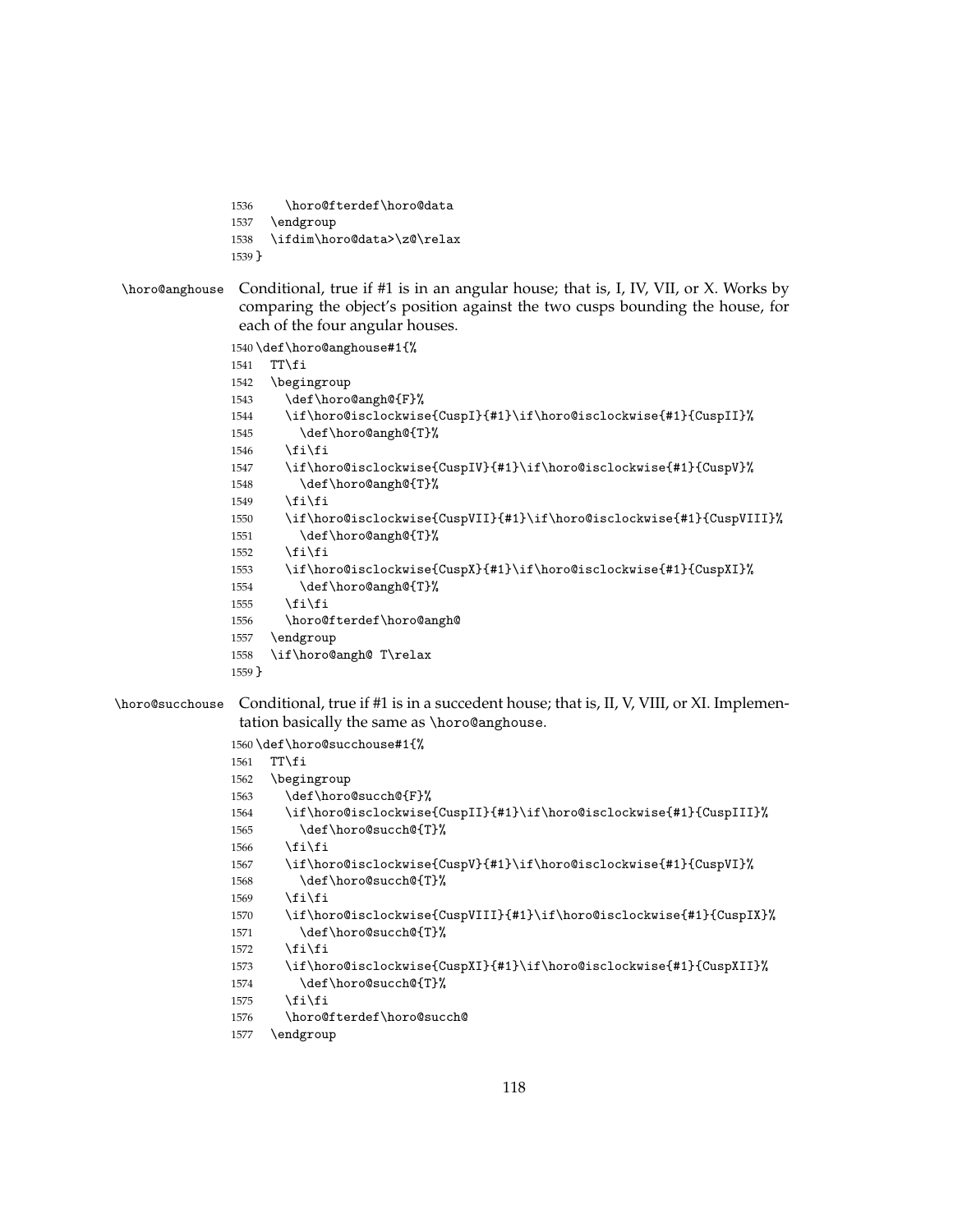\if\horo@succh@ T\relax }

#### **§11.2. Support for Montreal template.—**

\horo@montrealcurve Draw one of the special curves that typify the Montreal chart template. This goes from the midpoint of a succedent house, based on DPos of the starting and ending cusps, to the Pos of an angular house's cusp. There are a total of eight of them to be drawn. The inner and outer radii are fixed at 15 and 45. The implementation just calls \horo@midpoint to compute the inner end, and then \horo@putcurve to draw the curve. This is not one of the nice special cases for \horo@putcurve (constant *r* or constant *θ*) but the result looks good in context anyway.

```
1580 \def\horo@montrealcurve#1#2#3{%
1581 \horo@midpoint{\csname horoCusp#2DPos\endcsname}%
1582 {\csname horoCusp#3DPos\endcsname}%
1583 \horoputcurve{45}{\csname horoCusp#1Pos\endcsname}{15}{\TG@rem@pt\dimen@}%
1584 }
```
\horo@putmontrealobj Typeset an object label for the Montreal template. Objects in succedent houses get labels on a larger radius than those in angular or cadent houses.

```
1585 \def\horo@putmontrealobj#1{%
1586 \if\horo@succhouse{#1}%
1587 \horoputobjsymbol{42}{#1}%
1588 \horoputobjdeglabel{34}{4}{#1}%
1589 \horoputrxlabel{30}{#1}%
1590 \else
1591 \horoputobjsymbol{29}{#1}%
1592 \horoputobjdeglabel{21}{4}{#1}%
1593 \horoputrxlabel{17}{#1}%
1594 \fi
1595 }
```
#### **§11.3. Support for Quebec City template.—**

\horo@putqcobj Typeset an object label for the Quebec City template. Objects in angular houses get labels on a smaller radius than those in succedent or cadent houses.

```
1596 \def\horo@putqcobj#1{%
1597 \if\horo@anghouse{#1}%
1598 \horoputobjsymbol{28}{#1}%
1599 \horoputobjdeglabel{20}{4}{#1}%
1600 \horoputrxlabel{16}{#1}%
1601 \else
1602 \horoputobjsymbol{42}{#1}%
1603 \horoputobjdeglabel{34}{4}{#1}%
1604 \horoputrxlabel{30}{#1}%
1605 \fi
1606 }
```
\horo@qcline Draw a straight line as part of the Quebec City template. This goes from radius #1 and angle #2 to radius #3 and angle #4. The angles are specified as cusp number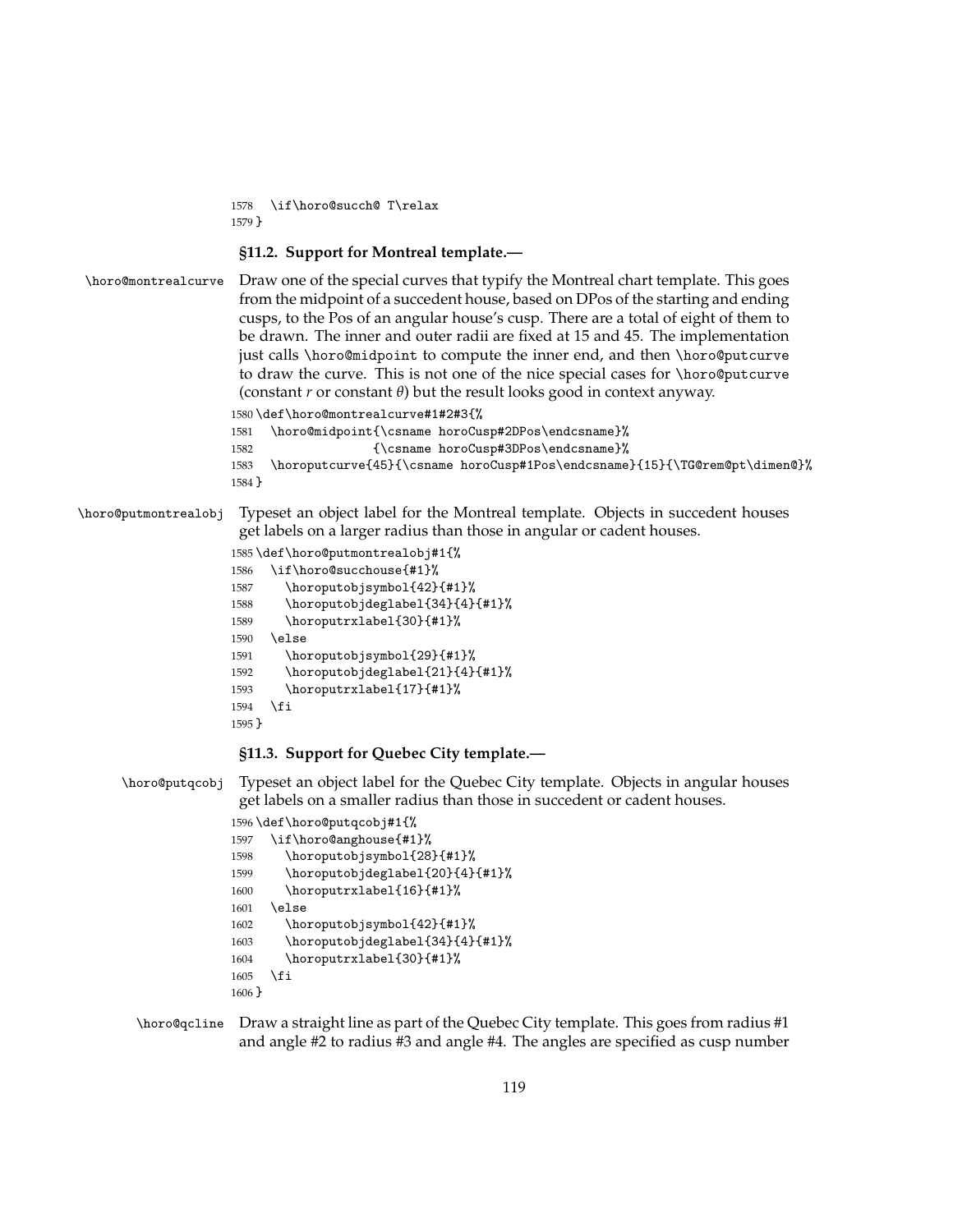concatenated with variable, as in "IIMPos," because that's the most convenient form for the calling macro.

```
1607 \def\horo@qcline#1#2#3#4{%
1608 \begingroup
1609 \dimen@=\csname horoCusp#2\endcsname\p@\horo@chartrotate
1610 \dimen1=\dimen@\relax
1611 \dimen@=\csname horoCusp#4\endcsname\p@\horo@chartrotate
1612 \horoputline{#1}{\TG@rem@pt\dimen1}%
1613 {#3}{\TG@rem@pt\dimen@}%
1614 \endgroup
1615 }
```
**§11.4. Support for dial templates.—**The dial templates all follow much the same pattern, so most of the parts that are the same regardless of the number of dials are factored into these two macros.

\horo@dialstart Start drawing a dial template. The first argument is the radius of the innermost dial, and the second is the harmonic–specially supported because people who use dial charts seem to also often want harmonics on them, and the degree scale should expand according to the harmonic.

Implementation starts by calculating the harmonic positions of the objects:

```
1616 \def\horo@dialstart#1#2{%
```

```
1617 \horocalcharmonic{#2}
```
To print a nice degree scale we want ticks of differing sizes every one, five, and ten degrees - but with the spacing adjusted according to the harmonic. So we open a group and compute #2 times one, five, and ten, and save the results in the macros \horo@dtone, \horo@dtfive, and \horo@dtten respectively.

```
1618 \begingroup
```

```
1619 \count0=#2\relax
1620 \edef\horo@dtone{\the\count0}%
1621 \multiply\count0 by 5\relax
1622 \edef\horo@dtfive{\the\count0}%
1623 \multiply\count0 by 2\relax
1624 \edef\horo@dtten{\the\count0}%
1625 \horo@fterdef\horo@dtone
```

```
1626 \horo@fterdef\horo@dtfive
```

```
1627 \horo@fterdef\horo@dtten
```

```
1628 \endgroup
```
Force the right coordinate to 270 $^{\circ}$ , which means that the 0 $^{\circ}$  mark will be at the top of the chart; that seems to be what dial-chart users want.

1629 \def\hororightcoord{270}%

If there's to be an aspect web (which may not be standard usage for dial charts, but costs little to support) then typeset it. Otherwise, just make a little cross in the centre of the dial so that the Cosmobiologists know where to place their anglefinding instruments.

1630 \ifhoroaspectweb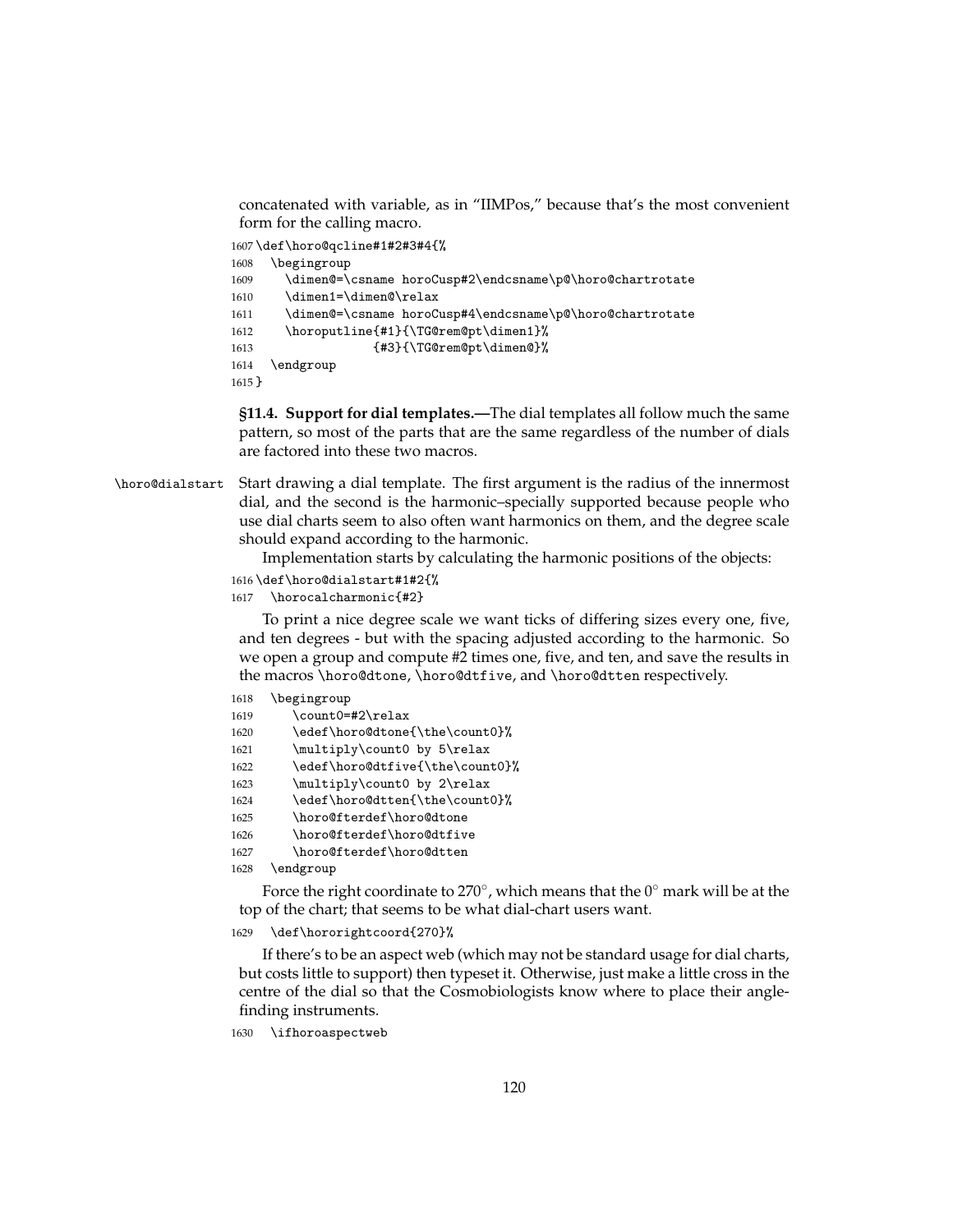```
1631 \horoautoaspects{#1}%
1632 \else
1633 \Line(-1,0)(1,0)%
1634 \Line(0,-1)(0,1)%
1635 \fi
1636 }
```

```
\horo@dialwheel Draw one wheel of a potentially multi-wheel dial chart. The argument #1 is the
                 \horooomindist setting (because the outer wheels may be less cramped) and #2
                 the diameter (not radius) of the basic circle. Then #3 through #6 are the radii of
                 various things: start of object-Pos ticks, start of connector curves between ob-
                 ject Pos and object DPos, end of connector curves, and object symbols. The last
                 argument, #7, is the length of object-Pos ticks.
```
Implementation starts by setting object-object minimum distance according to the argument, and object-cusp minimum distance to -90°, which effectively means that object-cusp interference won't be meaningful to the adjustment algorithm. Dial charts don't have cusps. Then we draw a circle for the basic dial, and set the right coordinate to 270°.

```
1637 \def\horo@dialwheel#1#2#3#4#5#6#7{%
```

```
1638 \def\horooomindist{#1}\def\horoocmindist{-90.0}%
```

```
1639 \put(0,0){\circle{#2}}%
```

```
1640 \def\hororightcoord{270}%
```
The rest is only meaningful if there is calculated data. We plot a set of radials to show objects' Pos values.

- 1641 \ifhorocalculated
- 1642 \horoputradials{\horoobjects}{#3}{#7}%

Do \horoadjust to come up with reasonable DPos values.

1643 \horoadjust

Then plot the connecting curves and the object symbols and end (closing off the conditional).

```
1644 \horoforeach{\horoobjects}{\horoconncurve{#4}{#5}}%
1645 \horoforeach{\horoobjects}{\horoputobjsymbol{#6}}%
1646 \fi
1647 }
```
**§11.5. Choosing text size.—**

\horotextsize Adjustment to automatically-determined label text size in charts like Vancouver, where the text size depends on the length of the smart-label format string. Positive numbers make the text bigger, negative make it smaller.

1648 \def\horotextsize{0}

\horochoosetextsize This makes some attempt to choose a reasonable text size based on \horolbllen, so that labels with more chunks will be set in smaller type. We start out by setting \count@ to the configuration setting \horotextsize (actually its negative) and adding the detected value of \horolbllen.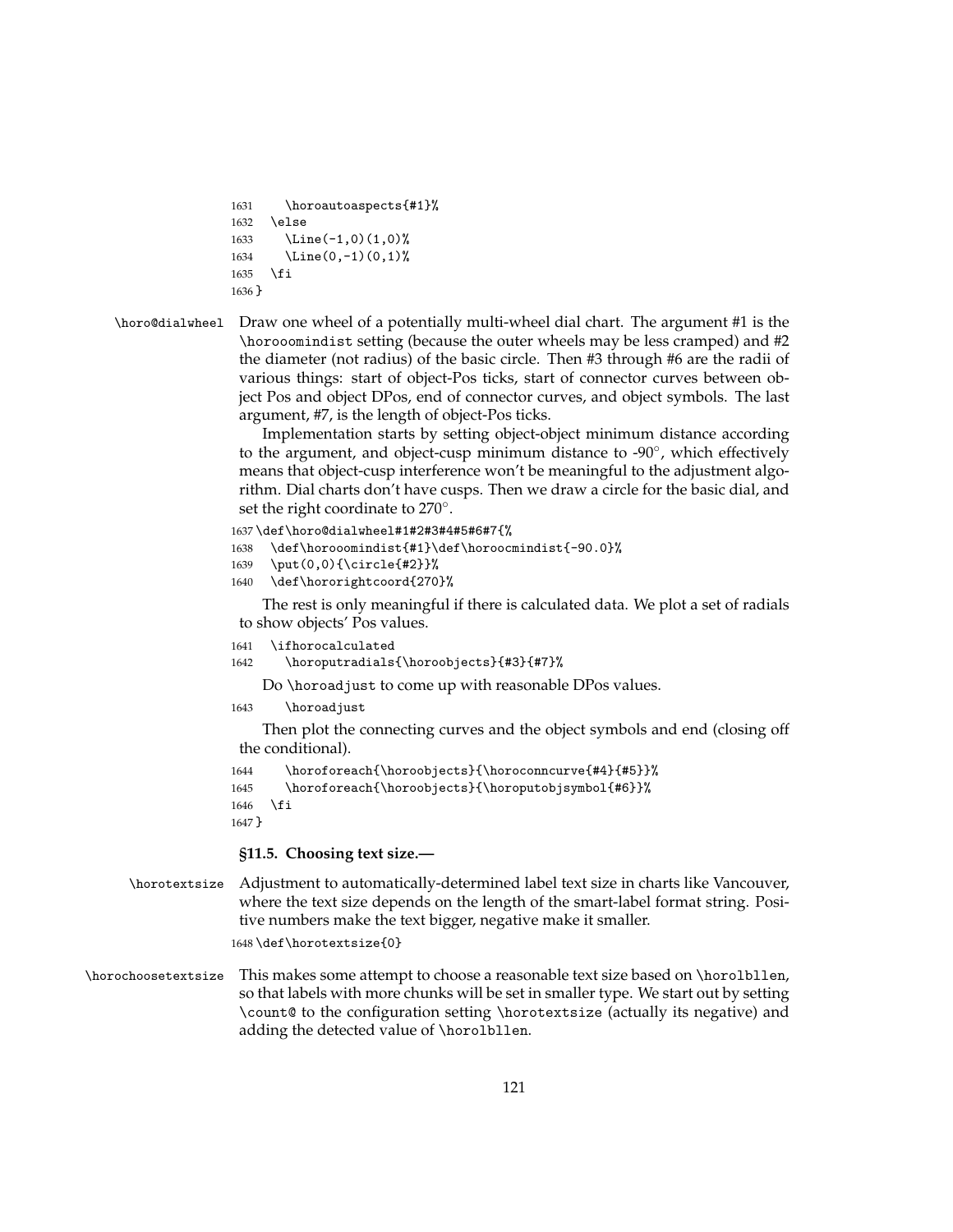```
1649 \def\horochoosetextsize{%
1650 \count@=\horotextsize\relax
1651 \multiply\count@ by-1\relax
1652 \advance\count@ by\horolbllen\relax
    Based on the result, we choose a text size from \Large down to \tiny.
1653 \ifcase\the\count@\or\Large\or\large\or\normalsize\or\small\or
1654 \scriptsize\or\scriptsize\or\tiny\fi
1655 }
```
#### 12. READY-MADE WHEEL TEMPLATES

These are all designed to be used inside a horoscope environment.

**§12.1. Basic wheel.—**This is a standard wheel of the sort typically produced by a lot of astrological software; it probably resembles Astrolog's more than anything else. It has a sign key and angle scale around the outside, and space for a centre label or aspect web in the middle. Objects have ticks showing their true locations against the angle scale and aspect web, and curves connecting those to their displayed locations within the houses. House cusps can jog out of their true positions in order to accomodate adjusted labels.

\horowheelVancouver The optional argument is the label format string, which will be passed into the smart labels code. Default value shows degrees and minutes of object position.

1656 \newcommand{\horowheelVancouver}[1][ydzmr/ymzdr]{%

The graphic elements that make up the wheel are arranged at the following radii: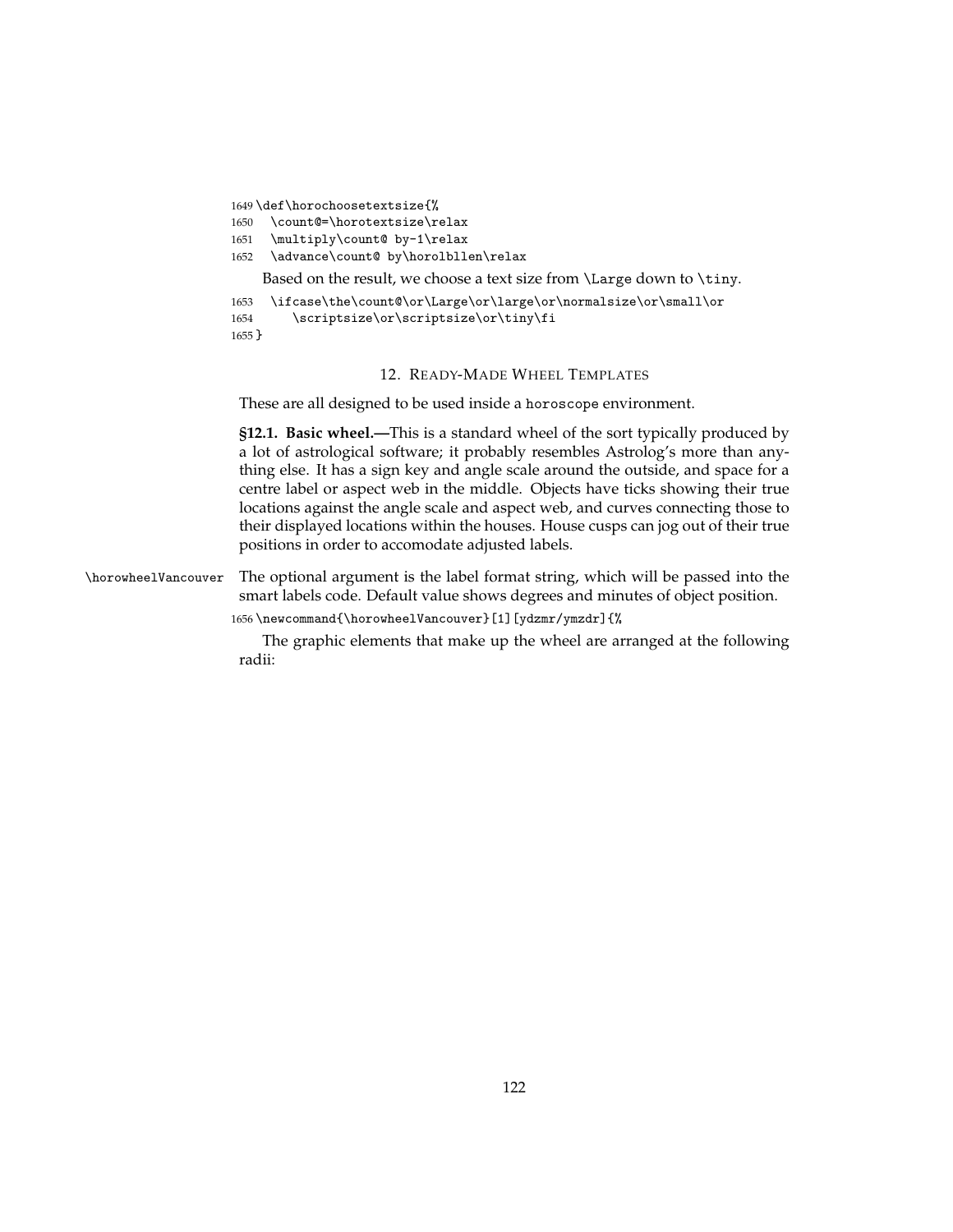| r         | element                                         |
|-----------|-------------------------------------------------|
| $0 - 21$  | aspect web or centre label                      |
| 21        | circle bounding aspect web from houses          |
| $21 - 22$ | radials showing true cusp positions             |
| 22        | arcs connecting cusp radials to displaced cusps |
| $21 - 23$ | radials showing true object positions           |
| 23–24     | curves connecting object labels to radials      |
| 22–42     | possibly-displaced cusps                        |
| 25        | approximate innermost object label chunk        |
| 32        | centres of internal house labels                |
| 38        | centres of outermost label chunks               |
| 40–41     | curves connecting object labels to radials      |
| 41–43     | radials showing true object positions           |
| 42        | arcs connecting cusp radials to displaced cusps |
| 42–43     | radials showing true cusp positions             |
| 43        | circle on inside of angle scale                 |
| 43–44     | $1^\circ$ ticks in angle scale                  |
| 43–45     | $5^\circ$ ticks in angle scale                  |
| 45        | circle bounding angle scale from sign key       |
| $45 - 50$ | 30° ticks between signs                         |
| 47.5      | centres of sign symbols in key                  |
| 50        | circle around entire chart                      |

The object label chunk radii are set by \horosetsmartradii to spacing that depends on the number of chunks, but the rough guideline is that they occupy radii 25–38. In fact, scanning the label string and setting the radii are the first things \horowheelVancouver does.

```
1657 \horoscanlabels{#1}%
```

```
1658 \horosetsmartradii{38}{4.666}{0.333}%
```
Set the default rounding mode, which is round to minutes keep degrees, if \hororoundautotrue is active.

```
1659 \ifhororoundauto\hororoundtominkeepdeg\fi
```
Draw the bounding circles (given by their diameter, which are twice their radii).

```
1660 \put(0,0){\circle{100}}%
```

```
1661 \put(0,0){\circle{90}}%
```

```
1662 \put(0,0){\circle{86}}%
```
1663 \put(0,0){\circle{42}}%

Draw the angle scale with its 1 $^{\circ}$  and  $5^{\circ}$  ticks, and the sign key.

```
1664 \horoputticks{45}{5}{30}%
```

```
1665 \horoputticks{43}{1}{1}%
```

```
1666 \horoputticks{43}{2}{5}%
```

```
1667 \horoputsignkey{47.5}%
```
At this point DPos=Pos. Draw all the radials that go in true positions: two each for objects and cusps, and two more bold ones for the cusps.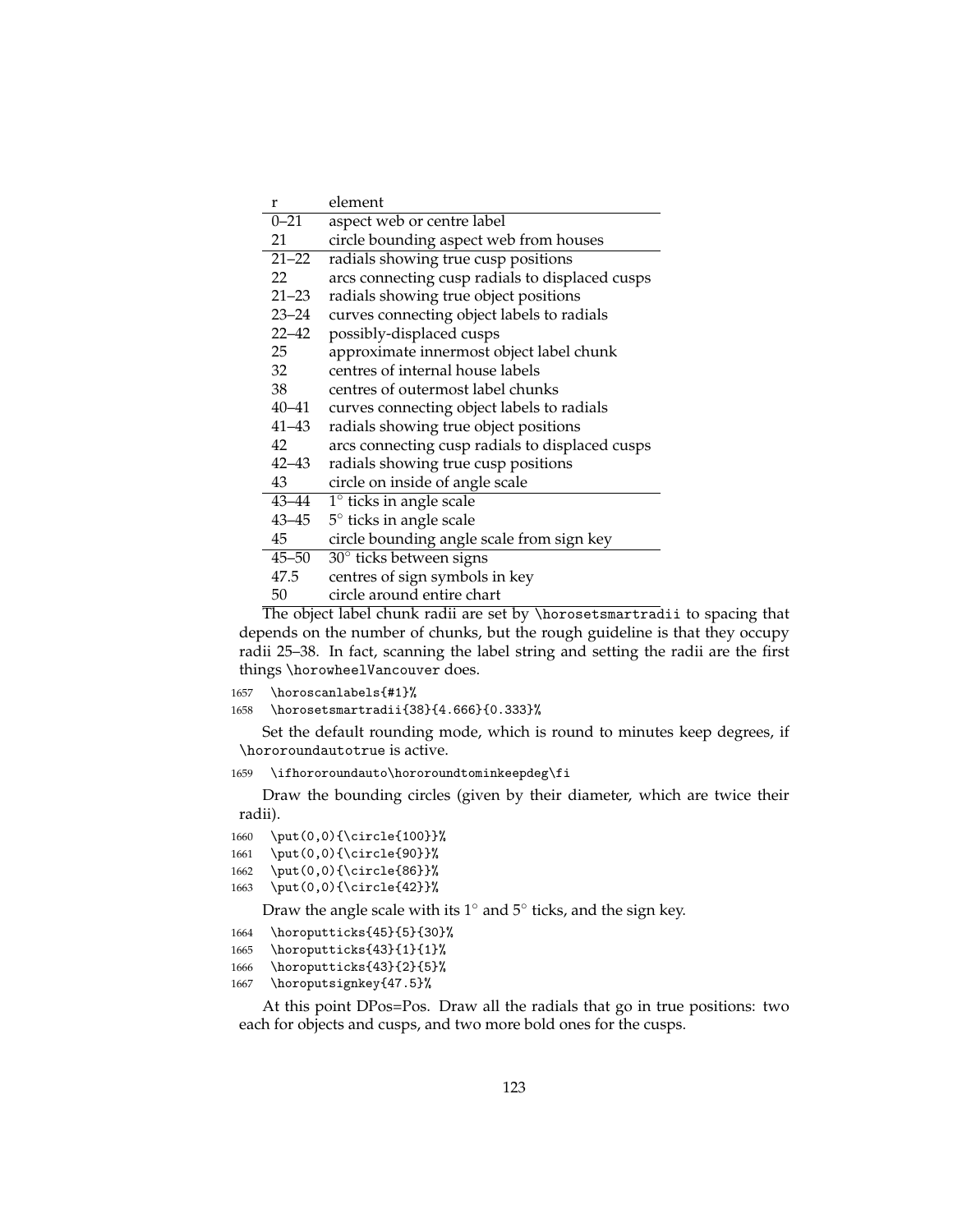```
1668 \ifhorocalculated
1669 \horoputradials{\horoobjects}{41}{2}%
1670 \horoputradials{\horoobjects}{21}{2}%
1671 \ifhorodrawcusps
1672 \horoputradials{\horocusps}{21}{1}%
1673 \horoputradials{\horocusps}{42}{1}%
1674 \fi
1675 \ifhoroboldangles
1676 \begingroup
1677 \thicklines\linethickness{\horoanglecuspwidth}%
1678 \horoputradials{\horoangularcusps}{21}{1}%
1679 \ifhoroanglearrows
1680 \horoputradials{\horoangularcusps}{42}{0.5}%
1681 \else
1682 \horoputradials{\horoangularcusps}{42}{1}%
1683 \fi
1684 \endgroup
1685 \fi
1686 \ifhoroanglearrows
1687 \horoputarrows{\horoangularcusps}{43}{0.7}%
1688 \fi
1689 \fi
```
Compute the adjusted DPos values.

1690 \horoadjust

Now draw the linework that goes in, or uses, adjusted positions. That includes connecting curves for objects and cusps, and the main chunks of the cusps themselves.

```
1691 \ifhorocalculated
1692 \horoforeach{\horoobjects}{\horoconncurve{41}{40}}%
1693 \horoforeach{\horoobjects}{\horoconncurve{23}{24}}%
1694 \ifhorodrawcusps
1695 \horoforeach{\horocusps}{\horoconncurve{42}{42}}%
1696 \horoforeach{\horocusps}{\horoconncurve{22}{22}}%
1697 \horoputradials{\horocusps}{22}{20}%
1698 \fi
1699 \ifhoroboldangles
1700 \thicklines\linethickness{\horoanglecuspwidth}%
1701 \horoforeach{\horoangularcusps}{\horoconncurve{42}{42}}%
1702 \horoforeach{\horoangularcusps}{\horoconncurve{22}{22}}%
1703 \horoputradials{\horoangularcusps}{22}{20}%
1704 \thinlines
1705 \fi
```
Finally, the smart labels for objects, the aspect web, and the internal house labels.

```
1706 {\horochoosetextsize
1707 \horoforeach{\horoobjects}{\horoputsmartlabel}}%
1708 \ifhoroaspectweb\horoautoaspects{21}\fi
1709 \ifhorointhouselabels\horoputinthouselabels{32}\fi
```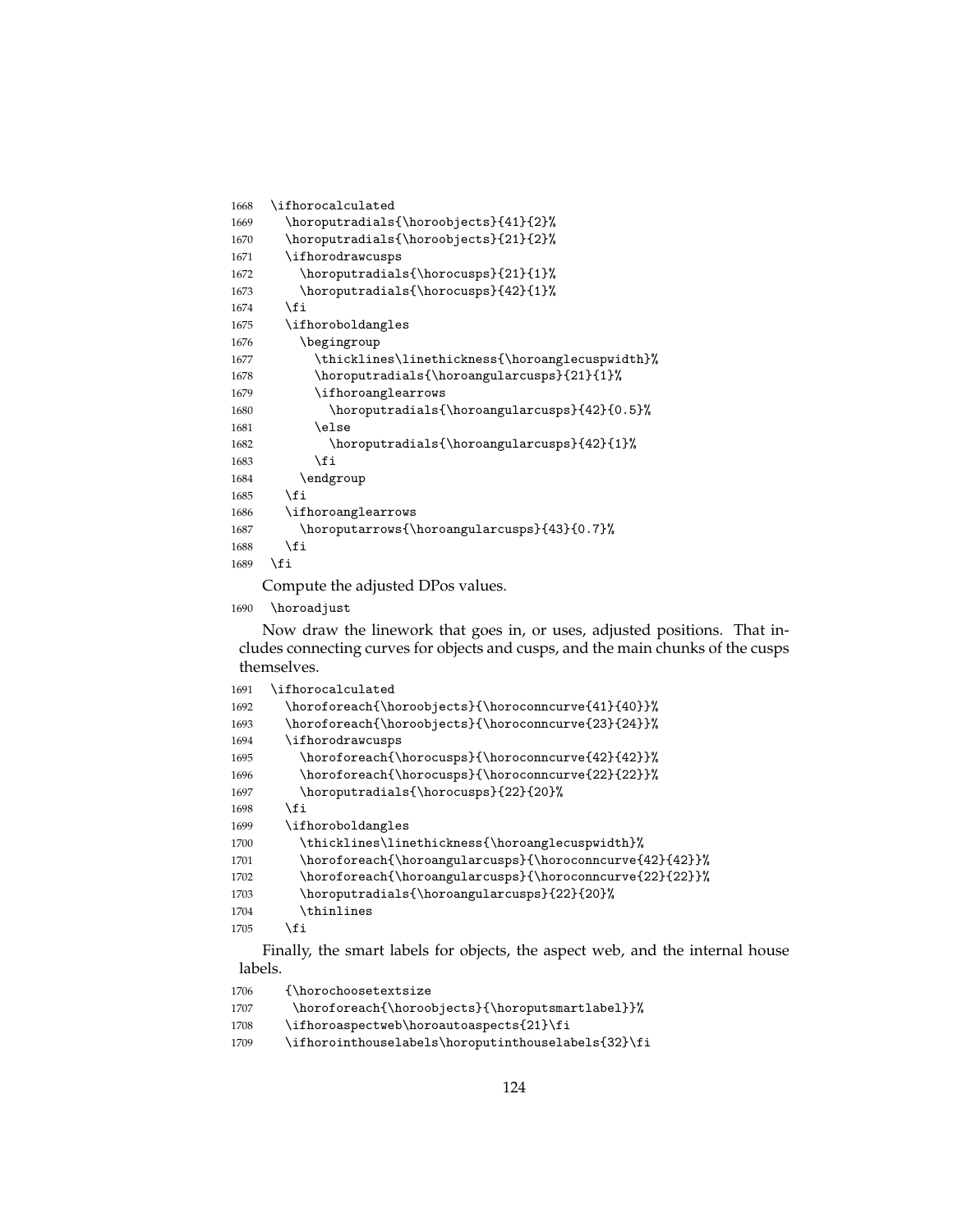1710 \fi 1711 }

> **§12.2. Harmonic multi-dial charts.—**These templates are intended to be similar to some of those used in Cosmobiology; they're also handy for comparing multiple charts. One, two, three, or four concentric dials are supported. There's also built-in support for calculating harmonics to create a  $90^\circ$  wheel, or a  $45^\circ$  wheel, or whatever. The dials have ticks on them indicating multiples of 1 $^{\circ}$  and 5 $^{\circ}$  (also 10◦ for the single and double dials), and the ticks expand with the harmonic to make it easy to measure angles visually. Labels for objects consist of just the object sysbols, to save radial space (especially in the many-wheels case).

> All these take an optional first argument which is the harmonic number; use 4 for a 90◦ dial. Their implementations are straightforward, based on the helper macros already defined.

\horowheelIqaluit Single dial with the main circle at radius 42.

```
1712 \newcommand{\horowheelIqaluit}[1][1]{{%
1713 \horo@dialstart{42}{#1}%
1714 \horoputticks{42}{1}{\horo@dtone}%
1715 \horoputticks{42}{2}{\horo@dtfive}%
1716 \horoputticks{42}{3}{\horo@dtten}%
1717 \horo@dialwheel{5.0}{84}{42}{45}{46}{47.5}{3}%
1718 }}
```
### \horowheelIgloolik Double dial, radii 34 and 42. The optional first argument is the harmonic; second and third should be two sets of object positions saved with \horosaveobjects, corresponding to the positions to display in the inner and outer dials respectively.

```
1719 \newcommand{\horowheelIgloolik}[3][1]{{%
1720 \horo@dialstart{34}{#1}%
1721 #3\horocalcharmonic{#1}%
1722 \horoputticks{42}{1}{\horo@dtone}%
1723 \horoputticks{42}{2}{\horo@dtfive}%
1724 \horoputticks{42}{3}{\horo@dtten}%
1725 \horo@dialwheel{5.0}{84}{42}{45}{46}{47.5}{3}%
1726 #2\horocalcharmonic{#1}%
1727 \horoputticks{34}{1}{\horo@dtone}%
1728 \horoputticks{34}{2}{\horo@dtfive}%
1729 \horoputticks{34}{3}{\horo@dtten}%
1730 \horo@dialwheel{6.0}{68}{34}{37}{38}{39.5}{3}%
1731 }}
```
\horowheelResolute Triple dial, radii 29, 36, and 43. Optional first argument is harmonic; remaining arguments are sets of saved object positions for the dials ordered from inner to outer.

```
1732 \newcommand{\horowheelResolute}[4][1]{{%
```

```
1733 \horo@dialstart{29}{#1}%
```

```
1734 #4\horocalcharmonic{#1}%
```

```
1735 \horoputticks{43}{1}{\horo@dtone}%
```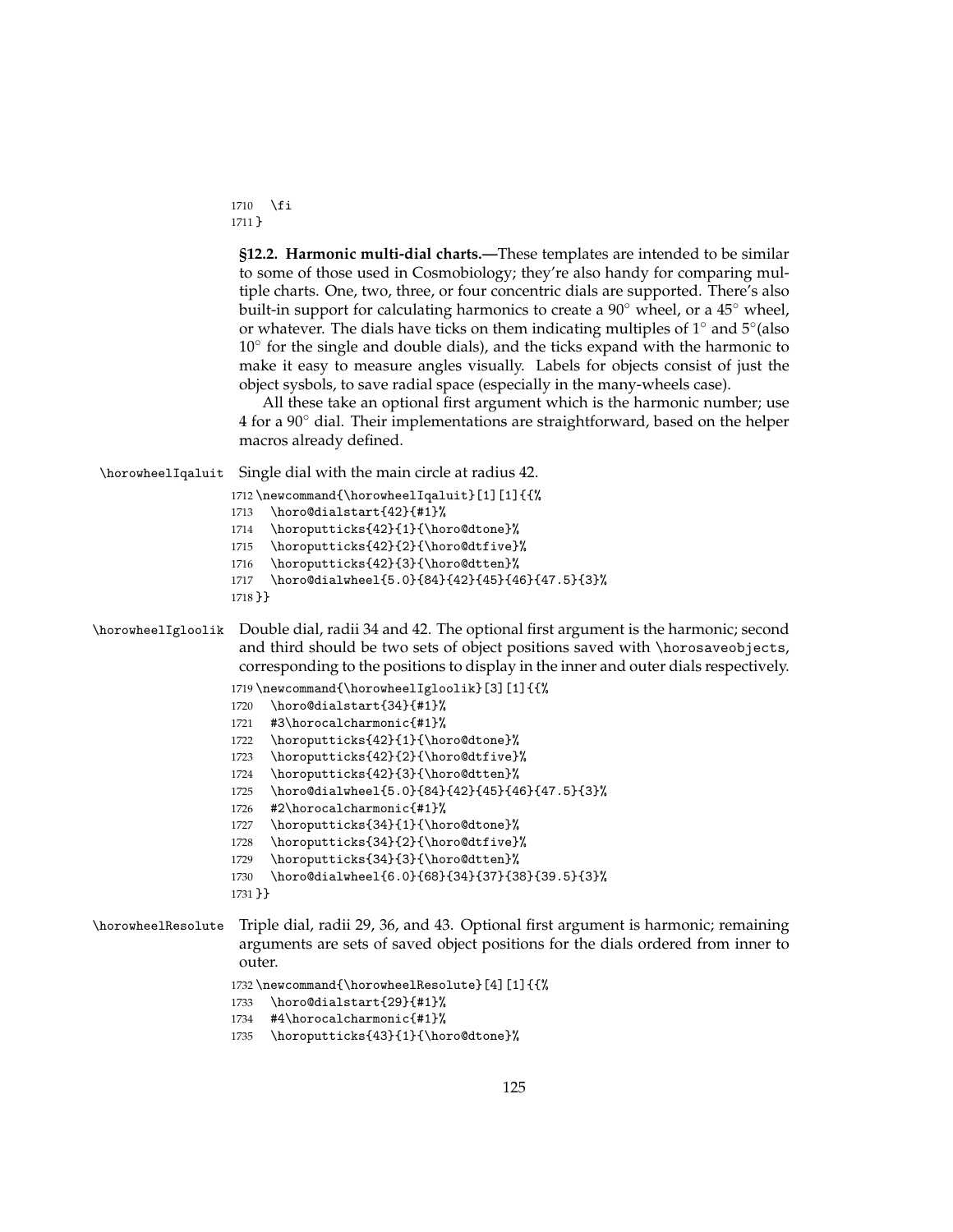```
1736 \horoputticks{43}{2}{\horo@dtfive}%
```
- \horo@dialwheel{5.0}{86}{43}{45}{46}{47.5}{2}%
- #3\horocalcharmonic{#1}%
- \horoputticks{36}{1}{\horo@dtone}%
- \horoputticks{36}{2}{\horo@dtfive}%
- \horo@dialwheel{6.0}{72}{36}{38}{39}{40.5}{2}%
- #2\horocalcharmonic{#1}%
- \horoputticks{29}{1}{\horo@dtone}%
- \horoputticks{29}{2}{\horo@dtfive}%

```
1745 \horo@dialwheel{7.0}{58}{29}{31}{32}{33.5}{2}%
```

```
1746 }}
```
\horowheelRankin Quadruple dial, radii 22, 29, 36, and 43. Optional first argument is harmonic; remaining arguments are sets of saved object positions for the dials ordered from inner to outer.

```
1747 \newcommand{\horowheelRankin}[5][1]{{%
```
- \horo@dialstart{22}{#1}%
- #5\horocalcharmonic{#1}%
- \horoputticks{43}{1}{\horo@dtone}%
- \horoputticks{43}{2}{\horo@dtfive}%
- \horo@dialwheel{5.0}{86}{43}{45}{46}{47.5}{2}%
- #4\horocalcharmonic{#1}%
- \horoputticks{36}{1}{\horo@dtone}%
- \horoputticks{36}{2}{\horo@dtfive}%
- \horo@dialwheel{6.0}{72}{36}{38}{39}{40.5}{2}%
- #3\horocalcharmonic{#1}%
- \horoputticks{29}{1}{\horo@dtone}%
- \horoputticks{29}{2}{\horo@dtfive}%
- \horo@dialwheel{7.0}{58}{29}{31}{32}{33.5}{2}%
- #2\horocalcharmonic{#1}%
- \horoputticks{22}{1}{\horo@dtone}%
- \horoputticks{22}{2}{\horo@dtfive}%

```
1764 \horo@dialwheel{10.0}{44}{22}{24}{25}{26.5}{2}%
```

```
1765 }}
```
**§12.3. Decorative wheel charts.—**These were created partly to demonstrate some of the possibilities of putting the pieces together to create interesting variations on the basic chart, and partly in an effort to imitate historical chart styles. The Montreal design was an attempt to create something similar to old-fashioned square charts with triangular houses that I've seen; but at the time I wasn't remembering clearly how those charts were laid out, and I misunderstood which direction the triangles should point. The result is not much like historical charts at all, but was retained because it's visually interesting anyway, and demonstrates creative abuse of spline curves. The Quebec City design is a second attempt at imitating historical charts; although circular instead of square, it uses the triangularhouse layout, in a design that puts emphasis on the angles and house cusps. Both are designed to emphasize the houses things are in and de-emphasize the precise longitude relationships that the Vancouver chart focuses on. That may or may not accomodate a different style of interpretation.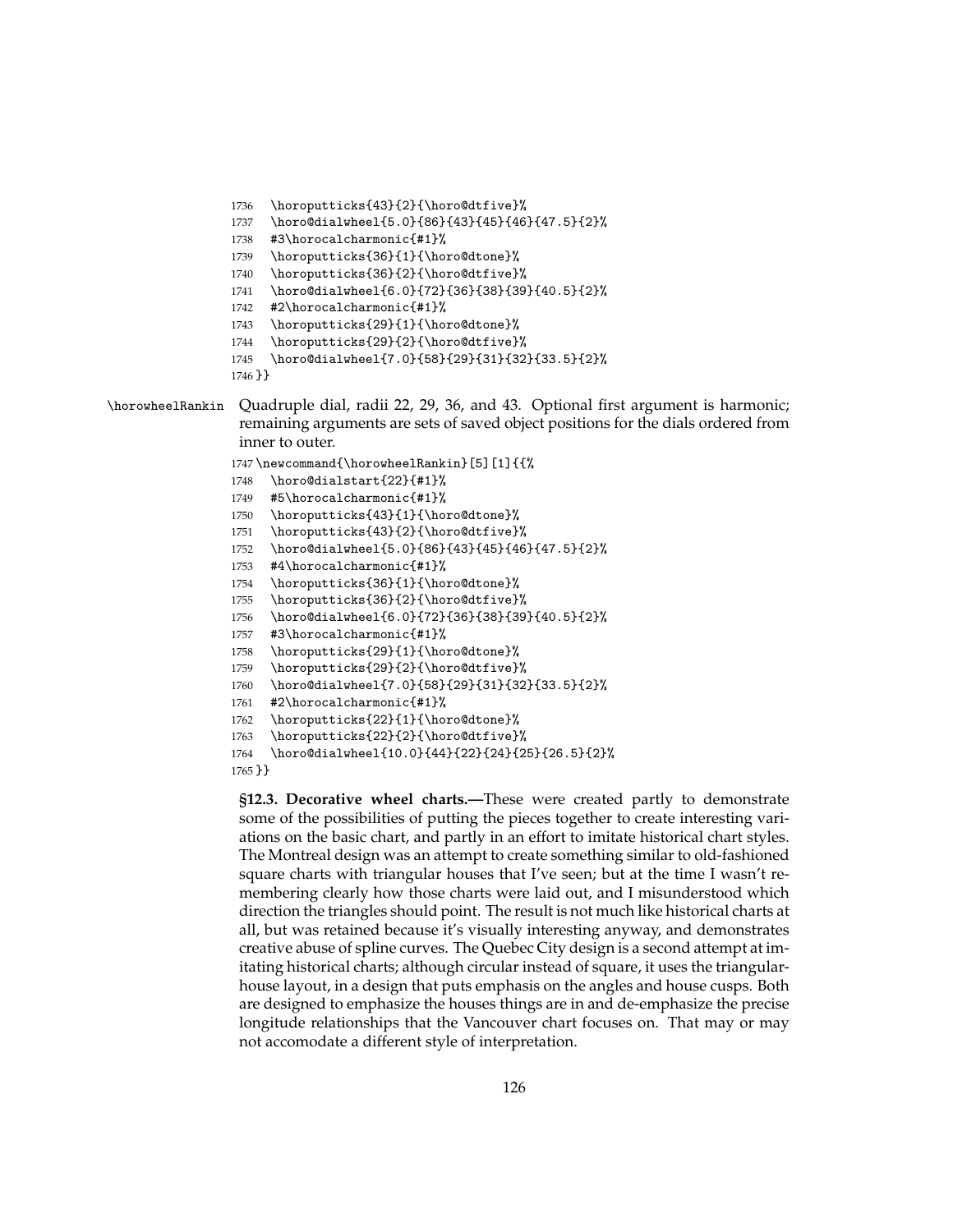#### \horowheelMontreal This chart style puts some labels at small radii, so the minimum distances for label adjustment have to be relatively large angles to prevent interference.

1766 \newcommand{\horowheelMontreal}{{%

1767 \def\horooomindist{10.0}\def\horoocmindist{6.0}%

Set the default rounding mode, which is round to degrees keep sign, if \hororoundautotrue is active.

1768 \ifhororoundauto\hororoundtodegkeepsign\fi

Draw circles at radii 15 and 45.

- 1769 \put(0,0){\circle{90}}%
- 1770 \put(0,0){\circle{30}}%

Put circular-reading labels at radius 47.5 for the four angles.

```
1771 \ifhorocalculated
1772 \ifhorodrawcusps
```

```
1773 \horoforeach{\horoangularcusps}{\horoputcusplabel{47.5}{5}}%
```
 $1774$  \fi

 $1775$  \fi

Do adjustment to find non-conflicting locations for everything else.

1776 \horoadjust

Now draw cusps separating succedent houses from the others. Note that each call of \horo@montrealcurve draws a curve from the *middle* of one house, on the inner circle, to the *cusp* of another, on the outer circle. For instance, \horo@montrealcurve{I}{II}{III} connects the first house cusp (that is the boundary between the twelfth and first houses; the ascendant) on the outside, to the midpoint of the second and third house cusps, which is the middle of the second house, on the inside. In general it's midpoints of succedent houses and cusps of angular houses, for a total of eight connecting curves around the circle. Also note that we use adjusted positions (DPos) on the inside and true positions (Pos) on the outside.

1777 \ifhorocalculated

| 1778 | \ifhorodrawcusps |
|------|------------------|
|------|------------------|

1779 \horo@montrealcurve{I}{II}{III}%

- 1780 \horo@montrealcurve{IV}{II}{III}%
- 1781 \horo@montrealcurve{IV}{V}{VI}%
- 1782 \horo@montrealcurve{VII}{V}{VI}%
- 1783 \horo@montrealcurve{VII}{VIII}{IX}%
- 1784 \horo@montrealcurve{X}{VIII}{IX}%
- 1785 \horo@montrealcurve{X}{XI}{XII}%
- 1786 \horo@montrealcurve{I}{XI}{XII}%

Draw cusps separating cadent from angular houses. The end result looks like a sort of four-petalled flower, with two houses inside each petal and one more in each of the spaces between.

```
1787 \horoforeach{\horoangularcusps}{\horoconncurve{45}{15}}%
1788 \fi
```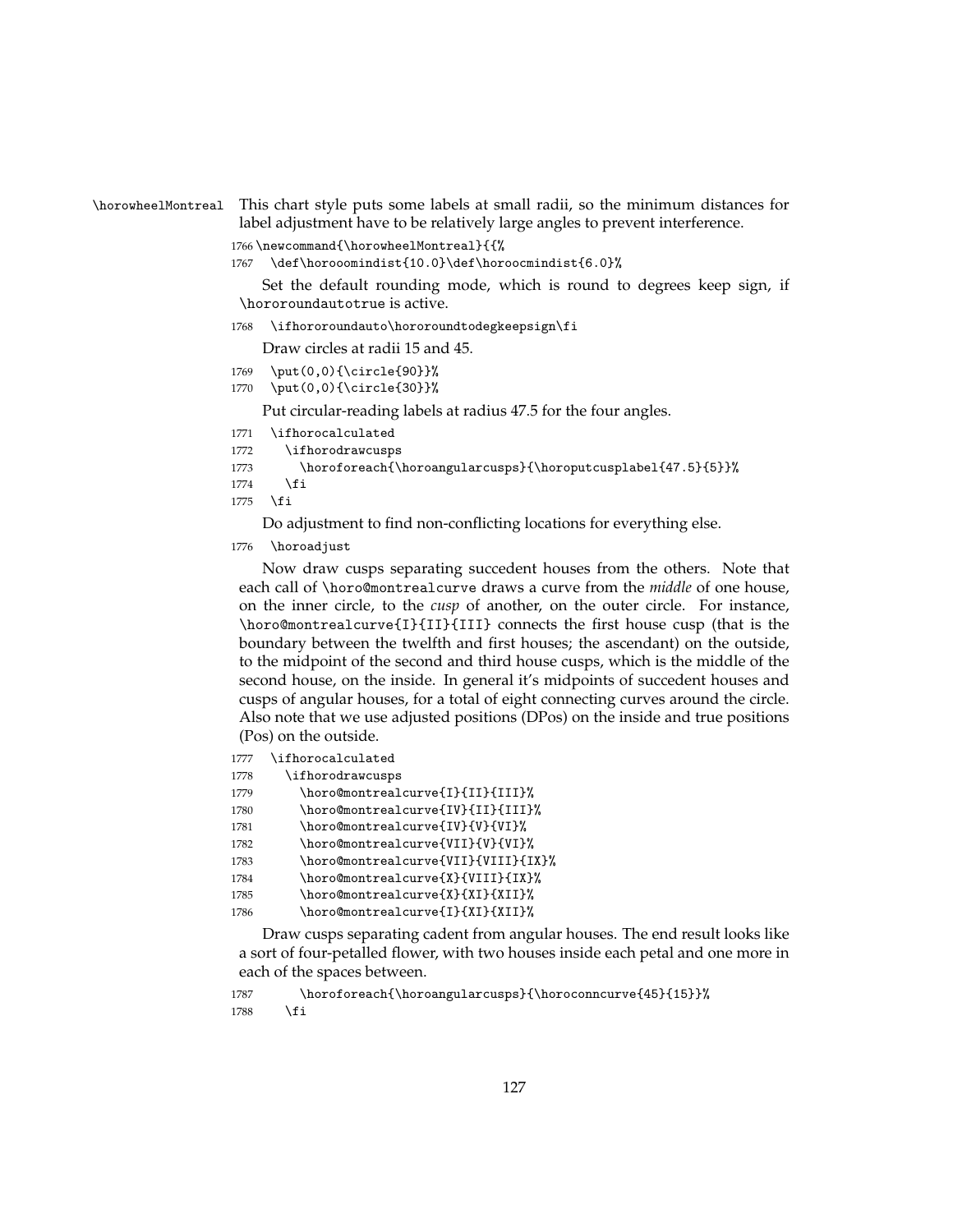Finally, draw object labels. The code inside \horo@putmontrealobj places the labels at different radii depending on the house type. In general, the cusp adjustments mean that labels should not interfere with the cusp curves, but it's imaginable in the case of heavily overfilled houses.

```
1789 \horoforeach{\horoobjects}{\horo@putmontrealobj}%
1790 \fi
1791 }}
```
\horowheelQuebecCity As with the Montreal template, this one requires a fair bit of angular space between object labels.

```
1792 \newcommand{\horowheelQuebecCity}{{%
```

```
1793 \def\horooomindist{10.0}\def\horoocmindist{6.0}%
```
Set the default rounding mode, which is round to degrees keep sign, if \hororoundautotrue is active.

1794 \ifhororoundauto\hororoundtodegkeepsign\fi

Draw two circles for the outside; the cusp labels will go between them.

```
1795 \put(0,0){\circle{100}}%
```
1796 \put(0,0){\circle{90}}%

Do adjustment to find nice spacing for everything.

1797 \horoadjust

Find the midpoints of all the houses and rotate the chart so that the triangle forming the seventh house will point exactly to the right, which means the triangle forming the first house should be very close to pointing exactly to the left.

```
1798 \ifhorocalculated
```

```
1799 \horo@findcuspmids
```

```
1800 \let\hororightcoord=\horoCuspVIIMPos
```
The layout here is that there's a (approximate) square in the middle, with triangles pointing out of its four sides. Those form the angular houses. The spaces between them are each bisected by a radial, to form the succedent and cadent houses. We draw those radials first; they are exactly on the cusps, and go from radius 20 (which circumscribes the near-square) to 45 (the inside of the two rim circles).

```
1801 \ifhorodrawcusps
```
1802 \horoputradials{CuspIII,CuspVI,CuspIX,CuspXII}{20}{25}%

Now the eight lines connecting the square corners to the rim to form the triangles; these go between angular house midpoints on the outside, and cadent house cusps (which are the square corners) on the inside.

| 1803 | \horo@qcline{45}{IMPos}{20}{IIIDPos}%  |
|------|----------------------------------------|
| 1804 | \horo@qcline{45}{IVMPos}{20}{IIIDPos}% |
| 1805 | \horo@qcline{45}{IVMPos}{20}{VIDPos}%  |
| 1806 | \horo@qcline{45}{VIIMPos}{20}{VIDPos}% |
| 1807 | \horo@qcline{45}{VIIMPos}{20}{IXDPos}% |
| 1808 | \horo@qcline{45}{XMPos}{20}{IXDPos}%   |
| 1809 | \horo@qcline{45}{XMPos}{20}{XIIDPos}%  |
| 1810 | \horo@qcline{45}{IMPos}{20}{XIIDPos}%  |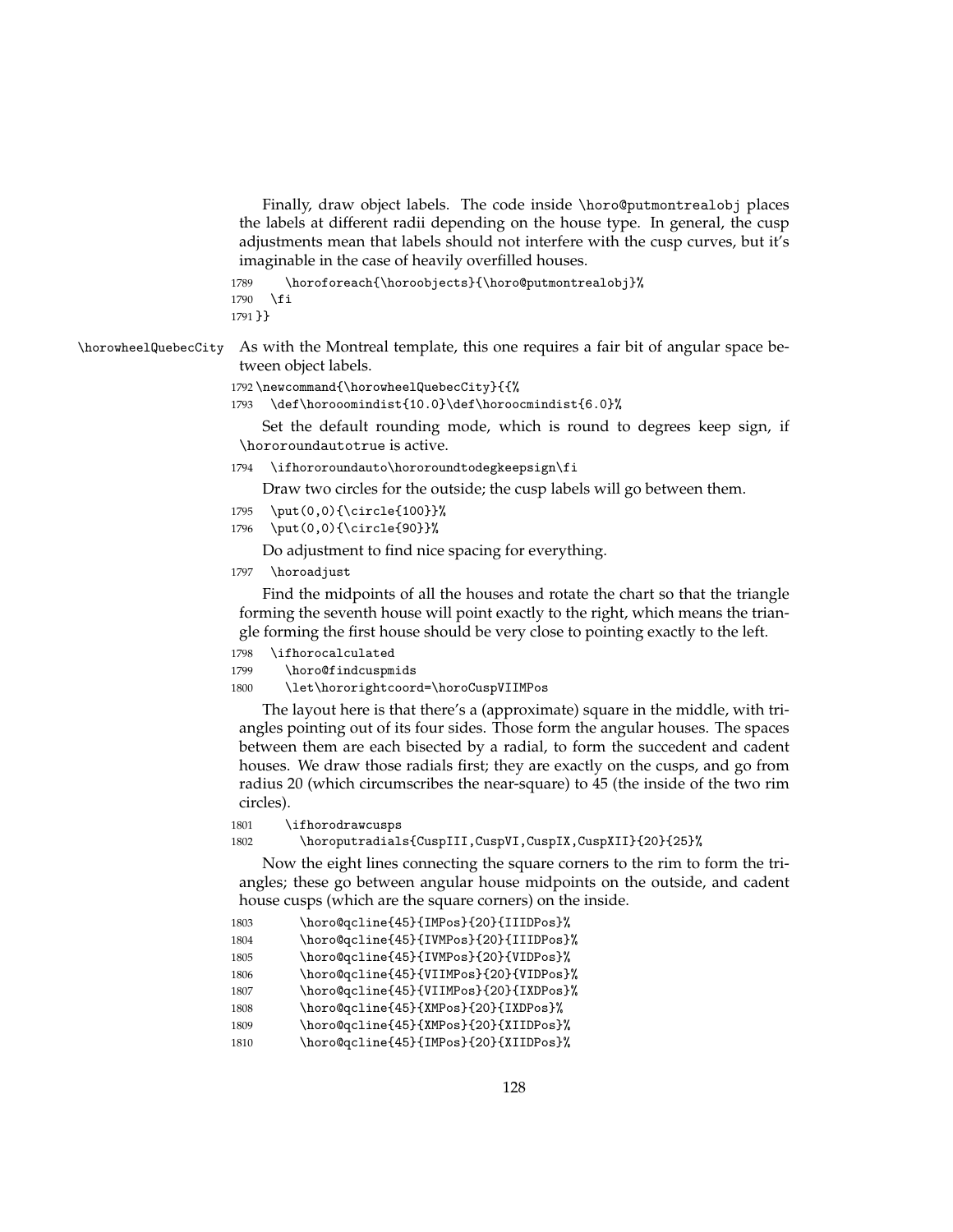Draw the square itself by connecting cusps of cadent houses.

```
1811 \horo@qcline{20}{IIIDPos}{20}{VIDPos}%
1812 \horo@qcline{20}{VIDPos}{20}{IXDPos}%
1813 \horo@qcline{20}{IXDPos}{20}{XIIDPos}%
1814 \horo@qcline{20}{XIIDPos}{20}{IIIDPos}%
1815 \fi
```
Now label the cusps. These labels go at midpoints of the houses, so we need to copy the MPos of the houses to their DPos.

```
1816 \horocopyvar{\horocusps}{MPos}{DPos}%
1817 \ifhorodrawcusps
1818 \horoforeach{\horocusps}{\horoputcusplabel{47.5}{5}}%
1819 \fi
    Finally, add the labels for the objects.
```
1820 \horoforeach{\horoobjects}{\horo@putqcobj}%

1821 \fi 1822 }}

To end the file: we close the conditional, and set default values for the calculation data so users can start typesetting charts immediately and not worry about whether they are *defining* or *redefining* macros. The default chart data is the author's.

```
1823 \fi
1824 \horocalcparms{1976}{8}{1}{17:22:19}{W123:20:38}{N48:25:53}
```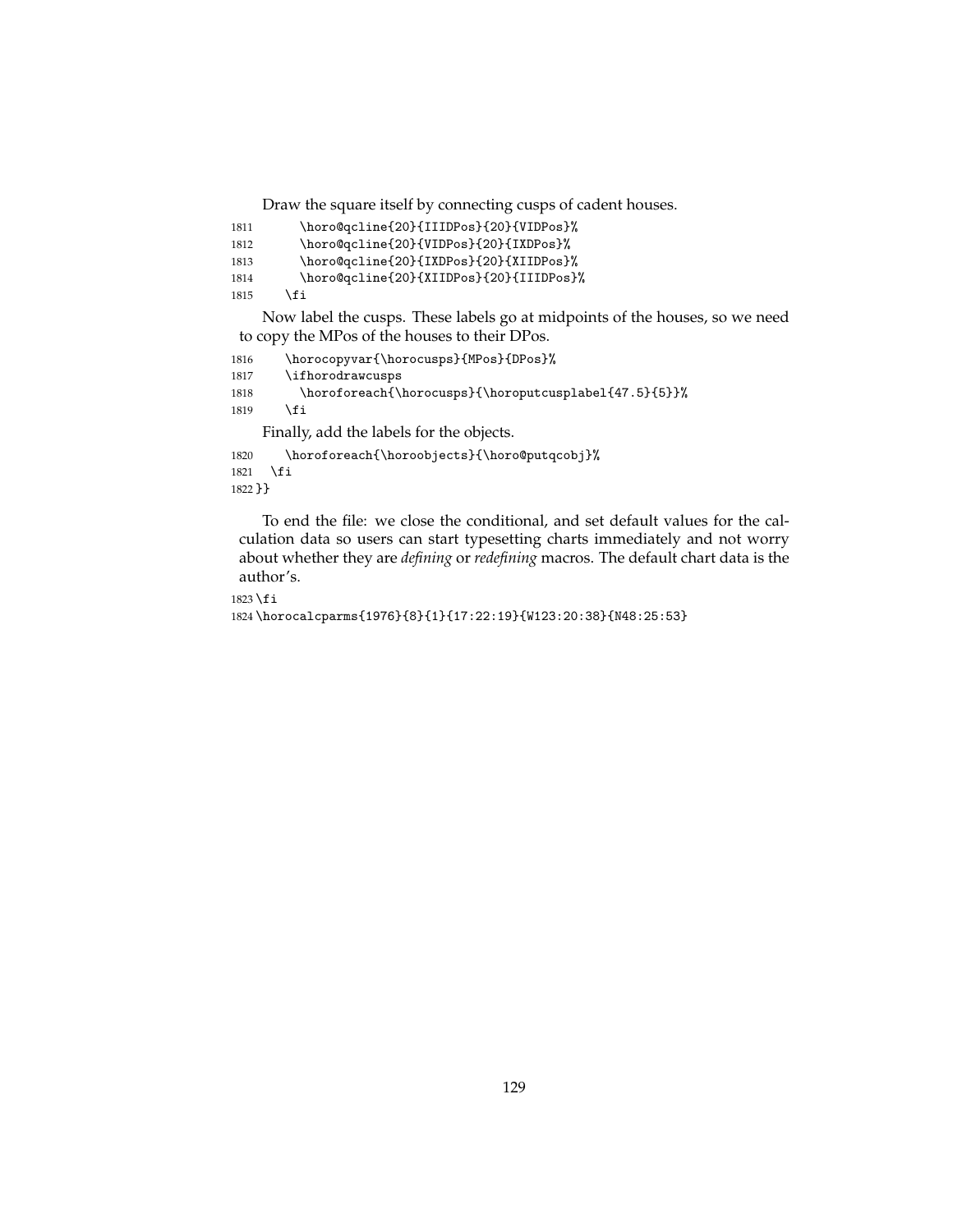# CHANGE HISTORY

# $\mathbf{R}$

| v <sub>0.9</sub>                                 |   |
|--------------------------------------------------|---|
| General: Initial (beta) version 1                |   |
| v0.91                                            |   |
| \horo@aa: Fixed                                  |   |
| only-checking-one-direction                      |   |
| 107                                              |   |
| \horomakeequalcusps: New macro<br>73             |   |
| 73<br>\horomakesigncusps: New macro              |   |
| 72<br>\horoshiftcusps: New macro                 |   |
| \horoshiftobjects: New macro .<br>72             |   |
| General: egrep filtering option<br>11            |   |
| Added smart rounding features<br>40              |   |
| Added support for Krusinski                      |   |
| houses with Swiss Ephemeris . 88                 |   |
| Documentation on equal-house                     |   |
| systems $\dots \dots \dots \dots \dots$<br>18    |   |
| Documentation on new shift                       |   |
| macros 21                                        |   |
| Fake SEOpt macros for                            |   |
| always-calculated angles<br>. . 87               |   |
| Label example to use rounding . 29               |   |
| $v$ 0.92                                         |   |
| \horo@dialstart: Replace                         |   |
| \drawline with \Line $\ldots$ . 120              |   |
| \horoputarrowhead: Replace                       |   |
| \blacken\path with \polygon* 94                  |   |
| \horoputaspect: Replace                          |   |
| $\d$ rawline with $\Line$<br>106                 | ٦ |
| \horoputcurve: Replace \spline                   |   |
| with $\text{cbezier} \dots \dots \dots \dots 96$ |   |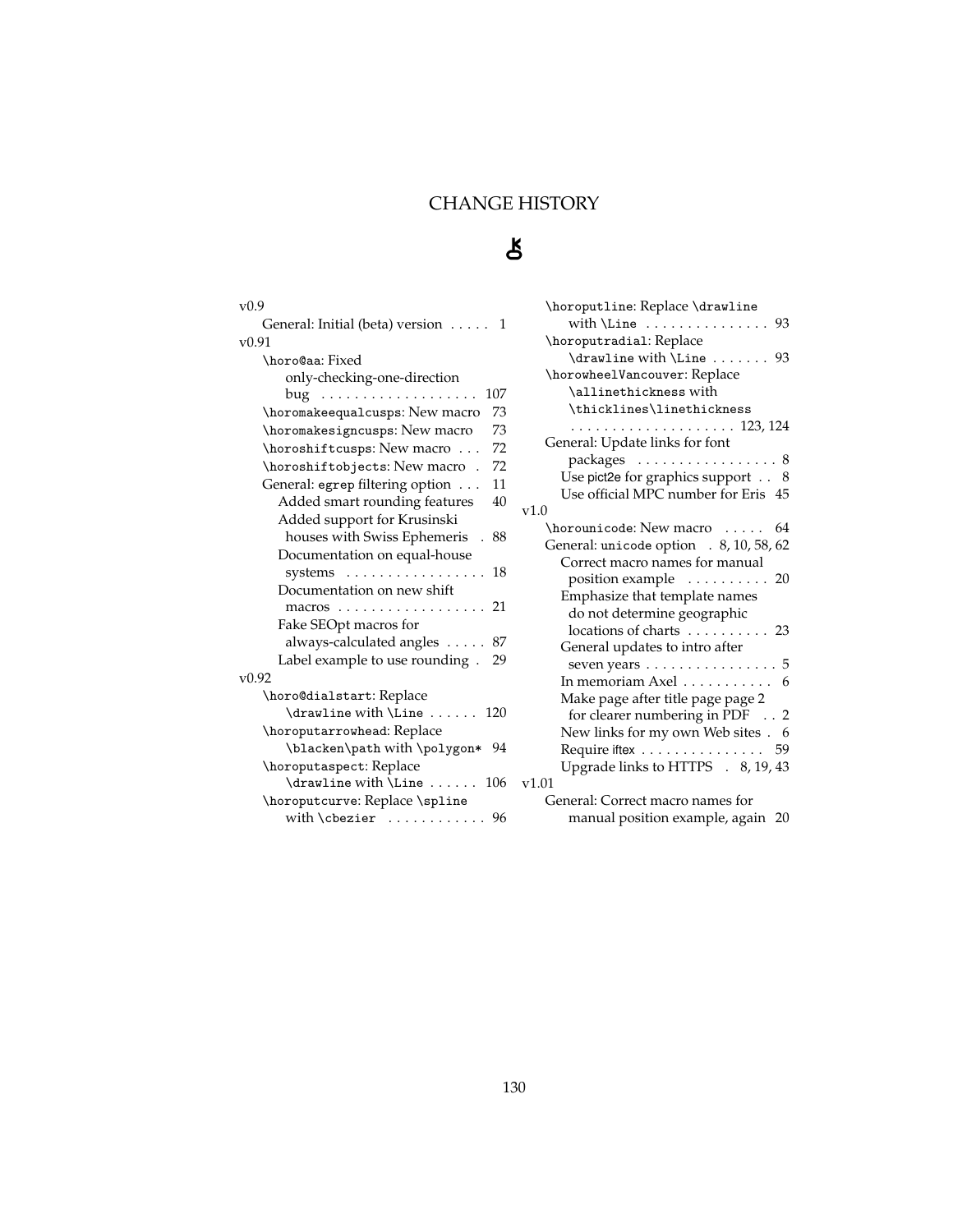# INDEX

# Ø

Numbers written in italic refer to the page where the corresponding entry is described; numbers underlined refer to the code line of the definition; numbers in roman refer to the code lines where the entry is used.

| Symbols                                                           | \catcode  367, 1291                           | $\text{t}$                     |
|-------------------------------------------------------------------|-----------------------------------------------|--------------------------------|
| $\{\mathbb{C} \text{makeother } \dots \dots \}$<br>871            | $\text{cbezier} \dots \dots \quad 1042$       | $\ldots$ 94-96, 206, 279       |
| $\text{Vert} \dots \dots \quad 372, 375$                          | $\centerdot \$ 941                            | environments:                  |
| $\text{Vctrinc}$ 375, 376                                         | $\text{Ceres}$ 335                            | horoscope $\ldots$ . $934$     |
|                                                                   | \CeresSymbol                                  |                                |
| A                                                                 | $\ldots$ 128, 188, 233, 335                   | G                              |
| \afterassignment  376                                             | $\text{Chiron} \ldots \ldots \quad 334$       | $\Gamma$ 44,68                 |
| \aftergroup  371,                                                 | $\verb \ChironSymbol $                        | $\gamma$ 257                   |
| 378, 379, 522,                                                    | $\ldots$ 127, 187, 232, 334                   | \GeminiSymbol                  |
| 525, 526,<br>538,                                                 | \circ  94                                     | $\ldots 98, 107, 167,$         |
| 542, 543,<br>756,                                                 | $\text{circle } \dots \dots \quad 1639,$      | 212, 257, 288, 314             |
| 758, 782, 788, 821                                                | 1660-1663, 1769,                              |                                |
| $\\quarius \ldots \ldots 52, 76$                                  | 1770, 1795, 1796                              | н                              |
| $\aquarius \ldots \ldots 265$                                     | $\text{closein} \dots 784,923$                | $\text{hexstar}$<br>281        |
| \AquariusSymbol                                                   | \Conjunction  352                             | \horo@aa  1335, 1350           |
| $\ldots$ 101, 115, 175,                                           | $\text{Conjunction} \dots 277$                | \horo@aas  1353, 1359          |
| 220, 265, 296, 322                                                | \count0 $1650-1653$                           | \horo@angh@  1543,             |
| $\lambda$ ies  42,66                                              | $\countdef$ 1405                              | 1545, 1548, 1551,              |
| \aries  255                                                       | \CuspIIISymbol  137                           | 1554, 1556, 1558               |
| \AriesSymbol                                                      | $\Upsilon$ uspIISymbol<br>136                 | \horo@anghouse 1540, 1597      |
| $\ldots 98, 105, 165,$                                            | \CuspISymbol  135, 344                        | \horo@calc@a $756,778$         |
| 210, 255, 286, 312<br>$\text{ASC}$ 344,348                        | \CuspIVSymbol  138, 345                       | $\hbox{horocalc@b} 660,$       |
| \AscendantSymbol 147,348                                          | \CuspIXSymbol<br>143                          | 662, 671, 765, 769             |
| $\text{astrosun} \ldots 267$                                      | \CuspVIIISymbol<br>142                        | \horo@calc@c  757,787          |
|                                                                   | \CuspVIISymbol . 141, 346                     | \horo@calc@d  761,777          |
| B                                                                 | \CuspVISymbol<br>140                          | \horo@calc@e  765,777          |
| $\begin{bmatrix} \text{begin} \dots & \text{array} \end{bmatrix}$ | \CuspVSymbol<br>139                           | \horo@calc@f  769,777          |
| \bigtriangleup  279                                               | \CuspXIISymbol<br>146<br>\CuspXISymbol<br>145 | \horo@calc@parse 783,790       |
|                                                                   | \CuspXSymbol  144, 347                        | \horo@calc@parse@a             |
| C                                                                 |                                               | . 791, 793                     |
| $\text{Cancer } \ldots \ldots \ldots 45,69$                       | D                                             | \horo@calc@parse@b             |
| $\text{Cancer} \dots \dots \quad 258$                             | \DeclareOption  9-                            | . 793, <u>798</u>              |
| \CancerSymbol                                                     | 13, 16-18, 20, 23, 24                         | \horo@calc@parse@b@            |
| $\ldots 99, 108, 168,$                                            | \dimendef  955-962                            | $\ldots \ldots \ldots$ 799,800 |
| 213, 258, 289, 315                                                | $\text{do}$<br>871                            | \horo@calc@parse@c             |
| $\Gamma \ldots 51, 75$                                            | 871<br>$\text{doespecials} \dots$             | . 800, <u>802</u>              |
| \CapricornSymbol                                                  | 346<br>$\triangle$ DSC                        | \horo@calch  430, 432          |
| $\ldots$ 101, 114, 174,                                           |                                               | \horo@calcobj  909,918         |
| 219, 264, 295, 321                                                | E                                             | \horo@calcobj@                 |
| \capricornus  264                                                 | $\end{array}$ 938                             | $\ldots$ 892, 910, 911, 919    |
|                                                                   |                                               |                                |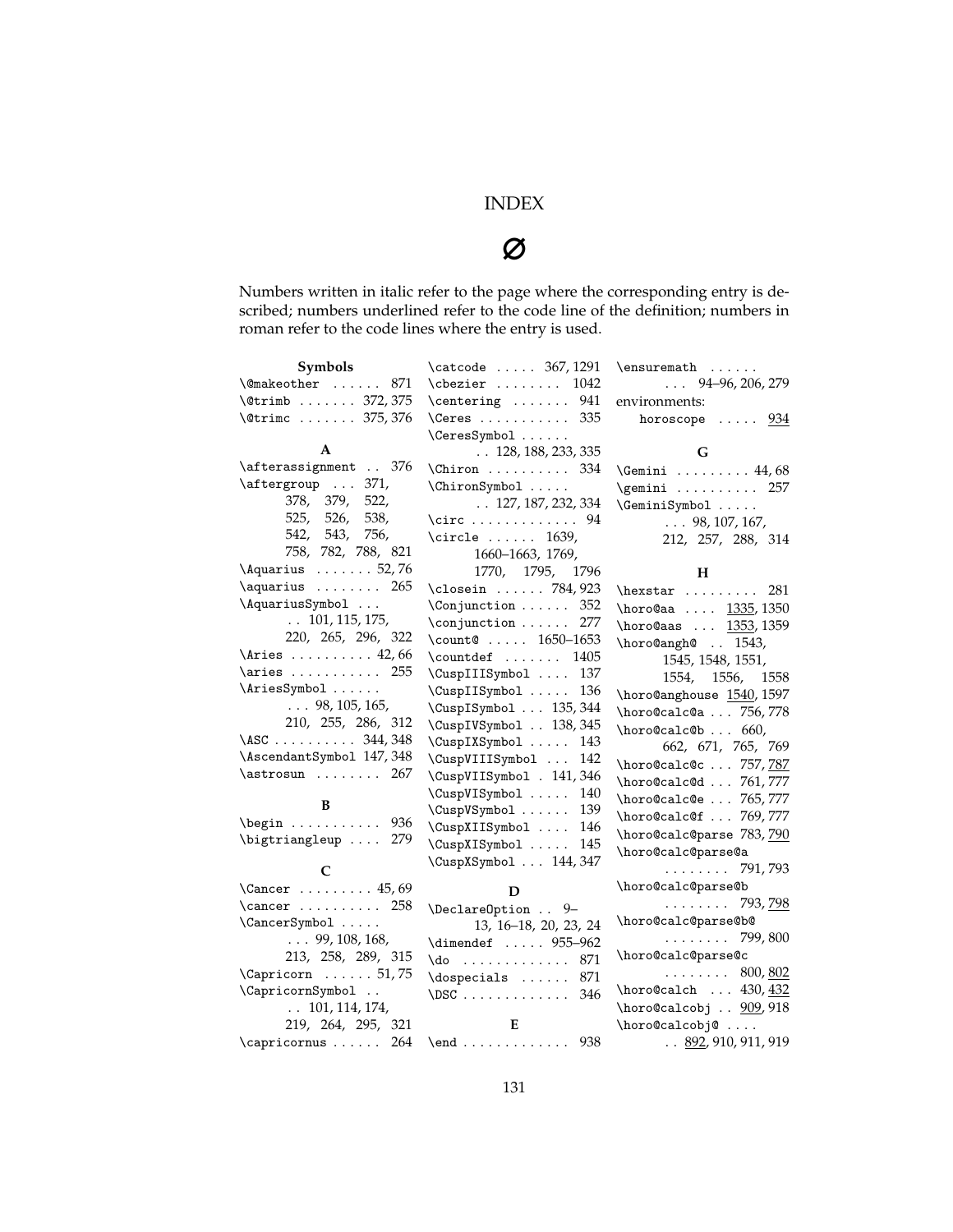\horo@chartrotate . . . . . . . . . <u>484</u>, 1021, 1023, 1054, 1070, 1095, 1323, 1324, 1609, 1611 \horo@cue . . 368, 393, 406, 414, 1237, 1273  $\hbox{horocov}$  . . . . . . . . . 517 \horo@cv@ ..... 515,517 \horo@d@deg . . . 590, 610, 629, 645, 655, 670, 761, 765, 769, 899, 1122, 1129, 1155, 1157, 1172, 1175, 1196, 1199, 1246  $\hbox{\tt horodedms} \ldots 621,669$  $\hbox{\tt horodedms0...}$  588, 760, 763, 767, 894 \horo@d@dms@@ .....  $\ldots$  . . 579, 590– 592, 610, 614, 618, 629, 633, 637 \horo@d@min . . . 591, 614, 633, 646, 654, 655, 671, 760, 761, 764, 765, 768, 769, 895, 899, 1120, 1131, 1167, 1180, 1190, 1204, 1247 \horo@d@sdms . . . . . .  $.594, 644, 653, 1058$ \horo@d@sec 592, 618, 637, 646, 654, 655, 671, 895, 899, 1188, 1207, 1248 \horo@d@sign 603, 604, 645, 1112, 1153, 1159, 1169, 1177, 1193, 1201, 1249 \horo@data . 554, 555, 561, 867, 872– 874, 880, 881, 886, 1535, 1536, 1538 \horo@dblforeach ..  $\ldots$  420, 1350, 1458, 1459, 1472– 1475, 1514, 1516 \horo@ddms . 553, 684–686 \horo@delta ......

. . . 1241, 1285, 1286 \horo@dfe@a ... 412,422  $\hbox{\tt horodfe@b} \ldots \underline{404}$ , 416 \horo@dfe@ction 408, 421 \horo@dfe@x 408, 413, 414 \horo@dfe@xlist 421, 422 \horo@dfe@y 405, 406, 408 \horo@dfe@ylist 416, 421 \horo@dialstart ...  $\ldots$  . 1616, 1713, 1720, 1733, 1748 \horo@dialwheel ...  $\ldots$  .  $\frac{1637}{1717}$ , 1725, 1730, 1737, 1741, 1745, 1752, 1756, 1760, 1764 \horo@dim@x 955, 966, 967, 994, 996, 1001, 1007, 1010, 1014, 1033–1037, 1043, 1044, 1419– 1421, 1423, 1433 \horo@dim@xa . . . . . . . . 957, 973, 975, 977, 984, 986, 995, 997, 1000, 1002, 1005–1007, 1012, 1025, 1035, 1042, 1325, 1327, 1329, 1331, 1332 \horo@dim@xb . . . 959, 974, 975, 978, 985, 987, 996, 997, 999, 1011, 1026, 1036, 1045, 1326, 1328, 1329 \horo@dim@xc . . . . . .  $\ldots$  . 961, 1001, 1002, 1004, 1013 \horo@dim@y 956, 966, 967, 994, 996, 1001, 1008, 1010, 1014, 1033, 1038– 1041, 1043, 1044 \horo@dim@ya . . . . . . . . 958, 973, 976, 977, 984, 986, 995, 998, 999, 1003, 1004, 1006,

1008, 1012, 1025, 1039, 1042, 1325, 1327, 1330–1332 \horo@dim@yb . . . 960, 974, 976, 978, 985, 987, 996, 998, 1000, 1011, 1026, 1040, 1045, 1326, 1328, 1330 \horo@dim@yc ......  $\ldots$  . 962, 1001, 1003, 1005, 1013 \horo@djcheckcusps  $\ldots$  1488, 1515, 1517 \horo@djcheckmovement  $\ldots$  1449, 1461, 1478 \horo@djcuspcycle . . . . . . . . 1468, 1521 \horo@djo@ 1417, 1441, 1459, 1472, 1475 \horo@djobjcycle . .  $\ldots \ldots \frac{1454}{1512}$  $\hbox{\tt horo@djoo} \ldots 1438,$ 1458, 1473, 1474 \horo@djoo@same 1444, 1460, 1476, 1477 \horo@djsavedpos . .  $\ldots \ldots \frac{1485}{1524}$ \horo@djustcuspsfalse . . . . . . . . . . . 1513 \horo@djustcuspstrue . . . . . . . . . . . 1497 \horo@djustedfalse  $\ldots \ldots 1456, 1470$ \horo@djustedtrue 1452 \horo@dtfive . . . . . . 1622, 1626, 1715, 1723, 1728, 1736, 1740, 1744, 1751, 1755, 1759, 1763 \horo@dtone ...... 1620, 1625, 1714, 1722, 1727, 1735, 1739, 1743, 1750, 1754, 1758, 1762 \horo@dtten . . . . . .  $\ldots$  . 1624, 1627, 1716, 1724, 1729 \horo@eathead . . 381, 383 \horo@egrepfalse . . . 19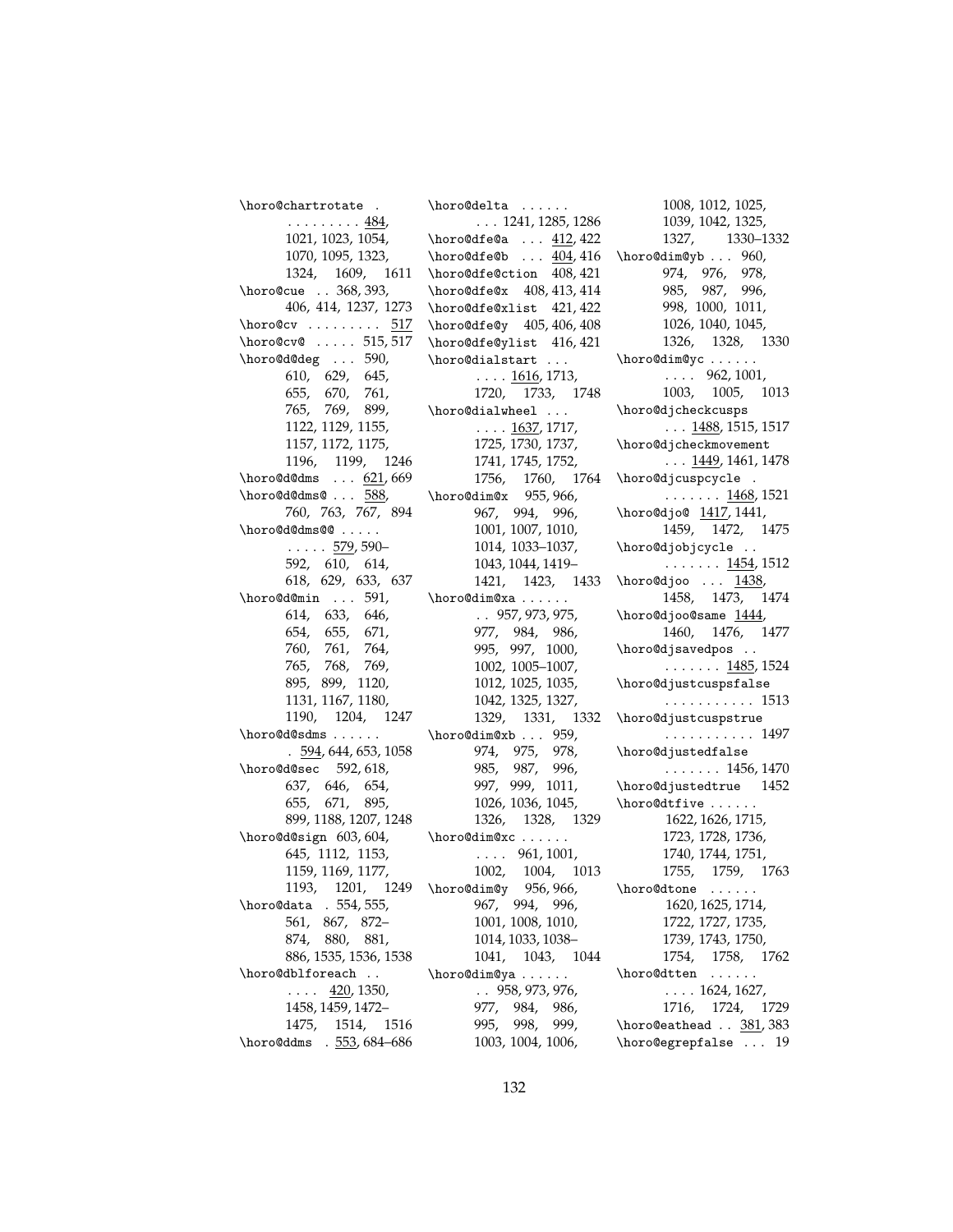```
\horo@egreptrue . . . . 20
\horo@fe ...... 391,402
\horo@fe@a . . . . 400, 402
\horo@fe@b .... 395,401
\horo@fe@c . . . . 392, 393
\horo@findcuspmid .
           . . . <u>1368</u>, 1374–1379
\horo@findcuspmids
          \ldots 1373, 1504, 1799
\horo@findpdiff 1406,
          1418, 1422, 1445,
          1450, 1492, 1534
\horo@fixdimen@ ...
          \ldots . 435, 448,
          482, 486, 488,
          502, 1117, 1126, 1414
\horo@fixdimen@diff
          . . . . . . . . . 479,
          501, 1338, 1341, 1410
\horo@ft@a . . . . 378, 382
\label{th:inco-ent} \begin{array}{ccc} \texttt{[t]} & \texttt{[t]} & \texttt{[t]} \\ \texttt{[t]} & \texttt{[t]} & \texttt{[t]} \\ \texttt{[t]} & \texttt{[t]} & \texttt{[t]} \\ \texttt{[t]} & \texttt{[t]} & \texttt{[t]} & \texttt{[t]} \\ \texttt{[t]} & \texttt{[t]} & \texttt{[t]} & \texttt{[t]} & \texttt{[t]} \\ \texttt{[t]} & \texttt{[t]} & \texttt{[t]} & \texttt{[t]} & \texttt{[t]} & \texttt{[t]} \\ \texttt{[t]} & \texttt\ldots 377, 511, 523,
          530, 531, 540,
          547, 584, 604,
          810, 815, 819,
          874, 1268, 1286,
          1486, 1536, 1556,
          1576, 1625–1627
\horo@getobjdpos . .
          . . . . . . . . 1052,
          1059, 1062, 1084,
          1138, 1215, 1383
\horo@getobjsdms . .
           . . . . . . . . <u>1056</u>,
          1111, 1145, 1222
\horo@houseletter .
          \ldots . 850–862, 915
\horo@housenumber .
          \ldots . 732–745, 773
\horo@houses . . . . . .
          \ldots 1366, 1390, 1507
\horo@i . . . . . . 1405,
          1455, 1462–1464,
          1469, 1479–
          1481, 1511, 1520
\horo@isclockwise .
           1531, 1544, 1547,
          1550, 1553, 1564,
          1567, 1570, 1573
\horo@lblone . 1229, 1262
```
\horo@lbltwo . 1231, 1263 \horo@marvosymfalse . 7 \horo@marvosymtrue . 12 \horo@midpoint . . . . 476, 1031, 1369, 1581 \horo@montrealcurve  $\ldots$  1580, 1779–1786 \horo@nsew .......  $\ldots$  658, 668, 762, 766 \horo@outerrad 1227, 1280 \horo@pa .... 1083, 1088 \horo@pa@r .... 992,994 \horo@pa@sc@le . 993, 995 \horo@pa@th 992, 994, 995 \horo@pc@r@ne ..... . . . 1019, 1025, 1027 \horo@pc@rmid 1030, 1033 \horo@pc@rtw@ . . . . . . . . 1020, 1026, 1028 \horo@pc@th@ne . . . . . . . . 1019, 1021, 1022, 1025, 1031 \horo@pc@thmid 1032, 1033 \horo@pc@thtw@ . . . .  $\ldots$  . 1020, 1023, 1024, 1026, 1031 \horo@pcl@s . . 1113– 1115, 1119, 1128 \horo@pihl .. <u>1381</u>, 1390 \horo@pol@i .. 1142, 1151, 1164, 1185 \horo@pol@s ......  $\ldots$  . 1146–1148, 1152, 1165, 1186, 1224–1226, 1228 \horo@polarconvert . . . . . . . . . <u>385</u> 966, 973, 974, 984, 985, 994, 995, 1025, 1026, 1033, 1325, 1326 \horo@ppendtmpfalse . . . . . . . . 824, 916 \horo@ppendtmptrue 907 \horo@pplycorrection  $\ldots$  1412, 1434, 1447 \horo@pr .... 1061, 1066 \horo@psk ... 1090, 1106 \horo@psl 1229, 1231, 1235 \horo@psl@ .. 1240, 1245

\horo@psl@a . 1236, 1237 \horo@psl@o . . . . . . . . . 1223, 1250, 1253 \horo@pt .... 1068, 1080 \horo@pta . . . 1071, 1078 \horo@ptb . . . 1071, 1078 \horo@ptc . . . 1072, 1078 \horo@putmontrealobj  $\ldots \ldots 1585, 1789$ \horo@putpolar . . . . 963, 1097, 1112, 1118, 1127, 1139, 1153, 1154, 1157, 1158, 1166, 1168, 1171, 1174, 1176, 1179, 1187, 1189, 1192, 1195, 1198, 1200, 1203, 1206, 1216, 1239, 1384 \horo@putqcobj 1596, 1820 \horo@qcline . . . . . .  $\ldots$  1607, 1803–1814  $\hbox{horo@r@offdig ...}$ \horo@r@offdigit . .  $\ldots 567 - 577,596$ 607, 611, 615, 623, 626, 630, 634 \horo@r@offset . 564, 568–577, 597, 608, 612, 616, 624, 627, 631, 635 \horo@radius . 1097, 1104 \horo@readdata . . . .  $\ldots$  . 865, 879, 885 \horo@readpos . . . . .  $\ldots$  . 878, 884, 922 \horo@readposvel 883, 921 \horo@savecount@ .. . . 469, 474, 489, 499 \horo@savedobjlist . . . . . . . 1506, 1526 \horo@scanlabels@ . . . . . . . . 1259, 1261 \horo@scanlabels@@ . . . . . . . 1266*,* <u>1271</u> \horo@shift 440, 443, 445 \horo@sls@@a . 1272, 1273 \horo@stAquSign . . . 730 \horo@starfontfalse . 8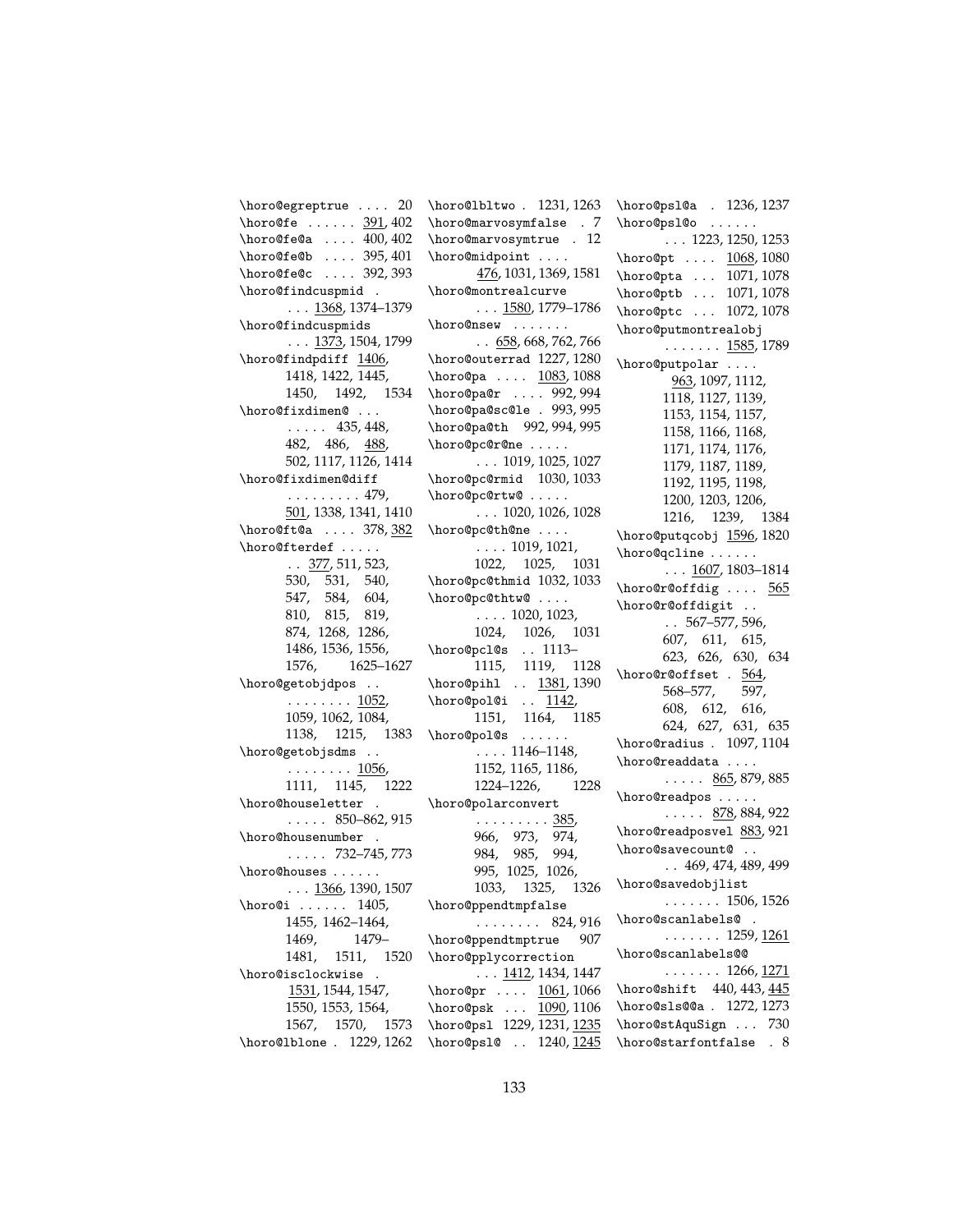| \horo@starfonttrue                                                                            |
|-----------------------------------------------------------------------------------------------|
| $\ldots \ldots \ldots 13,30$                                                                  |
| 720<br>\horo@stAriSign                                                                        |
| \horo@stAscObj<br>708                                                                         |
| \horo@stCanSign<br>723<br>$\ddot{\phantom{0}}$                                                |
| \horo@stCapSign<br>729                                                                        |
| \horo@stCerObj<br>700                                                                         |
| \horo@stChiObj<br>699<br>$\cdots$<br>$\ddot{\phantom{0}}$                                     |
| 714<br>\horo@stDesObj<br>$\sim 100$                                                           |
| \horo@stGemSign<br>722<br>$\sim$ .                                                            |
| \horo@stJun0bj<br>702<br>$\sim$ $\sim$ $\sim$                                                 |
| \horo@stJupObj<br>694<br>$\ddot{\phantom{0}}$<br>$\ddot{\phantom{0}}$<br>$\ddot{\phantom{0}}$ |
| \horo@stLeoSign<br>724<br>$\ddot{\phantom{a}}$                                                |
| \horo@stLibSign<br>726<br>$\ddot{\phantom{0}}$                                                |
| \horo@stLilObj<br>707<br>$\cdots$                                                             |
| \horo@stMarObj<br>693<br>$\cdots$                                                             |
| $\ddot{\phantom{0}}$<br>691<br>\horo@stMerObj                                                 |
| $\cdots$<br>717                                                                               |
| \horo@stMidObj<br>$\cdots$<br>690<br>\horo@stMooObj                                           |
| .<br>711<br>\horo@stNadObj                                                                    |
| И.<br>$\ddot{\phantom{0}}$<br>\horo@stNepObj<br>697                                           |
| $\cdots$                                                                                      |
| \horo@stNodObj<br>704<br>$\cdots$                                                             |
| \horo@stPalObj<br>701<br>.                                                                    |
| \horo@stPisSign<br>731                                                                        |
| 698<br>\horo@stPluObj<br>$\sim$ $\sim$ $\sim$ $\sim$                                          |
| \horo@strologfalse                                                                            |
| $\ldots \ldots \ldots 14, 16, 18$                                                             |
| \horo@strologtrue<br>17                                                                       |
| \horo@stSagSign<br>728                                                                        |
| \horo@stSat0bj<br>695<br>$\ddot{\phantom{0}}$                                                 |
| 727<br>\horo@stScoSign                                                                        |
| \horo@stSun0bj<br>689<br>$\sim$ $\sim$ $\sim$                                                 |
| 721<br>\horo@stTauSign<br>$\ddot{\phantom{0}}$                                                |
| $\hbox{\tt horo@stUr}abj$<br>696<br>$\Box$ .                                                  |
| \horo@stVenObj<br>692<br>$\sim$ $\sim$ $\sim$                                                 |
| \horo@stVes0bj<br>703<br>$\ldots$                                                             |
| \horo@stVirSign<br>725                                                                        |
| \horo@succh@ 1563,                                                                            |
| 1565, 1568, 1571,                                                                             |
| 1574, 1576,<br>1578                                                                           |
| \horo@succhouse                                                                               |
| . <u>1560</u> , 1586                                                                          |
| \horo@svc@a $\ldots$ 541, 546                                                                 |
| \horo@svc@b $542, \overline{549}$                                                             |
| \horo@svo@a $\ldots$ 524, 529                                                                 |
| \horo@svo@b  525, 533                                                                         |
| \horo@swetestfalse                                                                            |
| $\cdots \cdots \cdots 16, 17$                                                                 |
| \horo@swetesttrue 15,18                                                                       |

| \horo@templatesfalse                                        |
|-------------------------------------------------------------|
| . 23, 24                                                    |
| \horo@templatestrue 22                                      |
|                                                             |
| \horo@textsymfalse $\therefore$ 4                           |
| \horo@textsymtrue<br>-9                                     |
| $\hbox{horo@tmp} \ldots$ 596,                               |
| 607, 611, 615,                                              |
| 623, 626, 630, 634                                          |
| $\hbox{horo@tmpa  } 1439,$                                  |
|                                                             |
|                                                             |
|                                                             |
| $1440, 1489, 1490$<br>\horo@tmpb  1439,<br>1440, 1489, 1490 |
| \horo@tmpfile<br>746,781,784,                               |
|                                                             |
|                                                             |
| 791, 792, 863,<br>866, 872, 920, 923                        |
|                                                             |
| \horo@tmpfname                                              |
| $\ldots$ 747, 772,                                          |
| 781, 864, 904, 920                                          |
| \horo@twodig 552,654,                                       |
| 760, 764, 768, 895                                          |
| $\hbox{\tt horogunicodefalse}$ 5                            |
| .10                                                         |
| \horo@unicodetrue .                                         |
| $\hbox{\tt horo@wasysymfalse}$ 6                            |
| \horo@wasysymtrue  11                                       |
| \horo@wheelsfalse  23                                       |
|                                                             |
|                                                             |
| $\hbox{horo@wheelstrue} \ldots 21$                          |
|                                                             |
| \horo@YF  797,800<br>\horoadjcycles                         |
| $\ldots$ 1394, 1462,                                        |
| 1463, 1479, 1480                                            |
|                                                             |
| \horoadjust                                                 |
| $\ldots$ 1501, 1643,                                        |
| 1690, 1776, 1797                                            |
| \horoAlcabitusHouses                                        |
| $\ldots \ldots \ldots 741,850$                              |
| \horoanglearrowstrue 928                                    |
| \horoanglecuspwidth                                         |
|                                                             |
|                                                             |
| $\ldots$ 932, 1677, 1700<br>\horoangularcusps .             |
| 428, 1678, 1680,                                            |
| 1682, 1687, 1701-                                           |
| 1773, 1787<br>1703,                                         |
| \horoARMCSEOpt  847                                         |
| \horoAscendantSE0pt 845                                     |
|                                                             |
| \horoaspectobjectsa                                         |
| $\ldots \ldots 1293, 1354$                                  |
| \horoaspectobjectsb                                         |
| . <u>1294</u> , 1354<br>\horoaspects . $1295, 1359$         |

\horoaspectwebtrue 1296 \horoastrologopt 748,779 \horoautoaspect . . .  $\ldots \ldots$  1348, 1354 \horoautoaspects ..  $\ldots$  1358, 1631, 1708 \horoAxialHouses . . 851 \horoAzimuthalHouses 852 \horoBiquintileAngle . . . . . . . . . . . 1302 \horoBiquintileOrb 1313 \horoBiquintileSymbol . . . . . . . . 156, 357 \horoboldanglestrue 927 \horocalcday 683, 775, 898 \horocalcharmonic .  $\ldots$  429, 1617, 1721, 1726, 1734, 1738, 1742, 1749, 1753, 1757, 1761 \horocalclat 686, 766, 914 \horocalclon 685, 762, 914 \horocalcmonth . . . .  $\ldots$  . 683, 774, 898 \horocalcparms 682, 1824  $\hbox{\tt horocalctime} \dots$  $\ldots$  . 684, 760, 894 \horocalculate . 753, 913 \horocalculatedfalse  $\ldots$  . 424, 782, 868 \horocalculatedtrue . . . . . . . . 821, 917 \horocalcyear . . . . .  $\ldots$  . 683, 776, 898 \horoCampanusHouses . . . . . . . . 735, 853 \horoCeres@strologname . . . . . . . . . . . . 700 \horoCeresSEOpt ... 838 \horoChiron@strologname . . . . . . . . . . . . 699 \horoChironSEOpt . . 836 \horochoosetextsize  $\ldots \ldots \frac{1649}{1706}$  $\hbox{\tt horoCnote} \ldots \ldots \quad \frac{940}{1}$ \horoConjunctionAngle . . . . . . . . . . . 1297 \horoConjunctionOrb 1308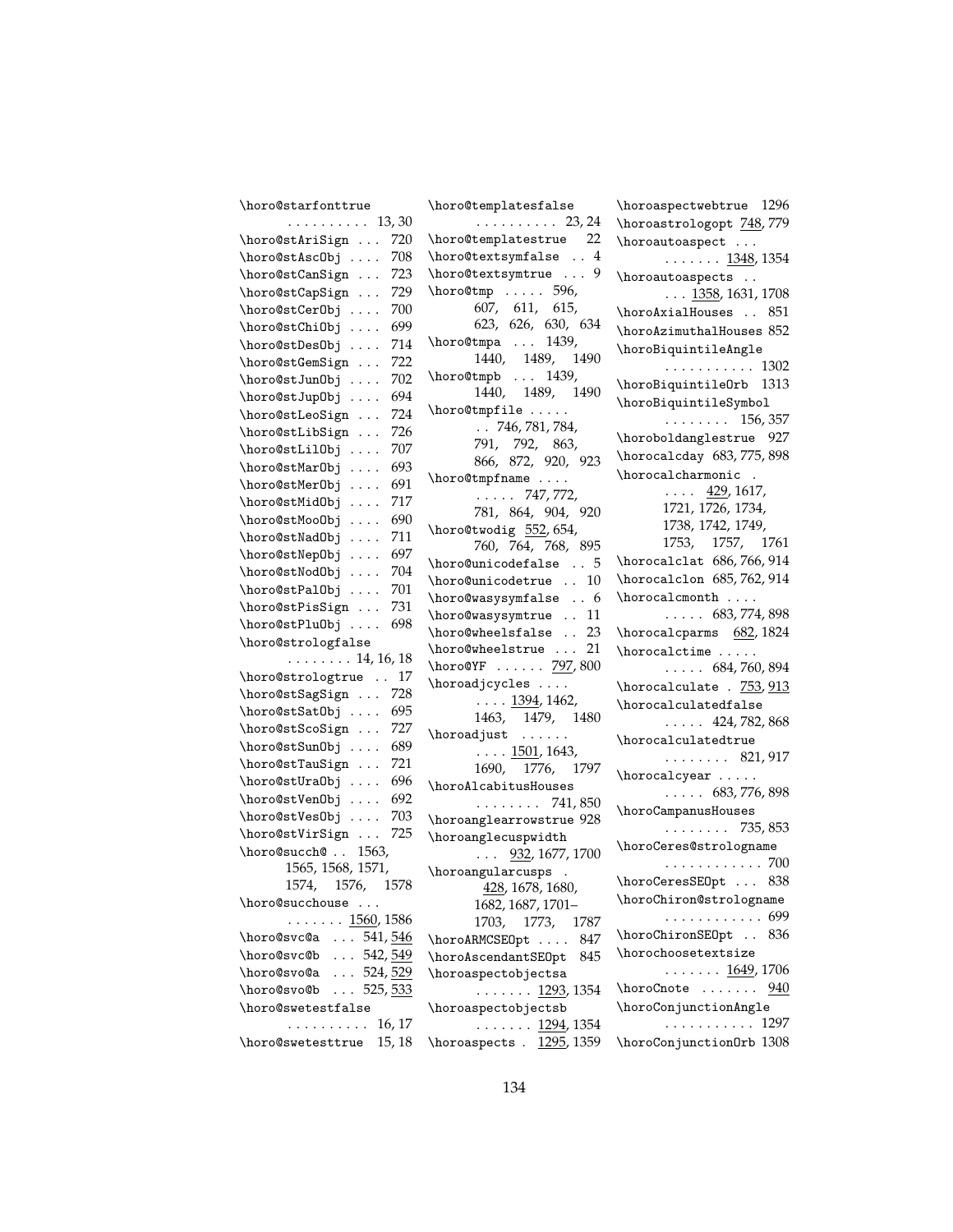| \horoConjunctionSymbol       | 1524, 1644, 1645,                       |
|------------------------------|-----------------------------------------|
| $\ldots \ldots \ldots 151,$  | 1692, 1693, 1695,                       |
| 196, 241, 277, 352           | 1696, 1701, 1702,                       |
| \horoconncurve               | 1707, 1773, 1787,                       |
| 1048, 1644, 1692,            | 1789, 1818, 18                          |
| 1693, 1695, 1696,            | $\hbox{\tt\char'1}$                     |
| 1701, 1702, 1787             | . <u>1363</u> , 13                      |
| $\hbox{horocopyvar}$ 514,    | \horointhouselabelsfa                   |
| 534, 550, 1457,              | . 13                                    |
| 1471, 1505, 1816             | \horoJuno@strologname                   |
| \horocuspadjusttrigger       | . 5                                     |
| . 1393, 1496                 | \horoJunoSEOpt  8                       |
| \horoCuspIIIPos  455         | \horoJupiter@strologn                   |
| \horoCuspIIPos  454          | . 6                                     |
| \horoCuspIPos  453           | \horoJupiterSE0pt . 8                   |
| \horoCuspIVPos  456          | \horoKochHouses 733,8                   |
| \horoCuspIXPos  461          | \horoKrusinskiHouses {                  |
| $\hbox{\rm\char'426}$ ,      | $\hbox{\tt\char'1}$ $\hbox{\tt\char'1}$ |
| $\overline{443}$ , 540, 541, | $\hbox{horollen} \dots 1267,$           |
| 550, 922, 1459,              | 1268, 1283, 16                          |
| 1471-1473, 1475,             | \horoLilith@strologna                   |
| 1477, 1478, 1505,            | . 5                                     |
| 1516, 1524, 1672,            |                                         |
| 1673, 1695-                  | \horoLilithSEOpt  8                     |
| 1697, 1816, 1818             | $\hbox{\tt \char'136}$                  |
| \horoCuspsSE0pt  914         | $\hbox{horoLRnote} \ldots \qquad$       |
| \horoCuspVIIIPos  460        | \horom@rvAquarius 52,2                  |
| \horoCuspVIIMPos . 1800      | \horom@rvAries  42,2                    |
| \horoCuspVIIPos 425,459      | \horom@rvCancer . 45,2                  |
| \horoCuspVIPos  458          | \horom@rvCapricorn                      |
| \horoCuspVPos  457           | . 51, 2                                 |
| \horoCuspXIIPos  464         | \horom@rvGemini . 44,2                  |
| \horoCuspXIPos  463          | \horom@rvJupiter 59,3                   |
| \horoCuspXPos  462           | \horom@rvLeo  46,2                      |
| \horodegrees                 | \horom@rvLibra  48,2                    |
| $\ldots$ 94, 645, 670,       | \horom@rvMars  58,3                     |
| 1122, 1129, 1155,            | \horom@rvMercury 56,                    |
| 1157, 1172, 1175,            | \horom@rvMoon  55,2                     |
| 1196, 1199, 1246             | \horom@rvNeptune 62,3                   |
| horodrawcuspstrue 926        | \horom@rvPisces . 53,2                  |
| \horodsmstext  640           | \horom@rvPluto 63,                      |
| \horoEqualHouses 734,854     | \horom@rvSagittarius                    |
| \horoEqualMCHouses 742       | 50, 2<br>.                              |
| \horoforeach<br>399,         | \horom@rvSaturn . 60,3                  |
| 430, 440, 443,               | \horom@rvScorpio 49,2                   |
| 515, 524, 541,               | \horom@rvSun  54,2                      |
| 757, 918, 921,               | \horom@rvTaurus . 43,2                  |
| 922, 1066, 1088,             | \horom@rvUranus . 61,3                  |
| 1359, 1390, 1460,            | \horom@rvVenus 57,3                     |
| 1461, 1476–1478,             | \horom@rvVirgo  47,2                    |
|                              |                                         |

818, 1820 1363, 1384 **belsfalse**  $\ldots$  1361  $\ldots$  . 702  $\ldots$  840  $:\negthinspace \texttt{rologname}$  $\ldots$  . 694  $\mathsf{pt}$  . 831 \horoKochHouses 733, 855  $\delta$ ouses  $856$  $\ldots$  665 83, 1652 \horoLilith@strologname  $\ldots$  . 707  $\texttt{t}$ . 844  $\ldots$  . 949  $\ldots$  952 us 52, 296  $\ldots$  42, 286  $.45, 289$  $. \t51, 295$  $.44, 288$  $\mathbf{r}$  59, 303  $\ldots 46, 290$  $\ldots\,48, 292$  $\ldots 58, 302$  $\mathbf{y} = 56, 300$  $\ldots 55, 299$  $\mathfrak{e}$  62, 306  $.53, 297$  $\ldots 63, 307$  $. \t50, 294$  $\,.\,60, 304$ \horom@rvScorpio 49, 293  $\ldots 54, 298$  $\ldots$  43, 287  $\,.\,61, 305$  $\ldots 57, 301$  $\ldots\ 47, 291$ \horomakeequalcusps  $\ldots \ldots \frac{452}{473}$ \horomakesigncusps 467 \horoMars@strologname . . . . . . . . . . . . 693 \horoMarsSEOpt .... 830 \horomarvosym ..... 285 \horomaxrepulsion .  $\ldots$  1398, 1428, 1429 \horoMCSEOpt ...... 846 \horoMeanNodeSEOpt 842 \horoMercury@strologname . . . . . . . . . . . . 691 \horoMercurySEOpt . 828 \horoMeridianHouses 736 \horominutes . . . . 95, 646, 671, 1120, 1131, 1167, 1180, 1190, 1204, 1247 \horoMoon@strologname . . . . . . . . . . . . 690 \horoMoonSEOpt .... 827 \horoMorinusHouses . . . . . . . . 739, 857 \horoNeoPorphyryHouses . . . . . . . . . . . . 743 \horoNeptune@strologname . . . . . . . . . . . . 697 \horoNeptuneSEOpt . 834 \horoNorthNode@strologname . . . . . . . . . . . . 704 \horoobjects 430, 440, 523, 524, 534, 749, 757, 888, 918, 921, 1293, 1294, 1457–1461, 1471, 1472, 1474– 1476, 1478, 1506, 1507, 1514, 1516, 1524, 1526, 1642, 1644, 1645, 1669, 1670, 1692, 1693, 1707, 1789, 1820 \horoocmindist ....  $\ldots$  . 1400, 1459, 1472, 1475, 1517, 1638, 1767, 1793 \horooomindist . . . . 1399, 1441, 1515, 1638, 1767, 1793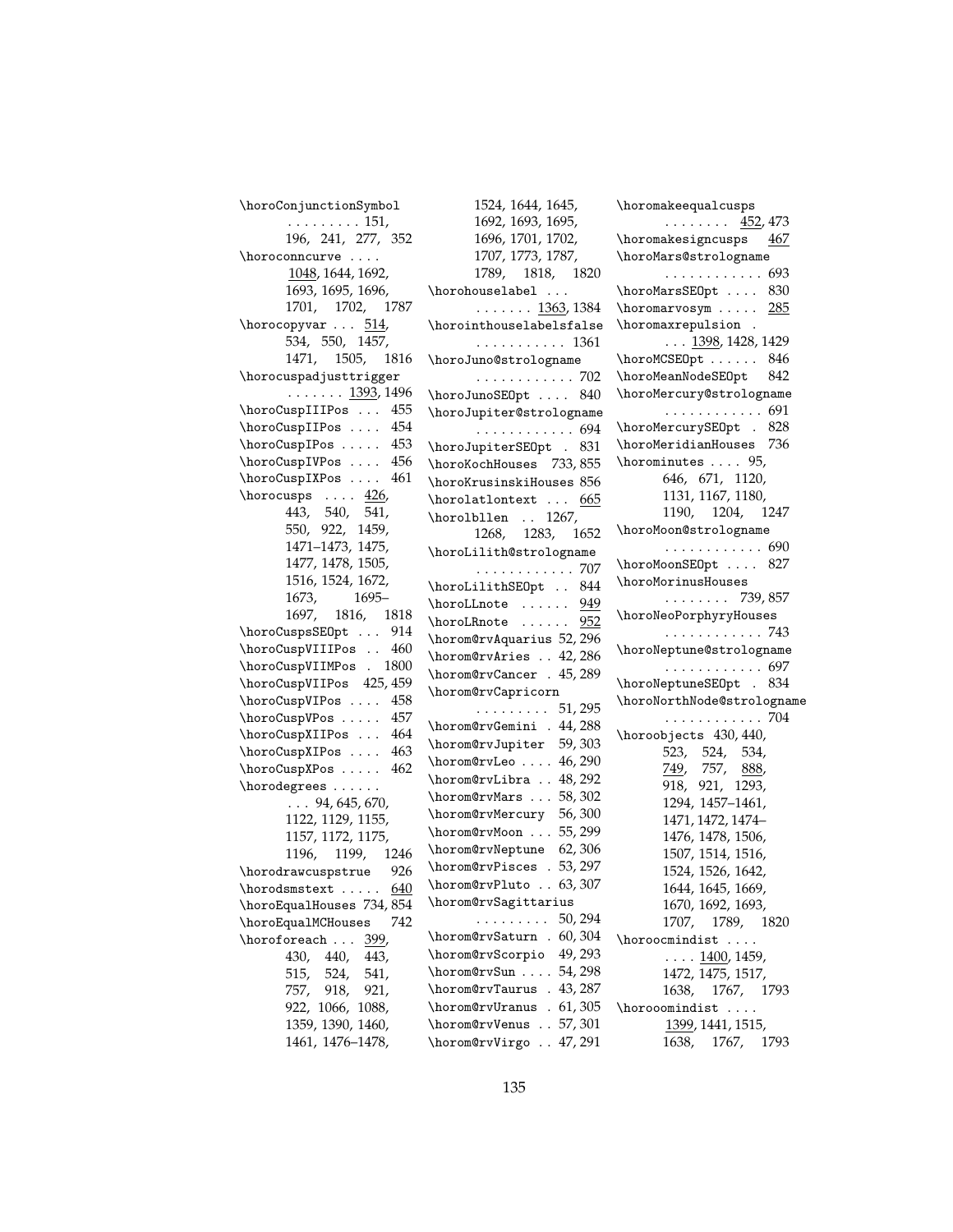| \horoOppositionAngle                                        |
|-------------------------------------------------------------|
| . 1298                                                      |
| \horo0pposition0rb 1309                                     |
| \horo0ppositionSymbol                                       |
|                                                             |
| $\cdots$ 152,<br>197, 242, 278, 353                         |
| \horoPallas@strologname                                     |
| . 701<br>.                                                  |
| \horoPallasSE0pt<br>839                                     |
| \horoPholusSE0pt<br>837<br>$\sim$ $\sim$                    |
| \horoPlacidusHouses                                         |
| .732, 752, 858, 891                                         |
| \horoPluto@strologname                                      |
| . 698                                                       |
| \horoPlutoSE0pt  835                                        |
| \horoPolichPageHouses                                       |
| $\ldots \ldots \ldots 740,859$                              |
| \horoPorphyryHouses                                         |
| $\ldots \ldots \ldots$ 738,860                              |
| $\hbox{\scriptsize\textsf{horopostt}cusp} \dots$            |
| $\cdots \cdots \frac{1396}{137}$                            |
| $\hbox{\tt horoposattobj} \dots$                            |
| $\ldots$ 1395, 1460, 1476                                   |
| \horoputarrowhead                                           |
| $\cdots \cdots \cdots \frac{990}{1085}$                     |
| \horoputarrows 1087, 1687                                   |
| \horoputaspect $\overline{\frac{1319}{1344}}$               |
| \horoputcurve                                               |
| $\ldots$ 1017, 1049, 1583                                   |
| \horoputcusplabel .                                         |
| $\ldots$ 1109, 1773, 1818                                   |
| \horoputinthouselabels                                      |
| . 1388, 1709                                                |
| \horoputline $\therefore$ 981, 1612                         |
| \horoputobjdeglabel                                         |
| $\ldots$ 1150, 1588,                                        |
| 1592, 1599, 1603                                            |
|                                                             |
| \horoputobjminlabel $1163$                                  |
| \horoputobjseclabel 1184                                    |
| \horoputobjsymbol                                           |
| 1136, 1587, 1591,                                           |
| 1598, 1602, 1645                                            |
| \horoputradial                                              |
| $\ldots$ 970, 1063, 1071                                    |
| \horoputradials<br>$\ddot{\phantom{0}}$                     |
| 1065, 1642, 1669,<br>1670, 1672, 1673,<br>1678, 1680, 1682, |
|                                                             |
| 1703,                                                       |
| 1697,<br>1802                                               |

| /noropucryraper<br>$\cdots$                     |     |
|-------------------------------------------------|-----|
| . 1211, 1589,                                   |     |
| 1593, 1600, 1604                                |     |
| \horoputsignkey                                 |     |
| $\cdots \cdots \frac{1102}{1667}$               |     |
| \horoputsmartlabel                              |     |
| . <u>1220</u> , 1707                            |     |
| \horoputticks                                   |     |
| $\ldots$ 1076, 1664–                            |     |
| 1666 <i>,</i><br>1716 <i>,</i><br>1714-         |     |
| 1722-                                           |     |
| $1727 -$<br>1724,                               |     |
| 1729, 1735, 1736,<br>1739, 1740, 1743,          |     |
|                                                 |     |
| 1744, 1750, 1751,                               |     |
| 1754, 1755, 1758,                               |     |
| 1759, 1762, 1763                                |     |
| \horoQuincunxAngle 1304                         |     |
| \horoQuincunx0rb . 1315                         |     |
| \horoQuincunxSymbol                             |     |
| $\ldots$ 158, 201, 246, 359                     |     |
| \horoQuintileAngle 1301                         |     |
| $\hbox{\tt horoQuintileOrb}$ . 1312             |     |
| \horoQuintileSymbol                             |     |
| $\cdots \cdots \cdots 155,356$                  |     |
| \horoRegiomontanusHouses                        |     |
| $\cdots \cdots 737,861$                         |     |
| \hororepulsion 1397, 1431                       |     |
| \horoRetrogradeSymbol                           |     |
| $\ldots$ 150, 195, 240,                         |     |
| 351, 678, 1216, 1254                            |     |
| \hororightcoord                                 |     |
| $\cdots$ $\frac{425}{485}$ ,                    |     |
| 510, 511, 539,                                  |     |
| 540, 1629, 1640, 1800                           |     |
|                                                 |     |
| \hororotatechart  505<br>\hororoundautotrue 578 |     |
| \hororoundclampfalse 566                        |     |
| \hororoundstricttruncate                        |     |
| $\cdots \cdots \cdots \cdots \cdot 567$         |     |
| \hororoundtodeg  571                            |     |
| \hororoundtodegkeepsign                         |     |
| 577, 1768, 1794<br>$\sim$ . $\sim$              |     |
| \hororoundtomin                                 | 570 |
| \hororoundtominkeepdeg                          |     |
| $\ldots \ldots 576, 1659$                       |     |
| \hororoundtominkeepsign                         |     |
| . 575                                           |     |
| \hororoundtosec                                 | 569 |
|                                                 |     |

 $\hbar$ oroputrylabel

\hororoundtoseckeepdeg . . . . . . . . . . . . 573 \hororoundtoseckeepmin  $\ldots \ldots 574,642$ \hororoundtoseckeepsign . . . . . . . . . . . . 572 \hororoundtruncate  $\ldots$  . 568, 651, 667  $\hbox{\tt \char'1}$  . . . . . . . . . 674 \horoSaturn@strologname . . . . . . . . . . . . 695 \horoSaturnSEOpt . . 832 \horosavecusps . . . . 536 \horosaveobjects . . 520 \horoscanlabels . . .  $\ldots \ldots 1258, 1657$ horoscope (environment) . . . . . . . 934 \horoseconds . 96, 646, 671, 1188, 1207, 1248 \horoSemisextileAngle . . . . . . . . . . . 1305 \horoSemisextileOrb 1316 \horoSemisextileSymbol  $\ldots$  159, 202, 247, 360 \horoSemisquareAngle . . . . . . . . . . . 1306 \horoSemisquareOrb 1317 \horoSemisquareSymbol  $\ldots$  160, 203, 248, 361 \horoSesquiquadrateAngle . . . . . . . . . . . 1307 \horoSesquiquadrateOrb . . . . . . . . . . . 1318 \horoSesquiquadrateSymbol  $\ldots$  161, 204, 249, 362 \horosetsmartradii  $\ldots \ldots 1279, 1658$ \horoSextileAngle 1303 \horoSextileOrb . . 1314 \horoSextileSymbol . . . . . . . . . 157, 200, 245, 281, 358 \horoshiftcusps 442, 465 \horoshiftobjects  $.439$ \horosignificantadj  $\ldots \ldots$  1392, 1452 \horoSouthNode@strologname . . . . . . . . . . . . 705 \horoSquareAngle . 1300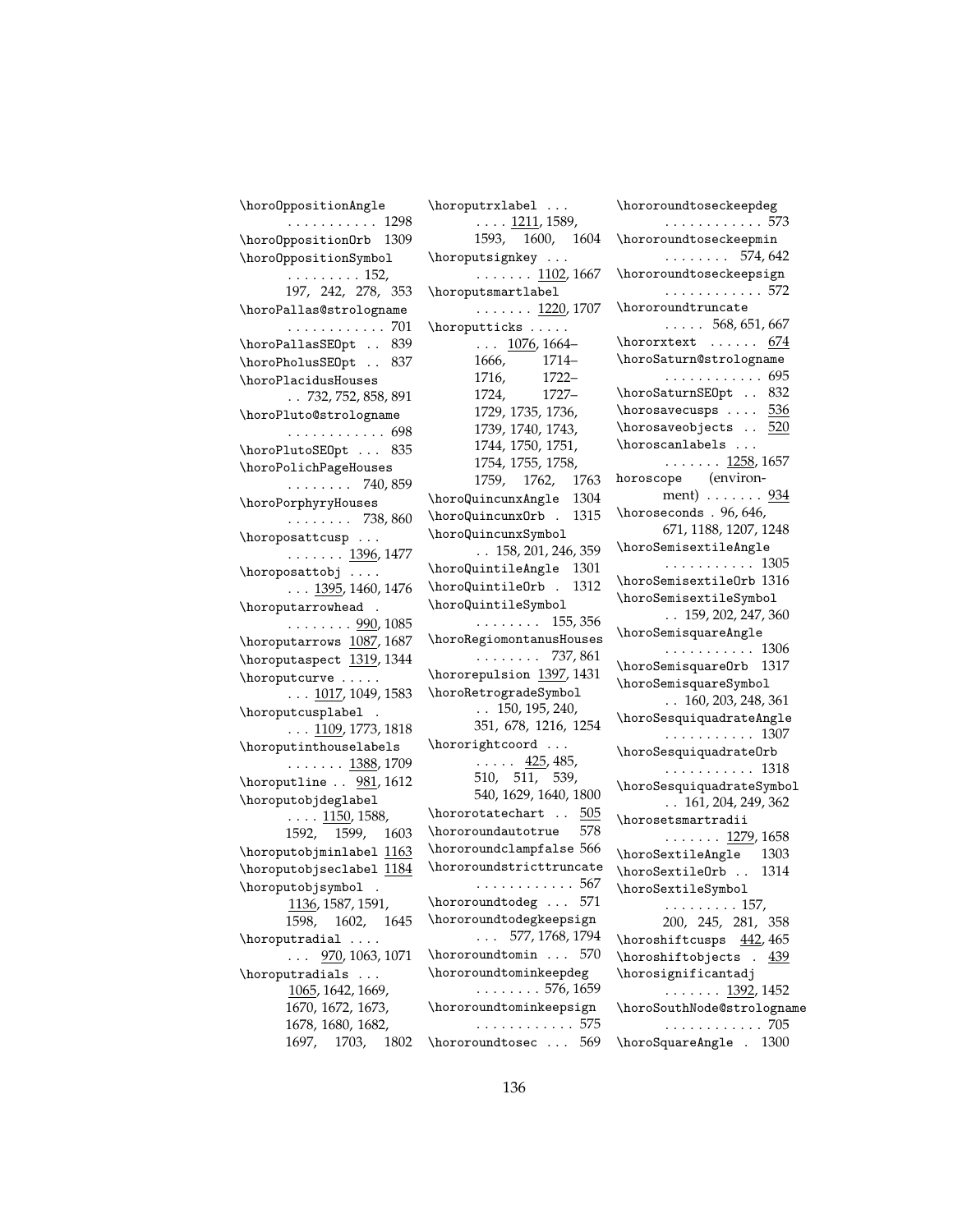| \horoSquareOrb  1311                         | \horoUranusSEOpt 833                           | \ifhoroaspectweb                                        |
|----------------------------------------------|------------------------------------------------|---------------------------------------------------------|
| \horoSquareSymbol.                           | \horoURnote<br>946                             | $\ldots$ 1296, 1630, 1708                               |
| $\ldots \ldots \ldots 154,$                  | \horoVedicHouses<br>745                        | \ifhoroboldangles .                                     |
| 199, 244, 280, 355                           | \horoVehlowHouses .<br>862                     | $\ldots$ 927, 1675, 1699                                |
| \horost@rAquarius 76,322                     | \horoVenus@strologname                         | \ifhorocalculated .                                     |
| \horost@rAries  66,312                       | . 692                                          | .424, 425, 1502,                                        |
| \horost@rCancer . 69,315                     | \horoVenusSEOpt  829                           | 1641, 1668, 1691,                                       |
| \horost@rCapricorn                           | \horoVertexSEOpt  848                          | 1771, 1777, 1798                                        |
| $\ldots \ldots \ldots$ 75, 321               | \horoVesta@strologname                         | \ifhorodrawcusps 926,                                   |
| \horost@rGemini . 68,314                     | . 703                                          | 1671, 1694, 1772,                                       |
| \horost@rJupiter 83,329                      | \horoVestaSEOpt  841                           | 1778, 1801, 1817                                        |
| $\hbox{horost@rLeo} \ldots$ 70,316           | \horow@sySquare . 38, 280                      | \ifhorointhouselabels                                   |
| \horost@rLibra  72,318                       | $\hbox{\tt\char'1}$ $\hbox{\tt\char'1}$<br>254 | $\ldots \ldots \ldots 1361,$                            |
| \horost@rMars  82,328                        | \horowheelIgloolik 1719                        | 1503, 1526, 1709                                        |
| \horost@rMercury 80,326                      |                                                | $\iint \text{horor}$ oundauto                           |
| \horost@rMoon  79,325                        | \horowheelIqaluit<br><u>1712</u>               | $\ldots$ 578, 642, 651,                                 |
| \horost@rNeptune 86,332                      | \horowheelMontreal 1766                        | 667, 1659, 1768, 1794                                   |
| \horost@rPisces . 77,323                     | \horowheelQuebecCity                           | \ifhororoundclamp .                                     |
| \horost@rPluto  87,333                       | . 1792                                         | $\ldots \ldots \frac{566}{582}$                         |
| \horost@rSagittarius                         | \horowheelRankin . 1747                        | $\left\{\text{ifluatex } \dots \dots \quad 209\right\}$ |
| $\ldots \ldots \ldots 74,320$                | \horowheelResolute<br>1732                     | \ifnum  491,552,                                        |
| \horost@rSaturn . 84,330                     | \horowheelVancouver 1656                       | 582, 1091, 1463, 1480                                   |
| \horost@rScorpio 73,319                      | \horoWholeHouses  744                          | \ifx 393, 406, 414, 596,                                |
| \horost@rSquare . 88,355                     |                                                | 607, 611, 615,                                          |
| \horost@rSun  78,324                         | $\bf{I}$                                       | 623, 626, 630,                                          |
| \horost@rTaurus . 67,313                     | $\setminus$ IC<br>345                          | 634, 800, 1237,                                         |
| \horost@rUranus . 85,331                     | $\iota$ if case  97, 1653                      | 1273, 1440, 1490                                        |
| \horost@rVenus  81,327                       | \ifeof  792,866                                | $\text{ifxetex} \dots \dots$<br>208                     |
| \horost@rVirgo  71,317                       | \ifhoro@djustcusps                             | $\{immediate \ldots 770,896\}$                          |
| $\hbox{\scriptsize\textsf{bort}} \ldots 311$ | $\ldots \ldots 1403, 1518$                     |                                                         |
| \horoSun@strologname 689                     | \ifhoro@djusted                                | J                                                       |
| \horoSunSE0pt  826                           | $\ldots$ 1402, 1462, 1479                      | \jobname  747,864                                       |
| \horosweopt  849,901                         | \ifhoro@egrep  19,902                          | \Juno 337                                               |
| \horotextsize 1648, 1650                     | $\iint horo@marvosym$                          | \JunoSymbol                                             |
| \horotextsym  104,163                        | $\ldots 7, 29, 40, 285$                        | $\ldots 130, 190, 235, 337$                             |
| \horotimetext $649$                          | \ifhoro@ppendtmp 824,903                       | $\Upsilon$ 59,83                                        |
| \horoTrineAngle  1299                        | \ifhoro@starfont                               | \jupiter  272                                           |
| \horoTrineOrb<br>1310                        | $\ldots \ldots 8, 65, 311$                     | \JupiterSymbol                                          |
| \horoTrineSymbol 153,                        | \ifhoro@strolog . 14,688                       | $\ldots$ 122, 182,                                      |
| 198, 243, 279, 354                           | \ifhoro@swetest . 15,825                       |                                                         |
| \horoTrueNodeSE0pt<br>843                    | \ifhoro@templates .                            | 227, 272, 303, 329                                      |
|                                              | $\cdots \cdots \cdots 22,1530$                 | L                                                       |
| $\hbox{\tt horoULnote} \ldots 943$           | \ifhoro@textsym  4,26                          | 206<br>$\langle$ langle                                 |
| \horounicode  207, 252                       | \ifhoro@unicode 5,27,164                       | 1653                                                    |
| \horounicode@                                |                                                | $\langle$ Large                                         |
| . 164, 208, 209                              | \ifhoro@wasysym                                | 1653<br>$\langle \text{large} \dots \dots \rangle$      |
| \horounicode@point                           | $\ldots$ 6, 28, 36, 254                        | $\text{Lee} \ldots \ldots \ldots 46,70$                 |
| $\ldots$ . 206, 210–249                      | \ifhoro@wheels  21,                            | $\lambda$ eo 259                                        |
| \horounitlength 930, 935                     | 90, 929, 1292, 1404                            | \LeoSymbol                                              |
| \horoUranus@strologname                      | \ifhoroanglearrows                             | $\ldots 99, 109, 169,$                                  |
| . 696                                        | $\ldots$ 928, 1679, 1686                       | 214, 259, 290, 316                                      |
|                                              |                                                |                                                         |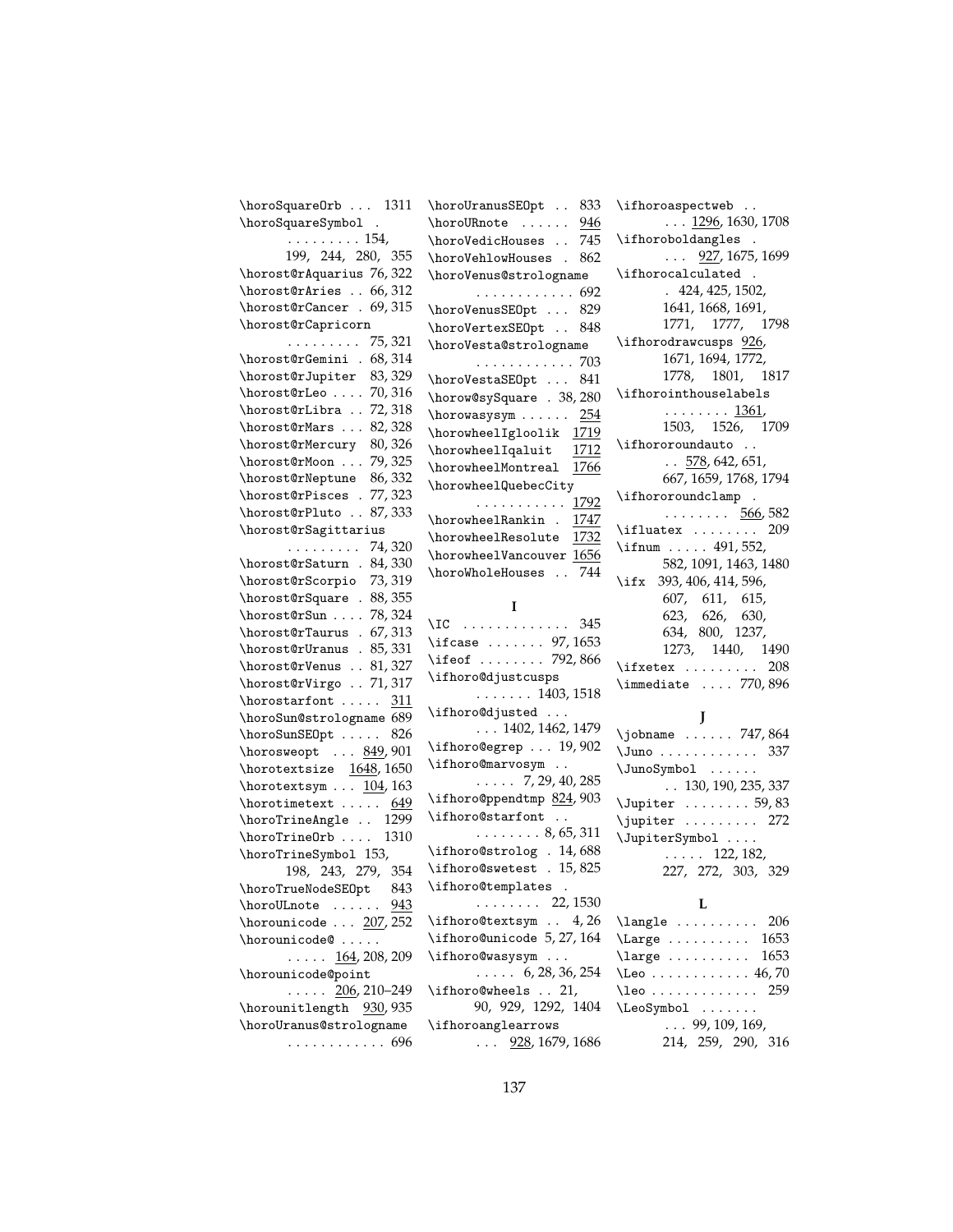| \Libra  48,72                                                                       |
|-------------------------------------------------------------------------------------|
| \libra  261                                                                         |
| \LibraSymbol                                                                        |
| $\ldots$ 100, 111, 171,                                                             |
| 216, 261, 292, 318                                                                  |
| \Lilith  343                                                                        |
| \LilithSymbol                                                                       |
| $\ldots$ 134, 194, 239, 343                                                         |
| \Line  977,                                                                         |
| 986, 1327, 1633, 1634                                                               |
| \linethickness 1677, 1700                                                           |
| $\lceil \log \ldots \ldots \ldots \rceil \rceil \rceil \rceil \rceil \rceil \rceil$ |

#### **M**

| \makebox 941, 944, 947,                |
|----------------------------------------|
| 950, 953, 967, 1332                    |
| \Mars  58,82                           |
| $\text{max}$ 271                       |
| \MarsSymbol 121,181,                   |
| 226, 271, 302, 328                     |
| $\mathcal{S}$ 556, 357                 |
| $\mbox{mbox} \ldots \ldots$ 206        |
| \MC 347, 349                           |
| \MCSymbol  148,349                     |
| \MeanNodeSymbol 102,341                |
| $\text{Mercury} \dots \dots 56, 80$    |
| $\text{mercury} \dots \dots \quad 269$ |
| \MercurySymbol                         |
| $\ldots$ . 119, 179,                   |
| 224, 269, 300, 326                     |
| \message . 1455, 1469,                 |
| 1510, 1519, 1523                       |
| \Moon  55 <i>,</i> 79                  |
| \MoonSymbol 118, 178,                  |
| 223, 268, 299, 325                     |

### **N**

| $\texttt{\textbackslash}$ NeedsTeXFormat $1$ |
|----------------------------------------------|
| $\N$ eptune $\ldots \ldots \ldots 62,86$     |
| $\n\begin{bmatrix}\n 275\n \end{bmatrix}$    |
| \NeptuneSymbol                               |
| $\ldots$ 125, 185,                           |
| 230, 275, 306, 332                           |
| \newcounter  1362                            |
| \newif $4-8, 14, 15,$                        |
| 19, 21, 22, 424,                             |
| 566, 578, 824,                               |
| 926-928, 1296,                               |
| 1361, 1402, 1403                             |
| \newlength  930,932                          |

| $\mu$ = $\mu$ = $\mu$ = $\mu$ = $\mu$ = $\mu$ = $\mu$ = $\mu$ = $\mu$ = $\mu$ = $\mu$ = $\mu$ = $\mu$ = $\mu$ = $\mu$ = $\mu$ = $\mu$ = $\mu$ = $\mu$ = $\mu$ = $\mu$ = $\mu$ = $\mu$ = $\mu$ = $\mu$ = $\mu$ = $\mu$ = $\mu$ = $\mu$ = $\mu$ = $\mu$ = $\mu$ |
|---------------------------------------------------------------------------------------------------------------------------------------------------------------------------------------------------------------------------------------------------------------|
| $\n\min$ <sup>0</sup> ty  386                                                                                                                                                                                                                                 |
| $\n\neq 372$                                                                                                                                                                                                                                                  |
| $\normal$ normalsize  1653                                                                                                                                                                                                                                    |
| \NorthNode . 339, 341, 342                                                                                                                                                                                                                                    |
| \NorthNodeSymbol                                                                                                                                                                                                                                              |
| $\ldots$ 102, 103,                                                                                                                                                                                                                                            |
| 132, 192, 237, 339                                                                                                                                                                                                                                            |
| O                                                                                                                                                                                                                                                             |
| \openin  781,920                                                                                                                                                                                                                                              |
| Opposition  353                                                                                                                                                                                                                                               |
|                                                                                                                                                                                                                                                               |

\opposition . . . . . . 278  $\sigma$  . . 98–101, 1653, 1654

### **P**

| \p@four  983,985                                    |  |
|-----------------------------------------------------|--|
| \p@one  965, 966,                                   |  |
| 972, 973, 983,                                      |  |
| 984, 1322, 1325, 1326                               |  |
| \p@three 972-974,983,                               |  |
| 985, 1322, 1324, 1326                               |  |
| \p@two  965,966,                                    |  |
| 972, 974, 983,                                      |  |
| 984, 1322, 1323, 1325                               |  |
| $\Delta$ $\ldots$ $\ldots$ 336                      |  |
| \PallasSymbol                                       |  |
| $\ldots$ 129, 189, 234, 336                         |  |
| $\partbox$ 941,                                     |  |
| 944, 947, 950, 953                                  |  |
| $\Psi$ : $\Omega$ 53,77                             |  |
| $\psi$ sces  266                                    |  |
| \PiscesSymbol                                       |  |
| $\ldots$ 101, 116, 176,                             |  |
| 221, 266, 297, 323                                  |  |
|                                                     |  |
| \pluto  276                                         |  |
| \PlutoSymbol 126, 186,                              |  |
| 231, 276, 307, 333                                  |  |
| $\pmb{\text{polygon}} \dots \dots \dots \quad 1009$ |  |
| \ProcessOptions  25                                 |  |
| \ProvidesPackage  2                                 |  |
| \put 941, 944,                                      |  |
| 947, 950, 953,                                      |  |
| 967, 1332, 1639,                                    |  |
| 1660-1663, 1769,                                    |  |
| 1770, 1795, 1796                                    |  |
| Q                                                   |  |
| $\sqrt{Q}$ 367, 1291                                |  |
|                                                     |  |

\newread . . . . . . 746, 863 \Quincunx . . . . . . . . 359

#### **R**

| $\ldots\ 947,953$<br>\raggedleft              |
|-----------------------------------------------|
| \raggedright  944,950                         |
| $\text{range} \dots \dots \dots 206$          |
| $\text{read} \dots \dots \dots \quad 791,872$ |
| \RequirePackage                               |
| 35, 37, 41, 65, 91, 92                        |
| $\lambda$ 351                                 |
| $\rightarrow \ldots$ 268                      |
| \Roman 1364                                   |

## **S**

| $\S$ agittarius  50,74                                     |
|------------------------------------------------------------|
| $\simeq$ \sagittarius  263                                 |
| \SagittariusSymbol                                         |
| $\ldots 100, 113, 173,$                                    |
| 218, 263, 294, 320                                         |
| $\text{Saturn} \ldots \ldots \ldots 60,84$                 |
| $\s$                                                       |
| \SaturnSymbol                                              |
| $\cdots$ 123, 183,                                         |
| 228, 273, 304, 330                                         |
| \Scorpio  49,73                                            |
| $\simeq 262$                                               |
| \ScorpioSymbol                                             |
| $\ldots$ 100, 112, 172,                                    |
| 217, 262, 293, 319                                         |
| $\scriptstyle\setminus$ scriptsize  1654                   |
| $\S$ emisextile  360                                       |
| $\S$ emisquare  361                                        |
| $\Sesquiquadratic \dots 362$                               |
| $\setminus$ setcounter  1389                               |
| \setlength . 931, 933, 935                                 |
| $\text{Sextile} \dots \dots \quad 358$                     |
| $\mathrm{small}$ 1653                                      |
| SouthNode  340                                             |
| \SouthNodeSymbol                                           |
| $\ldots 133, 193, 238, 340$                                |
| \space  761,765,                                           |
| 769,<br>771–776,                                           |
| 793, 897-903, 915                                          |
| \Square  38,88                                             |
| \stepcounter  1385                                         |
| $\left\{\text{string} \dots \dots \dots \quad 383\right\}$ |
|                                                            |
|                                                            |
| \SunSymbol . 117, 177,<br>222, 267, 298, 324               |
|                                                            |